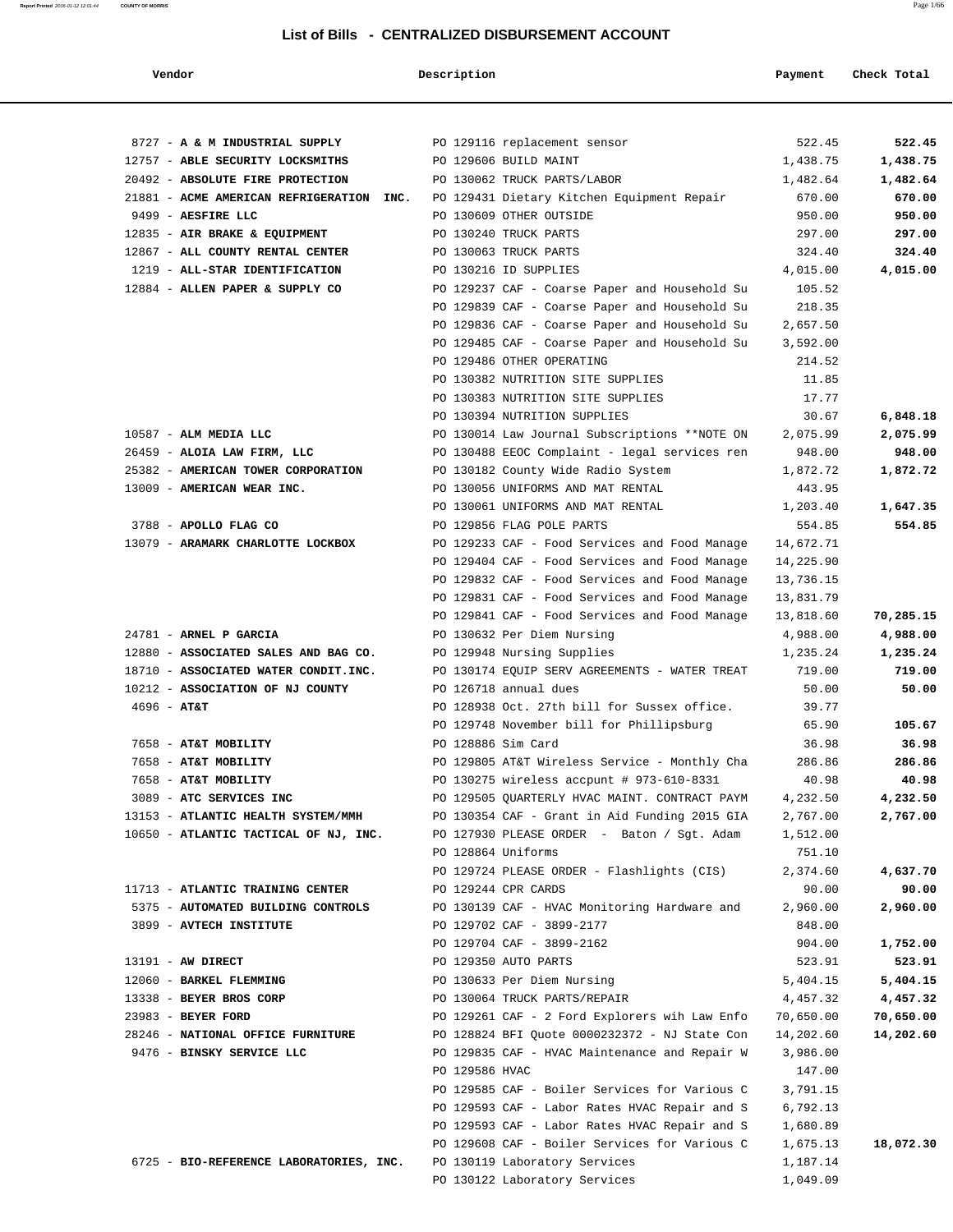| Vendor                                                                                                                                | Description        |                                                        | Payment            | Check Total         |
|---------------------------------------------------------------------------------------------------------------------------------------|--------------------|--------------------------------------------------------|--------------------|---------------------|
|                                                                                                                                       |                    |                                                        |                    |                     |
|                                                                                                                                       |                    | PO 130123 Laboratory Services                          | 1,009.10           |                     |
|                                                                                                                                       |                    | PO 130120 Laboratory Services                          | 1,028.10           | 4,273.43            |
| 5866 - BOARD FIRE COMMISSIONERS DIST #3                                                                                               |                    | PO 129032 Primary & General Election Polling           | 100.00             | 100.00              |
| 13239 - BOB BARKER COMPANY, INC.                                                                                                      |                    | PO 125986 Bob Barker                                   | 190.65             |                     |
|                                                                                                                                       |                    | PO 129252 INMATE MEDICAL SHOES                         | 40.35              |                     |
|                                                                                                                                       |                    | PO 128703 INMATE MEDICAL SHOES                         | 25.12              | 256.12              |
| 12031 - BON VENTURE SERVICES LLC                                                                                                      |                    | PO 129940 Admissions Advertising                       | 1,131.00           | 1,131.00            |
| 13413 - BOONTON AUTO PARTS                                                                                                            |                    | PO 129351 AUTO BODY SHOP                               | 346.62             |                     |
|                                                                                                                                       |                    | PO 130065 AUTO BODY SHOP                               | 500.92             | 847.54              |
| 21703 - BOSWELL ENGINEERING INC                                                                                                       |                    | PO 130727 CAF - Design and Survey Services fo          | 637.00             | 637.00              |
| 21703 - BOSWELL ENGINEERING INC                                                                                                       |                    | PO 130733 CAF - Engineering Design and Survey          | 8,049.38           | 8,049.38            |
| 28211 - BRIGHT SMILE                                                                                                                  |                    | PO 130494 Off-Site Medical Treatment                   | 3,195.00           | 3,195.00            |
| 5643 - BUNKY'S HEAVY TOWING, LLC                                                                                                      |                    | PO 130066 VEHICLE TOW                                  | 475.00             | 475.00              |
| 27675 - BUSH INDUSTRIES INC.                                                                                                          |                    | PO 129919 Office Furniture                             | 1,425.00           | 1,425.00            |
| 27908 - BUSINESS AUTOMATION TECHNOLOGIES, I PO 129799 Centrex/POTS Local Telephone Servic                                             |                    |                                                        | 2,498.54           | 2,498.54            |
| 13856 - CABLEVISION                                                                                                                   |                    | PO 128876 Optimum Online                               | 942.71             | 942.71              |
| 13856 - CABLEVISION                                                                                                                   |                    | PO 129388 OPTIMUM ONLINE                               | 119.90             | 119.90              |
| 13856 - CABLEVISION                                                                                                                   |                    | PO 130041 Online Service                               | 419.75             | 419.75              |
| 13591 - CABLEVISION                                                                                                                   |                    | PO 130670 Cable & Internet Service for Morris          | 3,636.29           | 3,636.29            |
| 27428 - CALICO INDUSTRIES, INC.                                                                                                       |                    | PO 129235 CAF - Can Liners                             | 1,421.00           | 1,421.00            |
| $10869$ - CAPPIA CAFE                                                                                                                 |                    | PO 130052 Dinner for the MCPB 12-3-15 Meeting          | 530.00             | 530.00              |
| 5218 - CAREER TRACK                                                                                                                   |                    | PO 129657 Human Services Training Workshop             | 99.00              | 99.00               |
| 25474 - CARRELLE L CALIXTE                                                                                                            |                    | PO 130635 Per Diem Nursing                             | 5,103.13           | 5,103.13            |
| 13682 - CASHA & CASHA, LLC                                                                                                            |                    | PO 130545 HUD-Land Use legal services                  | 1,027.20           | 1,027.20            |
| 10296 - CCG MARKETING SOLUTIONS                                                                                                       |                    | PO 128818 CAF - Poll Book Production Services          | 215.59             | 215.59              |
| 4598 - CDW GOVERNMENT LLC                                                                                                             |                    | PO 126924 Prosector's Office Capital Project           | 19,689.60          |                     |
|                                                                                                                                       |                    | PO 127347 VTC Camera for Freeholder's Budget           | 2,793.62           |                     |
|                                                                                                                                       |                    | PO 127344 Stock Order - Spare 6 Line VOIP Pho          | 5,694.00           |                     |
|                                                                                                                                       |                    | PO 127337 HS-OTA - 2015 Project / Scanners             | 10,482.70          |                     |
|                                                                                                                                       |                    | PO 128874 Data Processing                              | 262.01             | 38,921.93           |
| 793 - CENTENNIAL PRODUCTS INC.                                                                                                        |                    | PO 126802 Morgue Supplies                              | 1,139.55           |                     |
|                                                                                                                                       |                    | PO 129944 Mortuary Envelopes for Nursing               | 1,555.65           | 2,695.20            |
| 6678 - CENTER FOR APPLIED LINGUISTICS                                                                                                 |                    | PO 127352 purcahse for Learning Link                   | 625.00             | 625.00              |
| 13726 - CENTRAL JERSEY TITLE CO INC                                                                                                   |                    | PO 130487 Title insurance services-searches,           | 446.00             | 446.00              |
| 20487 - CENTURYLINK                                                                                                                   |                    | PO 128933 phone services for Sussex office             | 249.64             | 249.64              |
| 20487 - CENTURYLINK                                                                                                                   |                    | PO 129967 Long Valley Garage Fax                       | 211.28             | 211.28              |
| 20487 - CENTURYLINK<br>4735 - CERBO LUMBER & HARDWARE PO 130173 BUILD MAINT/ SMALL TOOLS 863.72                                       |                    | PO 130268 phone service for Sussex                     | 246.82             | 246.82              |
|                                                                                                                                       |                    | PO 130352 CAF - 2015 Chapter 51 CH51-1506 Oct 1,085.00 |                    | 863.72              |
| 24625 - CFCS - HOPE HOUSE                                                                                                             |                    |                                                        |                    | 1,085.00            |
| $24625$ - CFCS - HOPE HOUSE $26130518$ CAF - Grant in Aid Funding 2015                                                                |                    |                                                        | 5,700.00           | 5,700.00            |
| 27880 - CHATHAM UNITED                                                                                                                |                    | PO 129813 General Election Polling Place Rent          | 50.00              | 50.00               |
| 1627 - CHEMUNG SUPPLY CORP                                                                                                            |                    | PO 129352 SNOW PLOWING PARTS                           | 1,266.07           | 1,266.07            |
| 8344 - CHESTER TOWNSHIP POLICE DEPT PO 129697 Paving of Rt 24 (513)                                                                   |                    |                                                        | 3,303.56           | 3,303.56            |
| 11375 - CHIRON TRAINING CENTER                                                                                                        |                    | PO 130308 CAF - 11375-2150                             | 785.00             | 785.00              |
| 308 - CIVIC RESEARCH INSTITUTE INC PO 129413 HEALTH CARE REPORT RENEWAL                                                               |                    |                                                        | 179.95             | 179.95              |
| 25571 - CLEARY GIACOBBE ALFIERI & PO 130707 Legal services-Morris County/Labor 984.00                                                 |                    | PO 129353 SNOW PLOW PARTS                              |                    | 984.00              |
| 13857 - CLIFFSIDE BODY CORP                                                                                                           |                    |                                                        | 742.69             | 742.69              |
| 24252 - COFFEE LOVERS COFFEE SERVICE                                                                                                  |                    | PO 129430 Office Coffee                                | 165.00             | 165.00              |
| 24252 - COFFEE LOVERS COFFEE SERVICE                                                                                                  | PO 129536 Supplies |                                                        | 345.21             | 345.21              |
| 27037 - COLLETE K NYANARO                                                                                                             |                    | PO 130634 Per Diem Nursing                             | 740.00             | 740.00              |
| $12043$ - COMCAST                                                                                                                     |                    | PO 129985 Long Valley Garage High Speed Inter          | 255.04             | 255.04<br>25,175.00 |
| 27521 - COMMERCIAL CONSTRUCTION MANAGEMENT PO 130588 CAF - Re-siding of Five County Prop 25, 175.00<br>26074 - COMMUNICATIONS SERVICE |                    | PO 129240 REMOVAL OF RADIO                             | 140.00             | 140.00              |
| 26074 - COMMUNICATIONS SERVICE                                                                                                        |                    |                                                        |                    | 350.00              |
| 13972 - CONSOLIDATED ENVIRONMENTAL INC PO 129246 EXHAUSTS CLEANING                                                                    |                    | PO 130117 Vehicle #3-84 - Warrants Sq                  | 350.00<br>1,970.00 | 1,970.00            |
| 27936 - CONTINENTAL TRADING &                                                                                                         |                    | PO 129604 SNOW & ICE REMOVAL - QUOTE 15-39             | 9,990.00           |                     |
|                                                                                                                                       |                    | PO 129610 BUILD MAINT/ SNOW REMOVAL                    | 2,848.74           | 12,838.74           |
| 8043 - CONTRACT PHARMACY SERVICES INC                                                                                                 |                    | PO 129406 CAF - Pharmaceutical and Related Se          | 24,747.73          | 24,747.73           |
| 26101 - COOPER ELECTRIC SUPPLY CO.                                                                                                    |                    | PO 129620 ELECTRICAL - LED LIGHTING                    | 1,666.20           | 1,666.20            |
|                                                                                                                                       |                    |                                                        |                    |                     |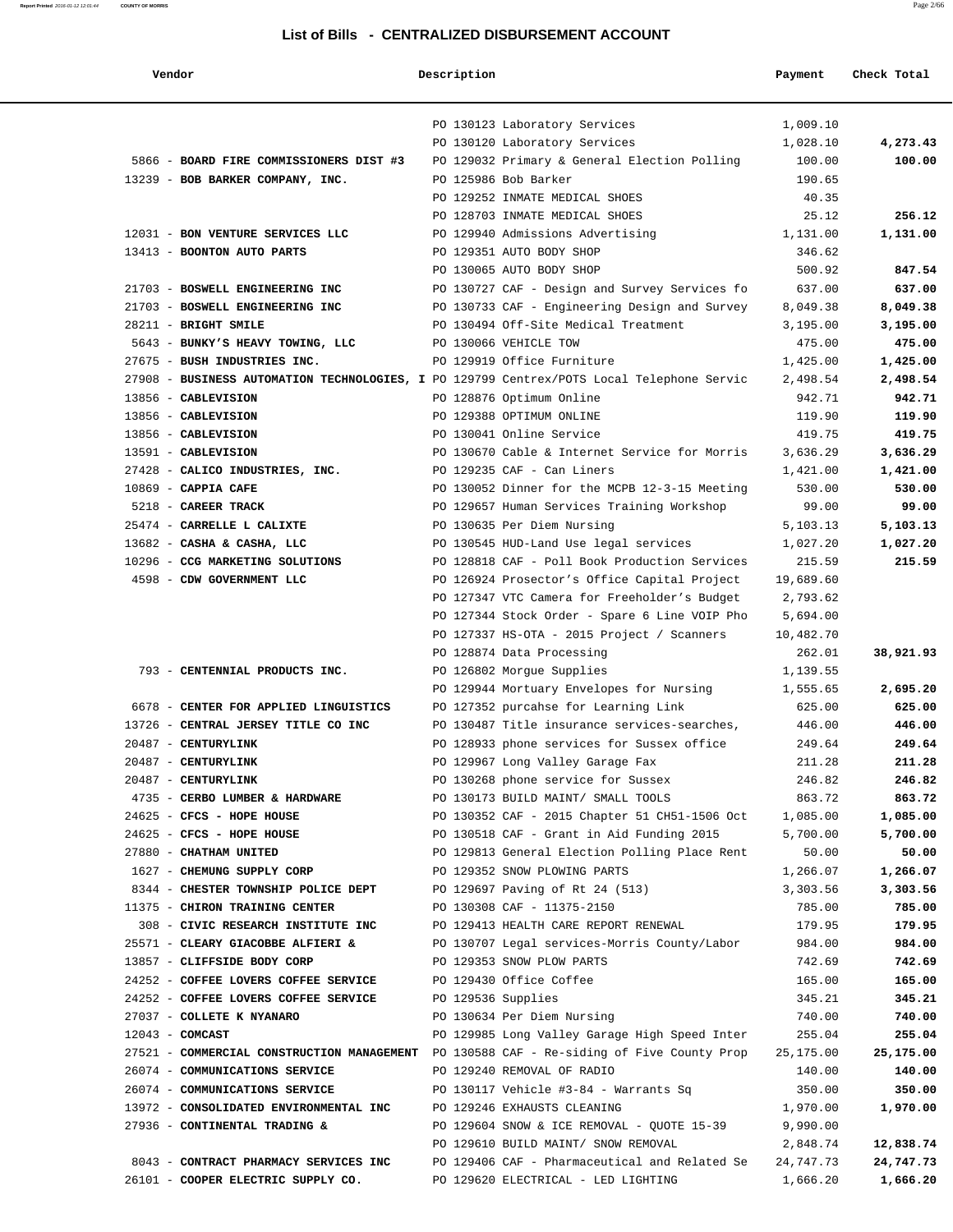| Vendor                                   | Description        |                                               | Payment     | Check Total |
|------------------------------------------|--------------------|-----------------------------------------------|-------------|-------------|
| 26101 - COOPER ELECTRIC SUPPLY CO.       |                    | PO 130155 Machinery Repairs & Parts           | 163.54      | 163.54      |
| $24429 - COPS$                           | PO 129454 Training |                                               | 99.00       | 99.00       |
| 14029 - COUNTY COLLEGE OF MORRIS         |                    | PO 131161 CAF - Prinitng Services             | 15,914.00   | 15,914.00   |
| 14022 - COUNTY COLLEGE OF MORRIS         |                    | PO 131162 1st Half January 2015 Operating Bud | 492,916.67  | 492,916.67  |
| 13 - COUNTY OF MORRIS                    |                    | PO 130879 SSH-1503 RMB OF HOMELESS SERVICES   | 99.80       | 99.80       |
| 14041 - COUNTY WELDING SUPPLY CO         |                    | PO 129968 Acetylene, Oxygen                   | 36.49       | 36.49       |
| 14053 - COX STATIONERS & PRINTERS        |                    | PO 129419 Legal Case Jackets                  | 2,695.00    | 2,695.00    |
| 14077 - CSL WATER QUALITY INC            |                    | PO 129433 Chemicals for Boiler Room           | 1,179.00    |             |
|                                          |                    | PO 129435 Chemicals for Boiler Room           | 3,057.50    | 4,236.50    |
| 28274 - CUSTOM CEREMONY DESIGNS, LLC     |                    | PO 130396 lucite display box for elections    | 155.00      | 155.00      |
| 27941 - D & M AUTO BODY                  |                    | PO 130087 AUTO PARTS/LABOR                    | 11,128.06   | 11,128.06   |
| 12683 - D. C. EXPRESS INC                |                    | PO 128816 CAF - Delivery of Voting Machines a | 52,333.00   | 52,333.00   |
| 12523 - D&B AUTO SUPPLY                  |                    | PO 129356 AUTO PARTS                          | 3,412.17    | 3,412.17    |
| 12523 - D&B AUTO SUPPLY                  |                    | PO 130086 AUTO PARTS                          | 5,166.58    | 5,166.58    |
| 11783 - D.R. JOHNSON & ASSOCIATES, LLC   |                    | PO 130815 CAF - as-needed on site engineering | 3,239.48    | 3,239.48    |
| 14123 - DAILY RECORD                     |                    | PO 130520 ADVERTISEMENT                       | 81.64       | 81.64       |
| 14123 - DAILY RECORD                     |                    | PO 130731 ADVERTISEMENT                       | 166.80      | 166.80      |
| 27177 - DAMACINA L. OKE                  |                    | PO 130636 Per Diem Nursing                    | 2,472.25    | 2,472.25    |
| 11155 - DANILO LAPID                     |                    | PO 130637 Per Diem Nursing                    | 2,214.45    | 2,214.45    |
| 25386 - DAVID JEAN-LOUIS                 |                    | PO 130638 Per Diem Nursing                    | 5,002.50    | 5,002.50    |
| 26727 - DAVID W. SCHAEFER SEPTIC SERVICE |                    | PO 126869 WASTE WATER REMOVAL                 | 900.00      | 900.00      |
| 18414 - DAVID WEBER OIL COMPANY          |                    | PO 129354 OIL & LUBRICANTS                    | 2,116.40    | 2,116.40    |
| 10692 - DELIVERY CONCEPTS EAST           |                    | PO 127887 AUTO PARTS                          | 172.46      |             |
|                                          |                    | PO 130106 AUTO PARTS                          | 112.01      | 284.47      |
| 14228 - DELL MARKETING L.P.              |                    | PO 125816 Sheriff's Office Vehicle Laptop Upg | 124,118.67  |             |
|                                          |                    | PO 128343 Freeholders Mobile Office Project   | 20,662.70   |             |
|                                          |                    | PO 127342 Sheriff's Office - Vehicle Rugged L | 6,446.28    |             |
|                                          |                    | PO 128348 HS-OTA 2015 Project - PC's for New  | 21,875.70   |             |
|                                          |                    | PO 128518 Office Machine - projector replacem | 981.77      |             |
|                                          |                    | PO 128350 Network Backup Disk Storage Upgrade | 46, 213. 22 |             |
|                                          |                    | PO 128353 LPS - 911 Center Precision Workstat | 17,034.71   |             |
|                                          |                    | PO 128357 Replacement Computer for Communicat | 48,023.00   | 285,356.05  |
| 14228 - DELL MARKETING L.P.              |                    | PO 128687 Prosecutor's Office - State Cash Ba | 39.99       |             |
|                                          |                    | PO 129183 Stock Order - Laptop Replenishment  | 16,070.31   | 16,110.30   |
| 14249 - DELUXE INTERNATIONAL             |                    | PO 129049 TRUCK PARTS                         | 4,558.66    | 4,558.66    |
| 26582 - DENTAL & MEDICAL CAREER          |                    | PO 129740 CAF - 26582-2490                    | 3,196.00    |             |
|                                          |                    | PO 129741 CAF - 26582-2538                    | 3,196.00    |             |
|                                          |                    | PO 129742 CAF - 26582-2560                    | 3,196.00    |             |
|                                          |                    | PO 129738 CAF - 26582-2519                    | 3,196.00    |             |
|                                          |                    | PO 129739 CAF - 26582-2559                    | 3,196.00    |             |
|                                          |                    | PO 129743 CAF - 26582-2523                    | 3,196.00    | 19,176.00   |
| 24349 - DIRECT ENERGY BUSINESS MARKETING |                    | PO 130596 GAS - HESS - SUPPLY - 1316          | 27,044.93   | 27,044.93   |
| 7067 - DIRECT MACHINERY SERVICE CORP.    |                    | PO 129436 CAF - Laundry Equipment Service & R | 770.07      |             |
|                                          |                    | PO 129913 CAF - Laundry Equipment Service & R | 550.00      | 1,320.07    |
| 14312 - DIRECT SUPPLY INC                |                    | PO 128102 Television for Sub-Acute Day Room   | 640.99      | 640.99      |
| 28255 - DISCOUNT OFFICE SOLUTIONS, LLC   |                    | PO 129734 ANNUAL SERVICE CONTRACT             | 3,019.00    | 3,019.00    |
| 24335 - DISCOVERY BENEFITS INC.          |                    | PO 129141 COBRA Payment for 9/15 & 10/15      | 130.00      | 130.00      |
| 24335 - DISCOVERY BENEFITS INC.          |                    | PO 129355 COBRA October 2015                  | 779.00      | 779.00      |
| 24335 - DISCOVERY BENEFITS INC.          |                    | PO 130112 COBRA November 2015                 | 779.00      | 779.00      |
| 4806 - DIVISION OF CRIMINAL JUSTICE      | PO 129442 Training |                                               | 250.00      | 250.00      |
| 23980 - DORETH O. FORREST                |                    | PO 130662 Employee Reimbursement              | 30.00       | 30.00       |
| 14379 - DOVER BRAKE & CLUTCH CO INC      |                    | PO 129050 TRUCK PARTS                         | 488.04      |             |
|                                          |                    | PO 129357 TRUCK PARTS                         | 3,810.19    |             |
|                                          |                    | PO 130107 TRUCK PARTS                         | 209.22      | 4,507.45    |
| 10726 - DR. NATHAN SABIN                 |                    | PO 129230 INMATE MEDICAL CARE                 | 290.00      | 290.00      |
| 14627 - E-PROBATE LLC                    |                    | PO 129037 SOFTWARE MAINTENANCE                | 2,700.00    | 2,700.00    |
| $10487 - EZ$ PASS                        |                    | PO 129843 NJ E-Z PASS                         | 0.75        | 0.75        |
| $14438$ - E.A. MORSE & CO. INC.          |                    | PO 129251 JANITORIAL SUPPLIES                 | 743.35      |             |
|                                          |                    | PO 129411 JANITORIAL SUPPLIES                 | 2,012.80    | 2,756.15    |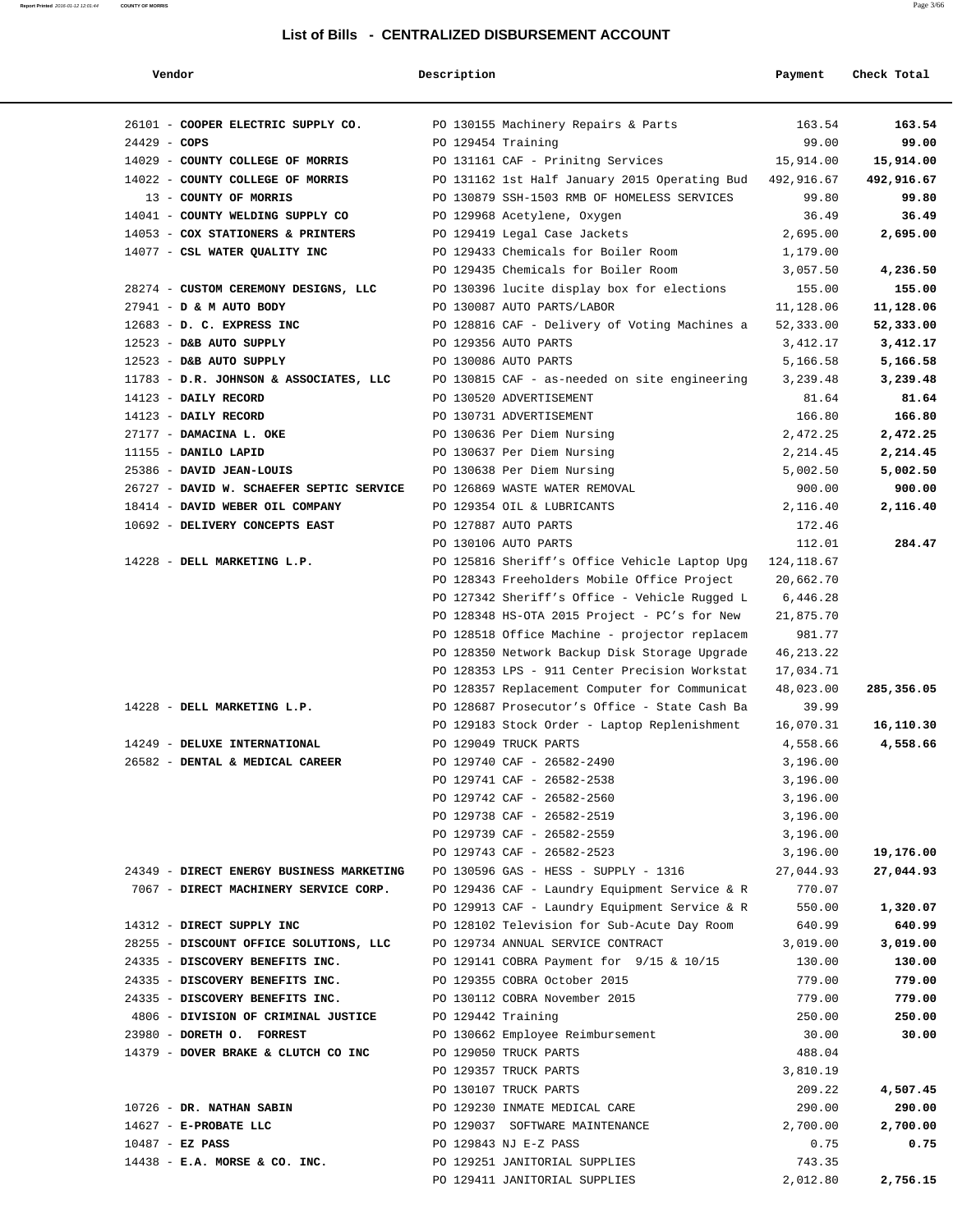| Vendor                                    | Description        |                                               | Payment   | Check Total |
|-------------------------------------------|--------------------|-----------------------------------------------|-----------|-------------|
|                                           |                    |                                               |           |             |
| 26312 - EASTERN CONCRETE MATERIALS, INC.  | PO 129986 Stone    |                                               | 405.32    | 405.32      |
| 27389 - EASTERN DENTAL OF PARSIPPANY, LLC |                    | PO 130121 Off-Site Medical Treatment          | 1,100.00  | 1,100.00    |
| 21864 - EDENARS DELISCART                 |                    | PO 130663 Employee Reimbursement              | 30.00     | 30.00       |
| 12467 - EDITHA MARQUEZ                    |                    | PO 130640 Per Diem Nursing                    | 1,048.95  | 1,048.95    |
| 26117 - EDWARDS LEARNING CENTER           |                    | PO 129732 CAF - Edwards-JR/JS-16-WFNJ (cost-r | 4,544.16  | 4,544.16    |
| 21722 - ELITE TRANSCRIPTS INC.            |                    | PO 129465 Transcripts                         | 115.83    | 115.83      |
| 14505 - ELIZABETHTOWN GAS COMPANY         |                    | PO 130598 NATURAL GAS - LONG VALLEY           | 90.50     | 90.50       |
| 27141 - ELLEN M. NOLL                     |                    | PO 130641 Per Diem Nursing                    | 231.42    | 231.42      |
| 17157 - EMERALD PROFESSIONAL              |                    | PO 130222 Nursing Supplies                    | 4,028.25  | 4,028.25    |
| 2047 - EMPLOYMENT HORIZONS, INC.          |                    | PO 129129 JANITORIAL SERVICE: OCTOBER 2015    | 859.00    |             |
|                                           |                    | PO 130586 CAF - Office Cleaning               | 44,059.00 | 44,918.00   |
| 28199 - EMSL ANALYTICAL, INC.             |                    | PO 129115 shipping charge                     | 8.84      | 8.84        |
| 9197 - ENTRUST INC                        |                    | PO 127343 Yearly Security Certificate Renewal | 8,825.64  | 8,825.64    |
| 20265 - EVELYN TOLENTINO                  |                    | PO 130642 Per Diem Nursing                    | 2,872.13  | 2,872.13    |
| 14604 - EXTEL COMMUNICATIONS              |                    | PO 128356 Network Wiring for Data Center      | 24,800.00 | 24,800.00   |
| 14604 - EXTEL COMMUNICATIONS              |                    | PO 128688 Network Wiring - MSC Gasboy         | 450.00    | 450.00      |
| 14604 - EXTEL COMMUNICATIONS              |                    | PO 129802 Finance Smart Display Project - Net | 575.00    | 575.00      |
| 14641 - FAMILY INTERVENTION               |                    | PO 128429 Training J.C                        | 325.00    | 325.00      |
| 12515 - FASTENAL COMPANY                  |                    | PO 129069 SpudHdOEWrmch                       | 129.35    |             |
|                                           | PO 129362 HARDWARE |                                               | 1,657.51  |             |
|                                           |                    | PO 129580 BLDG MAINT/ HVAC                    | 1,461.53  |             |
|                                           | PO 130134 PLUMBING |                                               | 159.93    | 3,408.32    |
| $14668$ - FEDEX                           | PO 128990 Shipping |                                               | 110.20    |             |
|                                           |                    | PO 130035 Express Shipment                    | 24.27     |             |
|                                           |                    | PO 130669 Express Shipping                    | 54.61     | 189.08      |
| 8538 - FINCH FUEL OIL COMPANY, INC.       |                    | PO 128967 FUEL FOR GENERATOR                  | 1,565.10  | 1,565.10    |
| 12151 - FLEMINGTON BUICK CHEVROLET        |                    | PO 129051 CAR PARTS                           | 880.72    |             |
|                                           |                    | PO 129363 CAR PARTS                           | 704.36    |             |
|                                           |                    | PO 130088 CAR PARTS                           | 958.23    | 2,543.31    |
| 27167 - FLEMINGTON CHRYSLER               |                    | PO 129052 CAR PARTS                           | 1,042.40  |             |
|                                           |                    | PO 129365 CAR PARTS                           | 986.42    | 2,028.82    |
| 27167 - FLEMINGTON CHRYSLER               |                    | PO 130089 CAR PARTS                           | 1,960.35  | 1,960.35    |
| 28060 - FORENSIC NURSE COORDINATORS'      |                    | PO 129434 Membership                          | 100.00    | 100.00      |
| 13313 - FORTIS INSTITUTE                  |                    | PO 129476 CAF - 13313-1772                    | 800.00    |             |
|                                           |                    | PO 129477 CAF - 13313-1570                    | 473.44    |             |
|                                           |                    | PO 129478 CAF - 13313-1570                    | 192.16    |             |
|                                           |                    | PO 129663 CAF - 13313-1948                    | 800.00    | 2,265.60    |
| 26339 - FOX STEEL PRODUCTS LLC.           |                    | PO 123915 steel products                      | 4,072.00  | 4,072.00    |
| 26339 - FOX STEEL PRODUCTS LLC.           |                    | PO 129573 Material for Bridge Dept.           | 960.00    | 960.00      |
| 14786 - FRED PRYOR SEMINARS               | PO 129103 TRAINING |                                               | 447.00    |             |
|                                           |                    | PO 128935 staff training                      | 49.00     |             |
|                                           |                    | PO 130408 B. Bauer Training Rewards Membershi | 398.00    | 894.00      |
| $14839 - GALE$                            |                    | PO 129154 Received Books                      | 1,450.53  | 1,450.53    |
| 14841 - GALETON GLOVES                    |                    | PO 129983 Safety Gloves                       | 415.19    |             |
|                                           |                    | PO 130179 safety supplies                     | 1,003.31  |             |
|                                           | PO 130364 safety   |                                               | 69.93     | 1,488.43    |
| 14852 - GANN LAW BOOKS                    |                    | PO 129401 Law Books                           | 733.00    | 733.00      |
| 14857 - GARDEN STATE HIGHWAY              | PO 129219 Signage  |                                               | 6,622.48  | 6,622.48    |
| 14726 - GEN-EL SAFETY & INDUSTRIAL        | PO 129990 Pump     |                                               | 288.80    | 288.80      |
| 14887 - GENERAL PLUMBING SUPPLY INC.      |                    | PO 129939 Machinery Repair & Parts            | 22.32     |             |
|                                           |                    | PO 129596 CAF - Plumbing Supplies             | 1,189.73  | 1,212.05    |
| 8269 - GEORGINA GRAY-HORSLEY              |                    | PO 130643 Per Diem Nursing                    | 1,624.00  | 1,624.00    |
| 14916 - GILL ASSOCIATES IDENTIFICATION    |                    | PO 129633 Confirm IOS Prox Card - HandiCap Do | 882.00    | 882.00      |
| 14956 - GOODYEAR AUTO SERVICE             | PO 129053 TIRES    |                                               | 1,699.00  |             |
|                                           | PO 129366 TIRES    |                                               | 1,191.38  |             |
|                                           | PO 130067 TIRES    |                                               | 1,667.47  | 4,557.85    |
| 751 - GOVERNMENT TECHNOLOGIES, INC.       |                    | PO 129038 SPECIAL FOLDERS                     | 951.75    | 951.75      |
| $11521$ - GPC, INC.                       |                    | PO 129595 CAF - Labor Rates Painting and rela | 33,201.41 | 33,201.41   |
| $14983$ - GRAINGER                        |                    | PO 127818 SPECIAL ORDER SAFETY SUPPLIES       | 446.90    |             |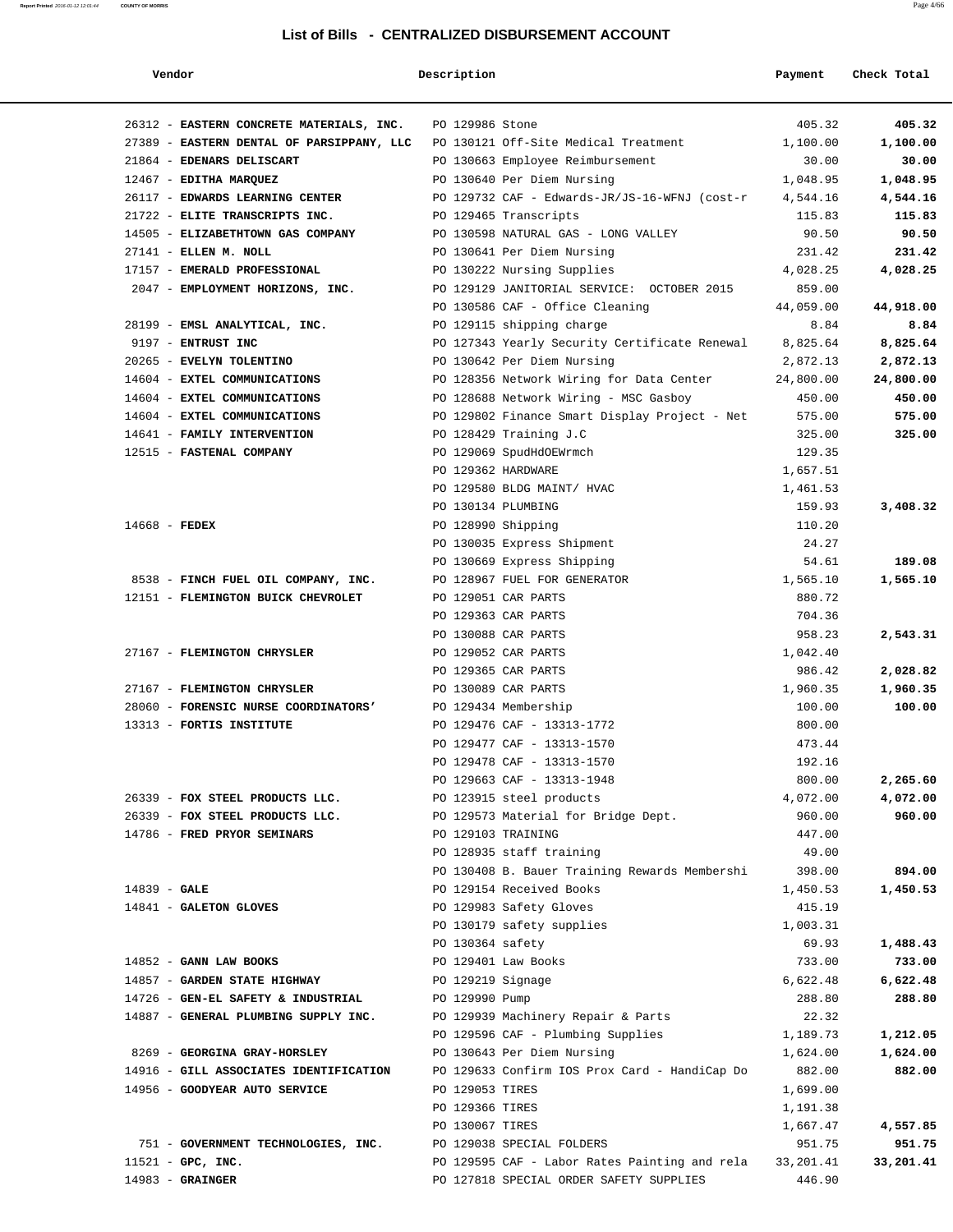| Vendor                                                                        | Description       |                                                                         | Payment              | Check Total          |
|-------------------------------------------------------------------------------|-------------------|-------------------------------------------------------------------------|----------------------|----------------------|
|                                                                               |                   |                                                                         |                      |                      |
|                                                                               |                   | PO 129231 MAINTENANCE SUPPLIES                                          | 325.74               |                      |
|                                                                               |                   | PO 129232 SLAP SUPPLIES                                                 | 1,233.84             |                      |
|                                                                               |                   | PO 128711 WET/DRY VAC                                                   | 128.28               |                      |
|                                                                               |                   | PO 129440 Morris View Security & Safety Suppl                           | 1,888.52             |                      |
|                                                                               |                   | PO 129441 Morris View Security & Safety Suppl                           | 173.38               |                      |
|                                                                               |                   | PO 129811 MAINTENANCE SUPPLIES                                          | 713.40               |                      |
|                                                                               |                   | PO 129849 MAINTENANCE SUPPLIES                                          | 689.52               | 5,599.58             |
| $24487 -$ GRAINGER                                                            |                   | PO 128115 safety equip                                                  | 107.04               | 107.04               |
| $14983$ - GRAINGER                                                            |                   | PO 129845 MAINTENANCE SUPPLIES                                          | 374.90               | 374.90               |
| $24884$ - GRAINGER                                                            |                   | PO 129934 PLEASE ORDER - GPS (CIS) Lt. B. Dun 816.32                    |                      | 816.32               |
| $24884$ - GRAINGER                                                            |                   | PO 130392 NUTRITION SUPPLY                                              | 4.20                 | 4.20                 |
| 15007 - GREENMAN PEDERSEN INC                                                 |                   | PO 130817 CAF - Construction Inspection Servi 33,021.12                 |                      | 33,021.12            |
| 28260 - GRIFFITH ELECTRIC SUPPLY CO, INC. PO 129576 ELECTRICAL                |                   |                                                                         | 1,993.75             |                      |
|                                                                               |                   | PO 130130 ELECTRICAL                                                    | 215.04               | 2,208.79             |
| 19134 - GRINNELL RECYCLING INC.                                               |                   | PO 129969 Disposable Recycling                                          | 394.40               | 394.40               |
| 20005 - GROFF TRACTOR NEW JERSEY, LLC                                         |                   | PO 130069 TRUCK PARTS                                                   | 6,591.57             | 6,591.57             |
| 15490 - GUARANTEED REBUILDERS INC                                             |                   | PO 129054 TRUCK PARTS                                                   | 450.00               | 450.00               |
| 26378 - HALLMARK KENNEL OPERATING CO., LLC PO 129343 Sleeve Covers for K9     |                   |                                                                         | 410.00               | 410.00               |
| 9728 - HARRIET VALLECER RN                                                    |                   | PO 130644 Per Diem Nursing                                              | 1,628.00             | 1,628.00             |
| 10752 - HATCH MOTT MACDONALD LLC                                              |                   | PO 130812 CAF - Design Services for Drainage                            | 2,078.00             | 2,078.00             |
| 4059 - HEALTH CARE LOGISTICS INC.                                             |                   | PO 129241 MEDICAL SUPPLIES                                              | 118.66               | 118.66               |
| $11102 - HELM$                                                                |                   | PO 129055 FLEET TRAINING                                                | 2,750.00             | 2,750.00             |
| 11538 - HEWLETT-PACKARD COMPANY                                               |                   | PO 125817 Equipment                                                     | 1,188.00             |                      |
|                                                                               |                   | PO 127338 HS-OTA 2015 Project / Printer Upgra                           | 10,591.92            |                      |
|                                                                               | PO 128312 Printer |                                                                         | 225.00               |                      |
|                                                                               |                   | PO 129182 MCL Replacement Plotter                                       | 1,780.02             |                      |
|                                                                               |                   | PO 128704 HP Quote 10740769 - 2 HP LaserJet E                           | 1,654.16             | 15,439.10            |
| 28052 - HIGH POINT INDUSTRIES, INC.                                           |                   | PO 124838 NJSC# A81621 - OFFICE FURNITURE                               | 10,087.36            | 10,087.36            |
| 5622 - HOFFMAN SERVICES INC.                                                  |                   | PO 129056 LIFT SERVICE CALL                                             | 615.00               | 615.00               |
| 11159 - HOHOKUS SCHOOL OF TRADE                                               |                   | PO 130309 CAF - 11159-1858                                              | 800.00               | 800.00               |
| 20737 - HOOVER TRUCK CENTERS INC                                              |                   | PO 129367 TRUCK REPAIRS                                                 | 3,476.41             | 3,476.41             |
| 20737 - HOOVER TRUCK CENTERS INC                                              |                   | PO 130090 TRUCK REPAIRS                                                 | 13,157.43            | 13,157.43            |
| 20737 - HOOVER TRUCK CENTERS INC                                              |                   | PO 130209 TRUCK PARTS                                                   | 109.43               | 109.43               |
| 20737 - HOOVER TRUCK CENTERS INC<br>15241 - HORIZON BLUE CROSS BLUE SHIELD    |                   | PO 130241 TRUCK PARTS                                                   | 641.40               | 641.40               |
| 10414 - HUBER & ASSOCIATES                                                    |                   | PO 130230 Monthly premium bill for 12/15<br>PO 130358 AGING APS EXPENSE | 131,174.09<br>400.00 | 131,174.09<br>400.00 |
| 15260 - HUDSON CTY COMMUNITY COLLEGE                                          |                   | PO 130801 FALL 2015 TUITION CHARGEBACK                                  | 290.40               | 290.40               |
| 10767 - ILLIENE CHARLES, RN                                                   |                   | PO 130639 Per Diem Nursing                                              | 5,210.34             | 5,210.34             |
| 15309 - IMAGE ACCESS CORP                                                     |                   | PO 130312 maintenance agreement on the kodakI                           | 6,945.00             | 6,945.00             |
| 3490 - INFOUSA CITY DIRECTORIES                                               |                   | PO 129816 Order# 300289705 City Directories -                           | 402.40               | 402.40               |
| 4592 - INFORMATION & TECHNOLOGY                                               |                   | PO 129754 CAF - 4592-2540                                               | 840.00               |                      |
|                                                                               |                   | PO 129759 CAF - 4592-2546                                               | 870.00               |                      |
|                                                                               |                   | PO 129758 CAF - 4592-2548                                               | 870.00               |                      |
|                                                                               |                   | PO 129765 CAF - 4592-2544                                               | 870.00               |                      |
|                                                                               |                   | PO 129761 CAF - 4592-2549                                               | 870.00               |                      |
|                                                                               |                   | PO 129766 CAF - 4592-2543                                               | 870.00               |                      |
|                                                                               |                   | PO 129767 CAF - 4592-2545                                               | 750.00               |                      |
|                                                                               |                   | PO 129768 CAF - 4592-2542                                               | 825.00               | 6,765.00             |
| 4592 - INFORMATION & TECHNOLOGY                                               |                   | PO 129770 CAF - 4592-2547                                               | 810.00               |                      |
|                                                                               |                   | PO 130314 CAF - 4592-2520                                               | 933.33               |                      |
|                                                                               |                   | PO 130310 CAF - 4592-2267                                               | 1,125.68             | 2,869.01             |
| 28254 - INFORMATION MANAGEMENT SERVICES                                       |                   | PO 129268 EPM#334NXDM 16MMx215 microfilm                                | 5,296.00             | 5,296.00             |
| 1664 - INGRAM LIBRARY SERVICES                                                |                   | PO 129461 Received Books                                                | 783.64               | 783.64               |
| 1664 - INGRAM LIBRARY SERVICES                                                |                   | PO 129643 Confirm Books                                                 | 2,177.73             |                      |
|                                                                               |                   | PO 129644 Confirm Books                                                 | 724.29               | 2,902.02             |
| 4859 - INSTITUTE FOR FORENSIC PSYCHOLOGY PO 129224 PSYCH. EVALUATION          |                   |                                                                         | 1,500.00             |                      |
|                                                                               |                   | PO 129416 Evaluation                                                    | 1,500.00             | 3,000.00             |
| 19236 - INSTITUTE FOR FORENSIC PSYCHOLOGY PO 129864 Psychological Evaluations |                   |                                                                         | 350.00               | 350.00               |
| 6100 - INTER CITY TIRE                                                        | PO 129057 TIRES   |                                                                         | 6,235.21             |                      |
|                                                                               |                   |                                                                         |                      |                      |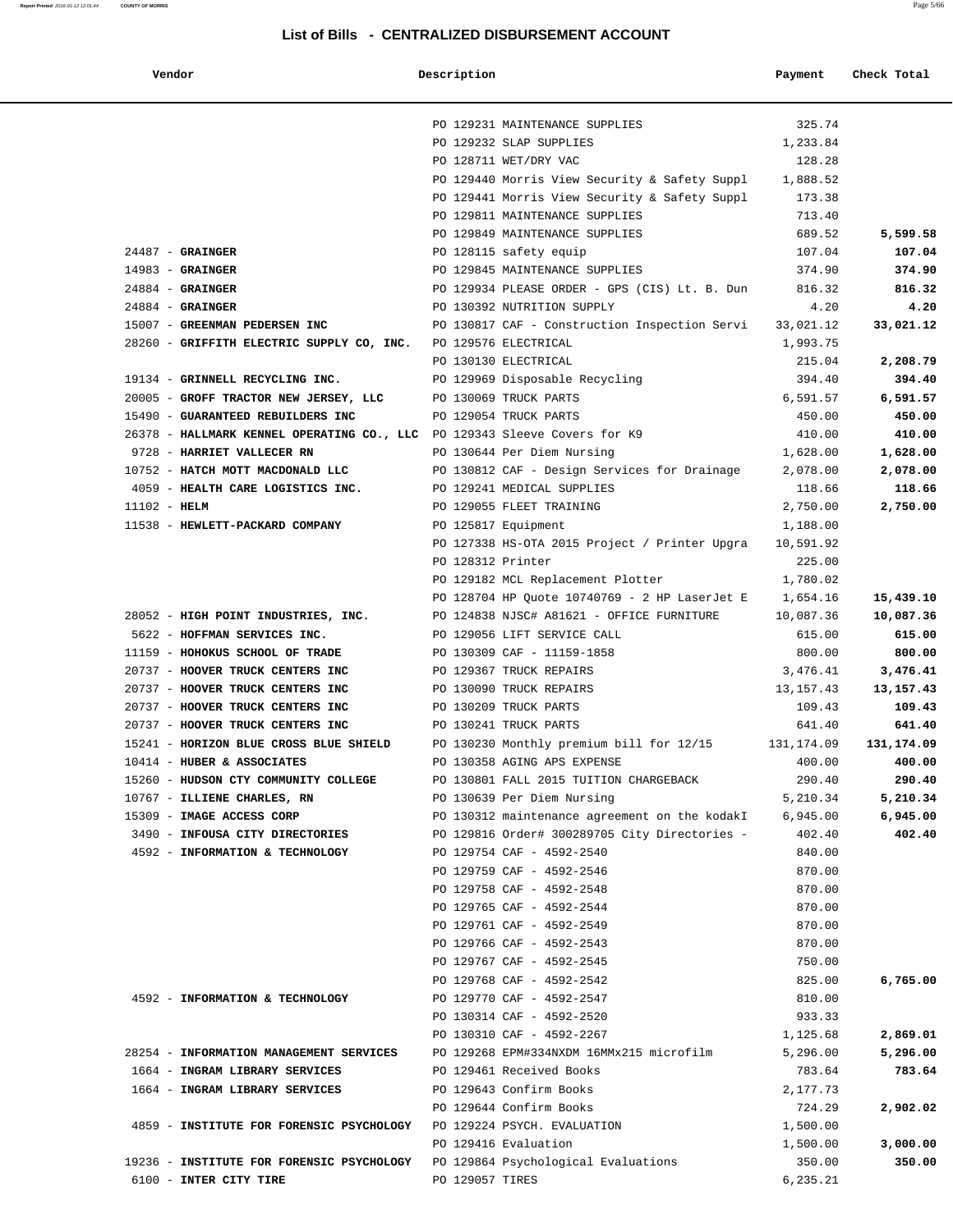| Vendor |  |  |
|--------|--|--|
|        |  |  |

| Vendor                                                                       | Description        |                                                                                                | Payment              | Check Total          |
|------------------------------------------------------------------------------|--------------------|------------------------------------------------------------------------------------------------|----------------------|----------------------|
|                                                                              |                    |                                                                                                |                      |                      |
|                                                                              | PO 130058 TIRES    |                                                                                                | 300.68               |                      |
|                                                                              | PO 130091 TIRES    |                                                                                                | 7,817.68             | 14,353.57            |
| 5607 - INTERNATIONAL CODE COUNCIL INC                                        |                    | PO 130050 NJ Adopted Codes for Chair and Vice                                                  | 705.50               | 705.50               |
| 7280 - IRRIGATION & LANDSCAPE                                                |                    | PO 129579 GRNDS MAINT                                                                          | 380.00               | 380.00               |
| 15433 - J & D SALES & SERVICE LLC                                            |                    | PO 128986 parts cleaning                                                                       | 512.20               |                      |
|                                                                              |                    | PO 130108 SERVICE WATER RECYCLER                                                               | 1,620.00             |                      |
|                                                                              |                    | PO 130105 WATER RECYCLER PARTS                                                                 | 203.07               | 2,335.27             |
| $12477 - J$ & J ENTERPRISES                                                  |                    | PO 128791 TRAINING YOUTH SHELTER @ MCP&FA                                                      | 345.00               |                      |
|                                                                              | PO 129452 Training |                                                                                                | 35.00                | 380.00               |
| 7982 - J & J TRUCK EQUIPMENT                                                 |                    | PO 129059 TRUCK PARTS                                                                          | 39.23                | 39.23                |
| 15483 - JENSON & MITCHELL INC                                                |                    | PO 129058 TRUCK PARTS                                                                          | 724.18               |                      |
|                                                                              |                    | PO 130109 TRUCK PARTS                                                                          | 3,485.72             | 4,209.90             |
| 960 - JERSEY CENTRAL POWER & LIGHT                                           | PO 129962 JCP&L    |                                                                                                | 38.54                | 38.54                |
| 960 - JERSEY CENTRAL POWER & LIGHT                                           |                    | PO 130590 MOSQUITO CONTROL                                                                     | 670.43               | 670.43               |
| 960 - JERSEY CENTRAL POWER & LIGHT                                           |                    | PO 130591 ELECTRIC - RUTH DAVIS DR / CAC                                                       | 285.43               | 285.43               |
| 960 - JERSEY CENTRAL POWER & LIGHT                                           |                    | PO 130592 ELECTRIC - COMM CENTER                                                               | 18,071.23            | 18,071.23            |
| 960 - JERSEY CENTRAL POWER & LIGHT                                           |                    | PO 130593 ELECTRIC - CAC COMPLEX                                                               | 9,627.14             | 9,627.14             |
| 960 - JERSEY CENTRAL POWER & LIGHT                                           |                    | PO 130629 ELECTRIC - WARRANTS                                                                  | 954.03               | 954.03               |
| 1622 - JERSEY TRACTOR TRAILER                                                |                    | PO 129764 CAF - 1622-2516                                                                      | 3,200.00             |                      |
|                                                                              |                    | PO 129780 CAF - 1622-1951                                                                      | 800.00               |                      |
| $1815$ - JESCO INC.                                                          |                    | PO 129776 CAF - 1622-2403<br>PO 130092 TRUCK PARTS/REPAIRS                                     | 800.00               | 4,800.00             |
| 26888 - JOHNSON CONTROLS INC.                                                |                    | PO 129348 SECURITY CAMERA REPAIRS                                                              | 8,247.49<br>1,463.65 | 8,247.49<br>1,463.65 |
| 2998 - JOHNSTON COMMUNICATIONS                                               |                    | PO 129402 Fax Server Maintentance                                                              | 600.00               | 600.00               |
| 2695 - JOHNSTONE SUPPLY                                                      | PO 130604 HVAC     |                                                                                                | 1,774.27             |                      |
|                                                                              | PO 130607 HVAC     |                                                                                                | 164.89               | 1,939.16             |
| 24924 - KEEGAN TECHNOLOGY &                                                  |                    | PO 130734 CAF - Materials Testing of County-w                                                  | 1,100.00             | 1,100.00             |
| 24924 - KEEGAN TECHNOLOGY &                                                  |                    | PO 130813 CAF - Materials Testing of County-w                                                  | 850.00               | 850.00               |
| 24924 - KEEGAN TECHNOLOGY &                                                  |                    | PO 130814 CAF - Materials Testing of County-w                                                  | 465.00               | 465.00               |
| 15574 - KENVIL POWER EQUIPMENT, INC.                                         |                    | PO 129533 Handle Bar, Handle Molding                                                           | 89.96                | 89.96                |
| 1343 - KENVIL WELDERY & MACHINE, INC.                                        |                    | PO 130094 WELDING SUPPLIES/REPAIRS                                                             | 2,250.00             | 2,250.00             |
| 15587 - KEYSTONE PUBLIC SAFETY INC.                                          | PO 130328 License  |                                                                                                | 292.00               | 292.00               |
| 15596 - KILBOURNE & KILBOURNE                                                |                    | PO 129444 Employee Recognition                                                                 | 277.20               | 277.20               |
| 10297 - KJI ELECTRONICS INC                                                  |                    | PO 129134 Radio Equipment                                                                      | 529.95               | 529.95               |
| 11406 - KONKUS CORPORATION                                                   |                    | PO 130816 CAF - Superstructure Replacement of 184,614.18                                       |                      | 184,614.18           |
| 15634 - KORNER STORE INC                                                     |                    | PO 129578 MEAL RECEIPTS                                                                        | 120.00               | 120.00               |
| 3088 - KRONOS INC                                                            |                    | PO 127335 Kronos WTK7 Upgrade - Project 20594                                                  | 400.00               |                      |
|                                                                              |                    | PO 128342 Kronos WTK7 Upgrade - Project 20594                                                  | 11,540.00            | 11,940.00            |
| 2129 - LASER TECHNOLOGY, INC.                                                |                    | PO 129925 PLEASE ORDER - SHERIFF'S OFFICE                                                      | 519.00               | 519.00               |
| 6040 - LAW ENFORCEMENT TARGETS INC                                           |                    | PO 129928 PLEASE ORDER - Targets SHERIFF'S                                                     | 310.55               | 310.55               |
| 25383 - LAW OFFICE OF ROBERT J. GREENBAUM                                    |                    | PO 130714 Various legal services-December, 20<br>PO 125612 PLEASE ORDER - Manuals "2016" for S | 2,844.00<br>408.00   | 2,844.00<br>408.00   |
| 16637 - LAWYERS DIARY AND MANUAL LLC<br>15717 - LAWYERS DIARY AND MANUAL LLC |                    | PO 129456 Law Books                                                                            | 1,080.00             | 1,080.00             |
| 5068 - LEXIS NEXIS/MATTHEW BENDER                                            |                    | PO 126521 Subscription - 8/1/15 - 7/31/16                                                      | 146.00               | 146.00               |
| $27497$ - LINDA J. BARTH                                                     |                    | PO 129681 outside reviewer - 2016 regrant pro                                                  | 400.00               | 400.00               |
| 27610 - LISA M CURRAN                                                        |                    | PO 130266 MSW/WIB Masthead designs.                                                            | 280.00               | 280.00               |
| 15816 - LONGFELLOWS SANDWICH DELI                                            |                    | PO 129679 sandwich platter                                                                     | 131.88               | 131.88               |
| 15816 - LONGFELLOWS SANDWICH DELI                                            |                    | PO 130113 Blood Drive Lunch - November                                                         | 216.00               | 216.00               |
| 1777 - LORCO PETROLEUM SERVICES                                              |                    | PO 130095 WASTE DISPOSAL                                                                       | 527.85               | 527.85               |
| 8307 - LOREEN RAFISURA                                                       |                    | PO 130645 Per Diem Nursing                                                                     | 1,034.15             | 1,034.15             |
| 21100 - LOUISE R. MACCHIA                                                    |                    | PO 130646 Per Diem Nursing                                                                     | 3,524.25             | 3,524.25             |
| 24043 - LUCIANA ARTHUR                                                       |                    | PO 130664 Employee Reimbursement                                                               | 30.00                | 30.00                |
| 20719 - LUIGI'S ROXBURY PIZZERIA LLC                                         | PO 129972 Meals    |                                                                                                | 529.00               | 529.00               |
| 15866 - M & N PARTY STORE                                                    |                    | PO 129885 Resident Activities                                                                  | 139.66               | 139.66               |
| 2144 - M C POLICE CHIEF'S ASSOCIATION                                        |                    | PO 130022 Installation Dinner                                                                  | 540.00               | 540.00               |
| 15897 - M.C. FIRE PREVENTION ASSOC                                           |                    | PO 129553 Fire Marshal Membership                                                              | 90.00                | 90.00                |
| 7568 - MADUKWE IMO IBOKO, RN                                                 |                    | PO 130647 Per Diem Nursing                                                                     | 3,996.00             | 3,996.00             |
| 28251 - MAGIC TOUCH CONSTRUCTION CO., INC. PO 129484 PLUMBING                |                    |                                                                                                | 3,516.80             | 3,516.80             |
| 27924 - MAJOR AUTOMOTIVE INSTALLATIONS                                       |                    | PO 127362 PLEASE ORDER - Parts/D. Ackerman -                                                   | 165.60               |                      |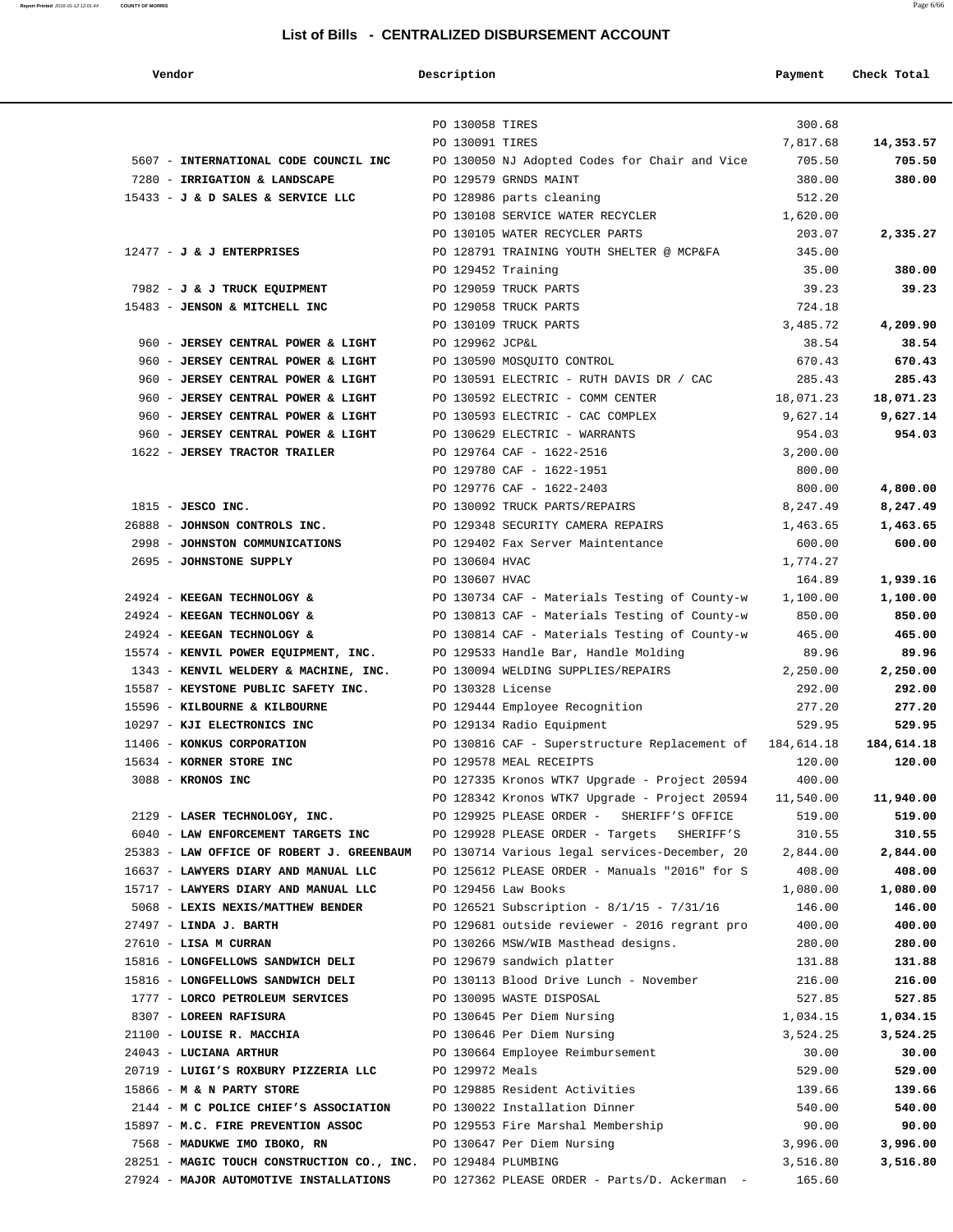**Description** Payment Check Total

|--|--|

|                                                                     | PO 127917 Antenna - SHERIFF'S OFFICE<br>$\circ$                                  | 141.08               |                      |
|---------------------------------------------------------------------|----------------------------------------------------------------------------------|----------------------|----------------------|
|                                                                     | PO 129165 Upgrade County Radio System L&PS                                       | 1,846.42             | 2,153.10             |
| 4528 - MALICK AND SCHERER PC<br>$3210 - MANPOWER$                   | PO 130811 old Ref# CF08000825000                                                 | 3,020.88             | 3,020.88             |
|                                                                     | PO 129751 temporary staffing<br>PO 129769 temporary staffing                     | 734.72<br>918.40     |                      |
|                                                                     | PO 130265 temporary staffing - revised invoic                                    | 75.00                |                      |
|                                                                     | PO 129775 temporary staffing                                                     | 551.04               |                      |
|                                                                     | PO 130273 temporary staffing                                                     | 682.24               | 2,961.40             |
| 21897 - MARCIA C JACAS                                              | PO 130665 Employee Reimbursement                                                 | 30.00                | 30.00                |
| 25080 - MARIA CARMELITA OBLINA                                      | PO 130648 Per Diem Nursing                                                       | 1,044.00             | 1,044.00             |
| 26536 - MARIA E JEREZ                                               | PO 130666 Employee Reimbursement                                                 | 30.00                | 30.00                |
| $11023$ - MARTHA YAGHI                                              | PO 130649 Per Diem Nursing                                                       | 1,034.89             | 1,034.89             |
| 1836 - MC MUA TRANSFER STATION                                      | PO 129598 HHW REMOVAL                                                            | 1,035.55             | 1,035.55             |
| 25792 - MCGRATH MUNICIPAL EQUIPMENT, LLC                            | PO 129061 TRUCK PARTS                                                            | 354.50               | 354.50               |
| 16096 - MCMASTER-CARR SUPPLY CO                                     | PO 129245 MAINTENANCE SUPPLIES                                                   | 101.73               |                      |
|                                                                     | PO 129368 AUTO PARTS                                                             | 180.56               | 282.29               |
| 26598 - MEDCARE MEDICAL SUPPLY INC.                                 | PO 130125 MedA Entereal Feeding Apparatus                                        | 509.04               | 509.04               |
| 26598 - MEDCARE MEDICAL SUPPLY INC.                                 | PO 130126 MedA Food Source for Residents                                         | 2,006.59             | 2,006.59             |
| 26598 - MEDCARE MEDICAL SUPPLY INC.                                 | PO 130127 MedA Food Source for Residents                                         | 691.52               | 691.52               |
| 26598 - MEDCARE MEDICAL SUPPLY INC.                                 | PO 130143 MedA Entereal Feeding Apparatus                                        | 148.68               | 148.68               |
| 10129 - MEDIA PLUS, LLC                                             | PO 130281 printer ribbons for the TPG printer                                    | 676.00               | 676.00               |
| 20839 - MEDLINE INDUSTRIES INC                                      | PO 130124 Adult Briefs for Trial on Unit 1-A                                     | 1,263.84             | 1,263.84             |
| 8443 - MELOJANE CELESTINO                                           | PO 130652 Per Diem Nursing                                                       | 2,079.40             | 2,079.40             |
| 16140 - MESLER'S SERVICE STATION INC.                               | PO 130131 Investigative expense                                                  | 125.00               | 125.00               |
| 16148 - METRO HYDRAULIC JACK CO.                                    | PO 130096 TOOLS                                                                  | 358.00               | 358.00               |
| 27879 - METRO PET SUPPLY INC.                                       | PO 129556 FOOD - K9 - SHERIFF'S OFFICE                                           | 2,199.60             | 2,199.60             |
| 16158 - MGL PRINTING SOLUTIONS                                      | PO 130262 W2 Forms & W2 Envelopes                                                | 949.00               | 949.00               |
| 24951 - MICHELLE CAPILI                                             | PO 130654 Per Diem Nursing                                                       | 4,440.00             | 4,440.00             |
| 16175 - MICROSYSTEMS-NJ COM, LLC                                    | PO 129668 Online MOD-IV, SR1-A and Tax Appeal                                    | 24,000.00            | 24,000.00            |
| 295 - MID-ATLANTIC TRUCK CENTRE INC                                 | PO 129062 TRUCK PARTS                                                            | 3,427.12             | 3,427.12             |
| 295 - MID-ATLANTIC TRUCK CENTRE INC                                 | PO 130210 TRUCK PARTS                                                            | 3,889.54             | 3,889.54             |
| 295 - MID-ATLANTIC TRUCK CENTRE INC<br>11453 - MIDWEST TAPE LLC     | PO 130244 TRUCK PARTS                                                            | 5,675.74<br>2,147.61 | 5,675.74             |
| 16207 - MILLER & CHITTY CO INC                                      | PO 129439 Confirm CD's, DVD's & BLU<br>PO 129914 CAF - Boiler Services & Repairs | 1,270.00             | 2,147.61<br>1,270.00 |
| 6408 - MIRION TECHNOLOGIES (GDS) INC                                | PO 128833 Badges - SHERIFF'S OFFICE                                              | 704.52               | 704.52               |
| 25428 - MIRLENE ESTRIPLET                                           | PO 130655 Per Diem Nursing                                                       | 4,856.25             | 4,856.25             |
| 6953 - MOBILEX USA                                                  | PO 130144 Resident Testing                                                       | 1,419.35             |                      |
|                                                                     | PO 130145 Resident Testing                                                       | 1,990.01             |                      |
|                                                                     | PO 130146 Resident Testing                                                       | 1,935.40             | 5,344.76             |
| 10330 - MODERN HANDLING EQUIPMENT                                   | PO 130097 TRUCK PARTS                                                            | 273.26               | 273.26               |
| 16262 - MONROE SYSTEMS FOR BUSINESS                                 | PO 130477 ADDING MACHINE / CALCULATORS                                           | 311.00               | 311.00               |
| 7313 - MONTAGE ENTERPRISES INC.                                     | PO 129063 LAWN MOWER PARTS                                                       | 192.66               |                      |
|                                                                     | PO 130098 LAWN MOWER PARTS                                                       | 397.12               | 589.78               |
| 16273 - MOORE MEDICAL LLC                                           | PO 128426 Medical supplies                                                       | 168.91               | 168.91               |
| 7131 - MORRIS COUNTY AFTER CARE CENTER                              | PO 129824 INMATE MEDICAL CARE                                                    | 310.00               |                      |
|                                                                     | PO 129858 INMATE MEDICAL CARE                                                    | 140.00               | 450.00               |
| 15883 - MORRIS COUNTY BAR ASSOCIATION                               | PO 130315 Morris County Bar Association Membe                                    | 75.00                |                      |
|                                                                     | PO 130546 Annual Installation Dinner 2016                                        | 95.00                | 170.00               |
| 19478 - MORRIS COUNTY CHAMBER OF                                    | PO 130053 MC Chamber luncheon - December 18th                                    | 220.00               | 220.00               |
| 6213 - MORRIS COUNTY ENGRAVING LLC                                  | PO 130013 Award Plaques for 85th BPC                                             | 288.90               | 288.90               |
| 16288 - MORRIS COUNTY FARMS INC                                     | PO 130168 GROUND MAINT                                                           | 187.50               | 187.50               |
| 24551 - MORRIS COUNTY LEAGUE OF                                     | PO 127676 Morris County League of Municipalit                                    | 50.00                | 50.00                |
| 24551 - MORRIS COUNTY LEAGUE OF                                     | PO 127677 Morris County League of Municipalit                                    | 50.00                | 50.00                |
| 12819 - MORRIS COUNTY M.U.A                                         | PO 129102 FACILITY GARBAGE COMPACTOR TIPPING                                     | 1,630.52             | 1,630.52             |
| 12819 - MORRIS COUNTY M.U.A                                         | PO 129412 FACILITY GARBAGE COMPACTOR TIPPING                                     | 1,594.61             | 1,594.61             |
| 19483 - MORRIS COUNTY MUNICIPAL<br>16316 - MORRISTOWN AUTO BODY INC | PO 129884 CAF - Solid Waste Collection<br>PO 130099 VEHICLE TOW                  | 9,098.27<br>375.00   | 9,098.27<br>375.00   |
| 16321 - MORRISTOWN LUMBER &                                         | PO 129064 SHOP SUPPLIES                                                          | 84.38                |                      |
|                                                                     | PO 128844 Trash Bags, Propane, Chisels                                           | 60.94                |                      |
|                                                                     |                                                                                  |                      |                      |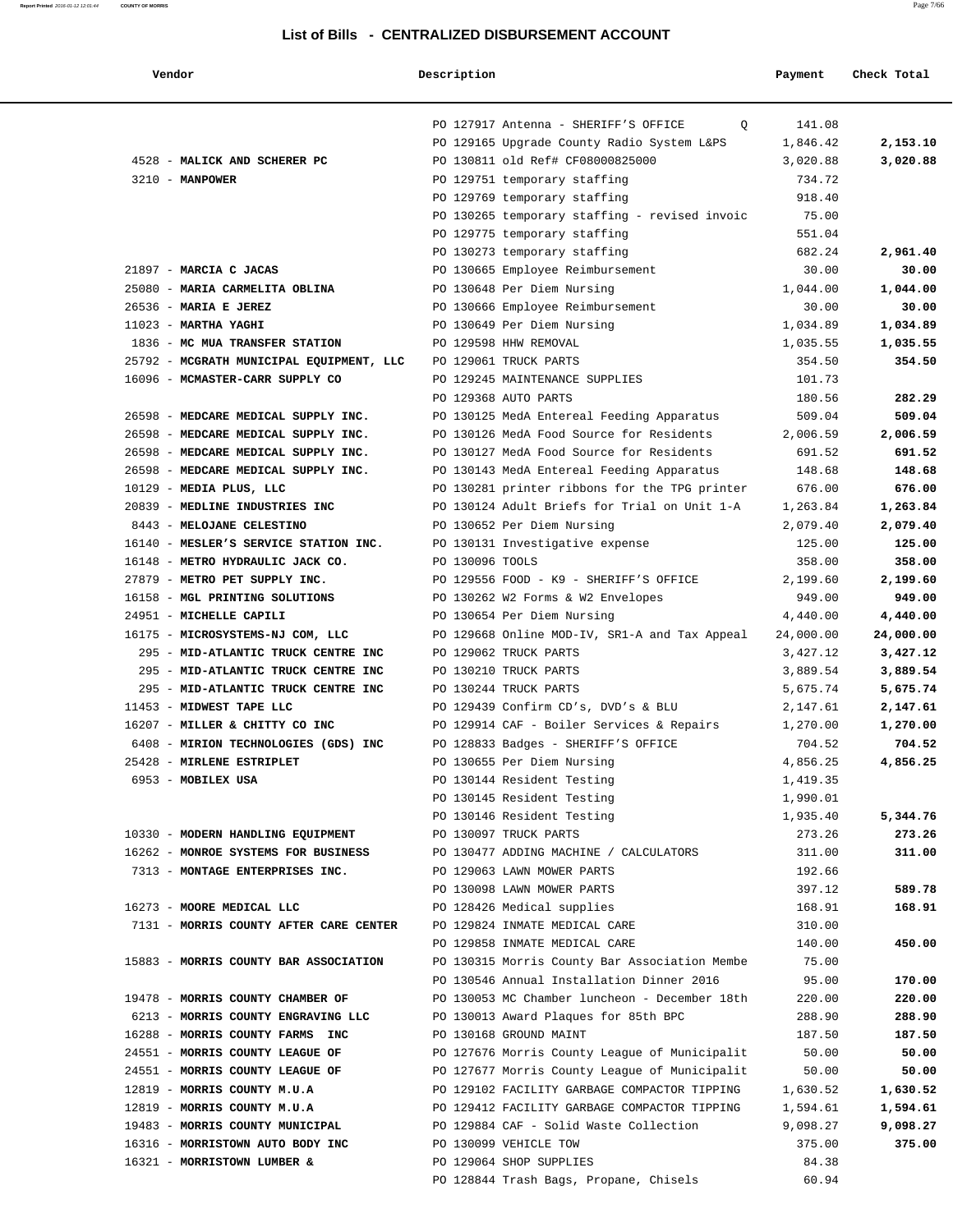**Vendor Description Payment Check Total**

|                                                                            | PO 129227 MAINTENANCE SUPPLIES                                                          | 15.96                                          |
|----------------------------------------------------------------------------|-----------------------------------------------------------------------------------------|------------------------------------------------|
|                                                                            | PO 129501 Firearms Expense                                                              | 175.20                                         |
|                                                                            | PO 129973 Compact Drill                                                                 | 359.98                                         |
|                                                                            | PO 129989 Shop Vac Cart Filter                                                          | 27.98                                          |
|                                                                            | PO 130100 SHOP SUPPLIES                                                                 | 15.95<br>740.39                                |
| 16340 - MORRISTOWN PARKING AUTHORITY                                       | PO 130594 ELECTRIC - SCHUYLER ANNEX PARKING 1,263.85                                    | 1,263.85                                       |
| 7206 - MORRISTOWN PATHOLOGY ASSOCIATES                                     | PO 129844 INMATE MEDICAL CARE                                                           | 448.00<br>448.00                               |
| 21791 - MOTOROLA SOLUTIONS INC<br>21791 - MOTOROLA SOLUTIONS INC           | PO 128655 County-wide Radio System                                                      | 1,872.00<br>1,872.00                           |
| 16382 - MOUNT OLIVE CHILD CARE AND                                         | PO 129158 Upgrade County Radio System L&PS<br>PO 130548 CAF - Grant in Aid Funding 2015 | 1,480.00<br>1,480.00<br>22,425.00<br>22,425.00 |
| 5338 - MOYE HANDLING SYSTEMS INC                                           | PO 130075 ANNUAL OSHA INSPECTIONS                                                       | 978.64<br>978.64                               |
| 19501 - MSC INDUSTRIAL SUPPLY CO.                                          | PO 129067 SHOP SUPPLIES                                                                 | 792.85                                         |
|                                                                            | PO 129369 SHOP SUPPLIES                                                                 | 1,977.21<br>1,184.36                           |
| 19501 - MSC INDUSTRIAL SUPPLY CO.                                          | PO 130076 SHOP SUPPLIES                                                                 | 1,455.25<br>1,455.25                           |
| 19523 - N.J. NATURAL GAS COMPANY                                           | PO 130599 NATURAL GAS - WHARTON OFF                                                     | 117.46                                         |
|                                                                            | PO 130601 NATURAL GAS - WHARTON ROADS                                                   | 457.14                                         |
|                                                                            | PO 130602 NATURAL GAS - MONTVILLE                                                       | 986.81<br>1,561.41                             |
| 21122 - NATIONAL FUEL OIL INC.                                             | PO 129349 DIESEL FUEL                                                                   | 14,978.45<br>14,978.45                         |
| 21122 - NATIONAL FUEL OIL INC.                                             | PO 130060 DIESEL FUEL                                                                   | 7,017.89<br>7,017.89                           |
| 21122 - NATIONAL FUEL OIL INC.                                             | PO 130073 DIESEL FUEL                                                                   | 13,268.40<br>13,268.40                         |
| 16480 - NATIONAL INDUSTRIES                                                | PO 129886 Wheelchair Repair Supplies                                                    | 1,051.22<br>1,051.22                           |
| 20856 - NEW HORIZONS COMPUTER LEARNING                                     | PO 129744 CAF - 20856-2142                                                              | 3,200.00<br>3,200.00                           |
| 20856 - NEW HORIZONS COMPUTER LEARNING                                     | PO 129745 CAF - 20856-1983                                                              | 799.80<br>799.80                               |
| 26602 - NEW LIFE FELLOWSHIP<br>16552 - NEWBRIDGE SERVICES INC              | PO 129041 General Election Polling Place Rent<br>PO 130300 CAF - NEWSER-16M-WIA         | 50.00<br>50.00<br>368.00                       |
|                                                                            | PO 130302 CAF - NEWSER-15M-WIA                                                          | 505.00                                         |
|                                                                            | PO 130303 CAF - NEWSER-15M-WIA                                                          | 778.00<br>1,651.00                             |
| 23981 - NIELSEN DODGE - C-J-R                                              | PO 129370 AUTO PARTS                                                                    | 154.16<br>154.16                               |
| 16570 - NISIVOCCIA, LLP                                                    | PO 128421 Computer support                                                              | 525.00<br>525.00                               |
| 16660 - NJ ST ASSOC CHIEFS OF POLICE                                       | PO 128867 Training                                                                      | 1,000.00<br>1,000.00                           |
| $11181 - NJAFM$                                                            | PO 129248 Membership Renewal                                                            | 20.00<br>20.00                                 |
| $12550 - NJLM$                                                             | PO 130054 GA - Registration for Deena Leary F                                           | 25.00<br>25.00                                 |
| 26357 - NORTHEAST COMMUNICATIONS, INC.                                     | PO 127739 chargers for HazMat 1,2,3                                                     | 2,200.00<br>2,200.00                           |
| 26357 - NORTHEAST COMMUNICATIONS, INC.                                     | PO 129552 OEM Vehicle Radio Repair                                                      | 575.00<br>575.00                               |
| 27648 - NORTHEAST PROTECTION                                               | PO 130156 Resident Safety & Security                                                    | 720.00<br>720.00                               |
| 16738 - NORTHEASTERN HARDWARE CO INC                                       | PO 129982 Chisel                                                                        | 28.95<br>28.95                                 |
| 16742 - NORTHERN SAFETY CO. INC.                                           | PO 126813 Safety Lens, Vest                                                             | 231.17<br>231.17                               |
| 26726 - OFFICE CONCEPTS GROUP, INC.                                        | PO 127197 HD Shelving Labels                                                            | 3,897.06<br>3,897.06                           |
| 26726 - OFFICE CONCEPTS GROUP, INC.                                        | PO 128327 Office Supplies                                                               | 212.82<br>212.82                               |
| 26726 - OFFICE CONCEPTS GROUP, INC.<br>26726 - OFFICE CONCEPTS GROUP, INC. | PO 128485 Office Supplies - Sheriff's Office/<br>PO 128684 OFFICE SUPPLIES              | 75.91<br>75.91<br>19.72<br>19.72               |
| 26726 - OFFICE CONCEPTS GROUP, INC.                                        | PO 128834 Office Supplies - SHERIFF'S OFFICE/                                           | 129.22<br>129.22                               |
| 26726 - OFFICE CONCEPTS GROUP, INC.                                        | PO 128884 office supplies                                                               | 456.48<br>456.48                               |
| 26726 - OFFICE CONCEPTS GROUP, INC.                                        | PO 128963 Office Supplies, 6/8/15 - Mailroom                                            | 112.41<br>112.41                               |
| 26726 - OFFICE CONCEPTS GROUP, INC.                                        | PO 129023 CALENDARS, LABELMAKER, LABELS, HAND                                           | 224.67<br>224.67                               |
| 26726 - OFFICE CONCEPTS GROUP, INC.                                        | PO 129429 Office Supplies                                                               | 104.92<br>104.92                               |
| 26726 - OFFICE CONCEPTS GROUP, INC.                                        | PO 129529 Adjuster's Office Supplies, 11/12/1                                           | 27.24<br>27.24                                 |
| 26726 - OFFICE CONCEPTS GROUP, INC.                                        | PO 129558 Office Supplies - SHERIFF'S ADMIN                                             | 94.44<br>94.44                                 |
| 26726 - OFFICE CONCEPTS GROUP, INC.                                        | PO 129784 OFFICE SUPPLIES                                                               | 389.54<br>389.54                               |
| 26726 - OFFICE CONCEPTS GROUP, INC.                                        | PO 129804 Office Supplies                                                               | 800.12<br>800.12                               |
| 26726 - OFFICE CONCEPTS GROUP, INC.                                        | PO 129861 Office Supplies                                                               | 18.67<br>18.67                                 |
| 26726 - OFFICE CONCEPTS GROUP, INC.                                        | PO 129862 Reference # 622968-0                                                          | 292.91<br>292.91                               |
| 26726 - OFFICE CONCEPTS GROUP, INC.                                        | PO 129863 Office Supplies                                                               | 438.42<br>438.42                               |
| 26726 - OFFICE CONCEPTS GROUP, INC.                                        | PO 130019 VOCA GRANT PURCHASE                                                           | 1,336.85<br>1,336.85                           |
| 26726 - OFFICE CONCEPTS GROUP, INC.                                        | PO 130507 Human Services (C&BH/Liz) Office Su                                           | 286.74<br>286.74                               |
| 26726 - OFFICE CONCEPTS GROUP, INC.<br>4654 - OFFICE TEAM                  | PO 130799 Various Office Supplies<br>PO 129530 T. Gould w/e 11/20/15                    | 477.63<br>477.63<br>875.00<br>875.00           |
| 26953 - OLIVER FIRE PROTECTION & SECURITY                                  | PO 129292 Design & Upgrade to Morris View Spr                                           | 2,295.00                                       |
|                                                                            | PO 128470 FIRE PROTECTION EQUIP                                                         | 1,365.00                                       |
|                                                                            |                                                                                         |                                                |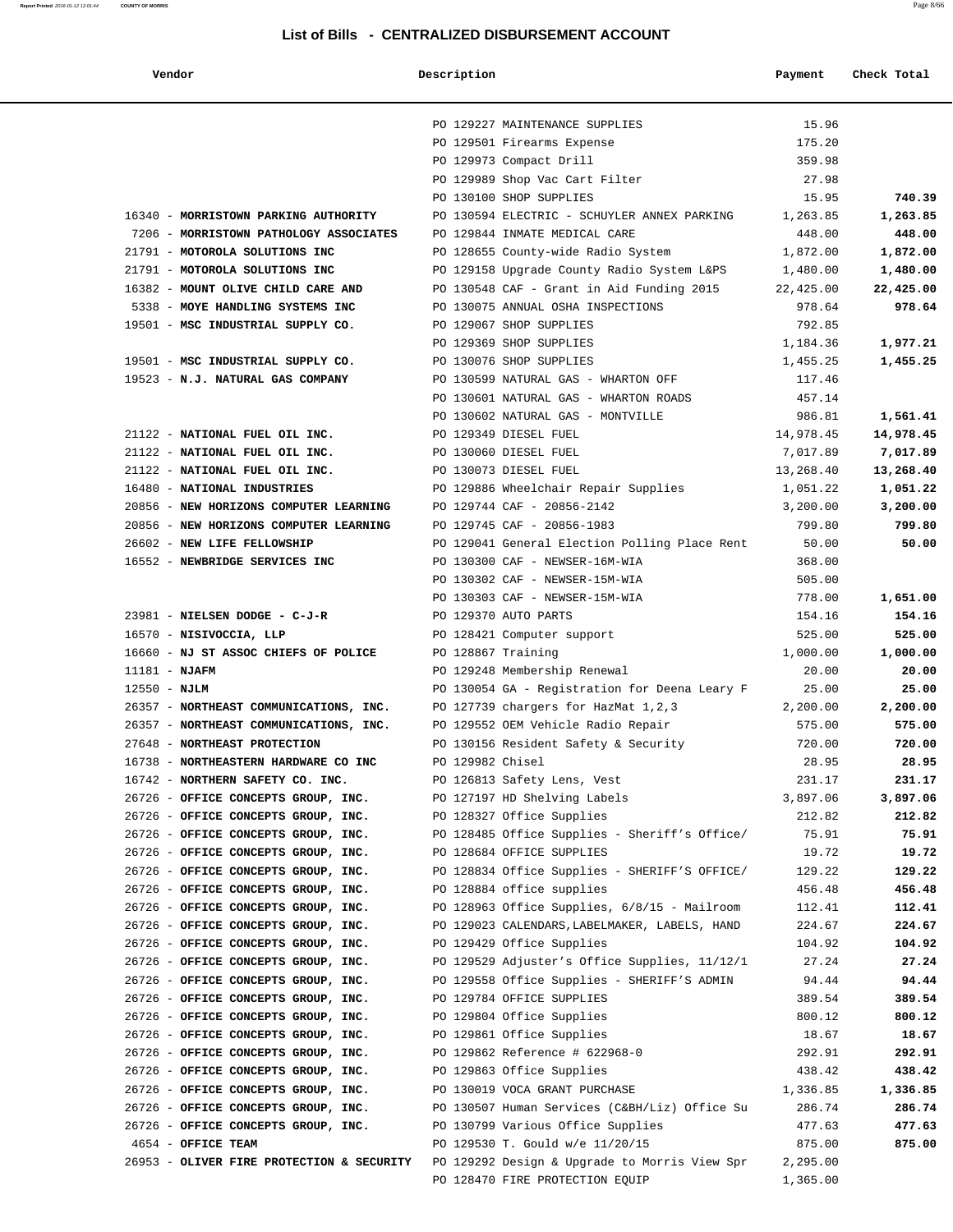#### **List of Bills - CENTRALIZED DISBURSEMENT ACCOUNT**

 **Vendor Description Payment Check Total**

|                                                                 | PO 129506 CAF - Fire Sprinkler Maintenance, I<br>2,416.00                  | 6,076.00        |
|-----------------------------------------------------------------|----------------------------------------------------------------------------|-----------------|
| 16887 - PAPER MART INC                                          | PO 128836 COPY PAPER - SHERIFF'S OFFICE (LEGE<br>486.46                    |                 |
|                                                                 | PO 129138 Office Supplies<br>1,710.00                                      |                 |
|                                                                 | PO 128826 Copy Paper - SHERIFF'S OFFICE/Warra<br>317.76                    |                 |
|                                                                 | PO 129137 Office Supplies<br>1,738.75                                      |                 |
|                                                                 | PO 130040 Paper<br>195.10                                                  | 4,448.07        |
| 27277 - PARSIPPANY-TROY HILLS                                   | PO 128815 Polling Place Rental Rockaway Neck<br>100.00                     | 100.00          |
| 16918 - PASSAIC COUNTY POLICE ACADEMY                           | PO 129228 TRAINING<br>550.00                                               | 550.00<br>69.00 |
| 9779 - PAST PERFECT SOFTWARE, INC.<br>23940 - PATRICIA E THOMAS | 69.00<br>PO 129678 online training<br>30.00                                | 30.00           |
| 9584 - PAUL CERAN OD                                            | PO 130667 Employee Reimbursement<br>PO 129812 INMATE MEDICAL CARE<br>95.00 | 95.00           |
| 2163 - PENN STATE UNIVERSITY                                    | PO 128865 Training<br>450.00                                               | 450.00          |
| 16966 - PENN-JERSEY PAPER CO.                                   | PO 129911 Paper Supplies<br>2,377.70                                       | 2,377.70        |
| 16966 - PENN-JERSEY PAPER CO.                                   | PO 129912 Paper Products<br>734.39                                         | 734.39          |
| 16966 - PENN-JERSEY PAPER CO.                                   | PO 130223 Paper Products<br>2,819.42                                       | 2,819.42        |
| 16966 - PENN-JERSEY PAPER CO.                                   | PO 130224 Paper Products<br>2,494.45                                       | 2,494.45        |
| 16966 - PENN-JERSEY PAPER CO.                                   | PO 130228 Paper Goods for Nursing & Housekeep<br>2,927.95                  | 2,927.95        |
| 16974 - PEQUANNOCK POLICE DEPARTMENT                            | PO 129931 TRAINING - SHERIFF'S OFFICE/ADMIN<br>200.00                      | 200.00          |
| 19663 - PERFORMANCE TRAILERS INC.                               | PO 129371 TRUCK PARTS<br>2.00                                              |                 |
|                                                                 | PO 128322 OEM Maintenance<br>2,438.00                                      | 2,440.00        |
| 7632 - PESI INC.                                                | PO 128714 TRAINING<br>617.00                                               | 617.00          |
| 12426 - PETROCHOICE                                             | PO 129372 OIL AND LUBRICANTS<br>6,775.31                                   | 6,775.31        |
| 27929 - PREMIER GLOBAL SERVICES                                 | PO 129549 Conference Call Service<br>4.19                                  | 4.19            |
| 17066 - PLAINSMAN AUTO SUPPLY                                   | PO 129068 AUTO PARTS<br>4,392.91                                           | 4,392.91        |
| 17066 - PLAINSMAN AUTO SUPPLY                                   | PO 129373 AUTO PARTS<br>2,948.93                                           | 2,948.93        |
| 17066 - PLAINSMAN AUTO SUPPLY                                   | PO 130074 AUTO PARTS<br>5,884.53                                           | 5,884.53        |
| 13432 - POSITIVE PROMOTIONS, INC.                               | PO 130148 Resident Safety Supplies<br>711.37                               |                 |
|                                                                 | PO 130157 Resident Activity Supplies<br>293.67                             | 1,005.04        |
| 17117 - POWER PLACE INC                                         | PO 129615 GROUNDS EQUIPMENT<br>282.54                                      | 282.54          |
| 24970 - POWERDMS, INC.                                          | PO 129075 Proprietary Software<br>3,774.00                                 | 3,774.00        |
| 26363 - PRAXAIR DISTRIBUTION                                    | PO 129070 WELDING SUPPLIES<br>416.60                                       | 416.60          |
| 26363 - PRAXAIR DISTRIBUTION                                    | PO 129374 WELDING SUPPLIES<br>299.70                                       | 299.70          |
| 10503 - PREMIER HEALTHCARE                                      | PO 130631 CAF - Management Services<br>88,208.96                           | 88,208.96       |
| 24230 - PRIORITY DISPATCH CORP.                                 | PO 130207 Educations, School, Training<br>670.00                           | 670.00          |
| 20422 - PROGRESSIVE HYDRAULICS INC                              | PO 129375 TRUCK PARTS<br>630.42                                            | 630.42          |
| 3316 - PROJECT SELF SUFFICIENCY                                 | PO 129779 CAF - PSS3316-JR/JS-15-WFNJ<br>448.00                            |                 |
|                                                                 | PO 130307 CAF - PSS3316-JR/JS-15-WFNJ<br>206.00                            | 654.00          |
| 17189 - PSE&G CO                                                | PO 130628 GAS - PSE & G - MOMBAG<br>20,052.12                              | 20,052.12       |
| 21413 - QUALITY AUTO GLASS, INC                                 | PO 129071 AUTO PARTS<br>1,131.74                                           | 1,131.74        |
| 21413 - QUALITY AUTO GLASS, INC                                 | PO 129376 AUTO PARTS<br>258.90                                             | 258.90          |
| 21413 - QUALITY AUTO GLASS, INC                                 | PO 130077 AUTO PARTS<br>75.00                                              | 75.00           |
| 264 - R & J CONTROL, INC.                                       | PO 129226 GENERATOR MAINTENANCE<br>1,169.76                                |                 |
|                                                                 | PO 129616 CAF - Generator Repair Services<br>662.50                        |                 |
|                                                                 | PO 130140 CAF - Generator Repair Services<br>3,465.00                      | 5,297.26        |
| 12473 - R.D. SALES DOOR & HARDWARE LLC                          | PO 129887 Repair to Dietary/Rehab Fire Doors<br>445.00                     | 445.00          |
| $17692$ - R.P. SMITH & SON, INC.                                | PO 129979 Type M Masonry<br>340.00                                         | 340.00          |
| 15620 - R.S. KNAPP CO INC                                       | PO 130368 Plans, Specs, rentals<br>586.94                                  | 586.94          |
| $17215$ - R.S. KNAPP CO. INC.                                   | PO 126938 plans & specs for Wharton Demolitio<br>1,001.10                  |                 |
|                                                                 | PO 127671 HP DesignJetMonthly Service Contrac<br>66.64                     | 1,067.74        |
| 16124 - RALPH MELORO                                            | PO 130356 2015 NJ League of Municipalities, A<br>872.41                    | 872.41          |
| $646$ - RAW INC                                                 | PO 129377 AUTO PARTS<br>35.00                                              | 35.00           |
| 26223 - RE-TRON TECHNOLOGIES INC.                               | PO 129378 AUTO PARTS<br>549.06                                             | 549.06          |
| 26223 - RE-TRON TECHNOLOGIES INC.                               | PO 130079 AUTO PARTS<br>787.72                                             | 787.72          |
| 810 - READY REFRESH                                             | PO 129333 Water & Cup Supplies<br>38.66                                    | 38.66           |
| 274 - READY REFRESH                                             | PO 129555 WATER - SHERIFF'S OFFICE<br>245.02                               | 245.02          |
| 274 - READY REFRESH                                             | PO 129675 0434723672 - water & dispenser rent<br>3.74                      | 3.74            |
| 274 - READY REFRESH                                             | PO 129750 drinking water for ETS<br>54.99                                  | 54.99           |
| 274 - READY REFRESH<br>274 - READY REFRESH                      | PO 129788 water cooler<br>37.47                                            | 37.47           |
|                                                                 | PO 129797 Monthly Water Delivery<br>55.41                                  | 55.41           |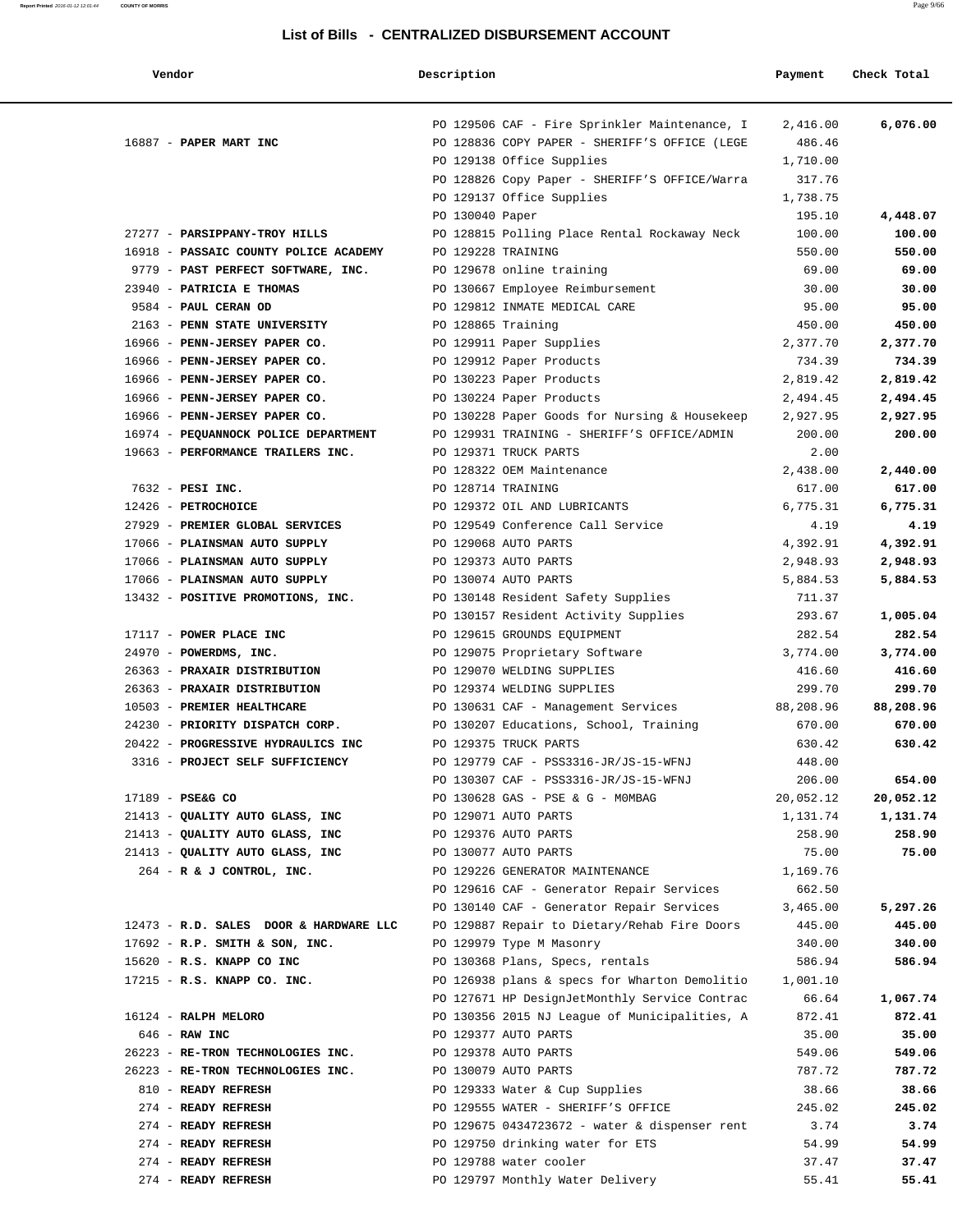| Vendor                                | Description |                                                    | Payment  | Check Total |
|---------------------------------------|-------------|----------------------------------------------------|----------|-------------|
| 274 - READY REFRESH                   |             | PO 129865 Bottled Water                            | 36.87    | 36.87       |
| 274 - READY REFRESH                   |             | PO 129916 Bottled Water for Boiler Room Perso      | 9.96     | 9.96        |
| 810 - READY REFRESH                   |             | PO 129963 Bottle Water - Montville Garage          | 57.21    | 57.21       |
| 810 - READY REFRESH                   |             | PO 129964 Bottle Water - Hanover                   | 13.94    | 13.94       |
| 810 - READY REFRESH                   |             | PO 129974 Bottle Water                             | 33.88    | 33.88       |
| 274 - READY REFRESH                   |             | PO 130078 WATER COOLER RENTAL/COFFEE SERVICE       | 308.84   | 308.84      |
| 274 - READY REFRESH                   |             | PO 130537 Water 11/15/15-12/14/15                  | 18.93    | 18.93       |
| 274 - READY REFRESH                   |             | PO 130539 DRINKING WATER                           | 24.91    | 24.91       |
| 274 - READY REFRESH                   |             | PO 130692 Spring Water/Rental October 2015 In      | 39.66    | 39.66       |
| 274 - READY REFRESH                   |             | PO 130695 Spring Water/Rental November 2015 I      | 36.67    | 36.67       |
| 12128 - READY SUPPLY                  |             | PO 130225 Nursing Supplies                         | 1,097.40 | 1,097.40    |
| 17270 - RECORDER COMMUNITY NEWSPAPERS |             | PO 124008 Randolph Reporter - Sheriff Richfor      | 18.00    |             |
|                                       |             | PO 124083 Roxbury Register for Sheriff             | 18.00    |             |
|                                       |             | PO 128832 MADISON EAGLE NEW PAPER - SHERIFF'S      | 24.00    | 60.00       |
| 1578 - REED SYSTEMS, LTD.             |             | PO 129965 Envirobrine Liquid Road Agent            | 9,861.36 | 9,861.36    |
| 25564 - RFS COMMERCIAL, INC.          |             | PO 129602 REPLACE CARPET                           | 950.00   | 950.00      |
| 21177 - RICHARD K. KEARNY             |             | PO 129680 outside reviewer fee- 2016 regrant       | 400.00   | 400.00      |
| 19765 - RICOH AMERICAS CORPORATION    |             | PO 129527 Rental of Copiers (Ricoh)                | 1,508.59 |             |
|                                       |             |                                                    | 281.54   |             |
|                                       |             | PO 129525 Copier - color<br>PO 130080 COPIER LEASE |          |             |
|                                       |             |                                                    | 944.07   |             |
|                                       |             | PO 129818 Ricoh Contract 15588 Inv. 15588-02       | 592.99   |             |
|                                       |             | PO 129571 Color Copies                             | 9.24     |             |
|                                       |             | PO 129882 Color Copies                             | 33.39    |             |
|                                       |             | PO 130142 Color copies on the Ricoh MPC4502A-      | 38.99    |             |
|                                       |             | PO 130172 11-15 to 01-16 copier lease on Rico      | 1,040.86 | 4,449.67    |
| 19765 - RICOH AMERICAS CORPORATION    |             | PO 130171 11-15 to 1-16 copier lease on the R      | 726.06   |             |
|                                       |             | PO 130350 Ricoh MPC5503SP                          | 148.61   |             |
|                                       |             | PO 130269 MPC5502-R                                | 77.35    |             |
|                                       |             | PO 130270 MPC5502-R                                | 165.90   |             |
|                                       |             | PO 130286 7/1/15 to 9/30/15 color copies on t      | 547.58   |             |
|                                       |             | PO 130380 MAPS OFFICE EQUIPMENT                    | 465.80   | 2,131.30    |
| 19765 - RICOH AMERICAS CORPORATION    |             | PO 130220 SHERIFF'S OFFICE COPIER RENTALS          | 5,868.61 |             |
|                                       |             | PO 129829 LEASE PAYMENT FOR COPIERS                | 4,041.82 |             |
|                                       |             | PO 130046 Copier Lease OCt.-Dec. 2015 Front        | 1,272.80 |             |
|                                       |             | PO 129978 Copier Lease                             | 499.10   |             |
|                                       |             | PO 129736 Contract # 10691                         | 856.19   |             |
|                                       |             | PO 129756 copier lease                             | 927.56   |             |
|                                       |             | PO 129763 quarterly lease payments for 10239       | 1,792.80 |             |
|                                       |             | PO 129753 quarterly payment                        | 2,253.14 | 17,512.02   |
| 7952 - RIOS' ENGRAVING                |             | PO 130047 Plaque Engraving - MCPB                  | 139.00   |             |
|                                       |             | PO 130034 Name Plates                              | 64.00    | 203.00      |
| 9520 - ROCKAWAY GLASS CO., INC.       |             | PO 129483 BLDG MAINT                               | 487.00   | 487.00      |
| 7805 - ROSE DUMAPIT                   |             | PO 130656 Per Diem Nursing                         | 2,113.63 | 2,113.63    |
| 24397 - ROSEMARY BATANE COBCOBO       |             | PO 130657 Per Diem Nursing                         | 2,220.00 | 2,220.00    |
| 5345 - ROUTE 23 AUTOMALL LLC          |             | PO 129077 AUTO PARTS                               | 967.48   |             |
|                                       |             | PO 129379 AUTO PARTS                               | 609.53   | 1,577.01    |
| 5345 - ROUTE 23 AUTOMALL LLC          |             | PO 130081 AUTO PARTS                               | 1,544.27 | 1,544.27    |
| 26942 - RT. 23 PATIO & MASON CENTER   |             | PO 129954 Catch Basin Blocks                       | 897.60   | 897.60      |
| 9938 - RUTGERS CENTER FOR CONTINUING  |             | PO 129683 CAF - 9938-2481                          | 233.00   |             |
|                                       |             |                                                    |          |             |
|                                       |             | PO 129685 CAF - 9938-2481                          | 932.00   |             |
|                                       |             | PO 129687 CAF - 9938-2227                          | 2,204.00 |             |
|                                       |             | PO 129688 CAF - 9938-2386                          | 2,132.00 |             |
|                                       |             | PO 129689 CAF - 9938-2294                          | 2,356.00 |             |
|                                       |             | PO 129690 CAF - 9938-2281                          | 2,076.00 |             |
|                                       |             | PO 129691 CAF - 9938-2001                          | 2,476.00 |             |
|                                       |             | PO 129692 CAF - 9938-2300                          | 2,284.00 | 14,693.00   |
| 9938 - RUTGERS CENTER FOR CONTINUING  |             | PO 129693 CAF - 9938-2482                          | 2,204.00 |             |
|                                       |             | PO 129747 CAF - 9938-2391                          | 224.70   |             |
|                                       |             | PO 129757 CAF - 9938-2099                          | 2,335.65 |             |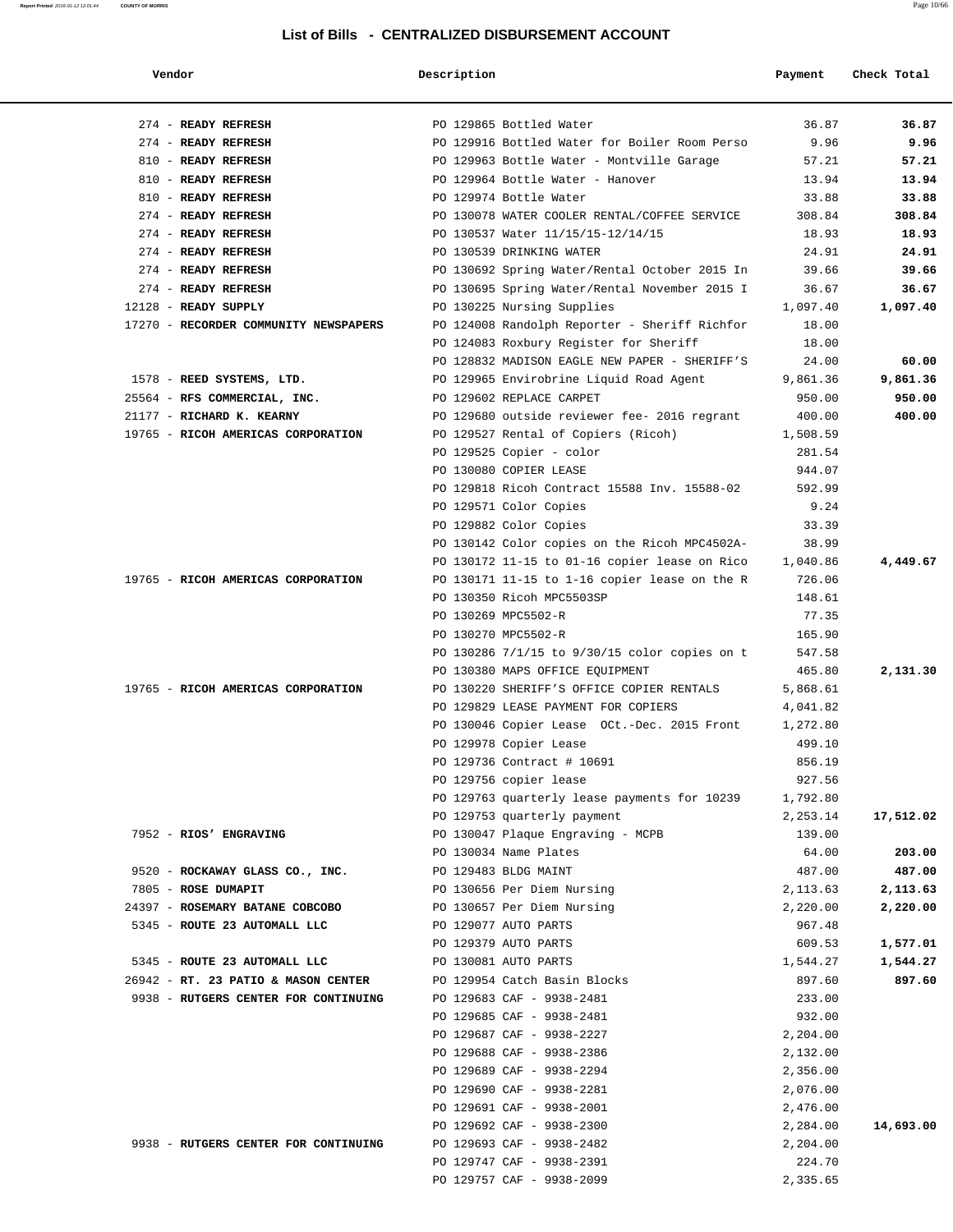| Vendor                                                          | Description        |                                               | Payment            | Check Total      |
|-----------------------------------------------------------------|--------------------|-----------------------------------------------|--------------------|------------------|
|                                                                 |                    | PO 130305 CAF - 9938-2438                     | 2,204.00           | 6,968.35         |
| 20329 - RUTGERS UNIVERSITY                                      |                    | PO 129551 Public Safety Youth Academy         | 953.50             | 953.50           |
| 27044 - RUTGERS, THE STATE UNIVERSITY                           |                    | PO 129667 CAF - 27044-2553                    | 3,200.00           |                  |
|                                                                 |                    | PO 129682 CAF - 27044-2591                    | 3,200.00           | 6,400.00         |
| 17546 - SCHIFANO CONSTRUCTION CORP.                             |                    | PO 130740 CAF - Milling and Resurfacing of Ri | 42,430.80          | 42,430.80        |
| 3032 - SCIENTIFIC BOILER WATER                                  |                    | PO 129238 WATER GUARD SERVICE                 | 232.00             |                  |
|                                                                 |                    | PO 130175 EQUIP SERV AGREEMENTS - WATERGUARD  | 2,175.00           | 2,407.00         |
| 26405 - SECAP FINANCE                                           |                    | PO 130159 Inv. 291994-NV15 Contract 2919944-3 | 175.00             | 175.00           |
| 15454 - SERVICE PLUS                                            |                    | PO 129239 KITCHEN EQUIPMENT REPAIRS           | 377.00             |                  |
|                                                                 |                    | PO 129850 KITCHEN EQUIPMENT REPAIRS           | 2,128.71           | 2,505.71         |
| 4361 - SERVICE TIRE TRUCK CENTERS INC                           | PO 129380 TIRES    |                                               | 20.00              | 20.00            |
| 20899 - SGS TESTCOM INC                                         |                    | PO 129078 MONTHLY INSPECTION MAINTENANCE      | 189.41             | 189.41           |
| 20899 - SGS TESTCOM INC                                         |                    | PO 130082 MONTHLY INSPECTION MAINTENANCE      | 189.41             | 189.41           |
| 19854 - SHEAFFER SUPPLY INC.                                    |                    | PO 129984 Blow Gun, Coil Kit                  | 44.37              | 44.37            |
| 27853 - SHELLEY REINER                                          |                    | PO 130658 Per Diem Nursing                    | 2,320.00           | 2,320.00         |
| 17636 - SHERWIN-WILLIAMS                                        | PO 129201 PAINT    |                                               | 307.29             | 307.29           |
| 17726 - SHI INTERNATIONAL CORP                                  |                    | PO 128347 VM Ware Maintenance Renewal         | 24,209.68          |                  |
|                                                                 |                    | PO 127340 Software Maintenance Renewal - Adob | 5,297.74           |                  |
|                                                                 |                    | PO 127339 Software Maintenance Renewal - Back | 784.66             |                  |
|                                                                 |                    | PO 128346 Annual Maintenance Renewal - Fluke  | 23,776.74          |                  |
|                                                                 |                    | PO 127183 Loglogic Appliance & Licensing Upg  | 146,059.81         |                  |
|                                                                 |                    | PO 127182 VOIP Fax Server                     | 34, 427.30         |                  |
|                                                                 |                    | PO 128329 Anti Malware Desktop Software       | 15,847.83          |                  |
|                                                                 |                    | PO 128330 System Forensics Analysis Software  | 603.21             | 251,006.97       |
| 17726 - SHI INTERNATIONAL CORP                                  |                    | PO 128681 Freeholder's Mobile Office Project  | 3,276.00           |                  |
|                                                                 |                    | PO 129330 Adobe Acrobat Pro /DC 2015, 2 User  | 733.48             | 4,009.48         |
| 15425 - SIRCHIE FINGER PRINTS LAB, INC                          |                    | PO 129837 TRANSPORTATION VEHICLE UPGRADES     | 1,105.00           | 1,105.00         |
| 17699 - SMITH MOTOR CO., INC.                                   |                    | PO 129381 AUTO PARTS                          | 888.45             |                  |
|                                                                 |                    | PO 130083 AUTO PARTS                          | 1,125.81           | 2,014.26         |
| 7722 - SNAP-ON INDUSTRIAL                                       | PO 129079 TOOLS    |                                               | 3.00               |                  |
|                                                                 | PO 130084 TOOLS    | PO 129652 Residents food for the Month of Nov | 2.78               | 5.78<br>6,781.21 |
| 6981 - SODEXO INC & AFFILIATES<br>12625 - SOMERSET HILLS TOWING |                    | PO 129080 TRUCK PARTS                         | 6,781.21<br>607.32 |                  |
|                                                                 | PO 129382 TOWING   |                                               | 1,214.64           | 1,821.96         |
| 17755 - SOUTHEAST MORRIS COUNTY                                 |                    | PO 130595 WATER - HIGHVIEW                    | 622.87             | 622.87           |
| 17755 - SOUTHEAST MORRIS COUNTY                                 |                    | PO 130597 WATER - HILL                        | 3,364.87           | 3,364.87         |
| 17755 - SOUTHEAST MORRIS COUNTY                                 |                    | PO 130600 WATER - MONTHLY                     | 9,268.12           | 9,268.12         |
| 17755 - SOUTHEAST MORRIS COUNTY                                 |                    | PO 130603 WATER - FIRE LINES & HYDRANTS       | 6,271.34           | 6,271.34         |
| 11160 - SPACE FARMS INC                                         |                    | PO 129953 Carcass Removal                     | 3,927.00           | 3,927.00         |
| 20804 - SPECIALTY MEDICAL PRODUCTS INC.                         |                    | PO 130212 Resident Specific Medical Equipment | 20,382.52          | 20,382.52        |
| 20804 - SPECIALTY MEDICAL PRODUCTS INC.                         |                    | PO 130214 Resident Specific Specialty Medical | 4,615.75           | 4,615.75         |
| 17772 - SPEEDWELL ELECTRIC MOTORS                               |                    | PO 130137 CAF - Labor Rates for On-Site Elect | 224.00             |                  |
|                                                                 |                    | PO 130137 CAF - Labor Rates for On-Site Elect | 146.00             | 370.00           |
| 4611 - STAPLES ADVANTAGE                                        |                    | PO 127595 NUTRITION OFFICE SUPPLES            | 551.53             | 551.53           |
| 4611 - STAPLES ADVANTAGE                                        |                    | PO 127770 NUTRITION SUPPLIES                  | 673.29             | 673.29           |
| 4611 - STAPLES ADVANTAGE                                        |                    | PO 128607 Office Supplies                     | 1,493.38           | 1,493.38         |
| 4611 - STAPLES ADVANTAGE                                        |                    | PO 128609 Resident Recreation and Activity Su | 579.89             | 579.89           |
| 4611 - STAPLES ADVANTAGE                                        |                    | PO 128610 Office Supplies                     | 805.84             | 805.84           |
| 4611 - STAPLES ADVANTAGE                                        | PO 128796 SUPPLIES |                                               | 336.02             | 336.02           |
| 4611 - STAPLES ADVANTAGE                                        |                    | PO 128872 Office Supplies                     | 93.00              | 93.00            |
| 4611 - STAPLES ADVANTAGE                                        |                    | PO 129020 Office Supplies                     | 303.62             | 303.62           |
| 4611 - STAPLES ADVANTAGE                                        |                    | PO 129271 mis office supplies                 | 352.46             | 352.46           |
| 6999 - STATION HARDWARE LAWN &                                  | PO 128885 supplies |                                               | 83.95              | 83.95            |
| 9717 - STEVE MASER DR.                                          |                    | PO 129403 INMATE MEDICAL CARE                 | 1,506.00           | 1,506.00         |
| 13152 - STEWART & STEVENSON                                     |                    | PO 125000 CAF - NJSC#A70793 - DPF Cleaning Ma | 25,391.94          | 25,391.94        |
| 14685 - STORAGE SYSTEMS USA                                     |                    | PO 127829 Legal File Dividers 13" x 6"        | 548.00             | 548.00           |
| 9513 - STRONGWEAR GARMENT CORP                                  |                    | PO 126723 CAF - JACKETS                       | 2,115.35           | 2,115.35         |
| 24132 - STS TIRE & AUTO CENTERS                                 | PO 129223 TIRES    |                                               | 1,430.65           | 1,430.65         |
| 24132 - STS TIRE & AUTO CENTERS                                 | PO 130059 TIRES    |                                               | 1,621.33           | 1,621.33         |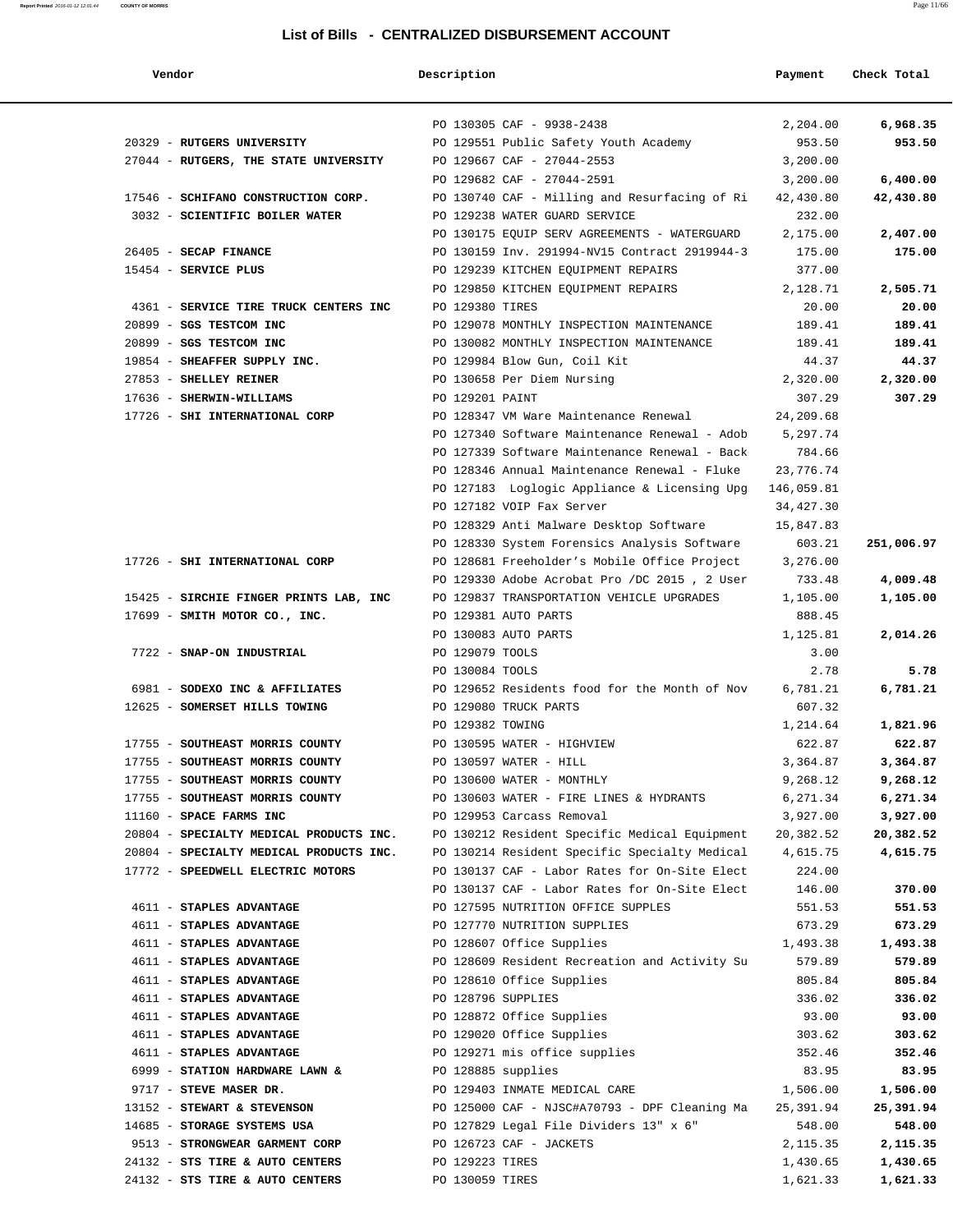| Vendor                                 | Description       |                                                                    | Payment                | Check Total |
|----------------------------------------|-------------------|--------------------------------------------------------------------|------------------------|-------------|
| 8621 - SUBURBAN PROPANE -2347          | PO 130204 Propane |                                                                    | 308.96                 | 308.96      |
| 27741 - SUPPLYWORKS                    |                   | PO 130206 Maintenance Repairs & Parts                              | 1,379.19               | 1,379.19    |
| 11429 - SUSSEX COUNTY MUA              |                   | PO 129976 Street Sweeping                                          | 2,214.15               | 2,214.15    |
| 25400 - SUZIE COLLIN                   |                   | PO 130659 Per Diem Nursing                                         | 3,998.96               | 3,998.96    |
| 23945 - SYLVIA A BROWNE                |                   | PO 130668 Employee Reimbursement                                   | 30.00                  | 30.00       |
| 18067 - T J'S SPORTWIDE TROPHY         |                   | PO 129225 PLATE, PLAQUES, AND ENGRAVING                            | 94.30                  | 94.30       |
| 26030 - TABB INC.                      | PO 129531 Meical  |                                                                    | 134.00                 | 134.00      |
| 26030 - TABB INC.                      |                   | PO 129535 Background Check                                         | 76.00                  | 76.00       |
| 27875 - TASER INTERNATIONAL            |                   | PO 129926 PLEASE ORDER - SHERIFF'S OFFICE (PS                      | 3,188.00               | 3,188.00    |
| 5611 - TBS CONTROLS LLC                |                   | PO 129445 CAF - Environmental Control and HVA                      | 2,679.17               |             |
|                                        |                   | PO 129908 CAF - Environmental Control and HVA                      | 2,679.13               | 5,358.30    |
| 17990 - TELESEARCH INC                 |                   | PO 129777 temporary staffing                                       | 623.49                 |             |
|                                        |                   | PO 130271 temporary staffing                                       | 2,144.75               | 2,768.24    |
| 26677 - TEODORA O. DELEON              |                   | PO 130660 Per Diem Nursing                                         | 1,332.00               | 1,332.00    |
| 27034 - TERESA OMWENGA                 |                   | PO 130661 Per Diem Nursing                                         | 2,220.00               | 2,220.00    |
| 3962 - TESSCO INC.                     |                   | PO 129156 Equipment                                                | 3,286.07               | 3,286.07    |
| 27060 - THE CRAFTSMAN FARMS            |                   | PO 128663 General Election 11/3 Polling Place                      | 50.00                  | 50.00       |
| 12497 - THE RONED GROUP                |                   | PO 129528 Field Books E64 - 8 X 4                                  | 148.80                 | 148.80      |
| 7638 - THE SENIORS RESOURCE GUIDE      |                   | PO 129918 Admissions Advertising                                   | 1,350.00               | 1,350.00    |
| 10812 - THOMSON REUTER-WEST            |                   | PO 122970 west information charges on account                      | 1,148.79               | 1,148.79    |
| 10812 - THOMSON REUTER-WEST            |                   | PO 126815 west information charges account 10                      | 3,050.29               | 3,050.29    |
| 10812 - THOMSON REUTER-WEST            |                   | PO 126816 new books for office                                     | 1,605.00               | 1,605.00    |
| 10812 - THOMSON REUTER-WEST            |                   | PO 127230 west information charges 9/1/15-9/3                      | 543.29                 | 543.29      |
| 18437 - THOMSON REUTERS                |                   | PO 127559 On-Line Service at MC Library - Sep                      | 1,499.40               |             |
|                                        |                   | PO 129427 Subscription Charges County Counsel                      | 566.02                 | 2,065.42    |
| 10812 - THOMSON REUTER-WEST            |                   | PO 129627 subscription product charges                             | 1,446.00               | 1,446.00    |
| 122 - TILCON NEW YORK INC.             |                   | PO 129980 Chester Township Rt 510<br>PO 129981 Bituminous Concrete | 122,346.88<br>7,740.82 |             |
|                                        |                   | PO 129987 Bituminous Concrete                                      | 987.44                 | 131,075.14  |
| 281 - TOMAR INDUSTRIES INC             |                   | PO 129081 JANITORIAL SUPPLIES                                      | 59.80                  |             |
|                                        |                   | PO 130215 JANITORIAL SUPPLIES                                      | 402.00                 |             |
|                                        |                   | PO 130246 JANITORIAL SUPPLIES                                      | 111.64                 | 573.44      |
| 9099 - TONY SANCHEZ LTD                |                   | PO 130247 TRUCK PARTS                                              | 457.60                 | 457.60      |
| 16062 - TOWN OF DOVER MUNICIPAL CLERK  |                   | PO 126853 Please take Paul McDougall's name o                      | 1,205.00               | 1,205.00    |
| 20000 - TREASURER-STATE OF NEW JERSEY  |                   | PO 129004 Manifest Processing Fee                                  | 90.00                  | 90.00       |
| 19995 - TREASURER-STATE OF NEW JERSEY  |                   | PO 129808 ELEVATOR INSPECTION FEE                                  | 1,636.00               | 1,636.00    |
| 12333 - TRIMBOLI & PRUSINOWSKI, LLC    |                   | PO 130716 County Counsel legal services                            | 588.00                 |             |
|                                        |                   | PO 130720 Prosecutor's Office-legal services                       | 120.00                 | 708.00      |
| 25209 - TURN OUT UNIFORMS, INC.        |                   | PO 130070 ACADEMY UNIFORMS                                         | 786.81                 | 786.81      |
| 4144 - U-LINE SHIPPING SUPPLY          |                   | PO 126402 PLEASE ORDER - Gloves/CIS & K9                           | 842.88                 |             |
|                                        |                   | PO 127575 PLEASE ORDER - Ponchos/SHERIFF'S OF                      | 204.67                 |             |
|                                        |                   | PO 127434 PLEASE ORDER - SHERIFF'S OFFICE/LT.                      | 3,664.16               |             |
|                                        |                   | PO 128495 PLEASE ORDER - Shelf Bins/SHERIFF'S                      | 226.70                 |             |
|                                        |                   | PO 129446 Resident Safety & Security                               | 375.35                 | 5,313.76    |
| 217 - US LIFE INSURANCE COMPANY        |                   | PO 129022 group life insurance for ETS                             | 3,081.13               |             |
|                                        |                   | PO 129031 group life insurance for ETS                             | 272.00                 | 3,353.13    |
| 18217 - UNION COUNTY COLLEGE           |                   | PO 130802 FALL 2015 TUITION CHARGEBACK                             | 4,608.35               | 4,608.35    |
| 20034 - UNIVERSAL SUPPLY GROUP INC.    | PO 129613 HVAC    |                                                                    | 465.60                 |             |
|                                        | PO 130133 HVAC    |                                                                    | 54.36                  | 519.96      |
| 15732 - UNIVERSAL UNIFORM SALES CO INC |                   | PO 128965 CAF - Contract Renewal Uniforms                          | 210.00                 | 210.00      |
| 15732 - UNIVERSAL UNIFORM SALES CO INC |                   | PO 129236 CAF - Custom Fitted Uniforms                             | 119.00                 | 119.00      |
| 15732 - UNIVERSAL UNIFORM SALES CO INC |                   | PO 129563 CAF - Contract Renewal SHERIFF's OF                      | 357.94                 | 357.94      |
| 15732 - UNIVERSAL UNIFORM SALES CO INC |                   | PO 129873 Job Shirt for all JDO                                    | 1,490.00               | 1,490.00    |
| 18262 - UNIVERSITY PRODUCTS INC        |                   | PO 127958 PLEASE ORDER                                             | 886.77                 | 886.77      |
| $20042$ - V.E. RALPH & SON INC.        |                   | PO 129001 Equipment                                                | 618.00                 | 618.00      |
| $1286$ - VERIZON                       |                   | PO 129749 Phillipsburg bill for November                           | 272.99                 | 272.99      |
| $1286$ - VERIZON                       |                   | PO 130608 PENTHOUSE- A & R BLDG                                    | 66.59                  | 66.59       |
| 21097 - VERIZON BUSINESS               |                   | PO 129113 Telephone Services (NUMS)                                | 295.00                 | 295.00      |
| 10668 - VERIZON CABS                   |                   | PO 129624 Telephone Services - 911 switch                          | 2,240.64               |             |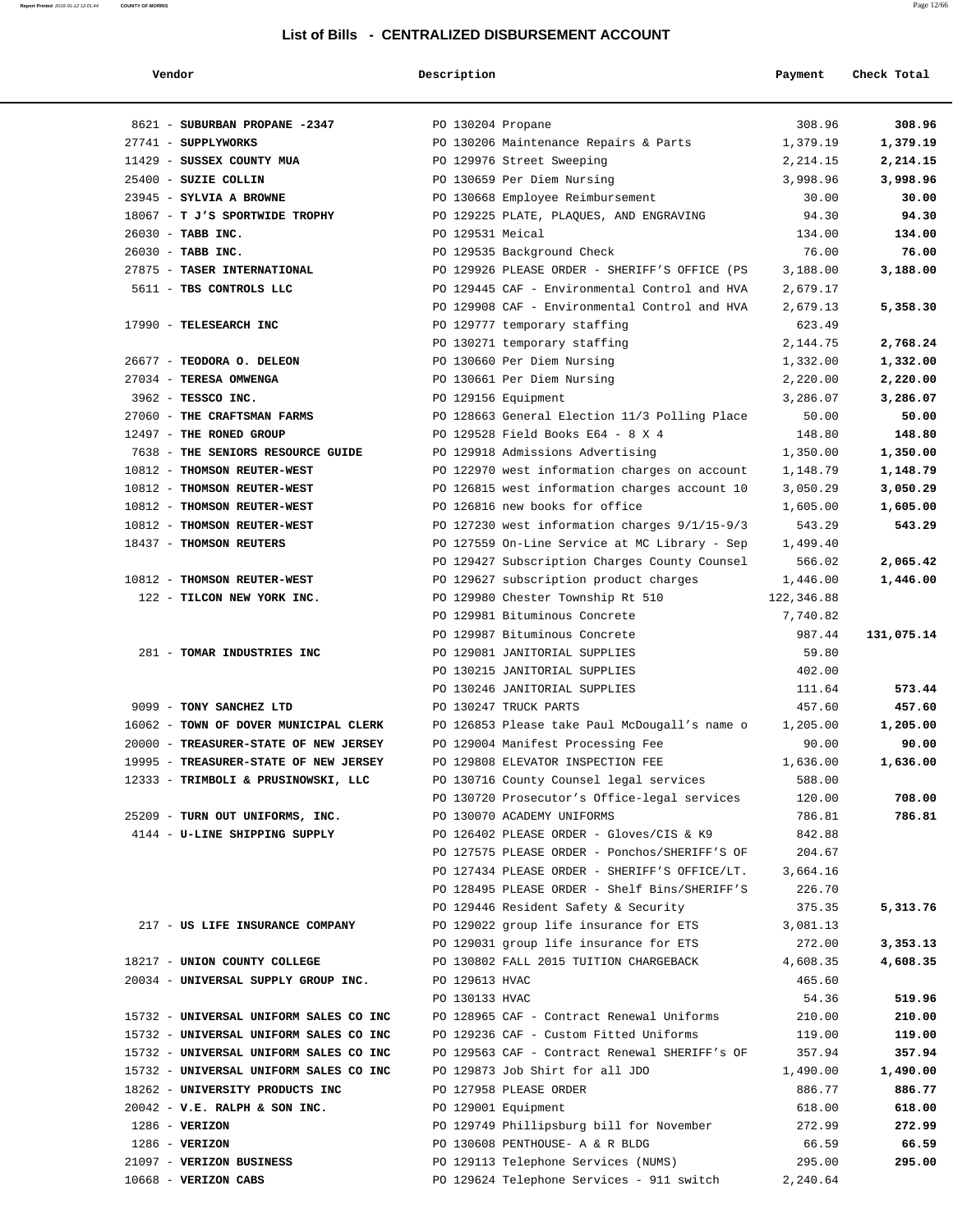| Vendor                                 | Description        |                                                          | Payment  | Check Total |
|----------------------------------------|--------------------|----------------------------------------------------------|----------|-------------|
|                                        |                    | PO 129625 Telephone Services - T1 American To            | 1,168.13 | 3,408.77    |
| 1348 - VERIZON WIRELESS                |                    | PO 129347 CELL SERVICE                                   | 297.94   |             |
|                                        |                    | PO 129253 GPS TRACKING SERVICE                           | 90.12    |             |
|                                        |                    | PO 129497 Cell Phones                                    | 830.44   | 1,218.50    |
| 6146 - W.B. MASON COMPANY INC          |                    | PO 128000 Office Supplies                                | 75.29    |             |
|                                        |                    | PO 129101 OFFICE SUPPLIES                                | 2,370.14 |             |
|                                        |                    | PO 128471 Office Supplies                                | 99.36    |             |
|                                        |                    | PO 128793 OFFICE SUPPLIES OCTOBER 2015                   | 483.32   |             |
|                                        |                    | PO 128871 Office Supplies                                | 767.22   |             |
|                                        |                    | PO 129122 Office Supplies                                | 599.26   |             |
|                                        |                    | PO 128994 Office Supplies                                | 314.44   |             |
|                                        |                    | PO 129447 Supplies for Safety & Security                 | 487.38   | 5,196.41    |
| 6146 - W.B. MASON COMPANY INC          |                    | PO 129448 Office Supplies for November, 2015             | 2,262.73 |             |
|                                        |                    | PO 128879 Office Supplies                                | 402.29   |             |
|                                        |                    | PO 129040 Contract 30 -10 Cases fo White Pape            | 241.70   |             |
|                                        | PO 129127 supplies |                                                          | 31.88    |             |
|                                        |                    | PO 129155 Office Supplies                                | 305.02   |             |
|                                        |                    | PO 129674 office supplies                                | 202.21   |             |
|                                        |                    | PO 129860 Office Supplies                                | 488.39   |             |
|                                        |                    | PO 129587 OFFICE SUPPLIES/ OTHER OPER                    | 174.62   | 4,108.84    |
| 6146 - W.B. MASON COMPANY INC          |                    | PO 129735 SUPPLIES FOR SURROGATE'S OFFICE                | 391.61   |             |
|                                        |                    | PO 129815 Inv. I30201569 Customer C1033751               | 1,213.54 |             |
|                                        |                    | PO 129487 Office Supplies - K. Rogers (CIS)              | 173.78   |             |
|                                        |                    | PO 130018 VOCA Grant<br>Ink/Toner                        | 1,167.44 |             |
|                                        |                    | PO 130454 FY 2016 Alliance Coordination - Sup            | 145.02   |             |
|                                        |                    | PO 130025 Office Supplies                                | 651.68   |             |
|                                        |                    | PO 130039 Office Supplies                                | 167.87   |             |
|                                        |                    | PO 129874 Office Supplies                                | 134.31   | 4,045.25    |
| 6146 - W.B. MASON COMPANY INC          |                    | PO 129796 printer ink                                    | 284.30   |             |
|                                        |                    | PO 130072 OFFICE SUPPLIES                                | 269.23   |             |
|                                        |                    | PO 130313 County Counsel Office Supplies                 | 51.14    |             |
|                                        |                    | PO 130349 Office Supplies 11/2015                        | 101.18   | 705.85      |
| 18389 - WARREN COUNTY TECHNICAL SCHOOL |                    | PO 129480 CAF - 18389-1886                               | 570.36   |             |
|                                        |                    | PO 129694 CAF - 18389-1871                               | 570.36   |             |
|                                        |                    | PO 129695 CAF - 18389-1610                               | 529.62   |             |
|                                        |                    | PO 129698 CAF - 18389-1823                               | 570.36   |             |
|                                        |                    |                                                          |          |             |
|                                        |                    | PO 129696 CAF - 18389-1851                               | 583.94   |             |
|                                        |                    | PO 129700 CAF - 18389-1822                               | 583.94   |             |
|                                        |                    | PO 129760 CAF - 18389-1837<br>PO 129781 CAF - 18389-2440 | 516.04   |             |
|                                        |                    |                                                          | 583.94   | 4,508.56    |
| 18395 - WASHINGTON TWP MUNICIPAL       | PO 129977 Fuel     |                                                          | 643.47   | 643.47      |
| 21268 - WATER WORKS SUPPLY CO., INC.   | PO 129196 PLUMBING |                                                          | 849.25   | 849.25      |
| 21268 - WATER WORKS SUPPLY CO., INC.   | PO 129612 PLUMBING |                                                          | 1,493.82 | 1,493.82    |
| 18435 - WEST CHESTER MACHINERY AND     |                    | PO 129383 PLOW PARTS                                     | 775.00   |             |
|                                        |                    | PO 130101 PLOW PARTS                                     | 187.41   | 962.41      |
| 4677 - WHITEMARSH CORPORATION          |                    | PO 129082 GAS PUMP EQUIPMENT                             | 1,593.47 |             |
|                                        |                    | PO 129384 GAS PUMP EQUIPMENT                             | 342.91   |             |
|                                        |                    | PO 130102 GAS PUMP EQUIPMENT                             | 225.00   | 2,161.38    |
| 8335 - WILLIAM PATERSON UNIVERSITY     |                    | PO 129684 CAF - 8335-2381                                | 1,400.45 |             |
|                                        |                    | PO 129686 CAF - 8335-2324                                | 2,014.74 | 3,415.19    |
| 18538 - WORK N WEAR STORE              | PO 129787 Shirts   |                                                          | 60.00    | 60.00       |
| $18564$ - XEROX CORP                   |                    | PO 129272 meter bill for October                         | 36.50    |             |
|                                        |                    | PO 130283 meter usage on 7335 in Admin.                  | 115.70   | 152.20      |
| 20820 - Y-PERS INC                     |                    | PO 130103 SHOP SUPPLIES                                  | 490.19   | 490.19      |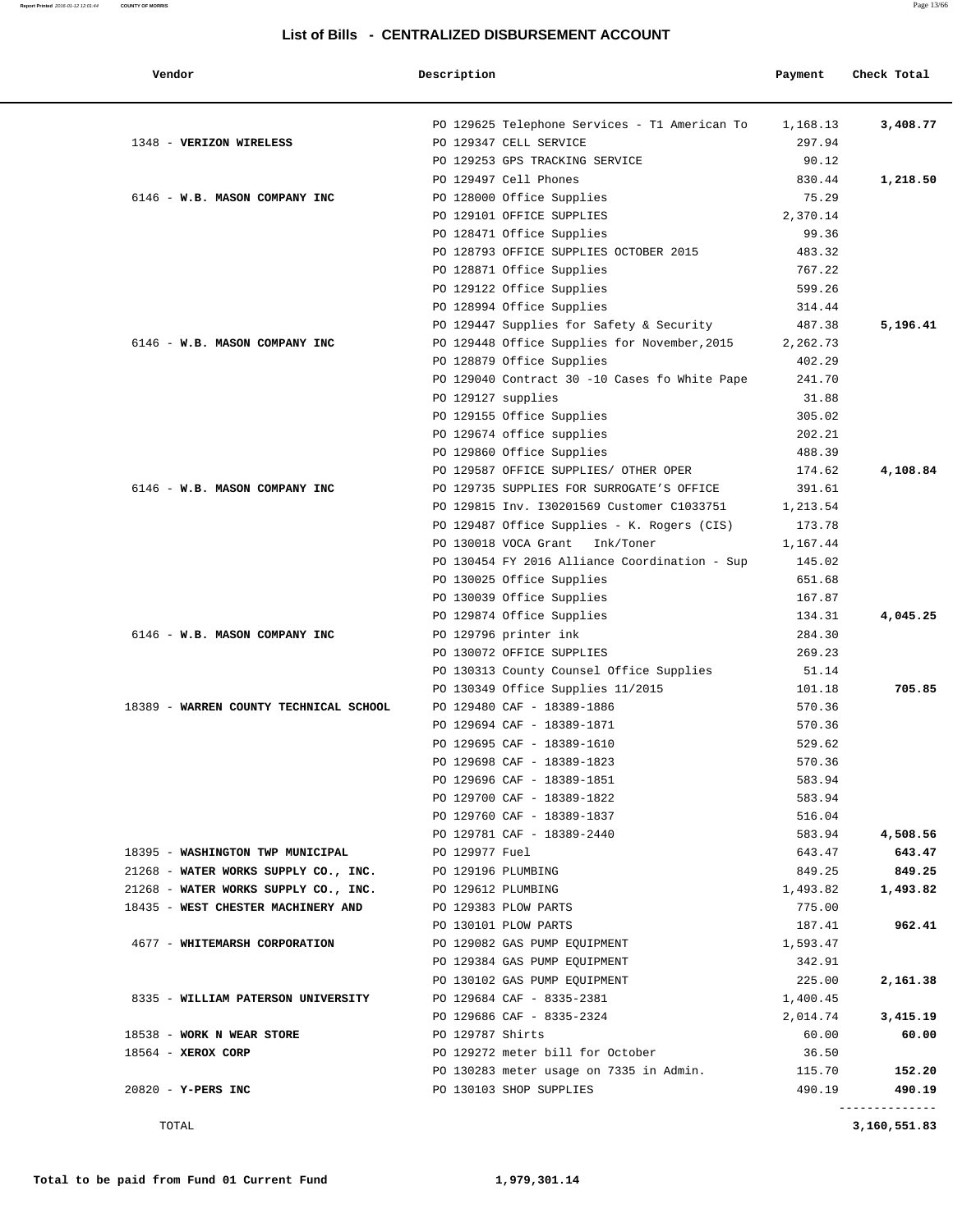#### **Report Printed** 2016-01-12 12:01:44 **COUNTY OF MORRIS** Page 14/66

| Vendor                                        | Description  | Check Total<br>Payment |
|-----------------------------------------------|--------------|------------------------|
|                                               |              |                        |
| Total to be paid from Fund 02 Grant Fund      | 143, 199. 33 |                        |
| Total to be paid from Fund 04 County Capital  | 910,223.51   |                        |
| Total to be paid from Fund 13 Dedicated Trust | 127,827.85   |                        |
|                                               |              |                        |
|                                               | 3,160,551.83 |                        |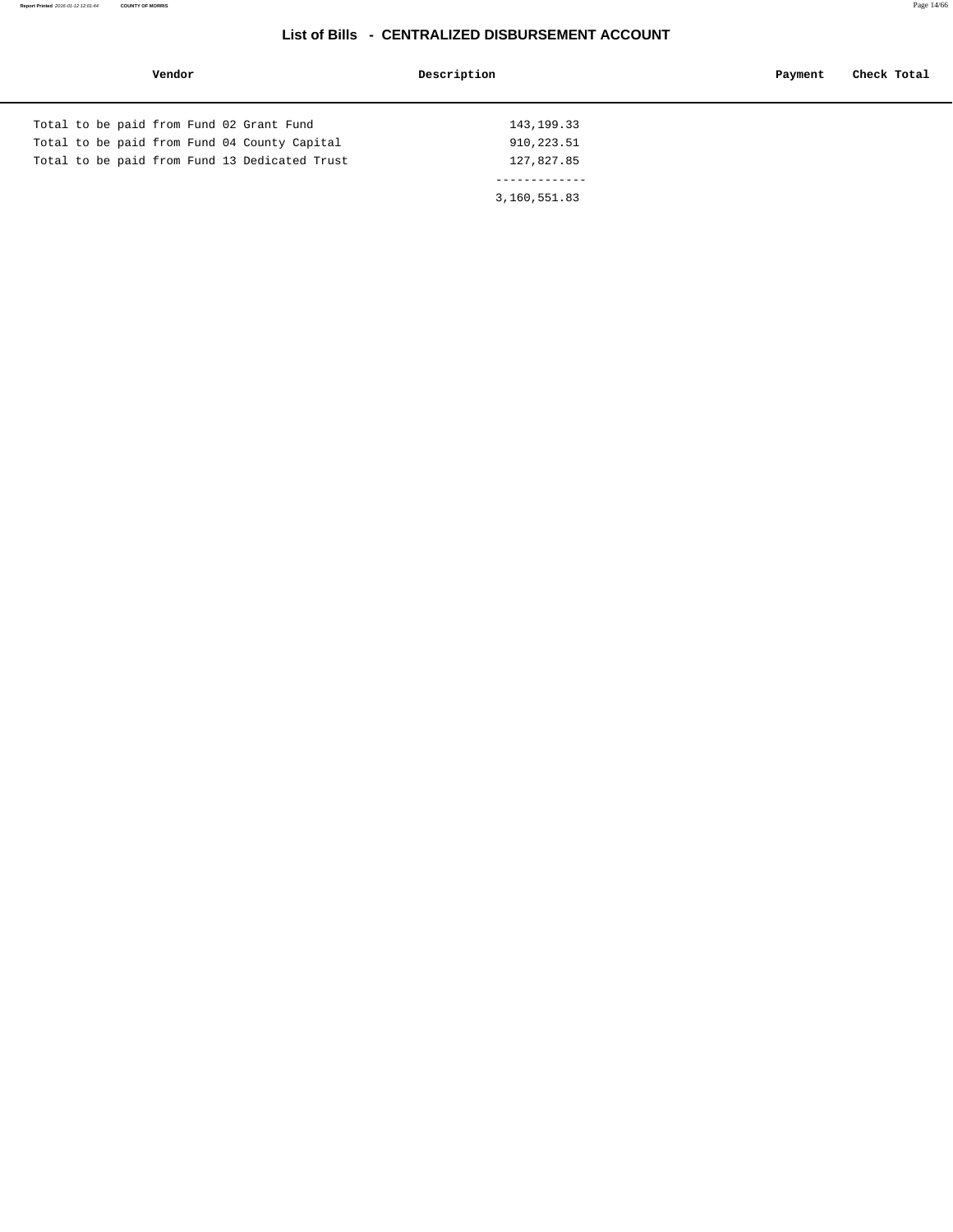**Report Printed** 2016-01-12 12:01:55 **COUNTY OF MORRIS** Page 15/66

#### **List of Bills (Department/Account Detail) - CENTRALIZED DISBURSEMENT ACCOUNT**

| Account |                             | P0 # | Vendor                              | Description                             | Payment | Account Total |
|---------|-----------------------------|------|-------------------------------------|-----------------------------------------|---------|---------------|
|         |                             |      |                                     |                                         |         |               |
|         |                             |      |                                     | <b>Current Fund</b>                     |         |               |
|         | <b>County Administrator</b> |      |                                     |                                         |         |               |
|         |                             |      | 130799 OFFICE CONCEPTS GROUP, INC.  | HP 96 Ink cartridge black 2pk, creamer, | 357.27  |               |
|         |                             |      | 130799 OFFICE CONCEPTS GROUP, INC.  | Inkcart #96 21ML, BK, HY                | 120.36  |               |
|         | 01-203-20-100100-058        |      | (2015) Office Supplies & Stationery | TOTAL FOR ACCOUNT                       |         | 477.63        |
|         |                             |      |                                     |                                         |         |               |
|         |                             |      |                                     |                                         |         |               |

============

**TOTAL for County Administrator 477.63**

 **Personnel** 

|                      | 130349 W.B. MASON COMPANY INC                               | Office Supplies Customer #C1033751 Inv   | 101.18 |              |
|----------------------|-------------------------------------------------------------|------------------------------------------|--------|--------------|
| 01-203-20-105100-058 | (2015) Office Supplies & Stationery                         | TOTAL FOR ACCOUNT                        |        | 101.18       |
|                      |                                                             |                                          |        |              |
|                      | 127829 STORAGE SYSTEMS USA                                  | (100) Legal File Dividers: 13" x 6"      | 548.00 |              |
| 01-203-20-105100-073 | (2015) Records Managment Services                           | TOTAL FOR ACCOUNT                        |        | 548.00       |
|                      |                                                             |                                          |        |              |
|                      | 130113 LONGFELLOWS SANDWICH DELI                            | Lunch for Blood Drive 11/13/2015 Invoice | 117.00 |              |
|                      | 130113 LONGFELLOWS SANDWICH DELI                            | Lunch for Blood Drive 11/23/2015Invoice  | 99.00  |              |
| 01-203-20-105100-077 | (2015) Social Service Costs                                 | TOTAL FOR ACCOUNT                        |        | 216.00       |
|                      | 130537 READY REFRESH                                        | 11/15/15-12/14/15 Acct#0436628846, Inv#0 | 18.93  |              |
|                      |                                                             |                                          |        |              |
|                      | $01-203-20-105100-095$ (2015) Other Administrative Supplies | TOTAL FOR ACCOUNT                        |        | 18.93        |
|                      | 130350 RICOH AMERICAS CORPORATION                           | Ricoh MPC5503SP 7/1/2015-9/30/2015       | 148.61 |              |
| 01-203-20-105100-164 | (2015) Office Machines - Rental                             | TOTAL FOR ACCOUNT                        |        | 148.61       |
|                      |                                                             |                                          |        | ============ |
|                      |                                                             |                                          |        |              |
|                      | TOTAL for Personnel                                         |                                          |        | 1,032.72     |
|                      |                                                             |                                          |        |              |

#### **Board of Chosen Freeholders**

| 129551 RUTGERS UNIVERSITY<br>(2015) Special Projects<br>01-203-20-110100-079                 | 2015 Youth Academy Instruction and Train<br>TOTAL FOR ACCOUNT | 953.50<br>953.50 |
|----------------------------------------------------------------------------------------------|---------------------------------------------------------------|------------------|
| 129571 RICOH AMERICAS CORPORATION<br>(2015) Office Machines - Rental<br>01-203-20-110100-164 | color copies for the months 07/01/15 09/<br>TOTAL FOR ACCOUNT | 9.24<br>9.24     |
| TOTAL for Board of Chosen Freeholders                                                        |                                                               | 962.74           |

 **Clerk of the Board** 

| 01-201-20-110105-022<br>Advertising | TOTAL FOR ACCOUNT                     | 166.80 |
|-------------------------------------|---------------------------------------|--------|
| 130731 DAILY RECORD                 | Separate sealed Bids 12/28/15         | 82.52  |
| 130731 DAILY RECORD                 | ASB-03668474 Sealed Proposal 12/23/15 | 84.28  |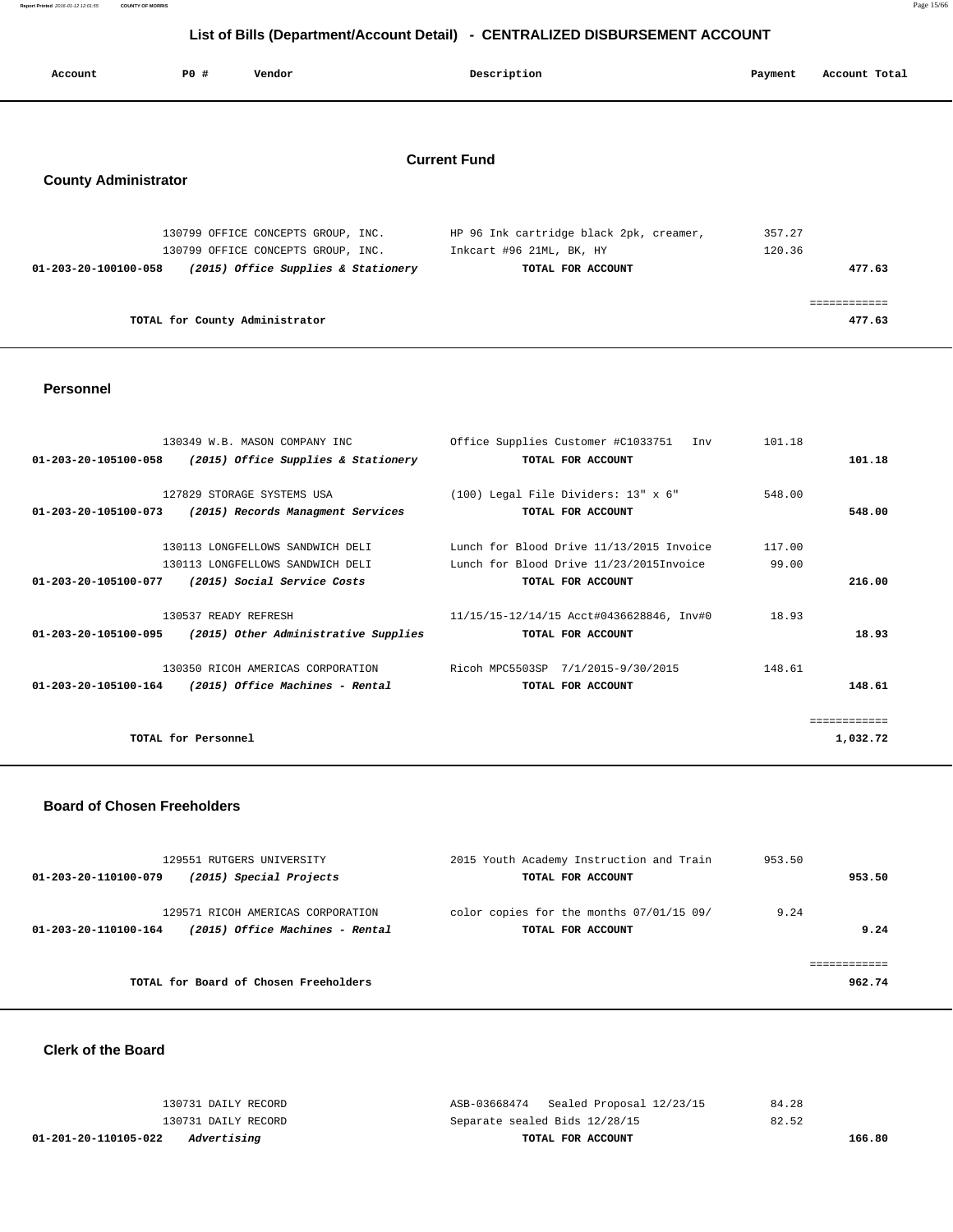**Report Printed** 2016-01-12 12:01:55 **COUNTY OF MORRIS** Page 16/66

#### **List of Bills (Department/Account Detail) - CENTRALIZED DISBURSEMENT ACCOUNT**

| Account                   | PO# | Vendor                       | Description       | Payment | Account Total          |
|---------------------------|-----|------------------------------|-------------------|---------|------------------------|
| <b>Clerk of the Board</b> |     |                              |                   |         |                        |
| 01-203-20-110105-022      |     | (2015) Advertising           | TOTAL FOR ACCOUNT |         | 81.64                  |
|                           |     | TOTAL for Clerk of the Board |                   |         | ------------<br>248.44 |

#### **County Clerk**

|                                | 129627 THOMSON REUTER-WEST                                 | subscription product charges on account  | 1,446.00 |              |
|--------------------------------|------------------------------------------------------------|------------------------------------------|----------|--------------|
|                                | 126815 THOMSON REUTER-WEST                                 | monthly database charges 8/01/15 to 8/31 | 543.29   |              |
|                                | 126815 THOMSON REUTER-WEST                                 | subscription product charges ref. #61027 | 2,507.00 |              |
|                                | 126816 THOMSON REUTER-WEST                                 | material # 4126762,18219336,18042649,400 | 1,605.00 |              |
|                                | 127230 THOMSON REUTER-WEST                                 | west information charges on account # 10 | 543.29   |              |
|                                | 122970 THOMSON REUTER-WEST                                 | west information charges on account #100 | 543.29   |              |
|                                | 122970 THOMSON REUTER-WEST                                 | 1000433730 nj session laws , njpr v34,35 | 605.50   |              |
| $01 - 203 - 20 - 120100 - 028$ | (2015) Books & Periodicals                                 | TOTAL FOR ACCOUNT                        |          | 7,793.37     |
|                                |                                                            |                                          |          |              |
|                                | 130275 AT&T MOBILITY                                       | wireless account # 973-610-8331 account# | 40.98    |              |
| 01-203-20-120100-031           | (2015) Cellular Phones/Pagers                              | TOTAL FOR ACCOUNT                        |          | 40.98        |
|                                |                                                            |                                          |          |              |
|                                | 130312 IMAGE ACCESS CORP                                   | Kodak 19620 image writer maintenance agr | 6,945.00 |              |
|                                | 129272 XEROX CORP                                          | base charge for the 6204 ser.# FRX359968 | 36.50    |              |
|                                | 130283 XEROX CORP                                          | meter usage in the administration Dept.  | 115.70   |              |
|                                | $01-203-20-120100-044$ (2015) Equipment Service Agreements | TOTAL FOR ACCOUNT                        |          | 7,097.20     |
|                                |                                                            |                                          |          |              |
|                                | 129268 INFORMATION MANAGEMENT SERVICES                     | 200 rolls epm#334nxdm 16mmx215 imagelink | 5,296.00 |              |
| 01-203-20-120100-054           | (2015) Microfilming                                        | TOTAL FOR ACCOUNT                        |          | 5,296.00     |
|                                | 130281 MEDIA PLUS, LLC                                     | printer ribbons for the TPG printers     | 676.00   |              |
| 01-203-20-120100-058           | (2015) Office Supplies & Stationery                        | TOTAL FOR ACCOUNT                        |          | 676.00       |
|                                |                                                            |                                          |          |              |
|                                |                                                            |                                          |          | ============ |
|                                | TOTAL for County Clerk                                     |                                          |          | 20,903.55    |
|                                |                                                            |                                          |          |              |

#### **County Board of Elections**

| 129041 NEW LIFE FELLOWSHIP                          | November 3, 2015 General Election Pollin | 50.00        |
|-----------------------------------------------------|------------------------------------------|--------------|
| 128815 PARSIPPANY-TROY HILLS                        | General Election- November 3, 2015 Polli | 50.00        |
| 128815 PARSIPPANY-TROY HILLS                        | Primary Election- June 2, 2015 Polling P | 50.00        |
| 128663 THE CRAFTSMAN FARMS                          | November 3, 2015 General Election Pollin | 50.00        |
| 129032 BOARD FIRE COMMISSIONERS DIST #3             | June 2, 2015 Primary Eelction Polling pl | 50.00        |
| 129032 BOARD FIRE COMMISSIONERS DIST #3             | November 3, 2015 General Election Pollin | 50.00        |
| 129813 CHATHAM UNITED                               | November 3, 2015 General Election Pollin | 50.00        |
| (2015) Polling Place Rental<br>01-203-20-121100-067 | TOTAL FOR ACCOUNT                        | 350.00       |
|                                                     |                                          |              |
| 129816 INFOUSA CITY DIRECTORIES                     | Order 300289705 City Directories - Morri | 380.00       |
| 129816 INFOUSA CITY DIRECTORIES                     | Shipping                                 | 22.40        |
| (2015) Election Officer<br>01-203-20-121100-096     | TOTAL FOR ACCOUNT                        | 402.40       |
|                                                     |                                          |              |
|                                                     |                                          | ============ |
| TOTAL for County Board of Elections                 |                                          | 752.40       |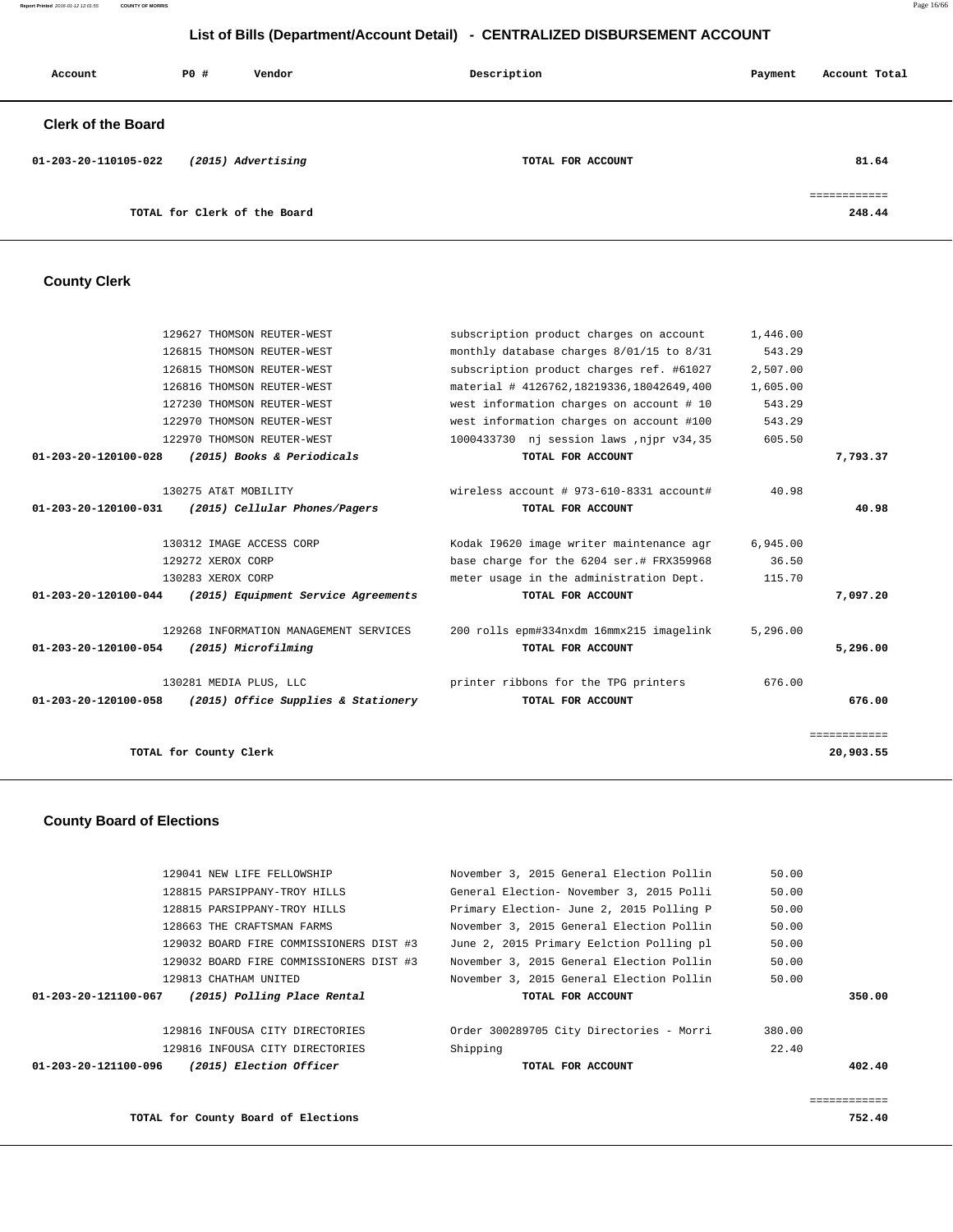**Report Printed** 2016-01-12 12:01:55 **COUNTY OF MORRIS** Page 17/66

#### **List of Bills (Department/Account Detail) - CENTRALIZED DISBURSEMENT ACCOUNT**

| or Bins (Bepartment/Account Betail) |             |                                                             |                                           |           |               |
|-------------------------------------|-------------|-------------------------------------------------------------|-------------------------------------------|-----------|---------------|
| Account                             | <b>PO #</b> | Vendor                                                      | Description                               | Payment   | Account Total |
| <b>Superintendent of Elections</b>  |             |                                                             |                                           |           |               |
|                                     |             |                                                             |                                           |           |               |
|                                     |             | 128816 D. C. EXPRESS INC                                    | General Election November 3, 2015 Delive  | 24,186.50 |               |
|                                     |             | 128816 D. C. EXPRESS INC                                    | Canvas Boags Delivered to 39 Municipal C  | 1,980.00  |               |
|                                     |             | 128816 D. C. EXPRESS INC                                    | Voting Machines Picked Up and Returned t  | 24,186.50 |               |
|                                     |             | 128816 D. C. EXPRESS INC                                    | Bags Picked Up From 39 Municipal Clerks   | 1,980.00  |               |
| 01-203-20-121105-030                |             | $(2015)$ Cartage                                            | TOTAL FOR ACCOUNT                         |           | 52,333.00     |
|                                     |             | 130159 SECAP FINANCE                                        | DF900 Office Right Folder - 10/10/15 to   | 175.00    |               |
| 01-203-20-121105-057                |             | (2015) National Voter Registration                          | TOTAL FOR ACCOUNT                         |           | 175.00        |
|                                     |             | 129040 W.B. MASON COMPANY INC                               | CONTRACT 30 - (Mason Flagship Brand) Whit | 241.70    |               |
|                                     |             | 129815 W.B. MASON COMPANY INC                               | Item VER97088 Drive, USB Flash 8GB, BE    | 31.20     |               |
|                                     |             | 129815 W.B. MASON COMPANY INC                               | Item AAGSK2400 Calendar, Desk Pad, MO, 2  | 46.00     |               |
|                                     |             | 129815 W.B. MASON COMPANY INC                               | Item AAGE717R50 Refill, DY Desk, 3-1/2x6  | 3.40      |               |
|                                     |             | 129815 W.B. MASON COMPANY INC                               | Item AVE5353 Label, Copy, 8.5x11, 1C/BX   | 596.80    |               |
|                                     |             | 129815 W.B. MASON COMPANY INC                               | Item HEWCE285A Toner, F/HP P1102, BK-1.6  | 111.94    |               |
|                                     |             | 129815 W.B. MASON COMPANY INC                               | Item AVE5371 CARD, BUS, LASR, 250/PK, WHT | 30.20     |               |
|                                     |             | 129815 W.B. MASON COMPANY INC                               | Item AVE8462 Label, White, Inkjet, 11/3x  | 28.98     |               |
|                                     |             | 129815 W.B. MASON COMPANY INC                               | Item HEWQ5950A Toner, BLK, F/CLJ4700-11K  | 161.62    |               |
|                                     |             | 129815 W.B. MASON COMPANY INC                               | Item BICGSM609BK, Pen, Round Stic 60 Pac  | 203.40    |               |
| 01-203-20-121105-058                |             | (2015) Office Supplies & Stationery                         | TOTAL FOR ACCOUNT                         |           | 1,455.24      |
|                                     |             | 128818 CCG MARKETING SOLUTIONS                              | General Election - November 3, 2015 Poll  | 215.59    |               |
| 01-203-20-121105-076                |             | (2015) School Board Elections                               | TOTAL FOR ACCOUNT                         |           | 215.59        |
|                                     |             | 130692 READY REFRESH                                        | Ready Refresh Spring Water & Rental for   | 39.66     |               |
|                                     |             | 130695 READY REFRESH                                        | Ready Refresh Spring Water & Rental for   | 36.67     |               |
|                                     |             | $01-203-20-121105-095$ (2015) Other Administrative Supplies | TOTAL FOR ACCOUNT                         |           | 76.33         |
|                                     |             | 129818 RICOH AMERICAS CORPORATION                           | Contract 15588 - Ricoh MP4054SP Copier,   | 592.99    |               |
| 01-203-20-121105-164                |             | (2015) Office Machines - Rental                             | TOTAL FOR ACCOUNT                         |           | 592.99        |
|                                     |             |                                                             |                                           |           | ============  |
|                                     |             | TOTAL for Superintendent of Elections                       |                                           |           | 54,848.15     |

#### **County Elections (Cty Clerk)**

|                      | 130396 CUSTOM CEREMONY DESIGNS, LLC    | Lucite display box with hinged lid 20'lx | 155.00 |
|----------------------|----------------------------------------|------------------------------------------|--------|
|                      | 129271 STAPLES ADVANTAGE               | mis office supplies toner, cash bag, car | 352.46 |
| 01-203-20-121110-058 | (2015) Office Supplies & Stationery    | TOTAL FOR ACCOUNT                        | 507.46 |
|                      |                                        |                                          |        |
|                      |                                        |                                          |        |
|                      | TOTAL for County Elections (Cty Clerk) |                                          | 507.46 |
|                      |                                        |                                          |        |

 **County Treasurer** 

| 129530 OFFICE TEAM                                      | T. Gould w/e 11/20/15       | 875.00 |
|---------------------------------------------------------|-----------------------------|--------|
| (2015) Outside Salaries & Wages<br>01-203-20-130100-016 | TOTAL FOR ACCOUNT           | 875.00 |
|                                                         |                             |        |
| 130262 MGL PRINTING SOLUTIONS                           | W2 Forms Per Attached Quote | 558.00 |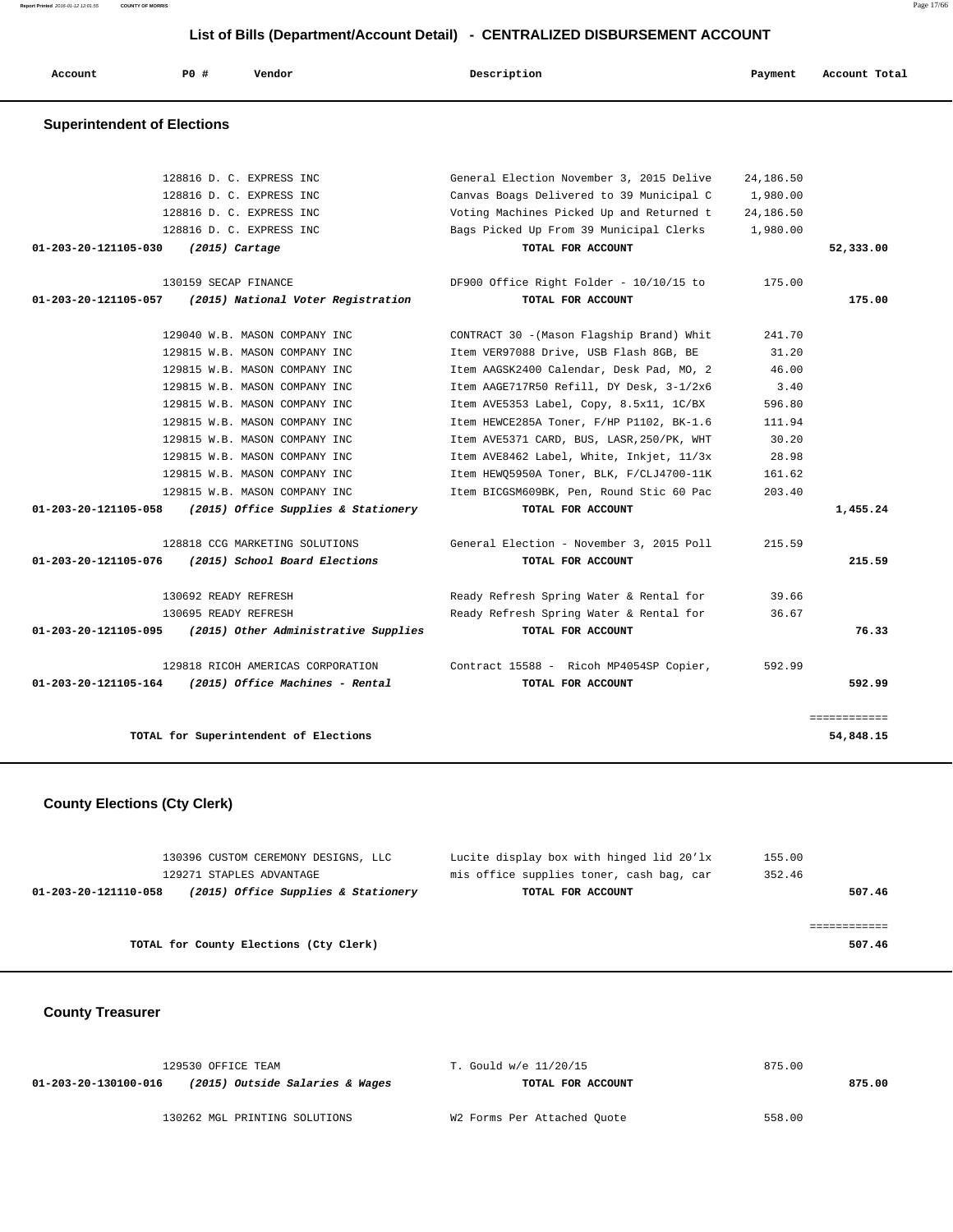| Account                                              | PO#                           | Vendor |                                                            | Description |                                          | Payment | Account Total |
|------------------------------------------------------|-------------------------------|--------|------------------------------------------------------------|-------------|------------------------------------------|---------|---------------|
| <b>County Treasurer</b>                              |                               |        |                                                            |             |                                          |         |               |
|                                                      | 130262 MGL PRINTING SOLUTIONS |        |                                                            | Freight     |                                          | 61.00   |               |
|                                                      | 129330 SHI INTERNATIONAL CORP |        |                                                            |             | Adobe Acrobat Pro /DC 2015, 2 Users, See | 733.48  |               |
| 01-203-20-130100-037 (2015) Data Processing Supplies |                               |        |                                                            |             | TOTAL FOR ACCOUNT                        |         | 1,682.48      |
|                                                      | 130408 FRED PRYOR SEMINARS    |        |                                                            |             | B. Bauer Training Rewards Membership Ren | 199.00  |               |
|                                                      | 130408 FRED PRYOR SEMINARS    |        |                                                            |             | TRM sign up a friend - J. Kovacik Jr.    | 199.00  |               |
|                                                      |                               |        | $01-203-20-130100-039$ (2015) Education Schools & Training |             | TOTAL FOR ACCOUNT                        |         | 398.00        |
|                                                      |                               |        | 130477 MONROE SYSTEMS FOR BUSINESS                         |             | MONROE 8130 IVORY CALCULATORS            | 298.00  |               |
|                                                      |                               |        | 130477 MONROE SYSTEMS FOR BUSINESS                         | FREIGHT     |                                          | 13.00   |               |
|                                                      |                               |        | 128963 OFFICE CONCEPTS GROUP, INC.                         |             | Treasurer's Office Supplies, 6/8/15      | 36.72   |               |
|                                                      |                               |        | $01-203-20-130100-058$ (2015) Office Supplies & Stationery |             | TOTAL FOR ACCOUNT                        |         | 347.72        |
|                                                      |                               |        |                                                            |             |                                          |         | ===========   |
|                                                      | TOTAL for County Treasurer    |        |                                                            |             |                                          |         | 3,303.20      |

#### **Purchasing Division**

| 129023 OFFICE CONCEPTS GROUP, INC.                           | 16868 OFFICE SUPPLIES 10/27/15  | 224.67 |
|--------------------------------------------------------------|---------------------------------|--------|
| 129784 OFFICE CONCEPTS GROUP, INC.                           | PRINTERSLJ PRO P1102W<br>16868  | 233.14 |
| 129784 OFFICE CONCEPTS GROUP, INC.                           | PENS                            | 1.84   |
| 129784 OFFICE CONCEPTS GROUP, INC.                           | BOARD, PLNR, 48X36 RULED WH     | 154.56 |
| (2015) Office Supplies & Stationery<br>01-203-20-130105-058  | TOTAL FOR ACCOUNT               | 614.21 |
|                                                              |                                 |        |
| 130539 READY REFRESH                                         | 0434495552<br>11/15/15-12/14/15 | 24.91  |
| (2015) Other Administrative Supplies<br>01-203-20-130105-095 | TOTAL FOR ACCOUNT               | 24.91  |
|                                                              |                                 |        |
|                                                              |                                 |        |
| TOTAL for Purchasing Division                                |                                 | 639.12 |

#### **Office Services**

| 128963 OFFICE CONCEPTS GROUP, INC.                                           | Mailroom Office Supplies, 6/8/15                            | 75.69                  |
|------------------------------------------------------------------------------|-------------------------------------------------------------|------------------------|
| (2015) Office Supplies & Stationery<br>01-203-20-130110-058                  | TOTAL FOR ACCOUNT                                           | 75.69                  |
| 131161 COUNTY COLLEGE OF MORRIS<br>$(2015)$ Printing<br>01-203-20-130110-069 | Printing as per contract December 2015<br>TOTAL FOR ACCOUNT | 15,914.00<br>15,914.00 |
|                                                                              |                                                             |                        |
| TOTAL for Office Services                                                    |                                                             | 15,989.69              |

#### **Information Technology Div**

| 129797 READY REFRESH               | Account 0419423314 10/01/15-10/31/15     | 55.41 |
|------------------------------------|------------------------------------------|-------|
| 128327 OFFICE CONCEPTS GROUP, INC. | Yearly Wall Calendar, 24 x 36, 2016      | 8.88  |
| 128327 OFFICE CONCEPTS GROUP, INC. | Monthly Wall Calendar with Ruled Daily B | 8.30  |
| 128327 OFFICE CONCEPTS GROUP, INC. | QuickNotes Desk Calendar Refill, 3 1/ 2  | 12.26 |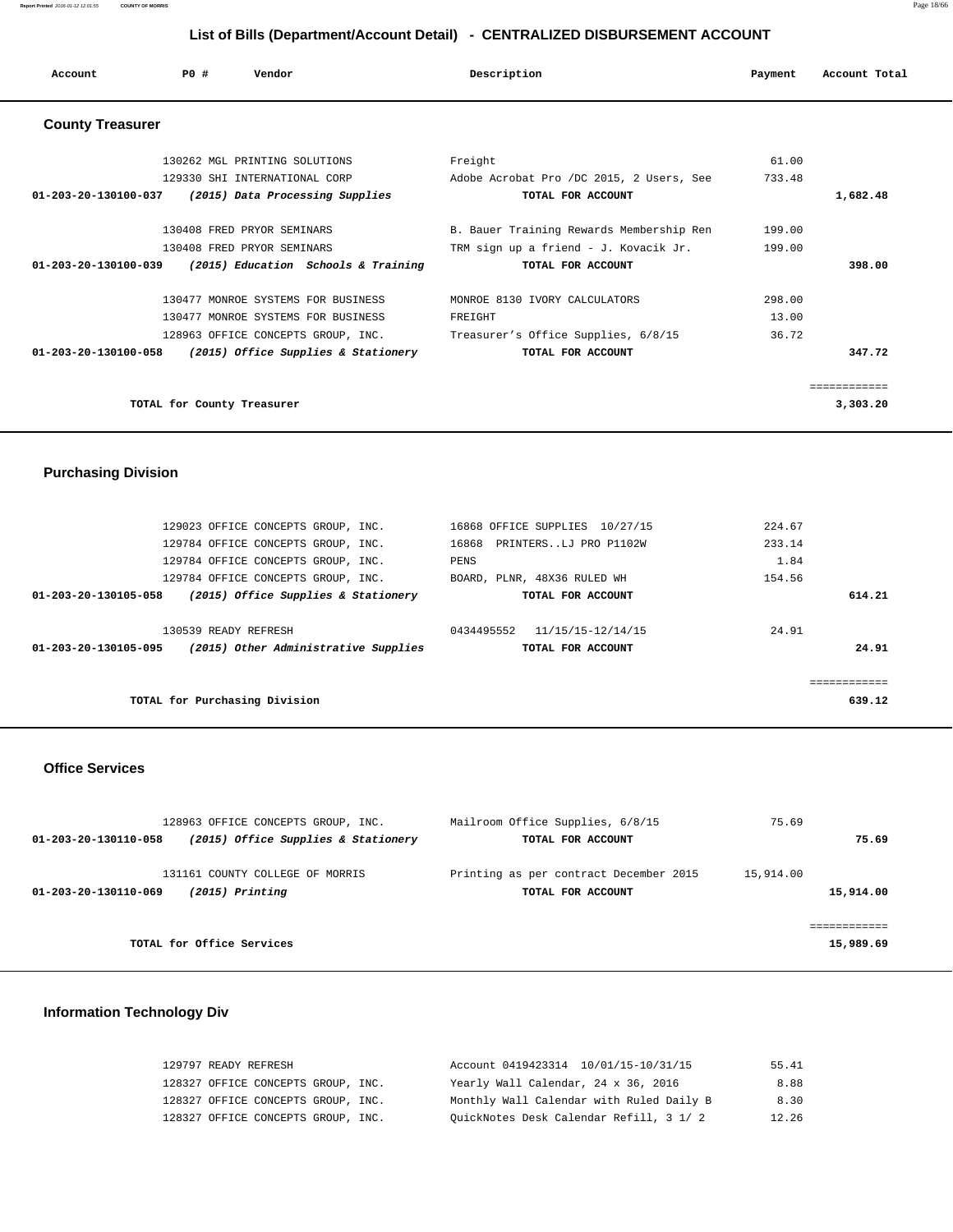**Report Printed** 2016-01-12 12:01:55 **COUNTY OF MORRIS** Page 19/66

| Account                           | PO#                | Vendor                               | Description                              | Payment   | Account Total |
|-----------------------------------|--------------------|--------------------------------------|------------------------------------------|-----------|---------------|
| <b>Information Technology Div</b> |                    |                                      |                                          |           |               |
|                                   |                    | 128327 OFFICE CONCEPTS GROUP, INC.   | LabelWriter Address Labels, 1 1/ 8 x 3 1 | 27.24     |               |
|                                   |                    | 128327 OFFICE CONCEPTS GROUP, INC.   | LabelWriter Address Labels, 1 1/ 8 x 3 1 | 10.88     |               |
|                                   |                    | 128327 OFFICE CONCEPTS GROUP, INC.   | Wall Charger for iPod/ iPhone, 30- Pin C | 28.98     |               |
|                                   |                    | 128327 OFFICE CONCEPTS GROUP, INC.   | Wall Charger for iPhone 5/ 5s, Lightning | 43.47     |               |
|                                   |                    | 128327 OFFICE CONCEPTS GROUP, INC.   | Wall Charger for Micro USB Devices       | 18.81     |               |
|                                   |                    | 129804 OFFICE CONCEPTS GROUP, INC.   | Office Supplies as per attahced quote    | 800.12    |               |
| 01-203-20-140100-058              |                    | (2015) Office Supplies & Stationery  | TOTAL FOR ACCOUNT                        |           | 1,068.35      |
|                                   |                    |                                      |                                          |           |               |
|                                   |                    | 127339 SHI INTERNATIONAL CORP        | ESSENTIAL 12 MONTHS RENEWAL FOR BACKUP E | 157.53    |               |
|                                   |                    | 127339 SHI INTERNATIONAL CORP        | ESSENTIAL 12 MONTHS RENEWAL FOR BACKUP E | 469.60    |               |
|                                   |                    | 127339 SHI INTERNATIONAL CORP        | ESSENTIAL 12 MONTHS RENEWAL FOR BACKUP E | 157.53    |               |
|                                   |                    | 128330 SHI INTERNATIONAL CORP        | OSForensics - Software                   | 436.87    |               |
|                                   |                    | 128330 SHI INTERNATIONAL CORP        | OSForensics - Support                    | 166.34    |               |
|                                   |                    | 128329 SHI INTERNATIONAL CORP        | Malware Bytes Anti-Malware for Business  | 13,792.00 |               |
|                                   |                    | 128329 SHI INTERNATIONAL CORP        | Malware Bytes Premium Suppot             | 2,055.83  |               |
|                                   | 127343 ENTRUST INC |                                      | Entrust Certificates                     | 8,825.64  |               |
|                                   |                    | 128346 SHI INTERNATIONAL CORP        | Fluke Clearsight Maintenance Renewal     | 23,776.74 |               |
|                                   |                    | 127340 SHI INTERNATIONAL CORP        | Adobe Creative Cloud for Teams - 1 Year  | 5,297.74  |               |
|                                   |                    | 128347 SHI INTERNATIONAL CORP        | VM Ware vSphere Enterprise               | 18,888.72 |               |
|                                   |                    | 128347 SHI INTERNATIONAL CORP        | VM Ware Support and Subscription         | 5,320.96  |               |
| 01-203-20-140100-078              |                    | (2015) Software Maintenance          | TOTAL FOR ACCOUNT                        |           | 79,345.50     |
|                                   |                    | 127347 CDW GOVERNMENT LLC            | LOGITECH CC3000E CONFERENCE CAMERA       | 1,590.78  |               |
|                                   |                    | 127347 CDW GOVERNMENT LLC            | APC PRO8 Surge Protector                 | 532.32    |               |
|                                   |                    | 127347 CDW GOVERNMENT LLC            | C2G EXTENDER KIT F/CC3000E               | 670.52    |               |
| 01-203-20-140100-098              |                    | (2015) Other Operating&Repair Supply | TOTAL FOR ACCOUNT                        |           | 2,793.62      |

**TOTAL for Information Technology Div 83,207.47**

#### **County Board of Taxation**

| TOTAL for County Board of Taxation                        |                                 | 24,000,00 |
|-----------------------------------------------------------|---------------------------------|-----------|
|                                                           |                                 |           |
| (2015) Electronic Data Processing<br>01-203-20-150100-040 | TOTAL FOR ACCOUNT               | 24,000.00 |
| 129668 MICROSYSTEMS-NJ COM, LLC                           | Ouarterly billing 07,08,09/2015 | 8,000.00  |
| 129668 MICROSYSTEMS-NJ COM, LLC                           | Ouarterly billing 04,05,06/2015 | 8,000.00  |
| 129668 MICROSYSTEMS-NJ COM, LLC                           | Ouarterly billing 01,02,03/2015 | 8,000.00  |

============

#### **County Counsel**

| 130546 MORRIS COUNTY BAR ASSOCIATION<br>130315 MORRIS COUNTY BAR ASSOCIATION | MCBA Annual Installation Dinner - W. Ran<br>W. Randall Bush - 2016 Membership Dues | 95.00<br>75.00 |        |
|------------------------------------------------------------------------------|------------------------------------------------------------------------------------|----------------|--------|
| (2015) Associations and Memberships<br>01-203-20-155100-023                  | TOTAL FOR ACCOUNT                                                                  |                | 170.00 |
| 129427 THOMSON REUTERS                                                       | 1003671819 - West Information Charges                                              | 566.02         |        |
| 01-203-20-155100-050<br>(2015) Law Books                                     | TOTAL FOR ACCOUNT                                                                  |                | 566.02 |
| 130488 ALOIA LAW FIRM, LLC                                                   | Brown                                                                              | 948.00         |        |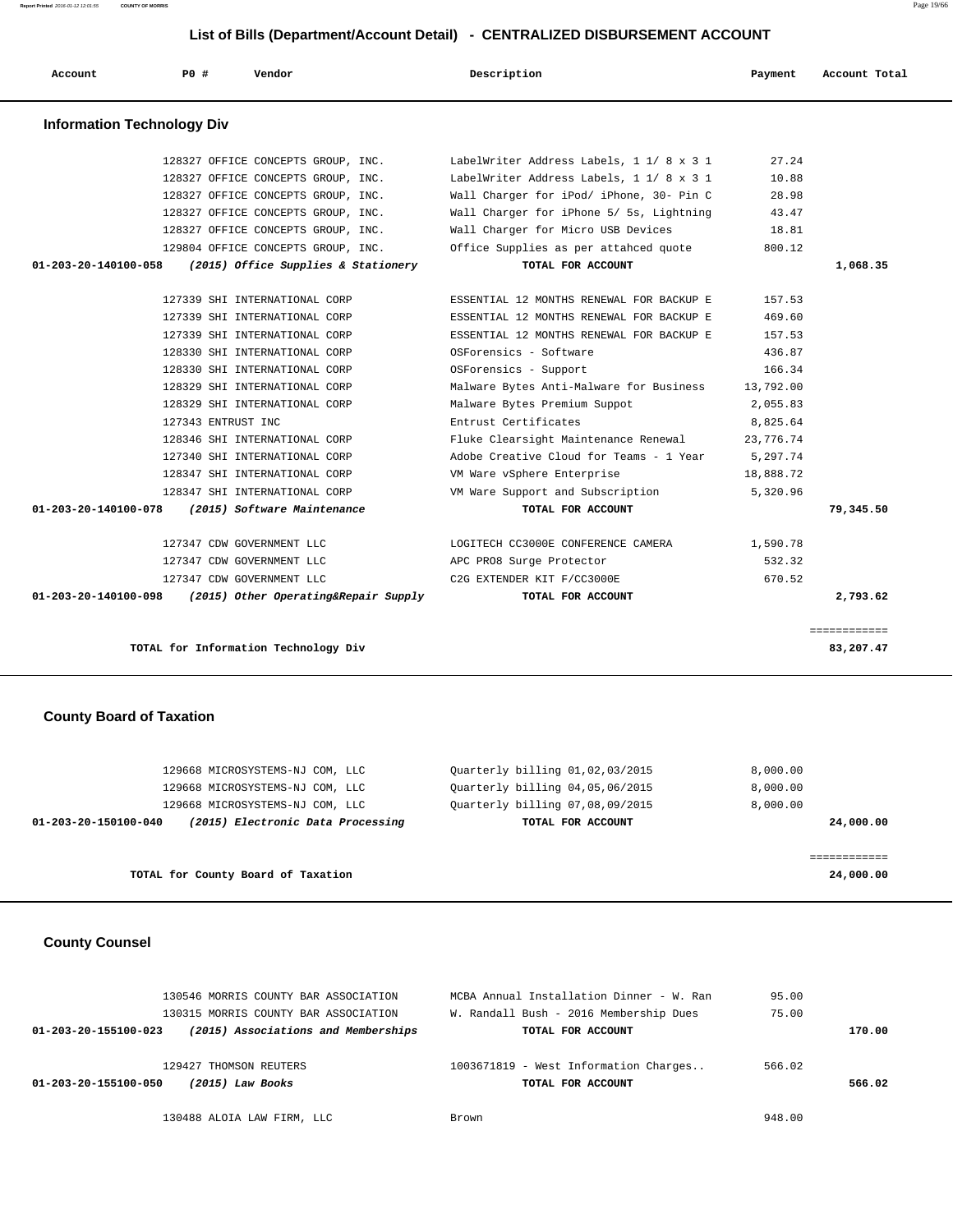|                       | LIST OF BIIIS (DEPARTIMENTACCOUNT DETAIL) - CENTRALIZED DISBURSEMENT ACCOUNT |                                          |                                         |          |               |  |
|-----------------------|------------------------------------------------------------------------------|------------------------------------------|-----------------------------------------|----------|---------------|--|
| Account               | PO#                                                                          | Vendor                                   | Description                             | Payment  | Account Total |  |
| <b>County Counsel</b> |                                                                              |                                          |                                         |          |               |  |
|                       |                                                                              | 130707 CLEARY GIACOBBE ALFIERI &         | Labor                                   | 984.00   |               |  |
|                       |                                                                              | 130714 LAW OFFICE OF ROBERT J. GREENBAUM | Weiler                                  | 168.00   |               |  |
|                       |                                                                              | 130714 LAW OFFICE OF ROBERT J. GREENBAUM | County Correctional Facility/Sheriff    | 1,068.00 |               |  |
|                       |                                                                              | 130714 LAW OFFICE OF ROBERT J. GREENBAUM | Shivas                                  | 216.00   |               |  |
|                       |                                                                              | 130714 LAW OFFICE OF ROBERT J. GREENBAUM | Restrepo                                | 216.00   |               |  |
|                       |                                                                              | 130714 LAW OFFICE OF ROBERT J. GREENBAUM | Crayne                                  | 744.00   |               |  |
|                       |                                                                              | 130714 LAW OFFICE OF ROBERT J. GREENBAUM | Holmes                                  | 432.00   |               |  |
|                       |                                                                              | 130716 TRIMBOLI & PRUSINOWSKI, LLC       | Murray, G. (term app)                   | 120.00   |               |  |
|                       |                                                                              | 130716 TRIMBOLI & PRUSINOWSKI, LLC       | Council 6-Grv.work hrs.chq              | 72.00    |               |  |
|                       |                                                                              | 130716 TRIMBOLI & PRUSINOWSKI, LLC       | General                                 | 396.00   |               |  |
|                       |                                                                              | 130720 TRIMBOLI & PRUSINOWSKI, LLC       | Biren Patel (Disciplinary matter)       | 120.00   |               |  |
| 01-203-20-155100-051  | $(2015)$ Legal                                                               |                                          | TOTAL FOR ACCOUNT                       |          | 6,511.20      |  |
|                       |                                                                              | 130313 W.B. MASON COMPANY INC            | General Office Supplies - December 2015 | 51.14    |               |  |
| 01-203-20-155100-058  |                                                                              | (2015) Office Supplies & Stationery      | TOTAL FOR ACCOUNT                       |          | 51.14         |  |

============

**TOTAL for County Counsel 7,298.36**

# **County Surrogate**

|              | 2,290.00 | 129734 DISCOUNT OFFICE SOLUTIONS, LLC ANNUAL SERVICE CONTRACT MINOLTA MS6000 M |                                                                    |  |
|--------------|----------|--------------------------------------------------------------------------------|--------------------------------------------------------------------|--|
|              | 729.00   |                                                                                | 129734 DISCOUNT OFFICE SOLUTIONS, LLC ZOOM LENS FOR 16mm ROLL FILM |  |
| 3,019.00     |          | TOTAL FOR ACCOUNT                                                              | $01-203-20-160100-044$ (2015) Equipment Service Agreements         |  |
|              |          |                                                                                |                                                                    |  |
|              | 193.60   | 11/19/2015, C1033751                                                           | 129735 W.B. MASON COMPANY INC                                      |  |
|              | 198.01   | 11/27/2015, C1033751                                                           | 129735 W.B. MASON COMPANY INC                                      |  |
|              | 13.98    | 9/18/15, 7143144639                                                            | 128796 STAPLES ADVANTAGE                                           |  |
|              | 221.68   | 8/7/15, 7140950700                                                             | 128796 STAPLES ADVANTAGE                                           |  |
|              | 100.36   | 10/16/15, 7144681583                                                           | 128796 STAPLES ADVANTAGE                                           |  |
| 727.63       |          | TOTAL FOR ACCOUNT                                                              | $01-203-20-160100-058$ (2015) Office Supplies & Stationery         |  |
|              |          | HOSTING MORRIS COUNTY'S SURROGATE'S OFFI 450.00                                | 129037 E-PROBATE LLC                                               |  |
|              | 2,250.00 | SOFTWARE MAINTENANCE FOR SURROGATE SYSTE                                       | 129037 E-PROBATE LLC                                               |  |
| 2,700.00     |          | TOTAL FOR ACCOUNT                                                              | 01-203-20-160100-078 (2015) Software Maintenance                   |  |
|              | 951.75   |                                                                                | 129038 GOVERNMENT TECHNOLOGIES, INC. SPECIAL FOLDERS               |  |
| 951.75       |          | TOTAL FOR ACCOUNT                                                              | $01-203-20-160100-095$ (2015) Other Administrative Supplies        |  |
|              | 856.19   |                                                                                | 129736 RICOH AMERICAS CORPORATION RICOH MP 5002SP COPIER           |  |
| 856.19       |          | TOTAL FOR ACCOUNT                                                              | $01-203-20-160100-164$ (2015) Office Machines - Rental             |  |
| ============ |          |                                                                                |                                                                    |  |
| 8,254.57     |          |                                                                                | TOTAL for County Surrogate                                         |  |
|              |          |                                                                                |                                                                    |  |

# **Engineering**

| 128884 OFFICE CONCEPTS GROUP, INC. |  | 10 CT Paper, Copy, LTR, 20 lb             | 399.90    |
|------------------------------------|--|-------------------------------------------|-----------|
| 128884 OFFICE CONCEPTS GROUP, INC. |  | Paper, Lazr/InkJet NEE-05064, Book, Journ | 245.88    |
| 128884 OFFICE CONCEPTS GROUP, INC. |  | NEE-05064, Paper, Lazer/InkJTP            | $-189.30$ |

**Report Printed** 2016-01-12 12:01:55 **COUNTY OF MORRIS** Page 20/66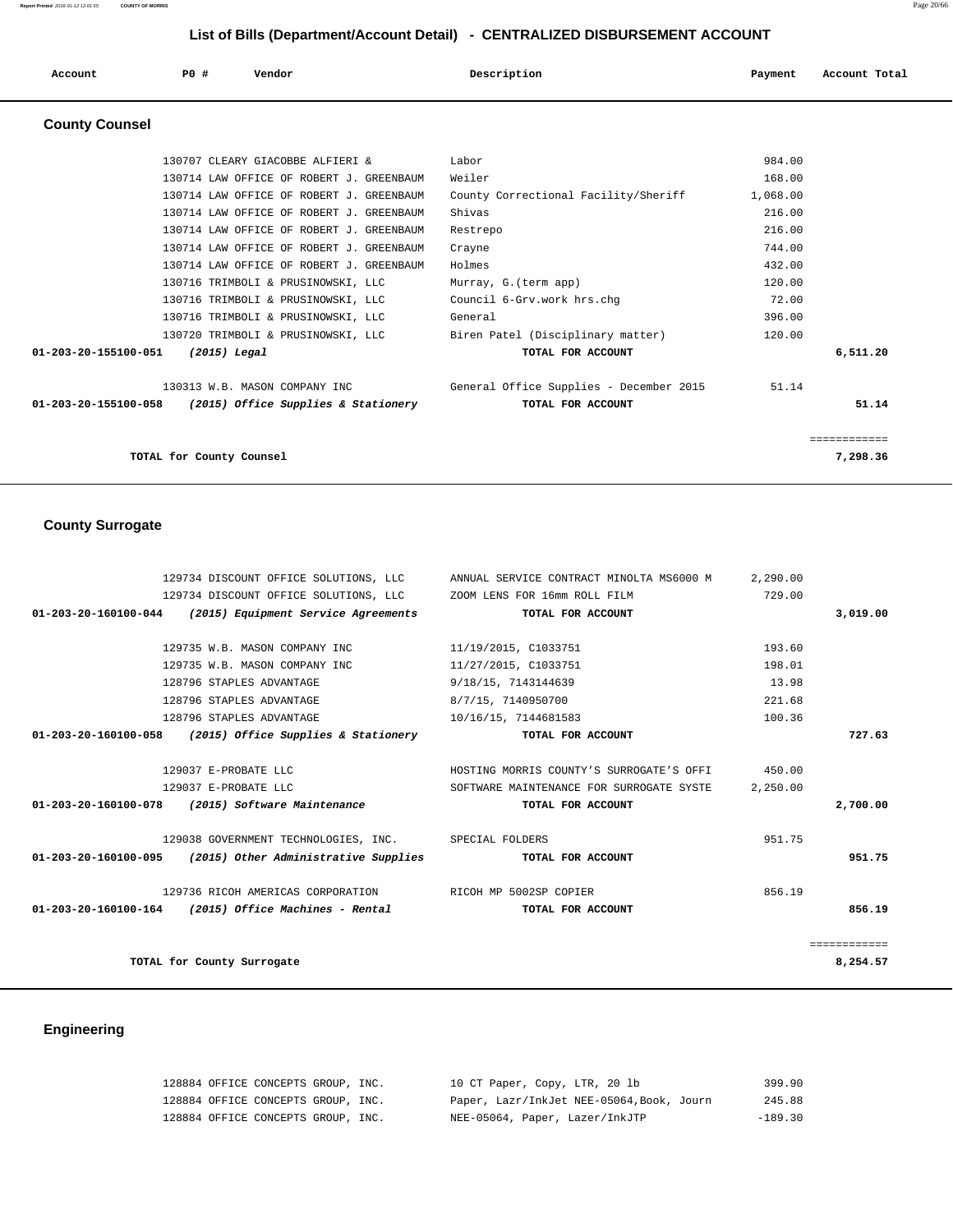**Report Printed** 2016-01-12 12:01:55 **COUNTY OF MORRIS** Page 21/66

#### **List of Bills (Department/Account Detail) - CENTRALIZED DISBURSEMENT ACCOUNT**

| Account              | <b>PO #</b>           | Vendor                                                   | Description                               | Payment  | Account Total |
|----------------------|-----------------------|----------------------------------------------------------|-------------------------------------------|----------|---------------|
| <b>Engineering</b>   |                       |                                                          |                                           |          |               |
|                      |                       | 129333 READY REFRESH                                     | Water & Cup Supply for Engineering, Tran  | 25.90    |               |
|                      |                       | 129528 THE RONED GROUP                                   | Field Books E64 - 8 X 4                   | 148.80   |               |
|                      |                       | 01-203-20-165100-058 (2015) Office Supplies & Stationery | TOTAL FOR ACCOUNT                         |          | 643.94        |
|                      |                       | 128886 AT&T MOBILITY                                     | Sim Card for Surveying EquipmentAcct# 28  | 36.98    |               |
|                      |                       | 01-203-20-165100-078 (2015) Software Maintenance         | TOTAL FOR ACCOUNT                         |          | 36.98         |
|                      |                       | 130368 R.S. KNAPP CO INC                                 | Bridge No. 706 Ironia Road                | 255.30   |               |
|                      |                       | 130368 R.S. KNAPP CO INC                                 | HP Designjet Monthly Service Contract. 1  | 66.64    |               |
|                      |                       | 130368 R.S. KNAPP CO INC                                 | PW 300 Print Engine from 10/26/15 to 11/  | 198.36   |               |
|                      |                       | 130368 R.S. KNAPP CO INC                                 | HP Design Jet Monthly Serv. Contract from | 66.64    |               |
|                      |                       | 129525 RICOH AMERICAS CORPORATION                        | Invoice Date: 61251Invoice Date: 10/1/15  | 281.54   |               |
|                      |                       | 129527 RICOH AMERICAS CORPORATION                        | (1) Ricoh MPC 3002/(1) MP4002 SPC Copier  | 1,508.59 |               |
|                      |                       | 127671 R.S. KNAPP CO. INC.                               | HP DesignJetMonthly Service ContractFrom  | 66.64    |               |
|                      |                       | 01-203-20-165100-164 (2015) Office Machines - Rental     | TOTAL FOR ACCOUNT                         |          | 2,443.71      |
|                      |                       | 128885 STATION HARDWARE LAWN &                           | 2pk AA Mini Mag Bulb, AA light upgrade k  | 47.97    |               |
|                      |                       | 128885 STATION HARDWARE LAWN &                           | 2 pk AA Mini Mag Bulb, Cotton Cord        | 35.98    |               |
| 01-203-20-165100-225 |                       | (2015) Chemicals & Sprays                                | TOTAL FOR ACCOUNT                         |          | 83.95         |
|                      |                       |                                                          |                                           |          | ============  |
|                      | TOTAL for Engineering |                                                          |                                           |          | 3,208.58      |

#### **Heritage Commission**

| 126718 ASSOCIATION OF NJ COUNTY                             | annual dues                                    | 50.00     |              |
|-------------------------------------------------------------|------------------------------------------------|-----------|--------------|
| $01-203-20-175100-023$ (2015) Associations and Memberships  | TOTAL FOR ACCOUNT                              |           | 50.00        |
| 129678 PAST PERFECT SOFTWARE, INC. The online training      |                                                | 69.00     |              |
| $01-203-20-175100-039$ (2015) Education Schools & Training  | TOTAL FOR ACCOUNT                              |           | 69.00        |
| 129675 READY REFRESH                                        | 0434723672 - water & dispenser rental          | 3.74      |              |
| $01-203-20-175100-058$ (2015) Office Supplies & Stationery  | TOTAL FOR ACCOUNT                              |           | 3.74         |
| 127958 UNIVERSITY PRODUCTS INC                              | 805-1990-1 Museum Vacuum w/suction contr       | 813.55    |              |
| 127958 UNIVERSITY PRODUCTS INC                              | 805-4150 dust collection bags                  | 89.95     |              |
| 127958 UNIVERSITY PRODUCTS INC                              | Micro tool adapter kit (for books/papers 45.70 |           |              |
| 127958 UNIVERSITY PRODUCTS INC                              | Less Discount                                  | $-142.38$ |              |
| 127958 UNIVERSITY PRODUCTS INC                              | $S\&H$                                         | 79.95     |              |
| 129796 W.B. MASON COMPANY INC                               | printer ink                                    | 284.30    |              |
| 129679 LONGFELLOWS SANDWICH DELI                            | sandwich platter                               | 131.88    |              |
| 127197 OFFICE CONCEPTS GROUP, INC.                          | % H x 1 W Red Number on White backgrou         | 1,659.00  |              |
| 127197 OFFICE CONCEPTS GROUP, INC.                          | 2" x 2" Red Number on White background -       | 660.00    |              |
| 127197 OFFICE CONCEPTS GROUP, INC.                          | 1" x 1" Letters - Red Letter on white ba       | 1,534.00  |              |
| 127197 OFFICE CONCEPTS GROUP, INC.                          | FREIGHT                                        | 44.06     |              |
| 01-203-20-175100-079 (2015) Special Projects                | TOTAL FOR ACCOUNT                              |           | 5,200.01     |
| 129674 W.B. MASON COMPANY INC 6ffice supplies               |                                                | 202.21    |              |
| $01-203-20-175100-095$ (2015) Other Administrative Supplies | TOTAL FOR ACCOUNT                              |           | 202.21       |
|                                                             |                                                |           | ============ |
| TOTAL for Heritage Commission                               |                                                |           | 5,524.96     |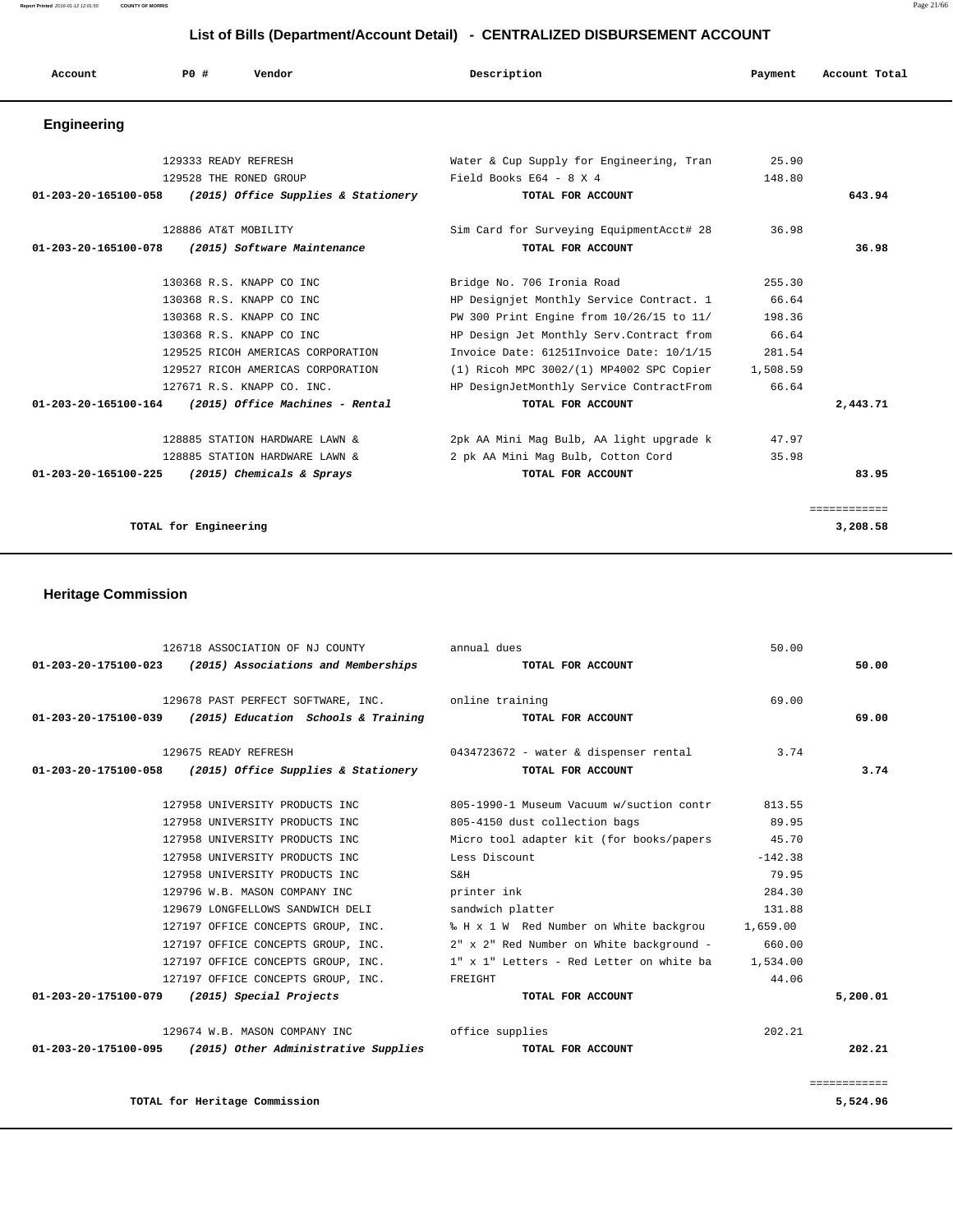**Report Printed** 2016-01-12 12:01:55 **COUNTY OF MORRIS** Page 22/66

#### **List of Bills (Department/Account Detail) - CENTRALIZED DISBURSEMENT ACCOUNT**

| Account                        | P0#                      | Vendor                                | Description                                     | Payment  | Account Total |
|--------------------------------|--------------------------|---------------------------------------|-------------------------------------------------|----------|---------------|
|                                |                          |                                       |                                                 |          |               |
|                                | 129248 NJAFM             |                                       | Membership renewal for Jennifer McCulloc        | 20.00    |               |
| $01 - 203 - 20 - 180100 - 023$ |                          | (2015) Associations and Memberships   | TOTAL FOR ACCOUNT                               |          | 20.00         |
|                                |                          | 130050 INTERNATIONAL CODE COUNCIL INC | 1 set for the Chairman Theodore Maglione        | 501.50   |               |
|                                |                          | 130050 INTERNATIONAL CODE COUNCIL INC | 1 NJ Building and Residential Combo set         | 204.00   |               |
| $01 - 203 - 20 - 180100 - 028$ |                          | (2015) Books & Periodicals            | TOTAL FOR ACCOUNT                               |          | 705.50        |
|                                |                          |                                       |                                                 |          |               |
|                                |                          | 130053 MORRIS COUNTY CHAMBER OF       | Registration for the following to attend        | 220.00   |               |
|                                | 130054 NJLM              |                                       | Registration for Deena Leary, Director M        | 25.00    |               |
| $01 - 203 - 20 - 180100 - 039$ |                          | (2015) Education Schools & Training   | TOTAL FOR ACCOUNT                               |          | 245.00        |
|                                | 130052 CAPPIA CAFE       |                                       | Dinner for the Morris County Planning Bo        | 530.00   |               |
|                                |                          | 130047 RIOS' ENGRAVING                | 1 Plaque Engraving P=PG1687 - "Joseph Fa        | 139.00   |               |
| 01-203-20-180100-059           |                          | (2015) Other General Expenses         | TOTAL FOR ACCOUNT                               |          | 669.00        |
|                                |                          | 130046 RICOH AMERICAS CORPORATION     | Front office quarterly copier lease $\hat{a}$ 3 | 1,272.80 |               |
| 01-203-20-180100-164           |                          | (2015) Office Machines - Rental       | TOTAL FOR ACCOUNT                               |          | 1,272.80      |
|                                |                          |                                       |                                                 |          | ============  |
|                                | TOTAL for Planning Board |                                       |                                                 |          | 2,912.30      |

#### **County Weights & Measures**

|              | 381.74   | ASSORTED OFFICE SUPPLIES                 | 128793 W.B. MASON COMPANY INC                                     |                                         |  |  |
|--------------|----------|------------------------------------------|-------------------------------------------------------------------|-----------------------------------------|--|--|
|              | $-90.75$ | CREDIT FOR INVOICE 129414795             | 128793 W.B. MASON COMPANY INC                                     |                                         |  |  |
|              | 90.75    | TISSUES                                  | 128793 W.B. MASON COMPANY INC                                     |                                         |  |  |
|              | 101.58   | ASSORTED OFFICE SUPPLIES                 | 128793 W.B. MASON COMPANY INC                                     |                                         |  |  |
| 483.32       |          | TOTAL FOR ACCOUNT                        | $01-203-22-201100-058$ (2015) Office Supplies & Stationery        |                                         |  |  |
|              | 859.00   |                                          | 129129 EMPLOYMENT HORIZONS, INC. JANITORIAL SERVICE: OCTOBER 2015 |                                         |  |  |
| 859.00       |          | TOTAL FOR ACCOUNT                        | 01-203-22-201100-084 (2015) Other Outside Services                |                                         |  |  |
|              | 601.62   | WEIGHTS AND MEASURERS                    | 130596 DIRECT ENERGY BUSINESS MARKETING                           |                                         |  |  |
|              | 520.16   | REF # MOMBAG/ 65-513-961-00 W & M        | 130628 PSE&G CO                                                   |                                         |  |  |
| 1,121.78     |          | TOTAL FOR ACCOUNT                        |                                                                   | 01-203-22-201100-141 (2015) Natural Gas |  |  |
|              | 249.78   | RESPIRATOR MASKS, REPLACEMENT CARTRIDGES | 127818 GRAINGER                                                   |                                         |  |  |
|              | 197.12   | GLOVES, ABSORBANT PADS                   | 127818 GRAINGER                                                   |                                         |  |  |
| 446.90       |          | TOTAL FOR ACCOUNT                        |                                                                   | 01-203-22-201100-258 (2015) Equipment   |  |  |
| ------------ |          |                                          |                                                                   |                                         |  |  |
| 2,911.00     |          | TOTAL for County Weights & Measures      |                                                                   |                                         |  |  |

#### **Employee Group Insurance**

|                      | 130112 DISCOVERY BENEFITS INC.           |  | November 2015 COBRA Inv # 0000594030-IN; | 779.00 |          |
|----------------------|------------------------------------------|--|------------------------------------------|--------|----------|
|                      | 129355 DISCOVERY BENEFITS INC.           |  | October 2015 COBRA Inv # 0000586285-IN;  | 779.00 |          |
| 01-203-23-220100-090 | (2015) Employee Group Insurance Expendit |  | TOTAL FOR ACCOUNT                        |        | 1,558.00 |
|                      |                                          |  |                                          |        |          |
|                      |                                          |  |                                          |        |          |
|                      | TOTAL for Employee Group Insurance       |  |                                          |        | 1,558.00 |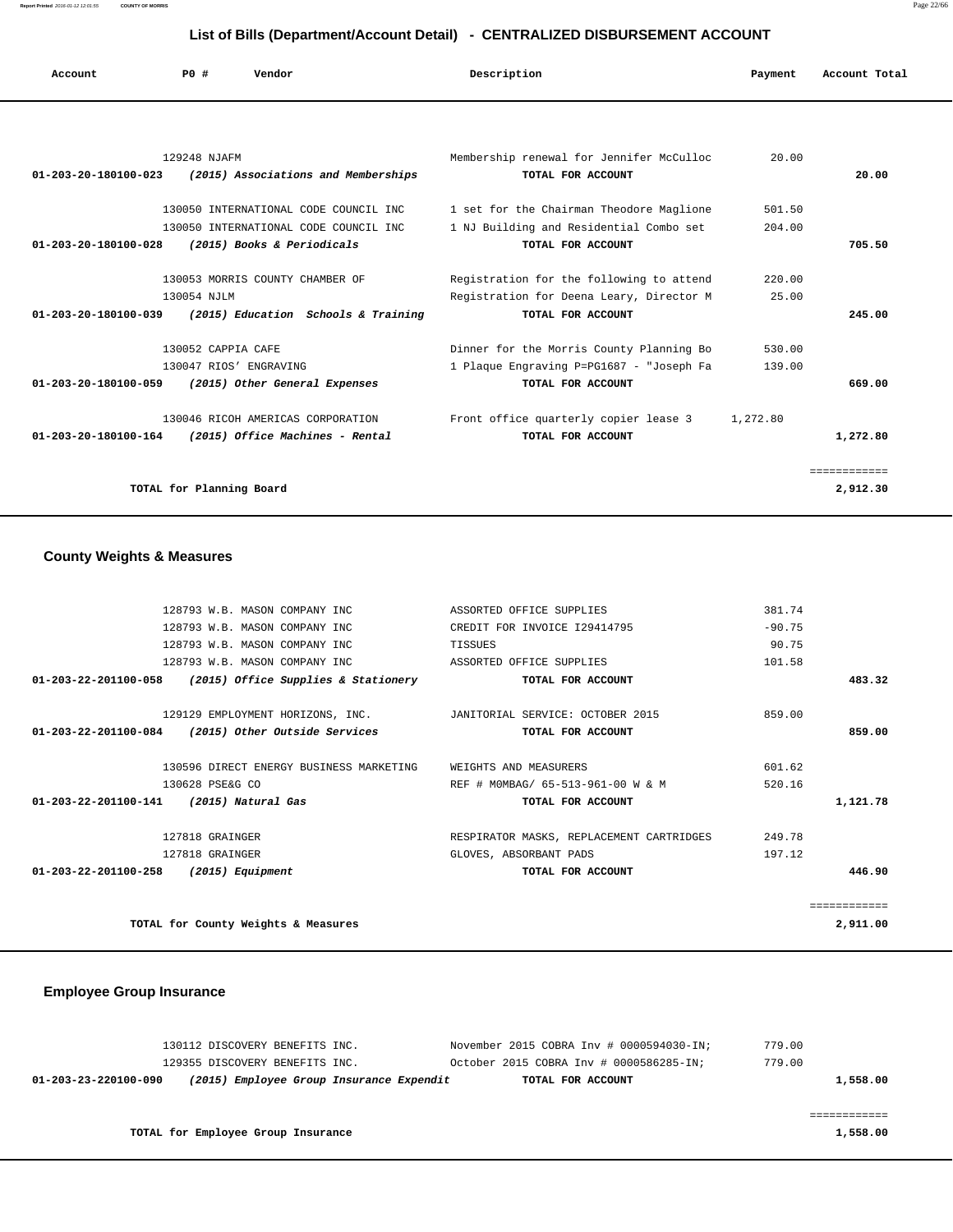**Report Printed** 2016-01-12 12:01:55 **COUNTY OF MORRIS** Page 23/66

#### **List of Bills (Department/Account Detail) - CENTRALIZED DISBURSEMENT ACCOUNT**

| Account<br>. | P0# | Vendor<br>. | Description<br>. | Payment<br>$\sim$ $\sim$ | Account Total<br>.<br>. |
|--------------|-----|-------------|------------------|--------------------------|-------------------------|
|              |     |             |                  |                          |                         |

#### **Office of Emergency Management**

|                                                            | 129553 M.C. FIRE PREVENTION ASSOC 2015 Membership - Barter, Pepe, Davidson | 90.00  |              |
|------------------------------------------------------------|----------------------------------------------------------------------------|--------|--------------|
| $01-203-25-252100-023$ (2015) Associations and Memberships | TOTAL FOR ACCOUNT                                                          |        | 90.00        |
| 129536 COFFEE LOVERS COFFEE SERVICE                        | EOC Supplies per inv dated 11/24/15 Acct                                   | 345.21 |              |
| 128000 W.B. MASON COMPANY INC                              | Cust#C1033751, 10/20/15                                                    | 75.29  |              |
| 129020 STAPLES ADVANTAGE                                   | Per inv dated 5/27/15                                                      | 46.98  |              |
| 129020 STAPLES ADVANTAGE                                   | Per inv dated 5/27/15                                                      | 256.64 |              |
| 129882 RICOH AMERICAS CORPORATION                          | Machine ID 6216, 10/15/15 3rd OTR 2015                                     | 33.39  |              |
| 128994 W.B. MASON COMPANY INC                              | Cust#C1033751, 11/6/15                                                     | 314.44 |              |
| $01-203-25-252100-058$ (2015) Office Supplies & Stationery | TOTAL FOR ACCOUNT                                                          |        | 1,071.95     |
|                                                            |                                                                            |        |              |
| 129535 TABB INC.                                           | Inv Date 11/30/15 Acct 3205                                                | 38.00  |              |
| 129535 TABB INC.                                           | Inv Date 11/30/15 Acct 3299                                                | 38.00  |              |
| 01-203-25-252100-059 (2015) Other General Expenses         | TOTAL FOR ACCOUNT                                                          |        | 76.00        |
|                                                            | 129552 NORTHEAST COMMUNICATIONS, INC. Per Attached Invoice dated 11/20/15  | 575.00 |              |
|                                                            | TOTAL FOR ACCOUNT                                                          |        | 575.00       |
| 01-203-25-252100-072 (2015) Radio Repairs                  |                                                                            |        |              |
|                                                            | 129549 PREMIER GLOBAL SERVICES Per Inv dated 11/19/15 for Account 16405    | 4.19   |              |
| 01-203-25-252100-146 (2015) Telephone                      | TOTAL FOR ACCOUNT                                                          |        | 4.19         |
|                                                            |                                                                            |        |              |
|                                                            |                                                                            |        | ============ |
| TOTAL for Office of Emergency Management                   |                                                                            |        | 1,817.14     |
|                                                            |                                                                            |        |              |

#### **Communications Center**

|                                     | 130207 PRIORITY DISPATCH CORP.                             | 11/13/15, Quote# 121522, ETC Course Manu             | 670.00   |              |
|-------------------------------------|------------------------------------------------------------|------------------------------------------------------|----------|--------------|
|                                     | $01-203-25-252105-039$ (2015) Education Schools & Training | TOTAL FOR ACCOUNT                                    |          | 670.00       |
|                                     | 129155 W.B. MASON COMPANY INC                              | C1033751, 11/16/15, Office supplies, ord             | 305.02   |              |
|                                     | 129122 W.B. MASON COMPANY INC                              | C1033751, 11/6/15, Office supplies, orde             | 599.26   |              |
|                                     | $01-203-25-252105-058$ (2015) Office Supplies & Stationery | TOTAL FOR ACCOUNT                                    |          | 904.28       |
|                                     | 129075 POWERDMS, INC.                                      | 10/26/15, User fees, Annual PowerDMS.com             | 3,774.00 |              |
|                                     | 01-203-25-252105-078 (2015) Software Maintenance           | TOTAL FOR ACCOUNT                                    |          | 3,774.00     |
|                                     | 130182 AMERICAN TOWER CORPORATION                          | Tower rental December 2015, Green Pond R             | 1,872.72 |              |
| 01-203-25-252105-131                | (2015) County Wide Radio System                            | TOTAL FOR ACCOUNT                                    |          | 1,872.72     |
|                                     | 130204 SUBURBAN PROPANE -2347                              | 2347-275877, 11/24/15, Propane, 190 W Ha             | 308.96   |              |
|                                     | 01-203-25-252105-148 (2015) Other Utilities                | TOTAL FOR ACCOUNT                                    |          | 308.96       |
|                                     | 129531 TABB INC.                                           | 11/30/2015, acct 3059, Pre-employment in 134.00      |          |              |
|                                     | 129416 INSTITUTE FOR FORENSIC PSYCHOLOGY                   | $11/4/15$ , Psychological Examination and R 1,500.00 |          |              |
| 01-203-25-252105-189 (2015) Medical |                                                            | TOTAL FOR ACCOUNT                                    |          | 1,634.00     |
|                                     | 125817 HEWLETT-PACKARD COMPANY                             | Ouote 10642693, 9/16/15, HP LaserJet Ent             | 1,188.00 |              |
|                                     | 129156 TESSCO INC.                                         | Ouote# 2013548-112315, 11/24/15, tool ki             | 3,286.07 |              |
|                                     | 129001 V.E. RALPH & SON INC.                               | Cat # IM2975-00001 Pelican Storm Case pe             | 618.00   |              |
| 01-203-25-252105-258                | (2015) Equipment                                           | TOTAL FOR ACCOUNT                                    |          | 5,092.07     |
|                                     |                                                            |                                                      |          |              |
|                                     |                                                            |                                                      |          | ============ |

**TOTAL for Communications Center 14,256.03**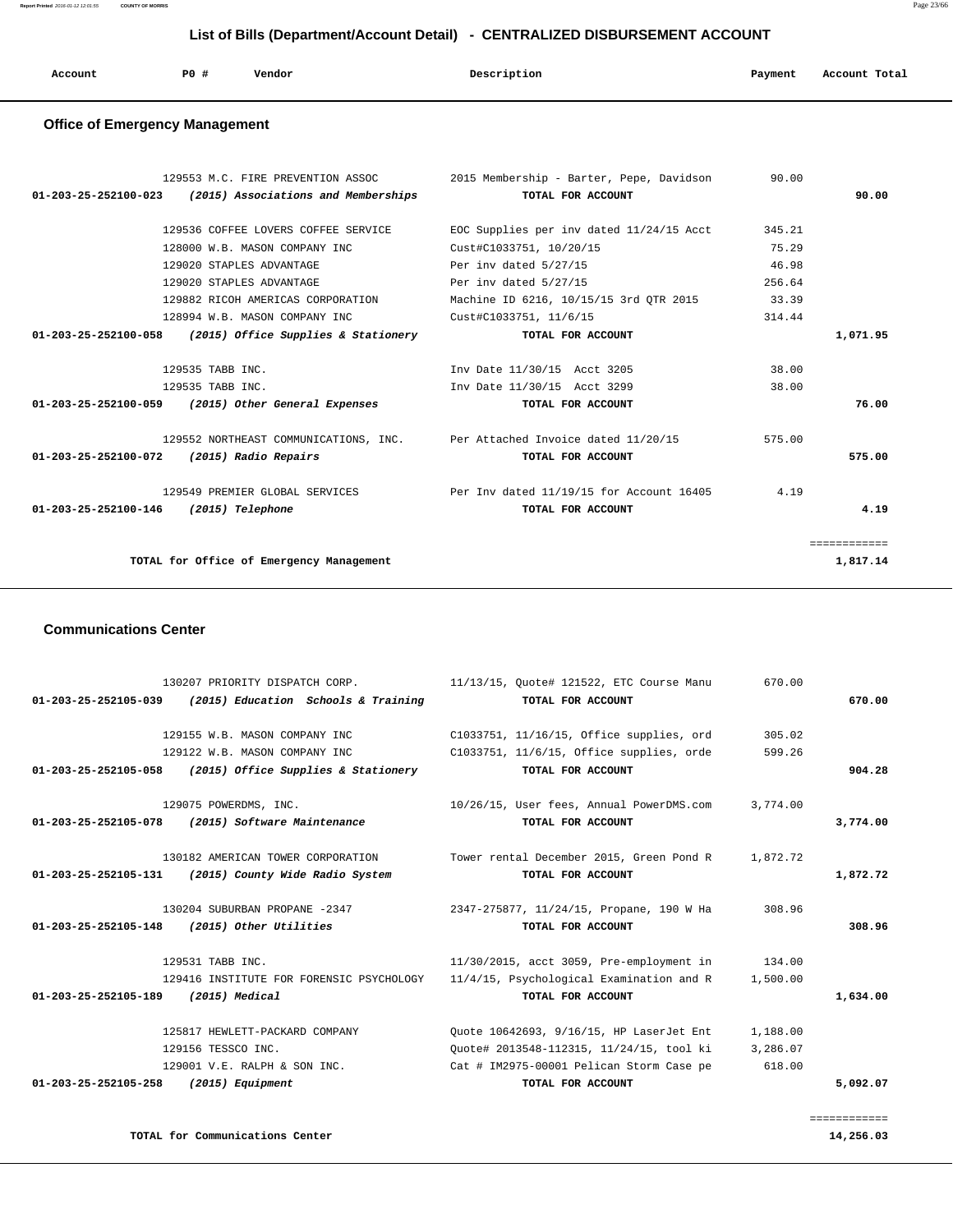| Account | P0 # | Vendor | Description | Payment | Account Total<br>.<br>. |
|---------|------|--------|-------------|---------|-------------------------|
|         |      |        |             |         |                         |

#### **County Medical Examiner Office**

| 128471 W.B. MASON COMPANY INC                                     | Cust#C1033751, 10/29/15                  | 99.36  |          |
|-------------------------------------------------------------------|------------------------------------------|--------|----------|
| (2015) Office Supplies & Stationery<br>01-203-25-254100-058       | TOTAL FOR ACCOUNT                        |        | 99.36    |
| 128990 FEDEX                                                      | AC#1642-1593-8, 11/16/15 Case 21150136,  | 110.20 |          |
| 01-203-25-254100-068<br>(2015) Postage & Metered Mail             | TOTAL FOR ACCOUNT                        |        | 110.20   |
| 126802 CENTENNIAL PRODUCTS INC.                                   | Cust ID CP25584, Body Bags, Quote QTE131 | 354.00 |          |
| 126802 CENTENNIAL PRODUCTS INC.                                   | FREIGHT                                  | 25.77  |          |
| 126802 CENTENNIAL PRODUCTS INC.                                   | <b>BB</b>                                | 708.00 |          |
| 126802 CENTENNIAL PRODUCTS INC.                                   | FREIGHT                                  | 51.78  |          |
| $01 - 203 - 25 - 254100 - 203$<br>(2015) X-Ray & Medical Supplies | TOTAL FOR ACCOUNT                        |        | 1,139.55 |
|                                                                   |                                          |        |          |
|                                                                   |                                          |        |          |
| TOTAL for County Medical Examiner Office                          |                                          |        | 1,349.11 |

#### **County Sheriff's Department**

|                      | 125612 LAWYERS DIARY AND MANUAL LLC                       | NJ Lawyers Diary and Manual "2016" (w di | 408.00   |          |
|----------------------|-----------------------------------------------------------|------------------------------------------|----------|----------|
| 01-203-25-270100-028 | (2015) Books & Periodicals                                | TOTAL FOR ACCOUNT                        |          | 408.00   |
|                      | 129724 ATLANTIC TACTICAL OF NJ, INC.                      | ITEM#23W-A/D-PFC - Streamlight Stinger L | 2,374.60 |          |
|                      | 129925 LASER TECHNOLOGY, INC.                             | ITEM #3504272 - (TS) LTI BI-POD LEGS     | 194.00   |          |
|                      | 129925 LASER TECHNOLOGY, INC.                             | ITEM #7035107 - (TS) STORE PRISM ASSY W/ | 325.00   |          |
| 01-203-25-270100-047 | (2015) Identification Equip&Supplies                      | TOTAL FOR ACCOUNT                        |          | 2,893.60 |
|                      | 129555 READY REFRESH                                      | Monthly Statement: 10/15/15 - 11/14/15,  | 219.03   |          |
|                      | 129555 READY REFRESH                                      | Monthly Statement: 10/15/15 - 11/14/15,  | 25.99    |          |
|                      | 01-203-25-270100-059 (2015) Other General Expenses        | TOTAL FOR ACCOUNT                        |          | 245.02   |
|                      | 128832 RECORDER COMMUNITY NEWSPAPERS                      | 32380 - (6) Month Subscription for Sheri | 24.00    |          |
|                      | 124083 RECORDER COMMUNITY NEWSPAPERS                      | 6-Months Renewal for Newspaper, Renewal  | 18.00    |          |
|                      | 124008 RECORDER COMMUNITY NEWSPAPERS                      | NewsPaper Subscription - 7/16/15 - 1/16/ | 18.00    |          |
| 01-203-25-270100-070 | (2015) Publication & Subscriptions                        | TOTAL FOR ACCOUNT                        |          | 60.00    |
|                      | 129931 PEQUANNOCK POLICE DEPARTMENT                       | Undersheriff E. Crooker & Undersheriff R | 200.00   |          |
|                      | 01-203-25-270100-082 (2015) Travel Expense                | TOTAL FOR ACCOUNT                        |          | 200.00   |
|                      | 129934 GRAINGER                                           | GARMIN nuvi 55LM 5" GPS Navigator, 3/4"H | 816.32   |          |
|                      | 129487 W.B. MASON COMPANY INC                             | Supplies - Cust#C1033751, Inv dtd 11/18/ | 105.82   |          |
|                      | 129487 W.B. MASON COMPANY INC                             | Supplies - Cust#C1033751, Inv dtd 11/18/ | 67.96    |          |
|                      | 129558 OFFICE CONCEPTS GROUP, INC.                        | Office Supplies - ACCT#16868, Inv dtd 11 | 94.44    |          |
|                      | 128485 OFFICE CONCEPTS GROUP, INC.                        | Supplies, Acct#16868, Inv dtd 10/21/15   | 75.91    |          |
|                      | 128834 OFFICE CONCEPTS GROUP, INC.                        | Pinstripe Drive/16GB for SOS/D. Thornton | 129.22   |          |
|                      | 128826 PAPER MART INC                                     | CASES - Top Print Multi Whaite 92 Bright | 317.76   |          |
|                      | 128836 PAPER MART INC                                     | (15) CASES (Item #5501012) - Top Print M | 486.46   |          |
|                      | 128495 U-LINE SHIPPING SUPPLY                             | Model #S-16278BLU (Plastic Shelf Bins 11 | 192.60   |          |
|                      | 128495 U-LINE SHIPPING SUPPLY                             | Shipping & Handling                      | 34.10    |          |
|                      | 01-203-25-270100-095 (2015) Other Administrative Supplies | TOTAL FOR ACCOUNT                        |          | 2,320.59 |
|                      | 129926 TASER INTERNATIONAL                                | CARTRIDGE, PERFORMANCE, SMART, 25', QUOT | 3,188.00 |          |
|                      | 129928 LAW ENFORCEMENT TARGETS INC                        | SKU: Q-67 50% Reduced Q Qualification Ta | 59.40    |          |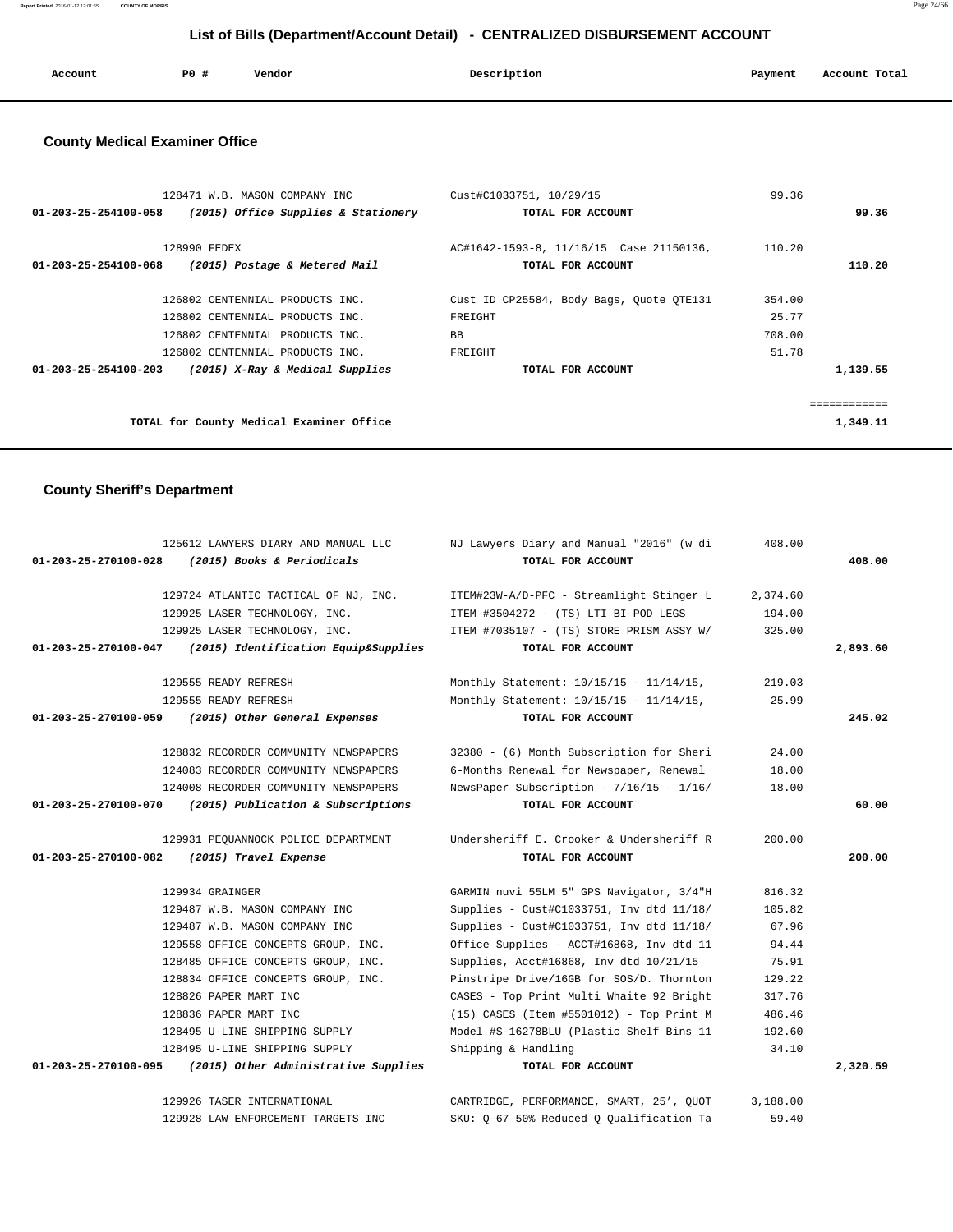**01-203-25-275100-023 (2015) Associations and Memberships TOTAL FOR ACCOUNT 100.00**

129434 FORENSIC NURSE COORDINATORS' Annual Dues - Prosecutor Knapp/ SANE Coo 100.00

**TOTAL for County Sheriff's Department 25,636.82**

 **County Prosecutor's Office**

| Account                            | <b>PO #</b> | Vendor                                                                 | Description                                                                          | Payment         | Account Total |
|------------------------------------|-------------|------------------------------------------------------------------------|--------------------------------------------------------------------------------------|-----------------|---------------|
| <b>County Sheriff's Department</b> |             |                                                                        |                                                                                      |                 |               |
|                                    |             | 129928 LAW ENFORCEMENT TARGETS INC                                     | Shipping & Handling                                                                  | 53.15           |               |
| 01-203-25-270100-115               |             | (2015) Ammunition                                                      | TOTAL FOR ACCOUNT                                                                    |                 | 3,498.55      |
|                                    |             | 130220 RICOH AMERICAS CORPORATION                                      |                                                                                      | 178.32          |               |
|                                    |             | 130220 RICOH AMERICAS CORPORATION                                      | RICOH MP301SPF (S/N V8205501187), July/A<br>RICOH MP301SPF (S/N V8205501187), Oct/No | 178.32          |               |
|                                    |             | 130220 RICOH AMERICAS CORPORATION                                      | RICOH (7) MP4002SP & (2) MP2352SP, Oct/N                                             | 5,333.65        |               |
|                                    |             | 130220 RICOH AMERICAS CORPORATION                                      | RICOH M301SP (S/N V8205602183, Sept 18/0                                             | 178.32          |               |
|                                    |             | 01-203-25-270100-164 (2015) Office Machines - Rental                   | TOTAL FOR ACCOUNT                                                                    |                 | 5,868.61      |
|                                    |             | 129556 METRO PET SUPPLY INC.                                           | Dog Food (IOVA EVO LG BITE), Inv dtd 12/                                             | 2,199.60        |               |
| 01-203-25-270100-185               | (2015) Food |                                                                        | TOTAL FOR ACCOUNT                                                                    |                 | 2,199.60      |
|                                    |             |                                                                        |                                                                                      |                 |               |
|                                    |             | 127362 MAJOR AUTOMOTIVE INSTALLATIONS                                  | ITEM #MO-HLN9844A (Spring Action Belt Cl                                             | 165.60          |               |
|                                    |             | 127917 MAJOR AUTOMOTIVE INSTALLATIONS                                  | ITEM #MO-NAE654BAR Antenna Helical 470-5                                             | 133.08          |               |
|                                    |             | 127917 MAJOR AUTOMOTIVE INSTALLATIONS                                  | Shipping & Handling                                                                  | 8.00            |               |
|                                    |             | 127575 U-LINE SHIPPING SUPPLY                                          | PACKS (12 each pk) Disposable Poncho/Siz                                             | 180.00<br>24.67 |               |
|                                    |             | 127575 U-LINE SHIPPING SUPPLY<br>129563 UNIVERSAL UNIFORM SALES CO INC | Shipping & Handling<br>W. SCHIEVELLA - Fleece/Alterations, Inv                       | 145.99          |               |
|                                    |             | 129563 UNIVERSAL UNIFORM SALES CO INC                                  | D. MARSHALL - Boots, Inv dtd 11/12/15, P                                             | 109.95          |               |
|                                    |             | 129563 UNIVERSAL UNIFORM SALES CO INC                                  | M. PUZIO - Metal Hat Band, Inv dtd 10/5/                                             | 9.00            |               |
|                                    |             | 129563 UNIVERSAL UNIFORM SALES CO INC                                  | B. AHERN - Alterations, Inv dtd 10/16/15                                             | 8.00            |               |
|                                    |             | 129563 UNIVERSAL UNIFORM SALES CO INC                                  | A. KING - Dept Outerwear, Inv dtd 10/16/                                             | 85.00           |               |
|                                    |             | 01-203-25-270100-202 (2015) Uniform And Accessories                    | TOTAL FOR ACCOUNT                                                                    |                 | 869.29        |
|                                    |             | 128833 MIRION TECHNOLOGIES (GDS) INC                                   | Acct#11512S - TLD Badges 90 days: Bridge                                             | 704.52          |               |
| 01-203-25-270100-203               |             | (2015) X-Ray & Medical Supplies                                        | TOTAL FOR ACCOUNT                                                                    |                 | 704.52        |
|                                    |             | 127434 U-LINE SHIPPING SUPPLY                                          | CT - Item#S-11886S (Diamondgrip 7MIL Lat                                             | 342.00          |               |
|                                    |             | 127434 U-LINE SHIPPING SUPPLY                                          | CT- Item#S-11886M (Diamondgrip 7MIL Late                                             | 855.00          |               |
|                                    |             | 127434 U-LINE SHIPPING SUPPLY                                          | CT-Item#S-11886L (Diamondgrip 7MIL Latex                                             | 1,197.00        |               |
|                                    |             | 127434 U-LINE SHIPPING SUPPLY                                          | CT-Item#S-11886XL (Diamondgrip 7MIL Late                                             | 1,197.00        |               |
|                                    |             | 127434 U-LINE SHIPPING SUPPLY                                          | Shipping & Handling                                                                  | 73.16           |               |
|                                    |             | 126402 U-LINE SHIPPING SUPPLY                                          | CT - Item #S-11886S Diamondgrip 7MIL Lat                                             | 38.00           |               |
|                                    |             | 126402 U-LINE SHIPPING SUPPLY                                          | CT - Item #S-11886M Diamondgrip 7 MIL La                                             | 95.00           |               |
|                                    |             | 126402 U-LINE SHIPPING SUPPLY                                          | CT - Item #S-11886L Diamondgrip 7MIL Lat                                             | 133.00          |               |
|                                    |             | 126402 U-LINE SHIPPING SUPPLY                                          | CT - Item #S-11886X Diamondgrip 7MIL Lat                                             | 133.00          |               |
|                                    |             | 126402 U-LINE SHIPPING SUPPLY                                          | BOX - Item #S-19810M 5 MIL BLACK Latex G                                             | 200.00          |               |
|                                    |             | 126402 U-LINE SHIPPING SUPPLY                                          | BOX - Item #S-19810L 5 MIL BLACK Latex G                                             | 200.00          |               |
|                                    |             | 126402 U-LINE SHIPPING SUPPLY                                          | Shipping & Handling                                                                  | 43.88           |               |
| 01-203-25-270100-258               |             | (2015) Equipment                                                       | TOTAL FOR ACCOUNT                                                                    |                 | 4,507.04      |
|                                    |             | 130117 COMMUNICATIONS SERVICE                                          | Authorization #15-030, Strip all emergen                                             | 350.00          |               |
|                                    |             | 127930 ATLANTIC TACTICAL OF NJ, INC.                                   | ITEM #MON320 - Monadnock 16" Autolock ba                                             | 1,260.00        |               |
|                                    |             | 127930 ATLANTIC TACTICAL OF NJ, INC.                                   | ITEM #03-PB-30 - Monadnock Autolock Swiv                                             | 252.00          |               |
| 01-203-25-270100-262               |             | (2015) Machinery Repairs & Parts                                       | TOTAL FOR ACCOUNT                                                                    |                 | 1,862.00      |
|                                    |             |                                                                        |                                                                                      |                 | ============  |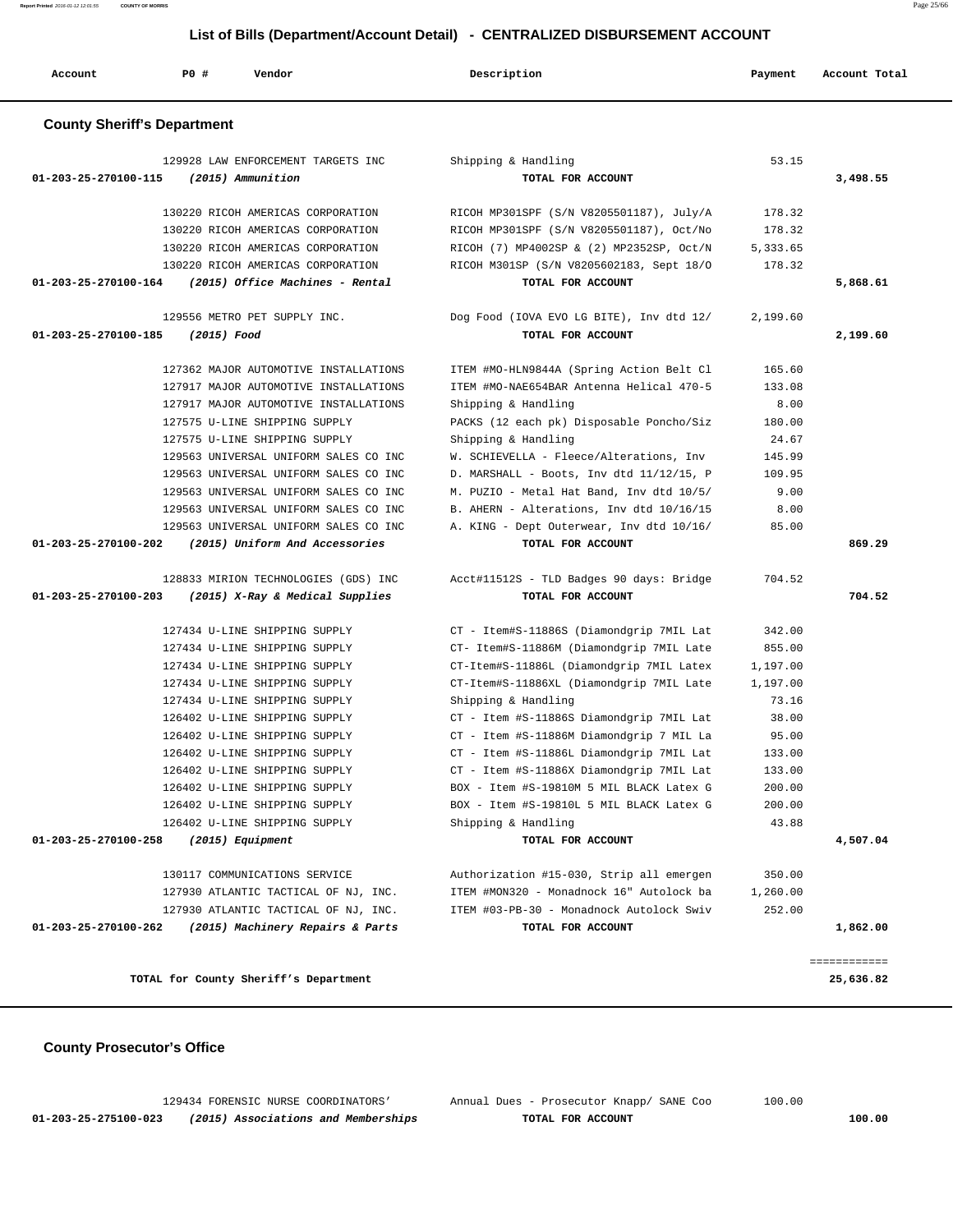**Report Printed** 2016-01-12 12:01:55 **COUNTY OF MORRIS** Page 26/66

#### **List of Bills (Department/Account Detail) - CENTRALIZED DISBURSEMENT ACCOUNT**

| Account                           | P0 #<br>Vendor                                           | Description                               | Payment   | Account Total |
|-----------------------------------|----------------------------------------------------------|-------------------------------------------|-----------|---------------|
| <b>County Prosecutor's Office</b> |                                                          |                                           |           |               |
| 01-203-25-275100-031              | (2015) Cellular Phones/Pagers                            | TOTAL FOR ACCOUNT                         |           | 830.44        |
|                                   | 128871 W.B. MASON COMPANY INC.                           | Account#C1033751- Toner                   | 578.43    |               |
|                                   | 128871 W.B. MASON COMPANY INC                            | Account#C1033751- Toner                   | 55.69     |               |
|                                   | 130025 W.B. MASON COMPANY INC                            | Toner                                     | 503.61    |               |
|                                   | 130025 W.B. MASON COMPANY INC                            | Toner                                     | 148.07    |               |
|                                   | 128874 CDW GOVERNMENT LLC                                | APC Network Management Card 2 - remote m  | 262.01    |               |
| 01-203-25-275100-037              | (2015) Data Processing Supplies                          | TOTAL FOR ACCOUNT                         |           | 1,547.81      |
|                                   | 128865 PENN STATE UNIVERSITY                             | Training- Detective Ramon Lopez ** Field  | 450.00    |               |
|                                   | 129454 COPS                                              | Computer Crimes Seminar 9/9/15 in Manche  | 99.00     |               |
|                                   | 129442 DIVISION OF CRIMINAL JUSTICE                      | MBCI - Investigator Safety & Security -   | 150.00    |               |
|                                   | 129442 DIVISION OF CRIMINAL JUSTICE                      | MBCI-Internal Affairs Policy & Procedure  | 100.00    |               |
|                                   | 128867 NJ ST ASSOC CHIEFS OF POLICE                      | Fall 2015 Command and Leadership Academy  | 1,000.00  |               |
| 01-203-25-275100-039              | (2015) Education Schools & Training                      | TOTAL FOR ACCOUNT                         |           | 1,799.00      |
|                                   | 129402 JOHNSTON COMMUNICATIONS                           | December Fax Maintenance 2015             | 600.00    |               |
| 01-203-25-275100-044              | (2015) Equipment Service Agreements                      | TOTAL FOR ACCOUNT                         |           | 600.00        |
|                                   | 129456 LAWYERS DIARY AND MANUAL LLC                      | NJ Lawyers Diary and Manuel 2016 (With D  | 1,020.00  |               |
|                                   | 129456 LAWYERS DIARY AND MANUAL LLC                      | Shipping                                  | 60.00     |               |
|                                   | 129401 GANN LAW BOOKS                                    | 2016 Edition NJ Attorney Ethics           | 720.00    |               |
|                                   | 129401 GANN LAW BOOKS                                    | Shipping                                  | 13.00     |               |
|                                   | 130014 ALM MEDIA LLC                                     | NJ Law Journal Subscriptions for: Prosecu | 2,075.99  |               |
| 01-203-25-275100-050              | $(2015)$ Law Books                                       | TOTAL FOR ACCOUNT                         |           | 3,888.99      |
|                                   | 128872 STAPLES ADVANTAGE                                 | Account #1032156 - Olympus TP8 Telephone  | 93.00     |               |
|                                   | 128879 W.B. MASON COMPANY INC                            | Account #C1033751 - Misc.Office Supplies  | 192.68    |               |
|                                   | 128879 W.B. MASON COMPANY INC                            | Account#C1033751-Misc.Office Supplies     | 209.61    |               |
|                                   | 128871 W.B. MASON COMPANY INC                            | Account #C1033751 - Misc. Office Supplie  | 133.10    |               |
|                                   | 129419 COX STATIONERS & PRINTERS                         | Green 2016 Legal Case Jackets             | 2,695.00  |               |
|                                   | 129429 OFFICE CONCEPTS GROUP, INC.                       | Account #16868 - Office Supplies          | 104.92    |               |
|                                   | 130040 PAPER MART INC                                    | Paper for SEU                             | 195.10    |               |
|                                   | 130034 RIOS' ENGRAVING                                   | Sqt.Mauceri and AP Keller                 | 32.00     |               |
|                                   | 130034 RIOS' ENGRAVING                                   | AP Ercolano & Atoche                      | 32.00     |               |
|                                   | 130039 W.B. MASON COMPANY INC                            | Account #C1033751 - Misc.Office Supplies  | 167.87    |               |
|                                   | 01-203-25-275100-058 (2015) Office Supplies & Stationery | TOTAL FOR ACCOUNT                         |           | 3,855.28      |
|                                   | 130035 FEDEX                                             | Account #1051-0576-2 (11/17/14)           | 24.27     |               |
|                                   | 01-203-25-275100-068 (2015) Postage & Metered Mail       | TOTAL FOR ACCOUNT                         |           | 24.27         |
|                                   | 129465 ELITE TRANSCRIPTS INC.                            | State v Conzola, C. - Requested by AP Al  | 115.83    |               |
|                                   | 01-203-25-275100-081 (2015) Transcripts                  | TOTAL FOR ACCOUNT                         |           | 115.83        |
|                                   | 130022 M C POLICE CHIEF'S ASSOCIATION                    | Installation Dinner- 2016 Executive Boar  | 540.00    |               |
| 01-203-25-275100-088              | (2015) Meeting Exp Advisory Board Etc                    | TOTAL FOR ACCOUNT                         |           | 540.00        |
|                                   | 129501 MORRISTOWN LUMBER &                               | Sheathing for Firearms Qualifications **  | 175.20    |               |
|                                   | 129261 BEYER FORD                                        | 2016 Ford Explorer ** Attention Chief Sp  | 35,325.00 |               |
| 01-203-25-275100-116              | (2015) Firearms                                          | TOTAL FOR ACCOUNT                         |           | 35,500.20     |
|                                   | 130328 KEYSTONE PUBLIC SAFETY INC.                       | Police Mobile License for Fugitive Unit.  | 292.00    |               |
|                                   | 130131 MESLER'S SERVICE STATION INC.                     | State v Pedro Torres (2015X-00960)Req. b  | 125.00    |               |
|                                   | 128876 CABLEVISION                                       | Account #07876-629289-01-7 SEU 11/08-12/  | 68.62     |               |

 128876 CABLEVISION Account#07876-634130-01-5 SEU HTCU 10/08 296.90 128876 CABLEVISION Account#07876-629490-01-0 MCPO 11/08-12/ 157.44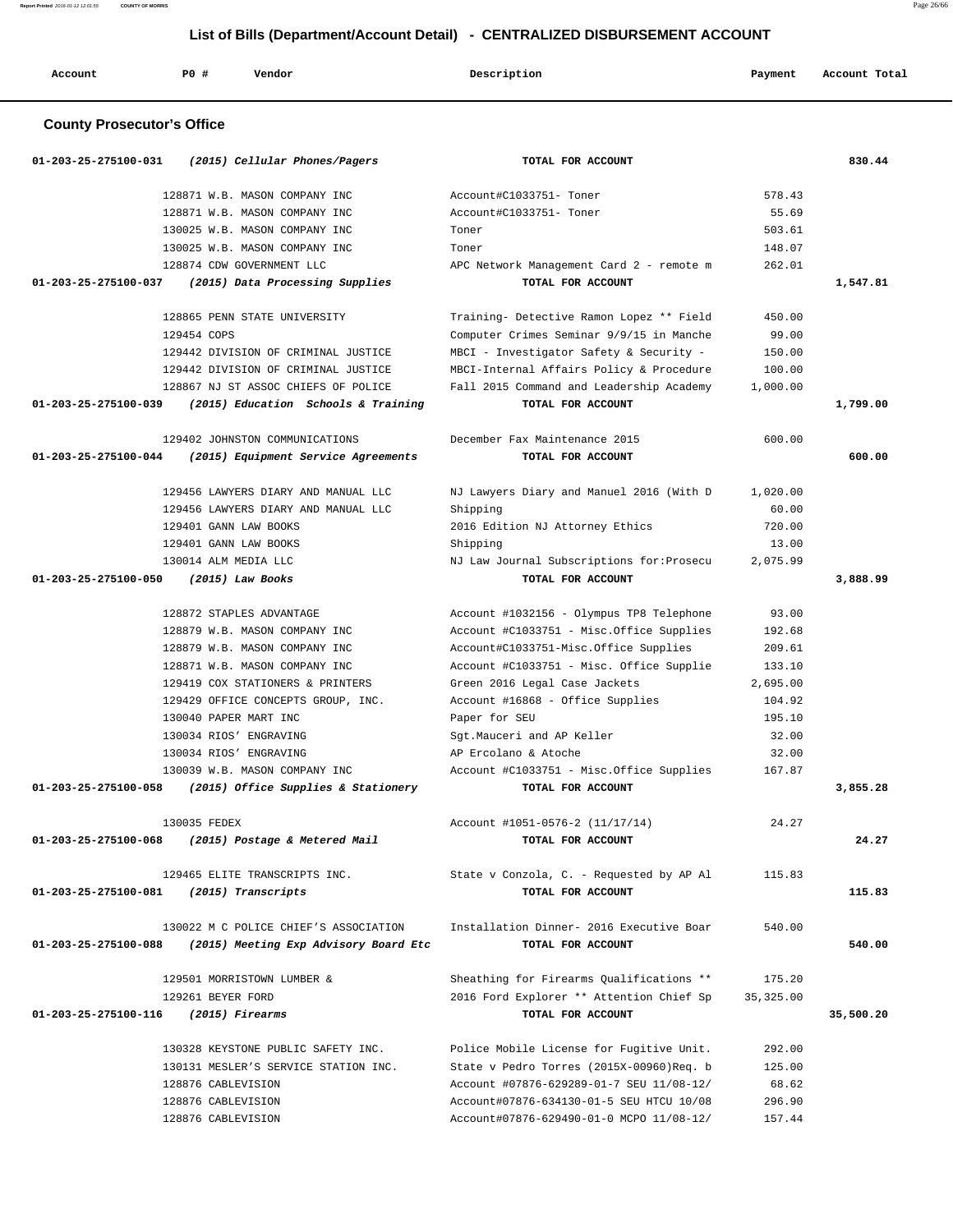**Report Printed** 2016-01-12 12:01:55 **COUNTY OF MORRIS** Page 27/66

# **List of Bills (Department/Account Detail) - CENTRALIZED DISBURSEMENT ACCOUNT**

| Account                           | PO#                | Vendor                               | Description                              | Payment    | Account Total |
|-----------------------------------|--------------------|--------------------------------------|------------------------------------------|------------|---------------|
| <b>County Prosecutor's Office</b> |                    |                                      |                                          |            |               |
|                                   | 128876 CABLEVISION |                                      | Account#07876-625785-01-9 SEU 11/01-11/  | 229.85     |               |
|                                   |                    | 129430 COFFEE LOVERS COFFEE SERVICE  | Keurig & Water Filter Cartridge          | 165.00     |               |
|                                   | 130041 CABLEVISION |                                      | Account #07876-625785-01-9 - DEC 2015 S  | 229.85     |               |
|                                   | 130041 CABLEVISION |                                      | Account#07876-616338 01-7- DEC 2015 MC   | 189.90     |               |
| 01-203-25-275100-118              |                    | (2015) Investigation Expense         | TOTAL FOR ACCOUNT                        |            | 1,944.46      |
|                                   | 129261 BEYER FORD  |                                      | 2016 Ford Explorer                       | 35, 325.00 |               |
| 01-203-25-275100-121              |                    | (2015) Witness Fees And Mileage      | TOTAL FOR ACCOUNT                        |            | 35,325.00     |
|                                   |                    | 128312 HEWLETT-PACKARD COMPANY       | HP Officejet ProX451dn Printer ** Execut | 225.00     |               |
|                                   |                    | 128518 DELL MARKETING L.P.           | Dell 1510X Projector w/Laser Pointer **  | 981.77     |               |
| 01-203-25-275100-163              |                    | (2015) Office Machines               | TOTAL FOR ACCOUNT                        |            | 1,206.77      |
|                                   |                    | 128864 ATLANTIC TACTICAL OF NJ, INC. | Tru Spec pants and combat shirts for 10  | 751.10     |               |
| $01 - 203 - 25 - 275100 - 202$    |                    | (2015) Uniform And Accessories       | TOTAL FOR ACCOUNT                        |            | 751.10        |
|                                   |                    |                                      |                                          |            | ============  |
|                                   |                    | TOTAL for County Prosecutor's Office |                                          |            | 88,029.15     |

# **County Jail**

|                      |                                                                | 129413 CIVIC RESEARCH INSTITUTE INC THEALTH CARE REPORT RENEWAL DATED 11.2.15 179.95  |          |          |
|----------------------|----------------------------------------------------------------|---------------------------------------------------------------------------------------|----------|----------|
|                      | 01-203-25-280100-028 (2015) Books & Periodicals                | TOTAL FOR ACCOUNT                                                                     |          | 179.95   |
|                      |                                                                | 129347 VERIZON WIRELESS 6885699058-00001 CELL SERVICE DATED 10.2 297.94               |          |          |
|                      | $01-203-25-280100-031$ (2015) Cellular Phones/Pagers           | TOTAL FOR ACCOUNT                                                                     |          | 297.94   |
|                      | 129228 PASSAIC COUNTY POLICE ACADEMY                           | TRAINING FOR BAENA, GRANT, SIERRA-SANTAN                                              | 250.00   |          |
|                      | 129228 PASSAIC COUNTY POLICE ACADEMY                           | TRAINING FOR CAROVILLANO, CORRENTE, PROV                                              | 300.00   |          |
|                      | 128714 PESI INC.                                               | TRAINING FOR L.WOOD ON 12.9.15                                                        | 199.00   |          |
|                      | 128714 PESI INC.                                               | TRAINING FOR S.DAVENPORT ON 12.9.15                                                   | 199.00   |          |
|                      | 128714 PESI INC.                                               | TRAINING FOR WOODARD ON 12.10.15                                                      | 219.00   |          |
|                      | 129244 ATLANTIC TRAINING CENTER                                | 9 CPR CARDS DATED 10.21.15                                                            | 90.00    |          |
|                      | 129103 FRED PRYOR SEMINARS                                     | TRAINING FOR BILECI ON 9.30.15                                                        | 149.00   |          |
|                      | 129103 FRED PRYOR SEMINARS                                     | TRAINING FOR E. SANTANA ON 9.30.15                                                    | 149.00   |          |
|                      |                                                                | 129103 FRED PRYOR SEMINARS TRAINING FOR PIATTI ON 9.30.15                             | 149.00   |          |
|                      | $01-203-25-280100-039$ (2015) Education Schools & Training     | TOTAL FOR ACCOUNT                                                                     |          | 1,704.00 |
|                      |                                                                | 129238 SCIENTIFIC BOILER WATER WATER WATER GUARD SERVICE FOR NOV, DEC 2015 AND 232.00 |          |          |
|                      | 129505 ATC SERVICES INC                                        | QUARTERLY HVAC MAINT. CONTRACT PAYMENT F                                              | 4,232.50 |          |
|                      | $01-203-25-280100-044$ (2015) Equipment Service Agreements     | TOTAL FOR ACCOUNT                                                                     |          | 4,464.50 |
|                      |                                                                | 130216 ALL-STAR IDENTIFICATION TO SUPPLIES DATED 11.10.15                             | 4,015.00 |          |
|                      | $01-203-25-280100-047$ (2015) Identification Equip&Supplies    | TOTAL FOR ACCOUNT                                                                     |          | 4,015.00 |
|                      |                                                                | 128684 OFFICE CONCEPTS GROUP, INC. OFFICE SUPPLIES DATED 11.12.15 19.72               |          |          |
|                      | 129101 W.B. MASON COMPANY INC THE OFICE SUPPLIES DATED 9.23.15 |                                                                                       | 2,352.54 |          |
|                      |                                                                | 129101 W.B. MASON COMPANY INC 60 OFFICE SUPPLIES DATED 10.08.15 17.60                 |          |          |
|                      | $01-203-25-280100-058$ (2015) Office Supplies & Stationery     | TOTAL FOR ACCOUNT                                                                     |          | 2,389.86 |
|                      | 129843 EZ PASS                                                 | ACCT #2000 1215 0380 9 NJ E-Z PASS ACCOU 0.75                                         |          |          |
|                      | 129253 VERIZON WIRELESS                                        | 742028358-00001 - GPS TRACKING SERVICE 9 90.12                                        |          |          |
| 01-203-25-280100-059 | (2015) Other General Expenses                                  | TOTAL FOR ACCOUNT                                                                     |          | 90.87    |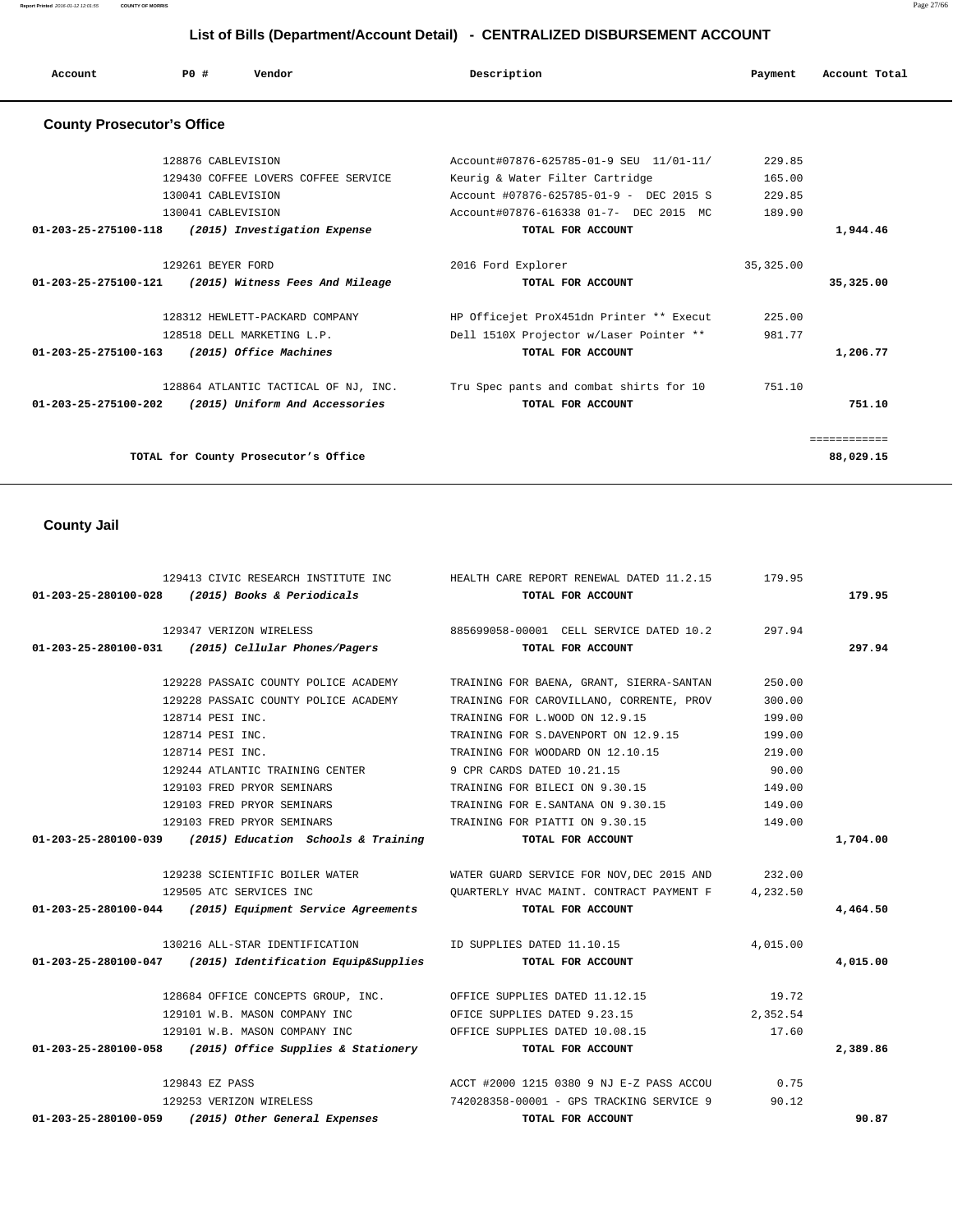| Account                             | P0 #            | Vendor                                              | Description                                                               | Payment   | Account Total |
|-------------------------------------|-----------------|-----------------------------------------------------|---------------------------------------------------------------------------|-----------|---------------|
| <b>County Jail</b>                  |                 |                                                     |                                                                           |           |               |
|                                     |                 | 129246 CONSOLIDATED ENVIRONMENTAL INC               | CLEANING OF LAUNDRY AND KITCHEN EXHAUSTS                                  | 1,970.00  |               |
|                                     |                 | 129225 T J'S SPORTWIDE TROPHY                       | PLAQUES AND ENGRAVING DATED 10.15.15                                      | 24.00     |               |
|                                     |                 | 129225 T J'S SPORTWIDE TROPHY                       | PLAQUES AND ENGRAVING DATED 10.15.15                                      | 50.30     |               |
|                                     |                 | 129225 T J'S SPORTWIDE TROPHY                       | PLATE AND ENGRAVING DATED 10.31.15                                        | 20.00     |               |
|                                     |                 | 129835 BINSKY SERVICE LLC                           | REPAIR VORTEX DAMPERS UNITS 3,4,6 DATED                                   | 3,986.00  |               |
|                                     |                 | 129412 MORRIS COUNTY M.U.A                          | FACILITY GARBAGE TIPPING FE                                               | 934.61    |               |
|                                     |                 | 129412 MORRIS COUNTY M.U.A                          | FACILITY GARBAGE PULL FEE O                                               | 660.00    |               |
|                                     |                 | 129102 MORRIS COUNTY M.U.A                          | FACILITY GARBAGE TIPPING FE                                               | 970.52    |               |
|                                     |                 | 129102 MORRIS COUNTY M.U.A                          | FACILITY GARBAGE PULL FEE O                                               | 660.00    |               |
|                                     |                 | 129808 TREASURER-STATE OF NEW JERSEY                | ELEVATOR ANNUAL INSPECTION FEE DATED 11/                                  | 1,636.00  |               |
|                                     |                 | 129837 SIRCHIE FINGER PRINTS LAB, INC               | TRANSPORTATION VEHICLE UPGRADES DATED 11                                  | 1,105.00  |               |
| 01-203-25-280100-084                |                 | (2015) Other Outside Services                       | TOTAL FOR ACCOUNT                                                         |           |               |
|                                     |                 |                                                     |                                                                           |           | 12,156.43     |
|                                     |                 | 129348 JOHNSON CONTROLS INC.                        | SECURITY CAMERA REPAIRS DATED 9.11.15                                     | 497.65    |               |
|                                     |                 | 129348 JOHNSON CONTROLS INC.                        | SECURITY CAMERA REPAIRS DATED 10.9.15                                     | 966.00    |               |
| 01-203-25-280100-128                |                 | (2015) Security Equipment                           | TOTAL FOR ACCOUNT                                                         |           | 1,463.65      |
|                                     |                 |                                                     |                                                                           |           |               |
|                                     | 129232 GRAINGER |                                                     | SLAP SUPPLIES DATED 10.23.15                                              | 101.64    |               |
|                                     | 129232 GRAINGER |                                                     | SLAP SUPPLIES DATED 10.30.15                                              | 1,132.20  |               |
| 01-203-25-280100-130                |                 | $(2015)$ SLAP                                       | TOTAL FOR ACCOUNT                                                         |           | 1,233.84      |
|                                     |                 |                                                     |                                                                           |           |               |
|                                     |                 | 129829 RICOH AMERICAS CORPORATION                   | COPIER LEASE PAYMENT FOR COPIERS IN RECO                                  | 3,299.25  |               |
|                                     |                 | 129829 RICOH AMERICAS CORPORATION                   | COPIER LEASE PAYMENT FOR COPIER IN MAINT                                  | 742.57    |               |
| 01-203-25-280100-164                |                 | (2015) Office Machines - Rental                     | TOTAL FOR ACCOUNT                                                         |           | 4,041.82      |
|                                     |                 | 129233 ARAMARK CHARLOTTE LOCKBOX                    | 200334000 - STAFF & INMATE MEALS DATED 1                                  | 13,963.71 |               |
|                                     |                 | 129233 ARAMARK CHARLOTTE LOCKBOX                    | STAFF MEALS DATED 10.28.15                                                | 597.00    |               |
|                                     |                 | 129233 ARAMARK CHARLOTTE LOCKBOX                    | ENCOMPASS DATED 10.28.15                                                  | 112.00    |               |
|                                     |                 | 129404 ARAMARK CHARLOTTE LOCKBOX                    | 200334000 - STAFF AND INMATE MEALS DATED                                  | 14,225.90 |               |
|                                     |                 | 129841 ARAMARK CHARLOTTE LOCKBOX                    | 200334000-MORRIS - STAFF AND INMATE MEAL                                  | 13,818.60 |               |
|                                     |                 | 129831 ARAMARK CHARLOTTE LOCKBOX                    | 200334000 - STAFF AND INMATE MEALS DATED                                  | 13,831.79 |               |
|                                     |                 | 129832 ARAMARK CHARLOTTE LOCKBOX                    | 200334000 - STAFF AND INMATE MEALS DATED                                  | 13,736.15 |               |
| 01-203-25-280100-185                |                 | (2015) Food                                         | TOTAL FOR ACCOUNT                                                         |           | 70,285.15     |
|                                     |                 |                                                     |                                                                           |           |               |
|                                     |                 | 128703 BOB BARKER COMPANY, INC.                     | INMATE MEDICAL SHOES DATED 11.6.15                                        | 25.12     |               |
|                                     |                 | 129230 DR. NATHAN SABIN                             | MEDICAL CARE FOR J. STEVENSON DATED 10.0                                  | 290.00    |               |
|                                     |                 | 129252 BOB BARKER COMPANY, INC.                     | INMATE MEDICAL SHOES DATED 10.27.15                                       | 40.35     |               |
|                                     |                 | 129406 CONTRACT PHARMACY SERVICES INC               | INMATE MEDICATION FOR OCT 2015 DATED 10.                                  | 24,747.73 |               |
|                                     |                 | 129241 HEALTH CARE LOGISTICS INC.                   | MEDICAL SUPPLIES DATED 10.16.15                                           | 118.66    |               |
|                                     |                 | 129858 MORRIS COUNTY AFTER CARE CENTER              | MEDICAL CARE FOR S.FABRIZIO FROM 11.25.1                                  | 140.00    |               |
|                                     |                 | 129824 MORRIS COUNTY AFTER CARE CENTER              | MEDICAL CARE FOR S. FABRIZIO FROM 11.11.1                                 | 170.00    |               |
|                                     |                 | 129824 MORRIS COUNTY AFTER CARE CENTER              | MEDICAL CARE FOR S. FABRIZIO FROM 11.18.1                                 | 140.00    |               |
|                                     |                 | 129844 MORRISTOWN PATHOLOGY ASSOCIATES              | MEDICAL CARE FOR J.BRINK DATED 6.3.15                                     | 448.00    |               |
|                                     |                 | 129812 PAUL CERAN OD                                | MEDICAL CARE FOR M.KINSELLA DATED 11.12.                                  | 95.00     |               |
|                                     |                 | 129403 STEVE MASER DR.                              | MEDICAL CARE FOR I.SEPULVEDA DATED 10.7.                                  | 1,506.00  |               |
| 01-203-25-280100-189 (2015) Medical |                 |                                                     | TOTAL FOR ACCOUNT                                                         |           | 27,720.86     |
|                                     |                 |                                                     | 129224 INSTITUTE FOR FORENSIC PSYCHOLOGY PSYCH. EVALUATION DATED 10.13.15 | 1,500.00  |               |
|                                     |                 | 01-203-25-280100-198 (2015) Psychiatric Services    | TOTAL FOR ACCOUNT                                                         |           | 1,500.00      |
|                                     |                 |                                                     |                                                                           |           |               |
|                                     |                 | 130070 TURN OUT UNIFORMS, INC.                      | ACADEMY UNIFORMS FOR K.JOHNSON DATED 8.2                                  | 786.81    |               |
|                                     |                 | 128965 UNIVERSAL UNIFORM SALES CO INC               | UNIFORMS FOR GUERIERO DATED 10.30.15                                      | 105.00    |               |
|                                     |                 | 128965 UNIVERSAL UNIFORM SALES CO INC               | UNIFORMS FOR PIROG DATED 10.31.15                                         | 105.00    |               |
|                                     |                 | 129236 UNIVERSAL UNIFORM SALES CO INC               | UNIFORMS FOR GUIDA DATED 10.16.15                                         | 119.00    |               |
|                                     |                 | 01-203-25-280100-202 (2015) Uniform And Accessories | TOTAL FOR ACCOUNT                                                         |           | 1,115.81      |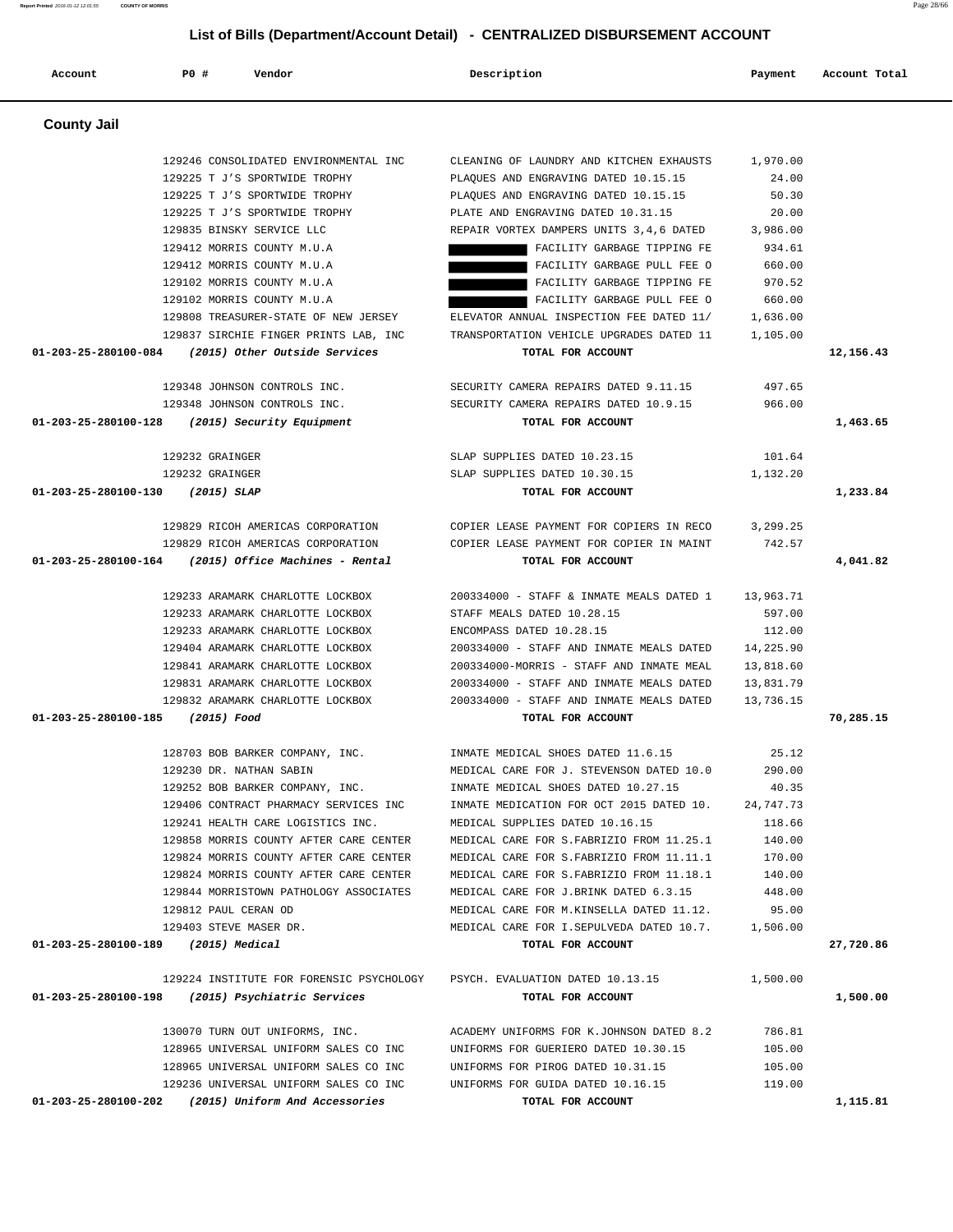**Report Printed** 2016-01-12 12:01:55 **COUNTY OF MORRIS** Page 29/66

#### **List of Bills (Department/Account Detail) - CENTRALIZED DISBURSEMENT ACCOUNT**

| Account | PO# | Vendor | Description | Payment | Account Total |
|---------|-----|--------|-------------|---------|---------------|
|         |     |        |             |         |               |

#### **County Jail**

| 01-203-25-280100-223 (2015) Building Repairs            | TOTAL FOR ACCOUNT                                                                      |          | 554.85       |
|---------------------------------------------------------|----------------------------------------------------------------------------------------|----------|--------------|
| 129849 GRAINGER                                         | MAINTENANCE SUPPLIES DATED 11.19.15                                                    | 689.52   |              |
| 129845 GRAINGER                                         | MAINTENANCE SUPPLIES DATED 11.20.15                                                    | 374.90   |              |
| 129811 GRAINGER                                         | MAINTENANCE SUPPLIES DATED 11.10.15                                                    | 273.20   |              |
| 129811 GRAINGER                                         | MAINTENANCE SUPPLIES DATED 11.10.15 362.70                                             |          |              |
| 129811 GRAINGER                                         | MAINTENANCE SUPPLIES DATED 11.10.15 77.50                                              |          |              |
| 128711 GRAINGER                                         | WET/DRY VAC DATED 11.5.15                                                              | 128.28   |              |
| 129231 GRAINGER                                         | MAINTENANCE SUPPLIES DATED 10.27.15                                                    | 13.02    |              |
| 129231 GRAINGER                                         | MAINTENANCE SUPPLIES DATED 10.28.15                                                    | 39.01    |              |
| 129231 GRAINGER                                         | MAINTENANCE SUPPLIES DATED 10.28.15                                                    | 250.48   |              |
| 129231 GRAINGER                                         | MAINTENANCE SUPPLIES DATED 10.27.15                                                    | 23.23    |              |
| 129227 MORRISTOWN LUMBER &                              | MAINTENANCE SUPPLIES DATED 10.16.15                                                    | 15.96    |              |
|                                                         | 128967 FINCH FUEL OIL COMPANY, INC. 1993 - FUEL FOR GENERATOR DATED 10.3.15 1,565.10   |          |              |
| 129245 MCMASTER-CARR SUPPLY CO                          | MAINTENANCE SUPPLIES DATED 10.19.15 101.73                                             |          |              |
| $01-203-25-280100-249$ (2015) Bldg Maintenance Supplies | TOTAL FOR ACCOUNT                                                                      |          | 3,914.63     |
|                                                         | 129836 ALLEN PAPER & SUPPLY CO FACILITY PAPER PRODUCTS DATED 11.27.15 522.40           |          |              |
|                                                         | 129836 ALLEN PAPER & SUPPLY CO FACILITY PAPER PRODUCTS DATED 11.20.15                  | 2,135.10 |              |
|                                                         | 129411 E.A. MORSE & CO. INC.         JANITORIAL SUPPLIES DATED 11.5.15                 | 2,012.80 |              |
| 129839 ALLEN PAPER & SUPPLY CO                          | JANITORIAL SUPPLIES DATED 11.13.15                                                     | 218.35   |              |
|                                                         | 129237 ALLEN PAPER & SUPPLY CO JANITORIAL SUPPLIES DATED 10.27.15 105.52               |          |              |
|                                                         | 129235 CALICO INDUSTRIES, INC. TACILITY BAGS DATED 10.22.15 1,421.00                   |          |              |
|                                                         | 129251 E.A. MORSE & CO. INC.         JANITORIAL SUPPLIES DATED 10.29.15         743.35 |          |              |
| 01-203-25-280100-252 (2015) Janitorial Supplies         | TOTAL FOR ACCOUNT                                                                      |          | 7,158.52     |
| 129850 SERVICE PLUS                                     | KITCHEN EQUIPMENT REPAIRS DATED 11.12.15 2, 128.71                                     |          |              |
|                                                         | 129226 R & J CONTROL, INC. 6ENERATOR MAINTENANCE DATED 10.15.15 15 1,169.76            |          |              |
| 129239 SERVICE PLUS                                     | KITCHEN EQUIPMENT REPAIRS DATED 10.20.15 377.00                                        |          |              |
| 01-203-25-280100-262 (2015) Machinery Repairs & Parts   | TOTAL FOR ACCOUNT                                                                      |          | 3,675.47     |
|                                                         |                                                                                        |          | ============ |
| TOTAL for County Jail                                   |                                                                                        |          | 147,963.15   |

#### **County Youth Detention Facilit**

|                                  | 128421 NISIVOCCIA, LLP                                     | $Support-11-10-15$                             | 525.00 |          |
|----------------------------------|------------------------------------------------------------|------------------------------------------------|--------|----------|
|                                  | 129452 J & J ENTERPRISES                                   | Under The Influence Course - May 22, 201       | 35.00  |          |
|                                  | $01-203-25-281100-039$ (2015) Education Schools & Training | TOTAL FOR ACCOUNT                              |        | 560.00   |
|                                  |                                                            |                                                |        |          |
|                                  | 129860 W.B. MASON COMPANY INC                              | PP4, 8.5X11, 30 RECY, 20LB, 500/CT             | 488.39 |          |
|                                  | 129862 OFFICE CONCEPTS GROUP, INC. Reference # 622968-0    |                                                | 292.91 |          |
|                                  | 129861 OFFICE CONCEPTS GROUP, INC. Reference# 620905-0     |                                                | 18.67  |          |
|                                  | 129863 OFFICE CONCEPTS GROUP, INC.                         | Acct# 16868 Dept# JuvHP Toner, LJ,             | 142.76 |          |
|                                  | 129863 OFFICE CONCEPTS GROUP, INC.                         | HP Toner, LJ, 305A, CMY                        | 274.45 |          |
|                                  | 129863 OFFICE CONCEPTS GROUP, INC.                         | Pencil, Ticonderoga, #2YL                      | 21.21  |          |
|                                  |                                                            |                                                | 134.31 |          |
|                                  | $01-203-25-281100-058$ (2015) Office Supplies & Stationery | TOTAL FOR ACCOUNT                              |        | 1,372.70 |
|                                  | 129865 READY REFRESH                                       |                                                |        |          |
| 01-203-25-281100-185 (2015) Food |                                                            | TOTAL FOR ACCOUNT                              |        | 36.87    |
|                                  | 128426 MOORE MEDICAL LLC                                   | $2083363$ - Curity qz pad $4x4$ ster 6309      | 25.17  |          |
|                                  |                                                            | 0434495636 Bottle Water billing period 1 36.87 |        |          |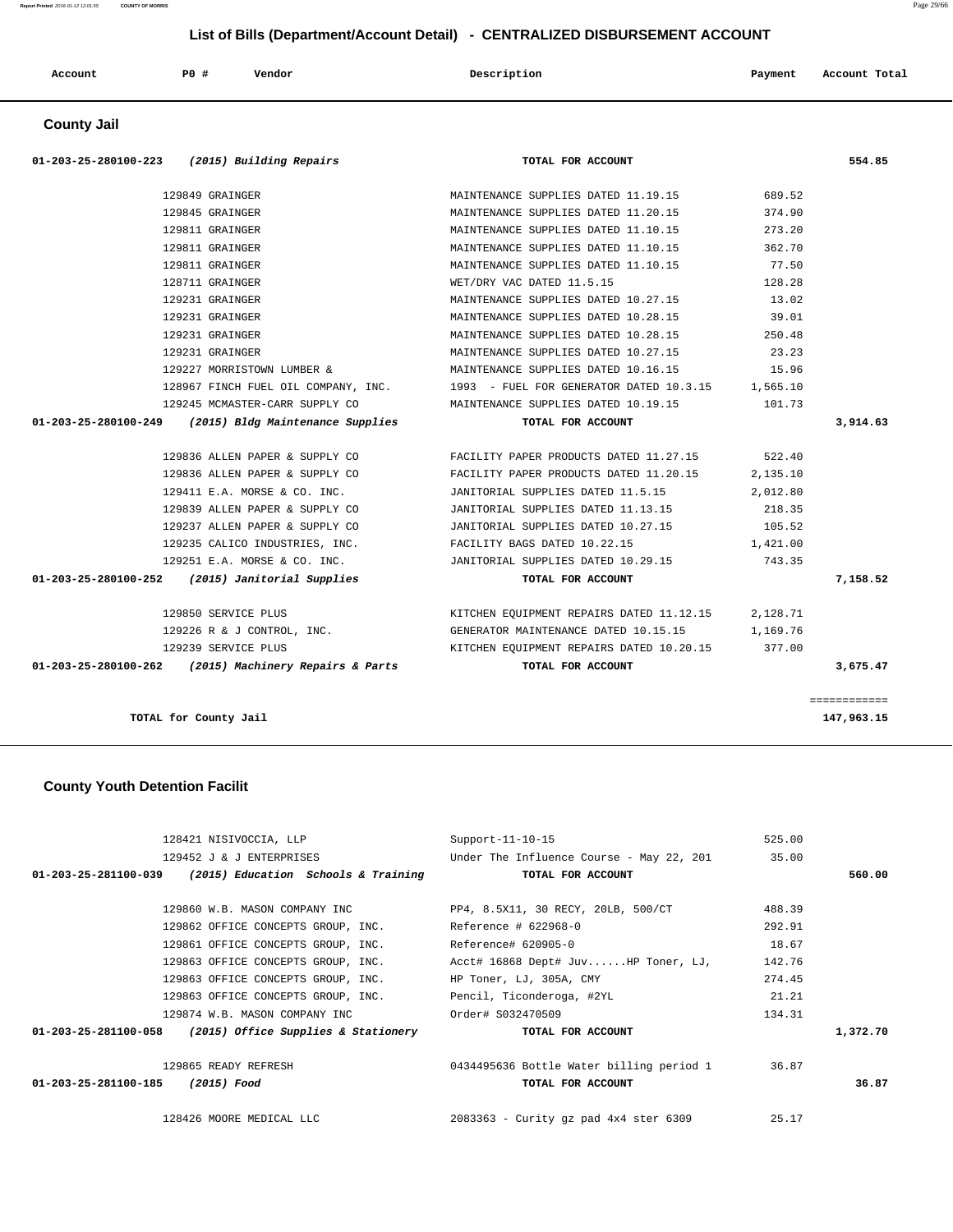| Account | P <sub>0</sub> | Vendor | Description | Payment | Account Total |
|---------|----------------|--------|-------------|---------|---------------|
| .       |                |        |             |         |               |

#### **County Youth Detention Facilit**

| 128426 MOORE MEDICAL LLC                               | Moore sheer plastic 1x3 LF               | 10.80  |              |
|--------------------------------------------------------|------------------------------------------|--------|--------------|
| 128426 MOORE MEDICAL LLC                               | Hydrogen Peroxide 3% 16oz FRG            | 4.17   |              |
| 128426 MOORE MEDICAL LLC                               | hCG cassette MMC                         | 31.23  |              |
| 128426 MOORE MEDICAL LLC                               | Tongue blades wood adlt NS MMC           | 10.90  |              |
| 128426 MOORE MEDICAL LLC                               | Cotton ball N/S med bag2000              | 14.74  |              |
| 128426 MOORE MEDICAL LLC                               | Webcol alcohol preps bx/200              | 10.32  |              |
| 128426 MOORE MEDICAL LLC                               | Cotton swabs                             | 4.41   |              |
| 128426 MOORE MEDICAL LLC                               | Hydrocortisone 1% crm 1.0q 144           | 21.30  |              |
| 128426 MOORE MEDICAL LLC                               | Bacitracin ointment 1.0 qm               | 30.82  |              |
| 128426 MOORE MEDICAL LLC                               | Fuel surcharge                           | 0.47   |              |
| 129864 INSTITUTE FOR FORENSIC PSYCHOLOGY               | Psychological evaluation for 1 potential | 350.00 |              |
| (2015) Medical<br>01-203-25-281100-189                 | TOTAL FOR ACCOUNT                        |        | 518.91       |
|                                                        |                                          |        |              |
| 129873 UNIVERSAL UNIFORM SALES CO INC                  | Blauer 4660 Dark Navy 3XL-Tall Fleece    | 230.00 |              |
| 129873 UNIVERSAL UNIFORM SALES CO INC                  | 511 52314-019 Black 1/4 Zip Job Shirt MD | 420.00 |              |
| 129873 UNIVERSAL UNIFORM SALES CO INC                  | 511 52314-019 Black 1/4 Zip Job Shirt LG | 360.00 |              |
| 129873 UNIVERSAL UNIFORM SALES CO INC                  | 511 52314-019 Black 1/4 Zip Job Shirt XL | 360.00 |              |
| 129873 UNIVERSAL UNIFORM SALES CO INC                  | 511 52314-019 Black 1/4 Zip Job Shirt 2X | 60.00  |              |
| 129873 UNIVERSAL UNIFORM SALES CO INC                  | 511 52314-019 Black 1/4 Zip Job Shirt 3X | 60.00  |              |
| 01-203-25-281100-202<br>(2015) Uniform And Accessories | TOTAL FOR ACCOUNT                        |        | 1,490.00     |
|                                                        |                                          |        |              |
|                                                        |                                          |        | ============ |
| TOTAL for County Youth Detention Facilit               |                                          |        | 3,978.48     |

#### **Road Repairs**

|                      | 129953 SPACE FARMS INC                                                           | Carcass Removal 10/1 - 10/31/2015        |                   |     | 3,927.00 |          |
|----------------------|----------------------------------------------------------------------------------|------------------------------------------|-------------------|-----|----------|----------|
| 01-203-26-290100-036 | (2015) Contracted Services                                                       |                                          | TOTAL FOR ACCOUNT |     |          | 3,927.00 |
|                      | 129978 RICOH AMERICAS CORPORATION Ricoh MPC2003 billed quarterly for 8/11 499.10 |                                          |                   |     |          |          |
|                      | $01-203-26-290100-058$ (2015) Office Supplies & Stationery                       |                                          | TOTAL FOR ACCOUNT |     |          | 499.10   |
|                      | 129977 WASHINGTON TWP MUNICIPAL fuel purchased per agreement                     |                                          |                   |     | 643.47   |          |
|                      | 01-203-26-290100-140 (2015) Gas Purchases                                        |                                          | TOTAL FOR ACCOUNT |     |          | 643.47   |
|                      | 129985 COMCAST                                                                   | 8499 05 276 0081952 Billing Date 11/24/2 |                   |     | 127.52   |          |
|                      | 129985 COMCAST                                                                   | 8499 05 276 0081952 Billing Date 12/24/2 |                   |     | 127.52   |          |
|                      | 129967 CENTURYLINK                                                               | Acct. 310111021 Long Valley Garage Bill  |                   |     | 211.28   |          |
|                      | 01-203-26-290100-146 (2015) Telephone                                            |                                          | TOTAL FOR ACCOUNT |     |          | 466.32   |
|                      | 129972 LUIGI'S ROXBURY PIZZERIA LLC                                              | Meals                                    |                   |     | 460.00   |          |
|                      | 129972 LUIGI'S ROXBURY PIZZERIA LLC 15% Gratuity                                 |                                          |                   |     | 69.00    |          |
| 01-203-26-290100-188 | (2015) Meals                                                                     |                                          | TOTAL FOR ACCOUNT |     |          | 529.00   |
|                      | 129969 GRINNELL RECYCLING INC.                                                   | Disposable Recycling 10/09/2015          |                   |     | 157.76   |          |
|                      | 129969 GRINNELL RECYCLING INC.                                                   | $\mathbf{H}$                             | $\mathbf{H}$      | 10/ | 118.32   |          |
|                      | 129969 GRINNELL RECYCLING INC.                                                   | $\mathbf{H}$ .                           | $\mathbf{H}$      | 10  | 118.32   |          |
|                      | 129987 TILCON NEW YORK INC.                                                      | $I-5$                                    |                   |     | 63.39    |          |
|                      | 129987 TILCON NEW YORK INC.                                                      | $I - 6$                                  |                   |     | 924.05   |          |
|                      | 129981 TILCON NEW YORK INC.                                                      | $I-5$ , $I-6$                            |                   |     | 1,066.23 |          |
|                      | 129981 TILCON NEW YORK INC.<br>$I - 5$                                           |                                          |                   |     | 399.08   |          |
|                      | 129981 TILCON NEW YORK INC.                                                      | $I - 6$                                  |                   |     | 3,001.24 |          |
|                      | 129981 TILCON NEW YORK INC.                                                      | $T - 5$                                  |                   |     | 97.81    |          |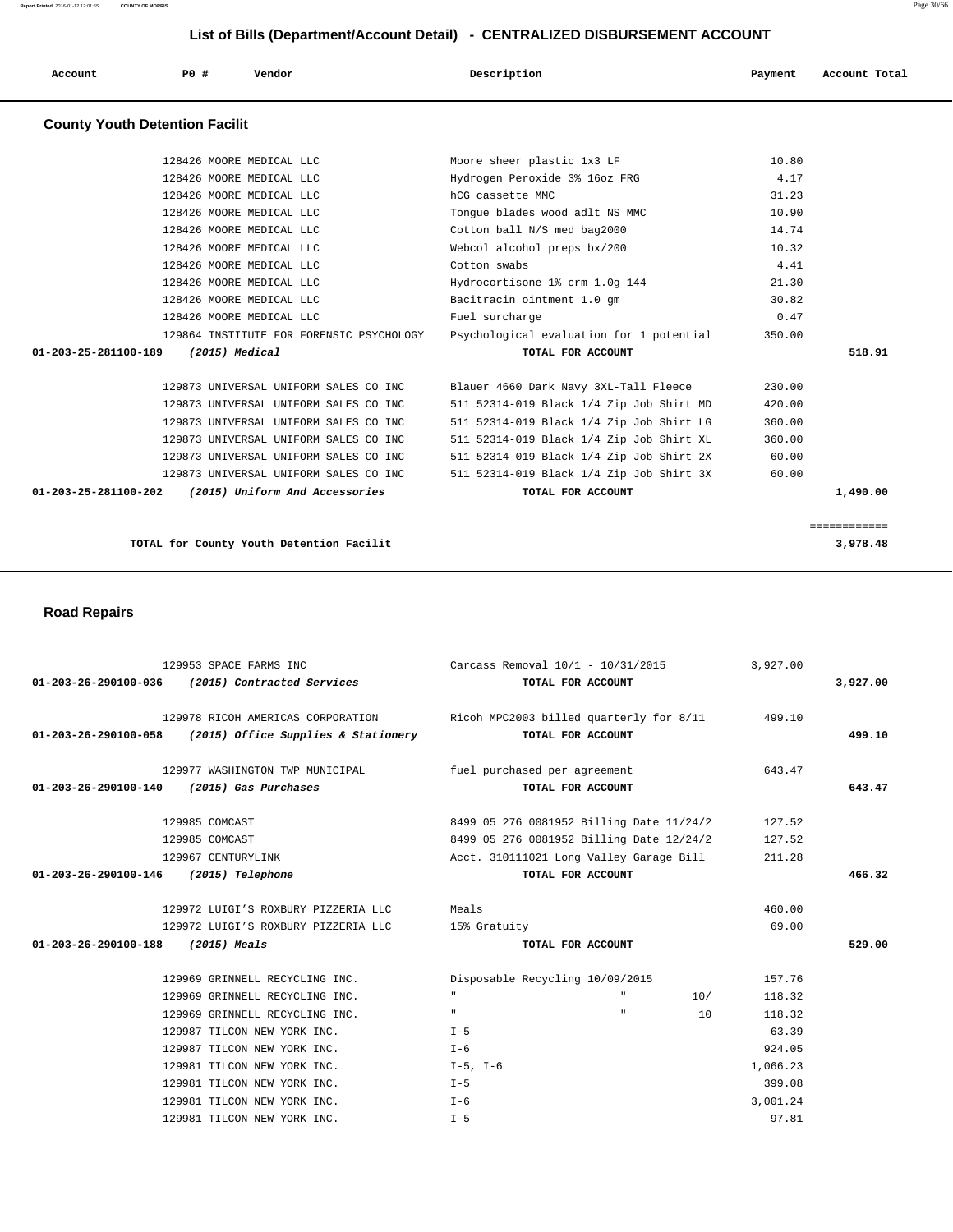| <b>Road Repairs</b>                                                                 |                                                            |                      |          |
|-------------------------------------------------------------------------------------|------------------------------------------------------------|----------------------|----------|
| 129981 TILCON NEW YORK INC.                                                         | $I - 5$                                                    | 141.64               |          |
| 129981 TILCON NEW YORK INC.                                                         | $I - 5$                                                    | 454.70               |          |
| 129981 TILCON NEW YORK INC.                                                         | $I - 6$                                                    | 789.01               |          |
| 129981 TILCON NEW YORK INC.                                                         | $I - 5$                                                    | 77.26                |          |
| 129981 TILCON NEW YORK INC.                                                         | $I - 6$                                                    | 776.99               |          |
| 01-203-26-290100-222<br>(2015) Bituminous Concrete                                  | TOTAL FOR ACCOUNT                                          |                      | 9,122.66 |
| 129954 RT. 23 PATIO & MASON CENTER                                                  | catch basin blocks 6"x6"x12" D.                            | 224.40               |          |
| 129954 RT. 23 PATIO & MASON CENTER                                                  | catch basins                                               | 673.20               |          |
| 01-203-26-290100-224<br>(2015) Catch Basin Drainage & Pipes                         | TOTAL FOR ACCOUNT                                          |                      | 897.60   |
| 129968 COUNTY WELDING SUPPLY CO                                                     | CWS Small Acetylene                                        | 8.85                 |          |
| 129968 COUNTY WELDING SUPPLY CO                                                     | Oxygen Compressed 2.2, Oxygen 92 CF                        | 27.64                |          |
| 129219 GARDEN STATE HIGHWAY                                                         | tippmann self contained propane hammer p                   | 2,980.50             |          |
| 129219 GARDEN STATE HIGHWAY                                                         | R7-100 12x18 PS DG3 border only-red                        | 404.50               |          |
| 129219 GARDEN STATE HIGHWAY                                                         | Special 12x18 PS DG3 face red on white                     | 202.25               |          |
| 129219 GARDEN STATE HIGHWAY                                                         | Special 12x18 PS DG3 face red on white                     | 202.25               |          |
| 129219 GARDEN STATE HIGHWAY                                                         | R7-8 12x18 PS DG3 reserved parking, hand                   | 212.75               |          |
| 129219 GARDEN STATE HIGHWAY                                                         | R7-8P 10x12 PS DG3 penalty plaque face                     | 112.50               |          |
| 129219 GARDEN STATE HIGHWAY                                                         | Special 12x18x.063 DG3 sign blue & green                   | 59.52                |          |
| 129219 GARDEN STATE HIGHWAY                                                         | Special 12x18x.063 DG# sign blue & green                   | 29.76                |          |
| 129219 GARDEN STATE HIGHWAY                                                         | Special 60x30.100 DG3 sign black on whit                   | 300.00               |          |
| 129219 GARDEN STATE HIGHWAY                                                         | Special 24x36 PS DG3 face black on white                   | 808.50               |          |
| 129219 GARDEN STATE HIGHWAY                                                         | Special 24x12 PS DG3 face black on white                   | 269.50               |          |
| 129219 GARDEN STATE HIGHWAY                                                         | Special 24x12 PS DG3 face black on white                   | 269.50               |          |
| 129219 GARDEN STATE HIGHWAY                                                         | Special 30x30 PS DG3 face black on white                   | 168.45               |          |
| 129219 GARDEN STATE HIGHWAY                                                         | .080x24"x36" std holes/corners blank                       | 361.50               |          |
| 129219 GARDEN STATE HIGHWAY<br>01-203-26-290100-238<br>$(2015)$ Signage             | .080x24"x12" std holes/corners blank<br>TOTAL FOR ACCOUNT  | 241.00               | 6,658.97 |
|                                                                                     |                                                            |                      |          |
| 129965 REED SYSTEMS, LTD.<br>129965 REED SYSTEMS, LTD.                              | Montville Garage envirobrine liquid road<br>Wharton Garage | 2,213.71<br>4,891.92 |          |
| 129965 REED SYSTEMS, LTD.                                                           | Hanover Garage                                             | 2,755.73             |          |
| (2015) Snow Removal & Ice Control<br>01-203-26-290100-242                           | TOTAL FOR ACCOUNT                                          |                      | 9,861.36 |
| 129986 EASTERN CONCRETE MATERIALS, INC.                                             | Ticket # 21280371                                          | 405.32               |          |
| 01-203-26-290100-244<br>(2015) Stone                                                | TOTAL FOR ACCOUNT                                          |                      | 405.32   |
| 129976 SUSSEX COUNTY MUA                                                            | CTM00001CM Street Sweeping 11-05-2015                      | 226.50               |          |
| 129976 SUSSEX COUNTY MUA                                                            |                                                            | 238.65               |          |
| 129976 SUSSEX COUNTY MUA                                                            | $\mathbf{u}$                                               | 264.00               |          |
| 129976 SUSSEX COUNTY MUA                                                            | $\mathbf{u}$                                               | 154.95               |          |
| 129976 SUSSEX COUNTY MUA                                                            |                                                            | 243.15               |          |
| 129976 SUSSEX COUNTY MUA                                                            |                                                            | 230.85               |          |
| 129976 SUSSEX COUNTY MUA                                                            | $\mathbf{u}$                                               | 293.85               |          |
| 129976 SUSSEX COUNTY MUA                                                            |                                                            | 263.25               |          |
| 129976 SUSSEX COUNTY MUA                                                            |                                                            | 298.95               |          |
| 129982 NORTHEASTERN HARDWARE CO INC                                                 | BTHS1910 chisel                                            | 28.95                |          |
| 129979 R.P. SMITH & SON, INC.                                                       | 2270 - 80 lb. bag type M masonry                           | 340.00               |          |
| 129973 MORRISTOWN LUMBER &                                                          | 18V compact drill w/2 batteries/case                       | 359.98               |          |
| 129989 MORRISTOWN LUMBER &                                                          | 903-04-7 shop vac cart filter                              | 27.98                |          |
| 128844 MORRISTOWN LUMBER &                                                          | trash bags                                                 | 11.99                |          |
| 128844 MORRISTOWN LUMBER &                                                          | dispose propane cylinder                                   | 9.98                 |          |
| 128844 MORRISTOWN LUMBER &<br>01-203-26-290100-260<br>(2015) Construction Materials | 419-0 long chisels 1x12<br>TOTAL FOR ACCOUNT               | 38.97                | 3,032.00 |

Account **PO #** Vendor **Description Description Payment** Account Total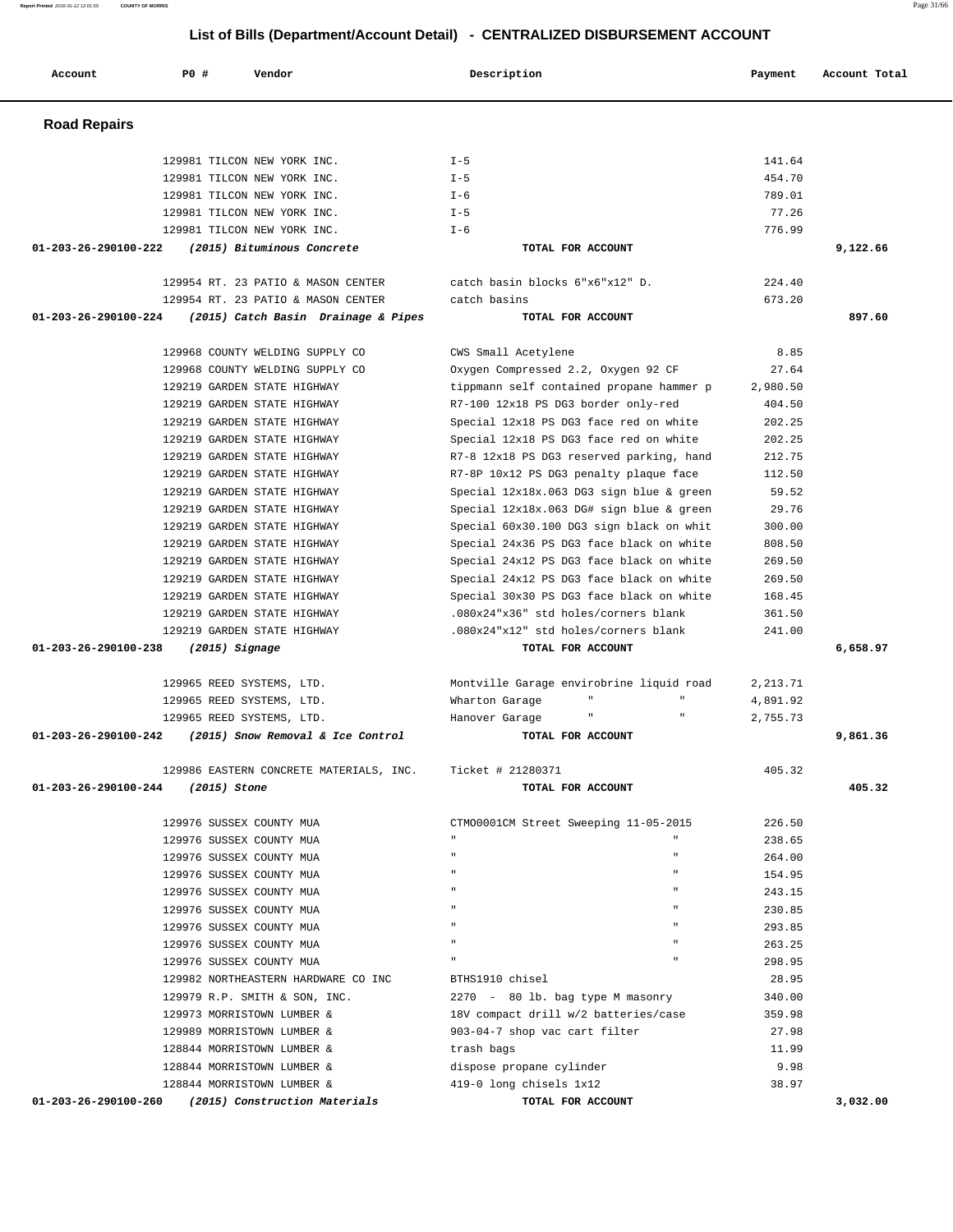**Report Printed** 2016-01-12 12:01:55 **COUNTY OF MORRIS** Page 32/66

#### **List of Bills (Department/Account Detail) - CENTRALIZED DISBURSEMENT ACCOUNT**

| Account                        | PO#                    | Vendor                            | Description     |                                          | Payment | Account Total |
|--------------------------------|------------------------|-----------------------------------|-----------------|------------------------------------------|---------|---------------|
| <b>Road Repairs</b>            |                        |                                   |                 |                                          |         |               |
|                                |                        | 129990 GEN-EL SAFETY & INDUSTRIAL | Pump, X-am 2000 |                                          | 288.80  |               |
|                                | 129964 READY REFRESH   |                                   |                 | 0434540159 bottle water 10/15 -11/14/20  | 13.94   |               |
|                                | 129963 READY REFRESH   |                                   |                 | 0434540175 bottle water/cups 10/15 - 11/ | 57.21   |               |
| $01 - 203 - 26 - 290100 - 266$ |                        | (2015) Safety Items               |                 | TOTAL FOR ACCOUNT                        |         | 775.14        |
|                                |                        |                                   |                 |                                          |         | ============  |
|                                | TOTAL for Road Repairs |                                   |                 |                                          |         | 36,817.94     |

#### **Bridges and Culverts**

| 123915 FOX STEEL PRODUCTS LLC.                | Standard Beam 5" (1-lbs per foot) x 20'  | 640.00   |              |
|-----------------------------------------------|------------------------------------------|----------|--------------|
| 123915 FOX STEEL PRODUCTS LLC.                | Black Pipe 4" ID SCHD 40x20              | 560.00   |              |
| 123915 FOX STEEL PRODUCTS LLC.                | Black Pipe 2" ID SCHD 40x20              | 220.00   |              |
| 123915 FOX STEEL PRODUCTS LLC.                | #4 (1/2") Green Expoxy Coated Rebar 20'  | 650.00   |              |
| 123915 FOX STEEL PRODUCTS LLC.                | H R Rate Grade A 36 1x48x72              | 1,270.00 |              |
| 123915 FOX STEEL PRODUCTS LLC.                | H R Flat Bar Grade A 36 1/2 x 10 x 20    | 460.00   |              |
| 123915 FOX STEEL PRODUCTS LLC.                | Carbon Steel Angle 2x2 3/16 x 20         | 172.00   |              |
| 123915 FOX STEEL PRODUCTS LLC.                | Carbon Steel Angle 1x1x3/16x20           | 100.00   |              |
| 129573 FOX STEEL PRODUCTS LLC.                | 120 Feet Hot Rolled Flat Bar Grade A-36. | 300.00   |              |
| 129573 FOX STEEL PRODUCTS LLC.                | 120 Feet Angle 4x 3x 3/8 x 20 foot lengt | 660.00   |              |
| 01-203-26-292100-243 (2015) Steel             | TOTAL FOR ACCOUNT                        |          | 5,032.00     |
|                                               |                                          |          |              |
| 128986 J & D SALES & SERVICE LLC              | Landa Pump Oil, Thermostate, Useal kit,  | 512.20   |              |
| 129069 FASTENAL COMPANY                       | 1-1/4" SpudHdOEWmch - ( 3 )Part # 215533 | 129.35   |              |
| 01-203-26-292100-246<br>(2015) Tools - Others | TOTAL FOR ACCOUNT                        |          | 641.55       |
|                                               |                                          |          |              |
| 130364 GALETON GLOVES                         | Vulcan Hard Hat Ratchet Orange           | 61.20    |              |
| 130364 GALETON GLOVES                         | Freight                                  | 8.73     |              |
| 128115 GRAINGER                               | ear muffs, foldable, yellow, 26DB        | 76.92    |              |
| 128115 GRAINGER                               | Insect repellent, Aerosol, 6 oz.         | 30.12    |              |
| 130179 GALETON GLOVES                         | Bomber Jckt Black BottomSz XL Class 3 ea | 243.21   |              |
| 130179 GALETON GLOVES                         | Super Glvs Ltx Plm Knit Mens SZ XL 12 Pa | 163.21   |              |
| 130179 GALETON GLOVES                         | Howard Leight Max Lite PlugsUncorded 200 | 82.21    |              |
| 130179 GALETON GLOVES                         | ICON Pant with RFLC Tape, Black Size L E | 514.68   |              |
| 01-203-26-292100-266<br>(2015) Safety Items   | TOTAL FOR ACCOUNT                        |          | 1,180.28     |
|                                               |                                          |          |              |
|                                               |                                          |          | ============ |

| TOTAL for Bridges and Culverts | 6,853.83 |
|--------------------------------|----------|
|                                |          |

#### **Shade Tree Commission**

|                      | 129974 READY REFRESH                 | Acct. 0434593380 bottle water 10/15 - 1 | 33.88 |       |  |
|----------------------|--------------------------------------|-----------------------------------------|-------|-------|--|
| 01-203-26-300100-098 | (2015) Other Operating&Repair Supply | TOTAL FOR ACCOUNT                       |       | 33.88 |  |
|                      | 129533 KENVIL POWER EQUIPMENT, INC.  | handle bar w/hand                       | 60.39 |       |  |
|                      | 129533 KENVIL POWER EQUIPMENT, INC.  | handle molding                          | 29.57 |       |  |
| 01-203-26-300100-239 | (2015) Small Tools                   | TOTAL FOR ACCOUNT                       |       | 89.96 |  |
|                      | 129984 SHEAFFER SUPPLY INC.          | safety blow gun 600S-DL                 | 9.42  |       |  |
|                      | 129984 SHEAFFER SUPPLY INC.          | H-coil kit 5x.08                        | 34.95 |       |  |
| 01-203-26-300100-262 | (2015) Machinery Repairs & Parts     | TOTAL FOR ACCOUNT                       |       | 44.37 |  |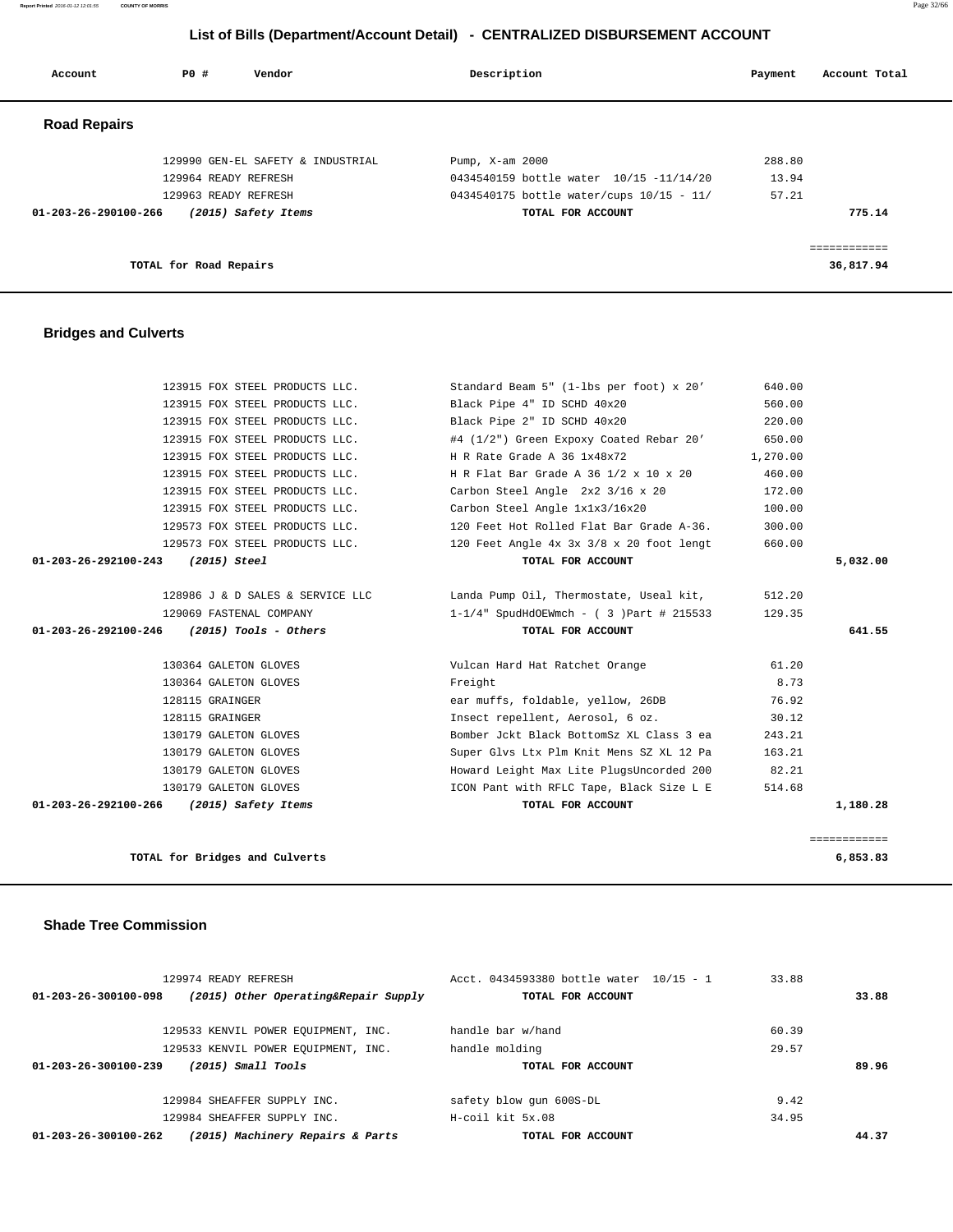**Report Printed** 2016-01-12 12:01:55 **COUNTY OF MORRIS** Page 33/66

#### **List of Bills (Department/Account Detail) - CENTRALIZED DISBURSEMENT ACCOUNT**

| Account                      | PO# | Vendor                          | Description         | Account Total<br>Payment |
|------------------------------|-----|---------------------------------|---------------------|--------------------------|
| <b>Shade Tree Commission</b> |     |                                 |                     |                          |
|                              |     | 126813 NORTHERN SAFETY CO. INC. | safety vest LE LXL  | 111.92                   |
|                              |     | 126813 NORTHERN SAFETY CO. INC. | safety vest LE 2X3X | 27.98                    |
|                              |     | 126813 NORTHERN SAFETY CO. INC. | SHIPPING & HANDLING | 21.19                    |
| 01-203-26-300100-266         |     | (2015) Safety Items             | TOTAL FOR ACCOUNT   | 231.17                   |
|                              |     |                                 |                     | ------------             |
|                              |     | TOTAL for Shade Tree Commission |                     | 399.38                   |

#### **Buildings & Grounds**

|                                              | 130174 ASSOCIATED WATER CONDIT.INC.                            | RE: PSTA - MONTHLY SERVICE AGREEMENT/ OC                                            | 359.50    |           |
|----------------------------------------------|----------------------------------------------------------------|-------------------------------------------------------------------------------------|-----------|-----------|
|                                              | 130174 ASSOCIATED WATER CONDIT.INC.                            | RE: PSTA - MONTHLY SERVICE AGREEMENT/ NO                                            | 359.50    |           |
|                                              | 130175 SCIENTIFIC BOILER WATER                                 | WATERGUARD QTRLY BILLING/ DEC. 2015, JAN 2,175.00                                   |           |           |
|                                              | $01-203-26-310100-044$ (2015) Equipment Service Agreements     | TOTAL FOR ACCOUNT                                                                   |           | 2,894.00  |
|                                              | 129587 W.B. MASON COMPANY INC                                  | RE: B&G/ 11-23-15                                                                   | 102.92    |           |
|                                              | $01-203-26-310100-058$ (2015) Office Supplies & Stationery     | TOTAL FOR ACCOUNT                                                                   |           | 102.92    |
|                                              | 129578 KORNER STORE INC                                        | RE: MEAL RECEIPTS/ 10-24-15 THRU 10-31-1                                            | 120.00    |           |
|                                              | 130609 AESFIRE LLC                                             | RE: COUNTY LIBRARY/ 10-31-15                                                        | 950.00    |           |
|                                              |                                                                | 130586 EMPLOYMENT HORIZONS, INC. CLEANING SERVICES - NOVEMBER 2015/ DATED 44,059.00 |           |           |
|                                              | 01-203-26-310100-084 (2015) Other Outside Services             | TOTAL FOR ACCOUNT                                                                   |           | 45,129.00 |
|                                              | 129486 ALLEN PAPER & SUPPLY CO                                 | WO76489/ RE: B&G/ 11-16-15                                                          | 214.52    |           |
|                                              | 129587 W.B. MASON COMPANY INC                                  | RE: B&G/ 11-23-15                                                                   | 71.70     |           |
|                                              | $01-203-26-310100-098$ (2015) Other Operating&Repair Supply    | TOTAL FOR ACCOUNT                                                                   |           | 286.22    |
|                                              | 129598 MC MUA TRANSFER STATION                                 | MORRIS09/ RE: HAZARDOUS HOUSEHOLD WASTE                                             | 1,035.55  |           |
|                                              | $01-203-26-310100-143$ (2015) Rubbish & Trash Removal          | TOTAL FOR ACCOUNT                                                                   |           | 1,035.55  |
|                                              | 129595 GPC, INC.                                               | RE: CH - EXTERIOR/ 11-03-24                                                         | 33,201.41 |           |
|                                              | 129201 SHERWIN-WILLIAMS                                        | WO76018/ RE: B&G/ 10/21/15                                                          | 66.60     |           |
|                                              | 129201 SHERWIN-WILLIAMS                                        | WO75939/ RE: OTA/ 10/19/15                                                          | 72.39     |           |
|                                              | 129201 SHERWIN-WILLIAMS                                        | WO76284/ RE: SEU/ 10/8/15                                                           | 86.54     |           |
|                                              | 129201 SHERWIN-WILLIAMS                                        | WO75939/ RE:OTA                                                                     | 33.29     |           |
|                                              | 129201 SHERWIN-WILLIAMS                                        | WO75939/RE:OTA/ 10/30/15                                                            | 48.47     |           |
| 01-203-26-310100-234 (2015) Paint            |                                                                | TOTAL FOR ACCOUNT                                                                   |           | 33,508.70 |
|                                              | 129196 WATER WORKS SUPPLY CO., INC. RE: PROBATION/ 11/5/15     |                                                                                     | 849.25    |           |
|                                              | 130134 FASTENAL COMPANY                                        | WO74922/ RE: B&G/ 11-30-15                                                          | 159.93    |           |
|                                              | 129484 MAGIC TOUCH CONSTRUCTION CO., INC. RE: PSTA/ 10-30-15   |                                                                                     | 3,516.80  |           |
|                                              | 129596 GENERAL PLUMBING SUPPLY INC.                            | WO75906/RE: YOUTH SHELTER/ 11-02-15                                                 | 214.31    |           |
|                                              | 129596 GENERAL PLUMBING SUPPLY INC.                            | WO76481/ RE: EXTENSION SERV/ 11-12-15                                               | 96.76     |           |
|                                              | 129596 GENERAL PLUMBING SUPPLY INC.                            | WO76484/ RE: SCHUYLER/ 11-16-15                                                     | 142.03    |           |
|                                              | 129596 GENERAL PLUMBING SUPPLY INC.                            | WO74922/ RE: B&G/ 11-24-15                                                          | 580.19    |           |
|                                              | 129596 GENERAL PLUMBING SUPPLY INC. WO74922/RE: B&G/ 11-24-15  |                                                                                     | 108.35    |           |
|                                              | 129596 GENERAL PLUMBING SUPPLY INC.                            | WO74922/ RE: B&G/ 11-24-15                                                          | 48.09     |           |
|                                              | 129612 WATER WORKS SUPPLY CO., INC. WO74922/ RE: B&G/ 10-26-15 |                                                                                     | 1,493.82  |           |
| $01-203-26-310100-235$ (2015) Pipes - Others |                                                                | TOTAL FOR ACCOUNT                                                                   |           | 7,209.53  |
|                                              |                                                                | 130173 CERBO LUMBER & HARDWARE WO76340/ RE: SMALL TOOLS/ 10-29-15 157.13            |           |           |
| 01-203-26-310100-239 (2015) Small Tools      |                                                                | TOTAL FOR ACCOUNT                                                                   |           | 157.13    |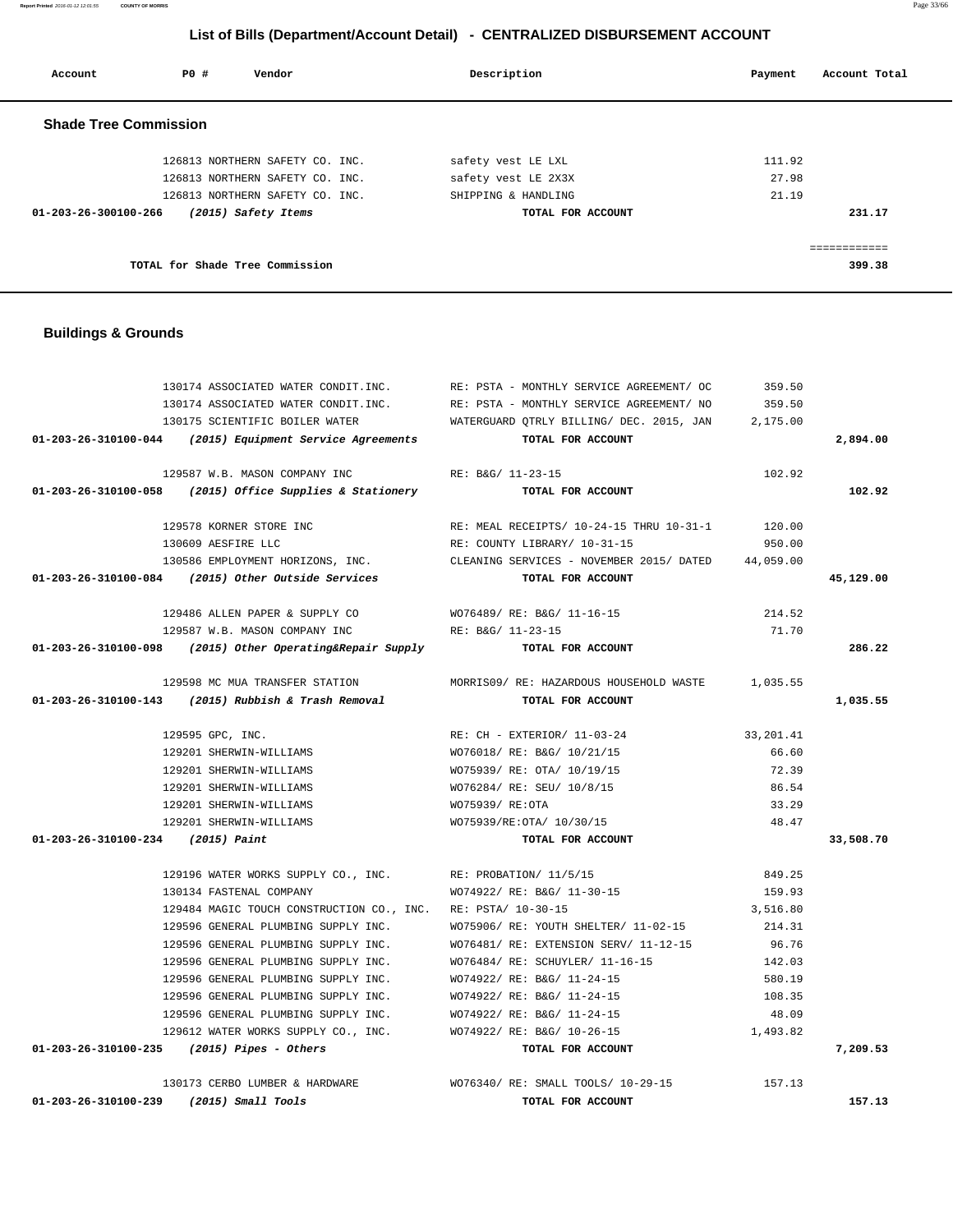**Account P0 # Vendor Description Payment Account Total**

 129610 CONTINENTAL TRADING & RE: CREDIT MEMO - 730075/ 11-20-15 -95.00 129604 CONTINENTAL TRADING & WO76397/ RE: CH - ICEMELT/ 11-05-15 2,220.00 129604 CONTINENTAL TRADING & WO76397/ RE: POLEBARN - ICEMELT/ 11-05-1 3,330.00 129604 CONTINENTAL TRADING & WO73697/ RE: MV - ICEMELT/ 11-05-15 1,110.00 129604 CONTINENTAL TRADING & WO73697/ RE: CTY LIBRARY/ 11-05-15 2,220.00 129604 CONTINENTAL TRADING & WO73697/ RE: CTY GRG/ 11-05-15 1,110.00  **01-203-26-310100-242 (2015) Snow Removal & Ice Control TOTAL FOR ACCOUNT 10,609.75**

> 129606 ABLE SECURITY LOCKSMITHS RE: ADMINISTRATION-KEYS/ 11-09-15 256.50 129606 ABLE SECURITY LOCKSMITHS RE: A&R-RE-KEY AND MASTER/ 11-25-15 1,182.25 129580 FASTENAL COMPANY WO75939/ RE: OTA/ 10-16-15 408.82 129580 FASTENAL COMPANY WO75939/ RE: OTA/ 10-19-15 312.04 129580 FASTENAL COMPANY WO75939/ RE: OTA/ 10-19-15 28.02 129580 FASTENAL COMPANY WO76092/ RE: K-9/ 10-23-15 156.69 129580 FASTENAL COMPANY WO74922/ RE: B&G/ 11-05-15 50.10 129580 FASTENAL COMPANY WO74922/ RE: B&G/ 11-06-15 223.16 130173 CERBO LUMBER & HARDWARE WO76303/ RE: PSTA/ 10-14-15 363.22 130173 CERBO LUMBER & HARDWARE WO76303/ RE: PSTA/ 10-16-15 69.65 130173 CERBO LUMBER & HARDWARE WO76348/ RE: GREYSTONE/ 10-20-15 79.84 130173 CERBO LUMBER & HARDWARE WO76532/ RE: B&G/ 11-13-15 30.99 130173 CERBO LUMBER & HARDWARE WO76352/ RE: B&G/ 11-18-15 162.89 129610 CONTINENTAL TRADING & WO76341/ RE: PERSONNEL/ 10-29-15 699.99 129610 CONTINENTAL TRADING & WO76383/ RE: A&R/ 11-07-15 720.00 129610 CONTINENTAL TRADING & WO76543/ RE: B&G/ 11-23-15 809.00

129483 ROCKAWAY GLASS CO., INC. WO76571/ RE: PURCHASING & ADMIN/ 11-24/1 487.00

 130140 R & J CONTROL, INC. 003130/ LAW & PUBLIC SAFETY - 225K BALDO 165.00 130140 R & J CONTROL, INC. 003131/ LAW & PUBLIC SAFETY - TRAILER 165.00

 **01-203-26-310100-249 (2015) Bldg Maintenance Supplies TOTAL FOR ACCOUNT 6,040.16**

 129579 IRRIGATION & LANDSCAPE RE: 911 - WINTERIZATION OF IRRIGATION SY 120.00 129579 IRRIGATION & LANDSCAPE RE: CH - WINTERIZATION OF IRRIGATION SYS 140.00 129579 IRRIGATION & LANDSCAPE RE: POCKET PK - WINTERIZATION OF IRRIGAT 120.00 130168 MORRIS COUNTY FARMS INC RE: GROUND MAINT/ 05-26-15 187.50 129615 POWER PLACE INC RE: B&G/ 08-28-15 151.26 129615 POWER PLACE INC RE: B&G/ 08-17-15 42.50 129615 POWER PLACE INC WO76526/ RE: B&G/ 11-18-15 88.78  **01-203-26-310100-251 (2015) Ground Maintenance Supplies TOTAL FOR ACCOUNT 850.04**

 129485 ALLEN PAPER & SUPPLY CO WO76465/ RE: B&G/ 11-17-15 3,592.00  **01-203-26-310100-252 (2015) Janitorial Supplies TOTAL FOR ACCOUNT 3,592.00**

> 130140 R & J CONTROL, INC. 002838/ PSTA 330.00 130140 R & J CONTROL, INC. 002839/ A & R BLDG-KOHLER 165.00 130140 R & J CONTROL, INC. 002840/ A & R BLDG - ONAN 165.00 130140 R & J CONTROL, INC. 002841/ JDC 165.00 130140 R & J CONTROL, INC. 002866/ YOUTH SHELTER 165.00 130140 R & J CONTROL, INC. 002867/ COUNTY GARAGE 165.00 130140 R & J CONTROL, INC. 002868/ WHARTON 165.00 130140 R & J CONTROL, INC. 002869/ SCHUYLER 165.00 130140 R & J CONTROL, INC. 003108/ HEALTH MNGMNT 165.00 130140 R & J CONTROL, INC. 003109/ MONTVILLE 165.00 130140 R & J CONTROL, INC. 003113/ CAC BLDG 165.00 130140 R & J CONTROL, INC. 003114/ SEU 165.00 130140 R & J CONTROL, INC. 003129/ LAW & PUBLIC SAFETY - TS25 TRAIL 165.00

> 130140 R & J CONTROL, INC. 003132/ LAW & PUBLIC SAFETY - 500K BALDO 165.00 130140 R & J CONTROL, INC. 003133/ LAW & PUBLIC SAFETY - WHISPERWAT 165.00

 **Buildings & Grounds**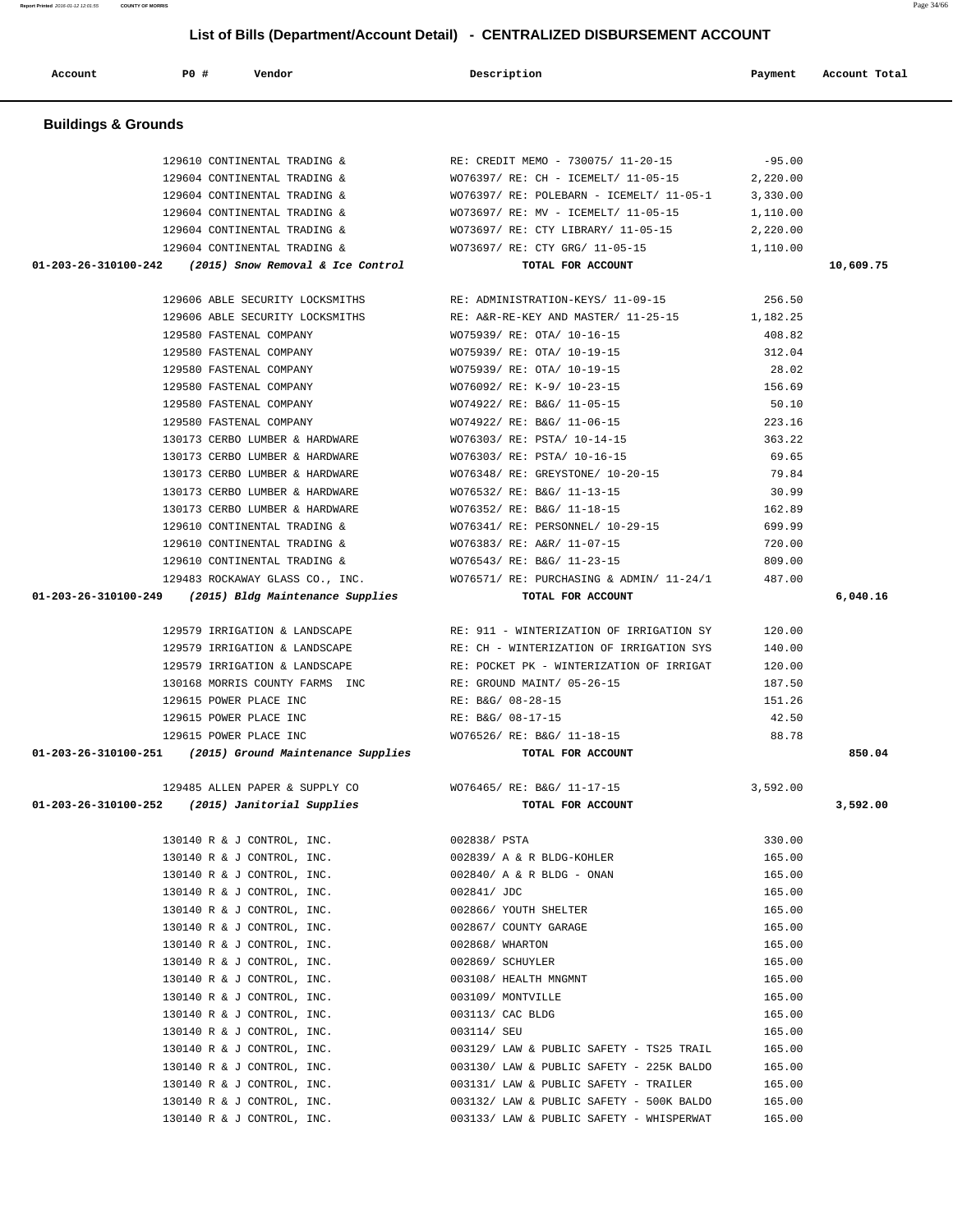129055 HELM FLEET WEB BASE TRAINING - 1 YEAR SUBSCRI 2,750.00  **01-203-26-315100-039 (2015) Education Schools & Training TOTAL FOR ACCOUNT 2,750.00** 130072 W.B. MASON COMPANY INC PAPER,POST IT,DEPT ENVELOPE,KEY TAGS,INK 269.23  **01-203-26-315100-058 (2015) Office Supplies & Stationery TOTAL FOR ACCOUNT 269.23** 129388 CABLEVISION 07876-599391-01-7, 11/08/15 - 01/07/16 119.90 130076 MSC INDUSTRIAL SUPPLY CO. COVERALLS 172.28 130076 MSC INDUSTRIAL SUPPLY CO. VENTILATED GOGGLES 5.35 130076 MSC INDUSTRIAL SUPPLY CO. KRAZY GLUE 8.79 130076 MSC INDUSTRIAL SUPPLY CO. CUTTING TIP 81.28 130076 MSC INDUSTRIAL SUPPLY CO. PUMP BOTTLE PUMP ON ST. 95 130076 MSC INDUSTRIAL SUPPLY CO. SLEDGE HAMMER HANDLE 15.07 130076 MSC INDUSTRIAL SUPPLY CO. MINI RATCH 27.00

**TOTAL for Buildings & Grounds 127,786.28**

#### **Motor Services Center**

| 130140 R & J CONTROL, INC.                               | 0003135/ W&M                                                                     | 165.00   |          |
|----------------------------------------------------------|----------------------------------------------------------------------------------|----------|----------|
| 130140 R & J CONTROL, INC. 0003136/ OTA                  |                                                                                  | 165.00   |          |
|                                                          | 129616 R & J CONTROL, INC. RE: MONTVILLE GRG - REPAIR/ $10-17-15$                | 662.50   |          |
|                                                          | 130137 SPEEDWELL ELECTRIC MOTORS WO76518/ RE: GREYSTONE - PARTS/ 11-18-15 146.00 |          |          |
| 01-203-26-310100-262 (2015) Machinery Repairs & Parts    | TOTAL FOR ACCOUNT                                                                |          | 4,273.50 |
|                                                          | 129613 UNIVERSAL SUPPLY GROUP INC. WO76497/RE: 8 CT ST/ 11-17-15 369.49          |          |          |
|                                                          | 129613 UNIVERSAL SUPPLY GROUP INC. WO76497/RE: 8 CT ST/ 11-20-15                 | 96.11    |          |
| 130133 UNIVERSAL SUPPLY GROUP INC. RE: 8 CT ST/ 11-30-15 |                                                                                  | 54.36    |          |
| 129580 FASTENAL COMPANY                                  | WO74108/ RE: OTA/ 11-06-15                                                       | 282.70   |          |
|                                                          | 129585 BINSKY SERVICE LLC RE: MOSQUITO CONTROL/ 10-19-15 2,046.10                |          |          |
|                                                          | 129585 BINSKY SERVICE LLC THE RE: POLE BARN/ 10-21-15                            | 560.00   |          |
|                                                          | 129585 BINSKY SERVICE LLC<br>RE: 560 W HANOVER AVE/ 10-22-15<br>380.00           |          |          |
|                                                          | 129585 BINSKY SERVICE LLC $RE: 30$ SCHUYLER/ $11-05-15$ 805.05 805.05            |          |          |
| 129608 BINSKY SERVICE LLC                                | RE: SCHUYLER/ 11-24-15                                                           | 224.00   |          |
| 129608 BINSKY SERVICE LLC                                | RE: WHATRON BRIDGE/ 11-30-15                                                     | 724.23   |          |
| 129608 BINSKY SERVICE LLC                                | RE: GREYSTONE/ 11-30-15                                                          | 726.90   |          |
| 130604 JOHNSTONE SUPPLY                                  | WO76596/ RE: A&R ROOFTOP/ 12-02-15 45.28                                         |          |          |
| 130604 JOHNSTONE SUPPLY                                  | WO76647/RE: PSTA/12-08-15 17.51                                                  |          |          |
| 130604 JOHNSTONE SUPPLY                                  | WO76674/ RE: HEALTH MGMT/ 12-10-15 115.24                                        |          |          |
| 130604 JOHNSTONE SUPPLY                                  | WO76662/ RE: B&G/ 12-10-15                                                       | 1,596.24 |          |
| 130607 JOHNSTONE SUPPLY                                  | WO76662/ RE: CTY LIBRARY/ 12-21-15                                               | 57.60    |          |
| 130607 JOHNSTONE SUPPLY                                  | WO76478/ RE: B&G/ 12-21-15                                                       | 64.75    |          |
| 130607 JOHNSTONE SUPPLY                                  | WO76780/ RE: CTY GARAGE/ 12-29-15 42.54                                          |          |          |
| 129593 BINSKY SERVICE LLC RE: CH/ 11-23-15               |                                                                                  | 1,680.89 |          |
| 01-203-26-310100-264 (2015) Heat & A/C                   | TOTAL FOR ACCOUNT                                                                |          | 9,888.99 |
|                                                          | 130130 GRIFFITH ELECTRIC SUPPLY CO, INC. WO76509/RE: SHADE TREE/ 11-30-15 202.72 |          |          |
| 130130 GRIFFITH ELECTRIC SUPPLY CO, INC.                 | WO76509/ RE: SHADE TREE/ 12-02-15                                                | 12.32    |          |
| 129576 GRIFFITH ELECTRIC SUPPLY CO, INC.                 | WO76473/RE: RISK/11-18-15 902.81                                                 |          |          |
|                                                          | 129576 GRIFFITH ELECTRIC SUPPLY CO, INC. WO76492/RE: CH/ 11-20-15 755.46         |          |          |
|                                                          | 129576 GRIFFITH ELECTRIC SUPPLY CO, INC. WO76491/ RE: CH/ 11024015 335.48        |          |          |
| $01-203-26-310100-265$ (2015) Electrical                 | TOTAL FOR ACCOUNT                                                                |          | 2,208.79 |

#### **Buildings & Grounds**

# **Account P0 # Vendor Description Payment Account Total**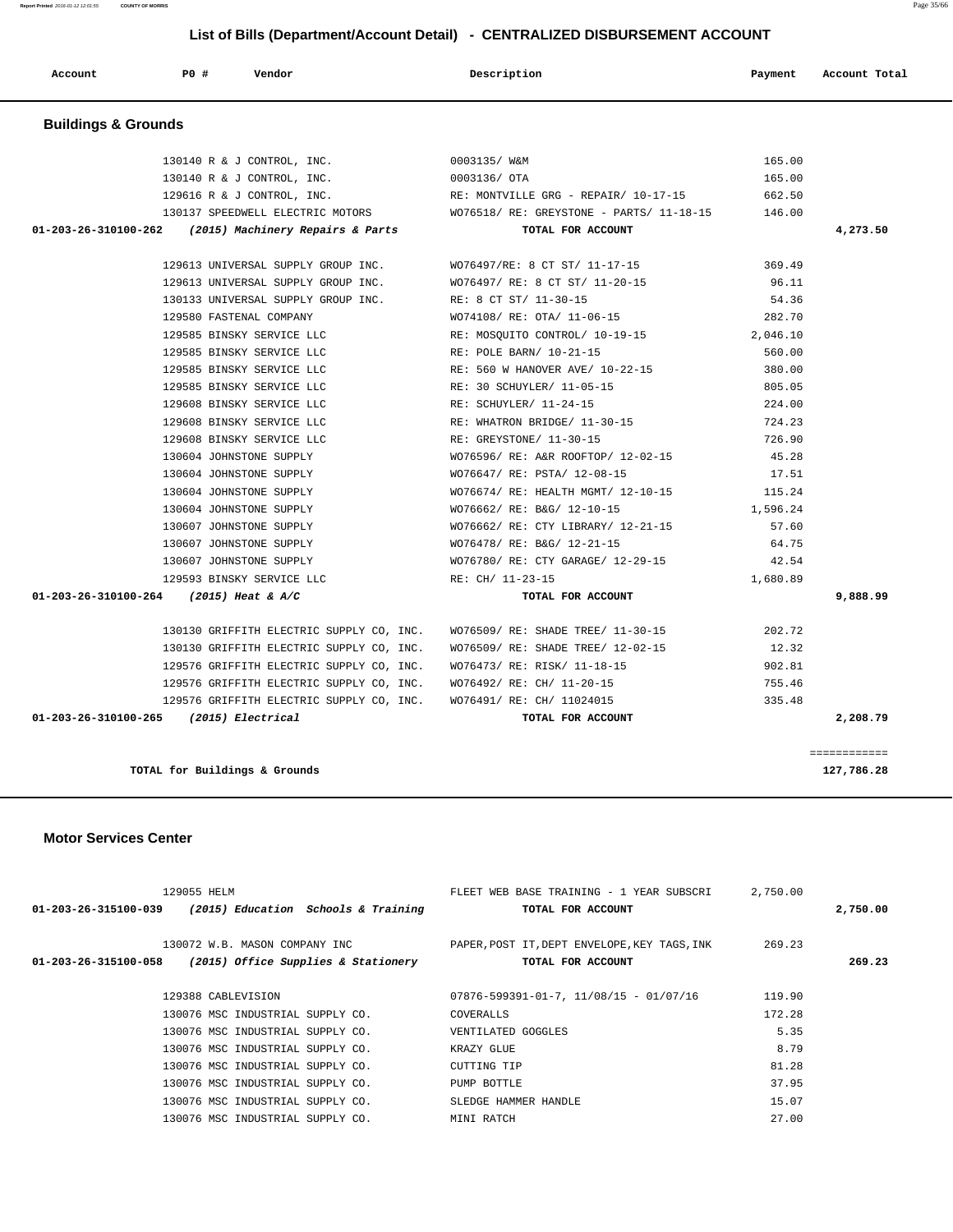| Account<br>. | PO# | Vendor<br>. | Description | Payment | Account Total<br>. |
|--------------|-----|-------------|-------------|---------|--------------------|
|              |     |             |             |         |                    |

#### **Motor Services Center**

| 130076 MSC INDUSTRIAL SUPPLY CO.                                 | WHEEL WEIGHTS                                                                        | 633.75 |           |
|------------------------------------------------------------------|--------------------------------------------------------------------------------------|--------|-----------|
|                                                                  | 130076 MSC INDUSTRIAL SUPPLY CO. CLEVLOK CRADLE, SHOP ROLL, MILWAUKEE SAWZA          | 439.43 |           |
|                                                                  | 129369 MSC INDUSTRIAL SUPPLY CO. COWHIDE GLOVES, BROWN JERSEY GLOVE                  | 118.32 |           |
| 129369 MSC INDUSTRIAL SUPPLY CO. SAFETUBE WELD CONTAINER         |                                                                                      | 55.24  |           |
|                                                                  | 129369 MSC INDUSTRIAL SUPPLY CO. FIRST AID, MEDIQUE BANDAGES, EYEWASH, LOCKN 292.69  |        |           |
| 129369 MSC INDUSTRIAL SUPPLY CO.                                 | VINYL CAP                                                                            | 30.82  |           |
| 129369 MSC INDUSTRIAL SUPPLY CO.                                 | JOBBER LENGTH DRILL BITS                                                             | 479.82 |           |
| 129369 MSC INDUSTRIAL SUPPLY CO.                                 | TWIST AIRCRAFT EXTENSION                                                             | 75.50  |           |
| 129369 MSC INDUSTRIAL SUPPLY CO.                                 | CARRIAGE BOLT                                                                        | 65.25  |           |
| 129369 MSC INDUSTRIAL SUPPLY CO. SGS BALL CARBIDE, SCRAPER BLADE |                                                                                      | 66.72  |           |
| 129351 BOONTON AUTO PARTS                                        | CHROMA BASE                                                                          | 100.16 |           |
| 129351 BOONTON AUTO PARTS                                        | SUPER FAST URET                                                                      | 50.43  |           |
| 129351 BOONTON AUTO PARTS                                        | CHROMA BASE B/C                                                                      | 70.92  |           |
| 129351 BOONTON AUTO PARTS                                        | CHROMA BASE B/C                                                                      | 100.16 |           |
| 129351 BOONTON AUTO PARTS                                        | OUICK'N EASY ADHESIVE REMOVE                                                         | 24.95  |           |
| 126869 DAVID W. SCHAEFER SEPTIC SERVICE WATER RECOVER UNITS      |                                                                                      | 900.00 |           |
| 129362 FASTENAL COMPANY                                          | PB DOM 5/8 11x4, PB DOM 5/8 11x3.5, PB DOM 1, 657.51                                 |        |           |
|                                                                  | 129056 HOFFMAN SERVICES INC. THE HYDRAULIC HOSE UPPER, HYDRAULIC HOSE LOWE 615.00    |        |           |
| 129064 MORRISTOWN LUMBER &                                       | ELECTRIC HEDGE TRIMMER                                                               | 56.99  |           |
| 129064 MORRISTOWN LUMBER &                                       | REVEAL DIMMAB                                                                        | 27.39  |           |
| 129078 SGS TESTCOM INC                                           |                                                                                      | 189.41 |           |
| 129082 WHITEMARSH CORPORATION                                    | MONTHLY INSPECTION MAINTENANCE - OCTOBER<br>RESET TANK TEST (HILL SITE)              | 170.00 |           |
| 129082 WHITEMARSH CORPORATION                                    | RESET UNLIGHTED, LABOR-REPLACE BAD RESET $1,423.47$                                  |        |           |
| 130065 BOONTON AUTO PARTS                                        | METAL GLAZE, CHROMACLEAR ACTIVATOR, CHROMA                                           | 398.10 |           |
| 130065 BOONTON AUTO PARTS                                        | SUPER ATTACH TAPE                                                                    | 102.82 |           |
|                                                                  | 130105 J & D SALES & SERVICE LLC LANDA GUN, LANCE SPRAY, COUPLER, HOSE               | 203.07 |           |
|                                                                  | 130108 J & D SALES & SERVICE LLC SERVICE WATER RECYCLER, VALVE, ALUMINUM SU 1,440.00 |        |           |
| 130108 J & D SALES & SERVICE LLC                                 | SERVICE WATER RECYCLER                                                               | 180.00 |           |
| 130095 LORCO PETROLEUM SERVICES                                  | OILY WATER DISPOSAL, TRUCK & OPERATOR                                                | 224.10 |           |
| 130095 LORCO PETROLEUM SERVICES                                  | OILY WATER DISPOSAL, TRUCK AND OPERATOR                                              | 148.50 |           |
| 130095 LORCO PETROLEUM SERVICES                                  | OILY WATER DISPOSAL, TRUCK AND OPERATOR, V                                           | 155.25 |           |
| 130100 MORRISTOWN LUMBER &                                       | 8MMX1 .25MM PLUG TAP                                                                 | 15.95  |           |
|                                                                  | 130075 MOYE HANDLING SYSTEMS INC ANNUAL OSHA INSPECTIONS AT MOTOR SERVICE            | 978.64 |           |
| 129067 MSC INDUSTRIAL SUPPLY CO. NYLON INSERT LOCKNUT            |                                                                                      | 13.66  |           |
| 129067 MSC INDUSTRIAL SUPPLY CO. SAFETY GLASSES                  |                                                                                      | 30.03  |           |
| 129067 MSC INDUSTRIAL SUPPLY CO. TLAT SHANK S&D DRILL            |                                                                                      | 28.31  |           |
| 129067 MSC INDUSTRIAL SUPPLY CO.                                 | CUTTING TIP, GROUND CLAMP                                                            | 79.34  |           |
| 129067 MSC INDUSTRIAL SUPPLY CO.                                 | MODULAR SPILL PLATFORM                                                               | 269.08 |           |
| 129067 MSC INDUSTRIAL SUPPLY CO.                                 | 3/8 DRIVE METRIC SOCKET, ADJUST WRENCH, DE                                           | 22.81  |           |
| 129067 MSC INDUSTRIAL SUPPLY CO. ALKALINE BATTERIES              |                                                                                      | 22.40  |           |
| 129067 MSC INDUSTRIAL SUPPLY CO.                                 | FLAT WASHER, THREADED HHCS                                                           | 327.22 |           |
| 130078 READY REFRESH                                             | $0435051180, 10/15/15 - 11/14/15$                                                    | 308.84 |           |
| 130080 RICOH AMERICAS CORPORATION                                | LEASE ON COPIER                                                                      | 151.52 |           |
| 130080 RICOH AMERICAS CORPORATION                                | LEASE ON COPIER                                                                      | 792.55 |           |
| 130082 SGS TESTCOM INC                                           | MONTHLY INSPECTION MAINTENANCE - NOVEMBE                                             | 189.41 |           |
| 130102 WHITEMARSH CORPORATION                                    | RAN TANK TEST, TROUBLE SHOOT PROBLEM (HIL                                            | 225.00 |           |
| 129384 WHITEMARSH CORPORATION                                    | RECONNECTABLE BALANCE BREAK - A WAY COUP                                             | 342.91 |           |
| 130103 Y-PERS INC                                                | SONICBONDED PADS, COLORED SWEATSHIRTS                                                | 490.19 |           |
| $01-203-26-315100-098$ (2015) Other Operating& Repair Supply     | TOTAL FOR ACCOUNT                                                                    |        | 15,285.60 |
|                                                                  |                                                                                      |        |           |
| 130061 AMERICAN WEAR INC.                                        | UNIFORMS AND MAT RENTAL                                                              | 202.57 |           |
|                                                                  |                                                                                      |        |           |

| 130061 AMERICAN WEAR INC. | UNIFORMS AND MAT RENTAL | 202.57 |
|---------------------------|-------------------------|--------|
| 130061 AMERICAN WEAR INC. | UNIFORMS AND MAT RENTAL | 254.36 |
| 130061 AMERICAN WEAR INC. | UNIFORMS AND MAT RENTAL | 273.56 |
| 130061 AMERICAN WEAR INC. | UNIFORMS AND MAT RENTAL | 265.35 |
| 130061 AMERICAN WEAR INC. | UNIFORMS AND MAT RENTAL | 207.56 |
| 130056 AMERICAN WEAR INC. | UNIFORMS AND MAT RENTAL | 191.58 |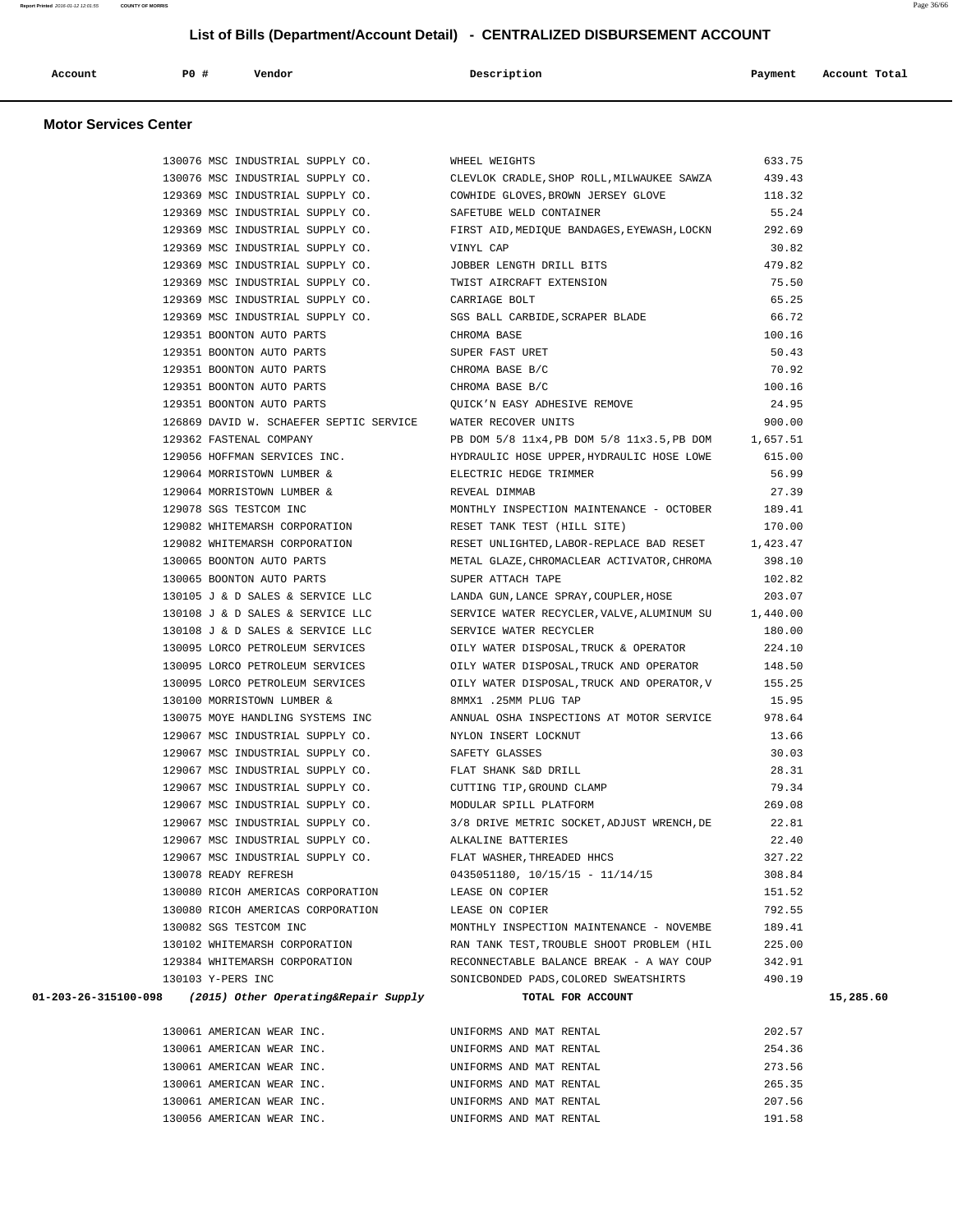126723 STRONGWEAR GARMENT CORP X LARGE - TRIMOUNTAIN JACKET 3/4 LENGTH 432.00 126723 STRONGWEAR GARMENT CORP 2X LARGE - TRIMOUNTAIN JACKET 3/4 LENGTH 48.00 126723 STRONGWEAR GARMENT CORP 3X LARGE - TRIMOUNTAIN JACKET 3/4 LENGTH 96.00 126723 STRONGWEAR GARMENT CORP LARGE - TRIMOUNTAIN JACKET 3/4 LENGTH 96.00 126723 STRONGWEAR GARMENT CORP MEDIUM - HOODED HEAVY WEIGHT, THERMAL IN 118.65 126723 STRONGWEAR GARMENT CORP LARGE - HOODED HEAVY WEIGHT, THERMAL INS 118.65 126723 STRONGWEAR GARMENT CORP X LARGE - HOODED HEAVY WEIGHT, THERMAL I 355.95 126723 STRONGWEAR GARMENT CORP 2X LARGE - HOODED HEAVY WEIGHT, THERMAL 356.40 126723 STRONGWEAR GARMENT CORP 3X LARGE - HOODED HEAVY WEIGHT, THERMAL 198.20 126723 STRONGWEAR GARMENT CORP MEDIUM - EISENHOWER JACKET 59.10 126723 STRONGWEAR GARMENT CORP LARGE - EISENHOWER JACKET 88.65 126723 STRONGWEAR GARMENT CORP X LARGE - EISENHOWER JACKET 118.20 126723 STRONGWEAR GARMENT CORP 2X LARGE - EISENHOWER JACKET 29.55 129354 DAVID WEBER OIL COMPANY 5W/20 POWERFLO,WINDSHIELD WASH FLUID,ANT 2,116.40 129372 PETROCHOICE HUMBLE HYD H 32 1,435.92 129372 PETROCHOICE SUPER SAE15W/40 4,274.29 129372 PETROCHOICE SYN BLEND SAE 5W30 1,065.10 129352 CHEMUNG SUPPLY CORP FISHER,WESTERN PRO,CARR BOLT,HEX NUT,LOC 1,266.07 129353 CLIFFSIDE BODY CORP CALCIUM PUMP,HYDAULIC MOTOR PUMP 742.69 129383 WEST CHESTER MACHINERY AND PLOW BLADE 465.00 129383 WEST CHESTER MACHINERY AND PLOW BLADE,BOLT KIT 310.00 130101 WEST CHESTER MACHINERY AND RAM KIT ASSY,ELBOW KIT 187.41 129366 GOODYEAR AUTO SERVICE TIRES 440.00 129366 GOODYEAR AUTO SERVICE TIRES 251.38 129366 GOODYEAR AUTO SERVICE TIRES 500.00 129053 GOODYEAR AUTO SERVICE TIRES 473.00 129053 GOODYEAR AUTO SERVICE TIRES 300.00 129053 GOODYEAR AUTO SERVICE TIRES 500.00 129053 GOODYEAR AUTO SERVICE TIRES 186.00 129053 GOODYEAR AUTO SERVICE TIRES 240.00 129057 INTER CITY TIRE **TIRES** TIRES 675.48 129057 INTER CITY TIRE TIRES 1,929.17 129057 INTER CITY TIRE TIRES 950.00 129057 INTER CITY TIRE TIRES 669.18 129057 INTER CITY TIRE TIRES 1,590.74 129057 INTER CITY TIRE TIRES 498.64 129057 INTER CITY TIRE CREDIT CREDIT CREDIT THE CREDIT CREDIT CREDIT CREDIT CREDIT CONTROLLER TO A LOCAL CREDIT

> 129223 STS TIRE & AUTO CENTERS TIRES TIRES 367.44 129223 STS TIRE & AUTO CENTERS TIRES TIRES 222.54 129223 STS TIRE & AUTO CENTERS TIRES TIRES 385.36 129223 STS TIRE & AUTO CENTERS TIRES TIRES 351.96 129223 STS TIRE & AUTO CENTERS TIRES TIRES TO A SAME TO A SERVERS THE SAME OF STATE OF STATE OF STATE OF STATE OF STATE OF STATE OF STATE OF STATE OF STATE OF STATE OF STATE OF STATE OF STATE OF STATE OF STATE OF STATE OF 130067 GOODYEAR AUTO SERVICE TIRES TIRES 153.57 130067 GOODYEAR AUTO SERVICE TIRES 389.08 130067 GOODYEAR AUTO SERVICE TIRES 610.76 130067 GOODYEAR AUTO SERVICE TIRES 316.04 130067 GOODYEAR AUTO SERVICE TIRES 130.10 130067 GOODYEAR AUTO SERVICE TIRES 332.67 130067 GOODYEAR AUTO SERVICE CREDIT CREDIT CONSERVED ASSAULT TO A 4.75 130058 INTER CITY TIRE TIRES 300.68

# **Account P0 # Vendor Description Payment Account Total Motor Services Center 01-203-26-315100-207 (2015) Uniform & Clothing Allowance TOTAL FOR ACCOUNT 3,762.70 01-203-26-315100-232 (2015) Lubricants & Anti Freeze TOTAL FOR ACCOUNT 8,891.71 01-203-26-315100-241 (2015) Snow Plowing Parts TOTAL FOR ACCOUNT 2,971.17**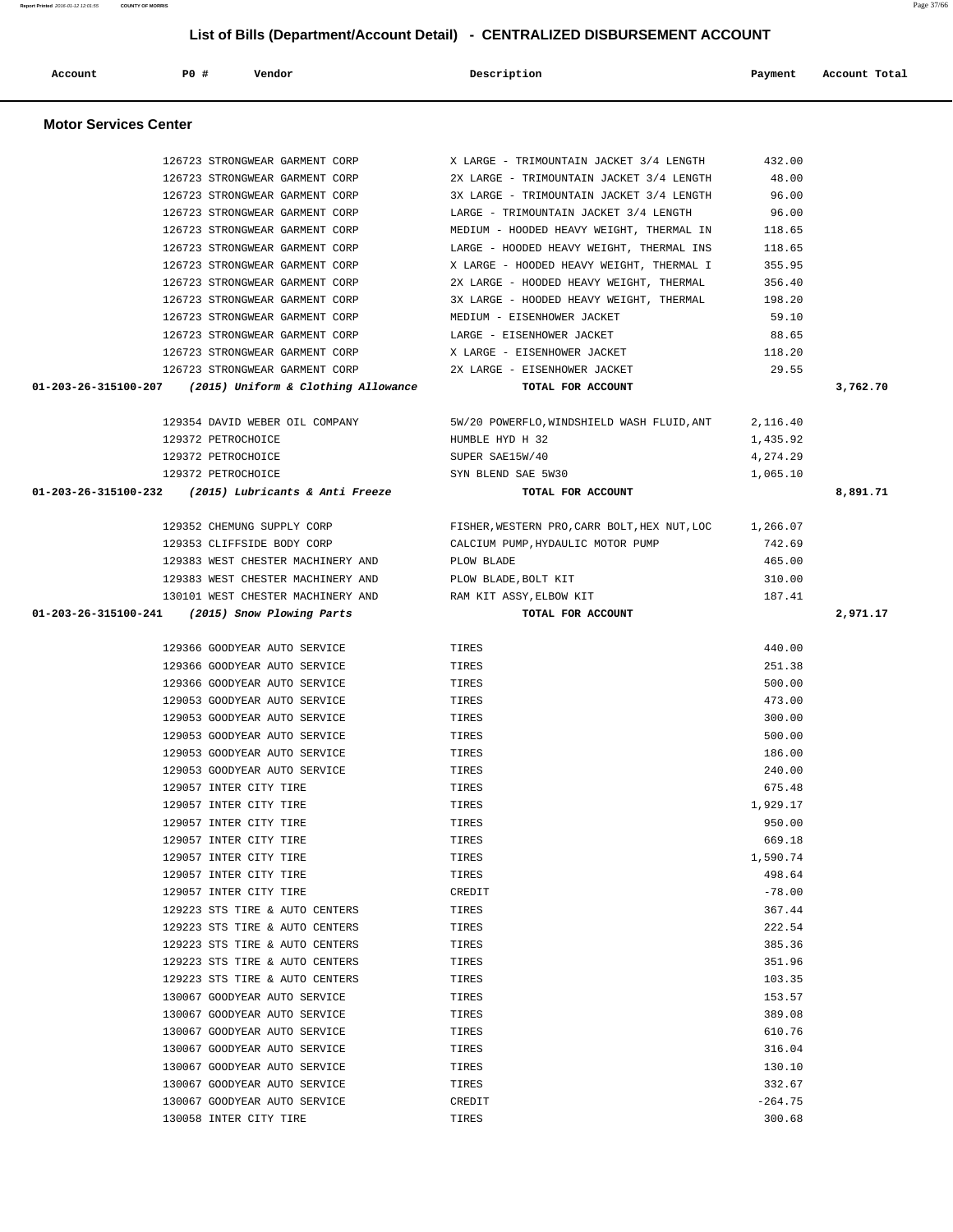| <b>Motor Services Center</b>               |                                                  |                                               |                    |           |
|--------------------------------------------|--------------------------------------------------|-----------------------------------------------|--------------------|-----------|
|                                            |                                                  |                                               |                    |           |
|                                            | 130091 INTER CITY TIRE                           | TIRES                                         | 111.27             |           |
|                                            | 130091 INTER CITY TIRE                           | TIRES                                         | 176.28             |           |
|                                            | 130091 INTER CITY TIRE                           | TIRES                                         | 314.68             |           |
|                                            | 130091 INTER CITY TIRE                           | TIRES                                         | 175.78             |           |
|                                            | 130091 INTER CITY TIRE                           | TIRES                                         | 755.82             |           |
|                                            | 130091 INTER CITY TIRE                           | TIRES                                         | 988.34             |           |
|                                            | 130091 INTER CITY TIRE<br>130091 INTER CITY TIRE | TIRES                                         | 1,296.46<br>483.08 |           |
|                                            | 130091 INTER CITY TIRE                           | TIRES<br>TIRES                                | 724.24             |           |
|                                            | 130091 INTER CITY TIRE                           | TIRES                                         | 446.27             |           |
|                                            | 130091 INTER CITY TIRE                           | TIRES                                         | 549.56             |           |
|                                            | 130091 INTER CITY TIRE                           | TIRES                                         | 971.28             |           |
|                                            | 130091 INTER CITY TIRE                           | CREDIT                                        | $-48.00$           |           |
|                                            | 129380 SERVICE TIRE TRUCK CENTERS INC            | DSMT/MT COMPUTER SPIN BALANCE NO VEHI         | 20.00              |           |
|                                            | 130059 STS TIRE & AUTO CENTERS                   | TIRES                                         | 293.04             |           |
|                                            | 130059 STS TIRE & AUTO CENTERS                   | TIRES                                         | 283.95             |           |
|                                            | 130059 STS TIRE & AUTO CENTERS                   | TIRES                                         | 367.44             |           |
|                                            | 130059 STS TIRE & AUTO CENTERS                   | TIRES                                         | 207.70             |           |
|                                            | 130059 STS TIRE & AUTO CENTERS                   | TIRES                                         | 210.76             |           |
|                                            | 130059 STS TIRE & AUTO CENTERS                   | TIRES                                         | 258.44             |           |
| 01-203-26-315100-245                       | (2015) Tires                                     | TOTAL FOR ACCOUNT                             |                    | 21,983.40 |
|                                            | 130084 SNAP-ON INDUSTRIAL                        | BLUE-POINT 7/16â 14" NC RETHREADING TAP       | 2.78               |           |
|                                            | 129079 SNAP-ON INDUSTRIAL                        | RETHREADING DIE 7/16"-20                      | 3.00               |           |
|                                            | 130096 METRO HYDRAULIC JACK CO.                  | GRAY TSL 50 25 TON AIR JACK, OVERHAULED       | 358.00             |           |
| 01-203-26-315100-246 (2015) Tools - Others |                                                  | TOTAL FOR ACCOUNT                             |                    | 363.78    |
|                                            | 129070 PRAXAIR DISTRIBUTION                      | COMPRESSED OXYGEN                             | 124.06             |           |
|                                            | 129070 PRAXAIR DISTRIBUTION                      | M&R 34 ALUMINUM                               | 292.54             |           |
|                                            | 129374 PRAXAIR DISTRIBUTION                      | CYLINDER RENTAL 9/20/15 - 10                  | 299.70             |           |
| 01-203-26-315100-248                       | (2015) Welding-Oxygen-Acetylene Etc              | TOTAL FOR ACCOUNT                             |                    | 716.30    |
|                                            | 130246 TOMAR INDUSTRIES INC                      | XLARGE NITRILE GLOVES, DIAL ANTIMICROBIAL     | 111.64             |           |
|                                            | 130215 TOMAR INDUSTRIES INC                      | GLOVES, BLACK BAGS, TISSUE, TOWEL WHITE       | 402.00             |           |
|                                            | 129081 TOMAR INDUSTRIES INC                      | FOAM CLEANER                                  | 59.80              |           |
| 01-203-26-315100-252                       | (2015) Janitorial Supplies                       | TOTAL FOR ACCOUNT                             |                    | 573.44    |
|                                            | 129375 PROGRESSIVE HYDRAULICS INC                | COUPLER                                       | 630.42             |           |
|                                            | 130064 BEYER BROS CORP                           | (UNIT# 6-1) CPVV, SENSOR, CONNECTOR, MOTOR 0  | 4,457.32           |           |
|                                            | 130244 MID-ATLANTIC TRUCK CENTRE INC             | SWITCH                                        | 86.33              |           |
|                                            | 130244 MID-ATLANTIC TRUCK CENTRE INC             | SWITCH                                        | 82.86              |           |
|                                            | 130244 MID-ATLANTIC TRUCK CENTRE INC             | ELEMENT FILTER                                | 249.67             |           |
|                                            | 130244 MID-ATLANTIC TRUCK CENTRE INC             | <b>BRACKET</b>                                | 176.60             |           |
|                                            | 130244 MID-ATLANTIC TRUCK CENTRE INC             | BUSHING, ELBOW HOSE, PLUG, VALVE, NIPPLE, CON | 797.50             |           |
|                                            | 130244 MID-ATLANTIC TRUCK CENTRE INC             | PAN ASSY, GASKET, BOLT                        | 522.82             |           |
|                                            | 130244 MID-ATLANTIC TRUCK CENTRE INC             | FUEL TUBE                                     | 77.50              |           |
|                                            | 130244 MID-ATLANTIC TRUCK CENTRE INC             | HARNESS                                       | 237.43             |           |
|                                            | 130244 MID-ATLANTIC TRUCK CENTRE INC             | TIEROD, TUBE                                  | 125.62             |           |
|                                            | 130244 MID-ATLANTIC TRUCK CENTRE INC             | PRESS                                         | 510.00             |           |
|                                            | 130244 MID-ATLANTIC TRUCK CENTRE INC             | ELBOW ASSY                                    | 18.30              |           |
|                                            | 130244 MID-ATLANTIC TRUCK CENTRE INC             | HEAD LIGHT, BUZZER                            | 125.12             |           |
|                                            | 130244 MID-ATLANTIC TRUCK CENTRE INC             | <b>BRACKET</b>                                | 44.15              |           |
|                                            | 130244 MID-ATLANTIC TRUCK CENTRE INC             | ELBOW PIPE, HOSE ASSY, CONNECTOR, FUEL HOSE   | 1,380.06           |           |
|                                            | 130244 MID-ATLANTIC TRUCK CENTRE INC             | GEAR                                          | 1,181.96           |           |
|                                            | 130244 MID-ATLANTIC TRUCK CENTRE INC             | HOUSING                                       | 59.82              |           |
|                                            | 129049 DELUXE INTERNATIONAL                      | PERFORMED CPA TEST (11-14), INJECTOR, ADAP    | 4,558.66           |           |

 **Account P0 # Vendor Description Payment Account Total**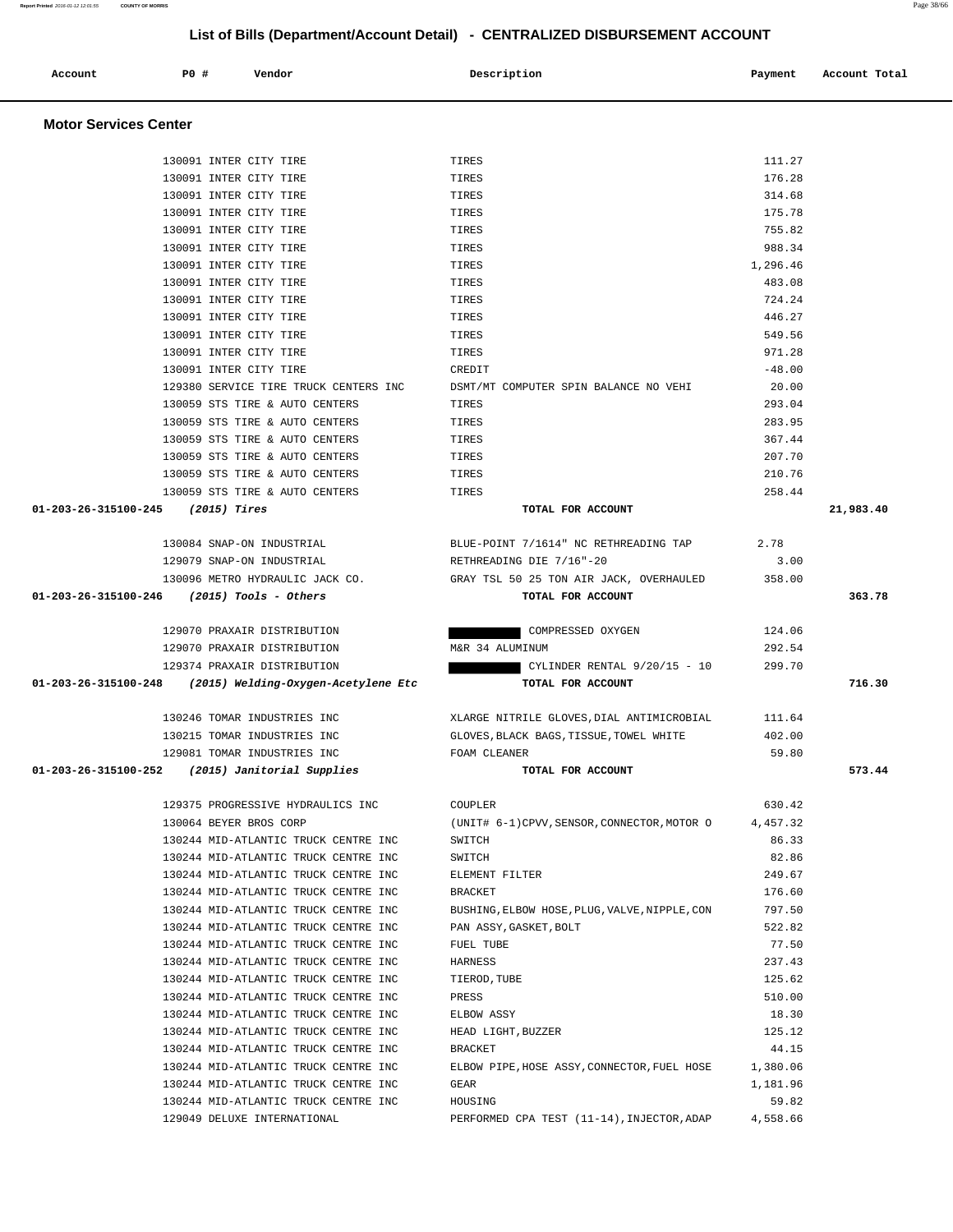| Account | P0 # | Vendor | Description | Payment | Account Total |
|---------|------|--------|-------------|---------|---------------|
|         |      |        |             |         |               |

#### **Motor Services Center**

| 129357 DOVER BRAKE & CLUTCH CO INC      | CLEVIS, CLEVIS PIN                            | 78.02           |
|-----------------------------------------|-----------------------------------------------|-----------------|
| 129357 DOVER BRAKE & CLUTCH CO INC      | MERITOR AUTO SLACK                            | 66.23           |
| 129357 DOVER BRAKE & CLUTCH CO INC      | CLEVIS PIN                                    | 13.80           |
| 129357 DOVER BRAKE & CLUTCH CO INC      | MERITORAUT SLACK                              | 66.23           |
| 129357 DOVER BRAKE & CLUTCH CO INC      | AUTO SLACK                                    | 78.07           |
| 129050 DOVER BRAKE & CLUTCH CO INC      | BRAKE DRUM, SHOE KIT                          | 363.88          |
| 129050 DOVER BRAKE & CLUTCH CO INC      | BRAKE CHAMBER                                 | 75.80           |
| 129050 DOVER BRAKE & CLUTCH CO INC      | PIN KIT                                       | 48.36           |
| 129054 GUARANTEED REBUILDERS INC        | STARTER                                       | 225.00          |
| 129054 GUARANTEED REBUILDERS INC        | STARTER                                       | 225.00          |
| 129058 JENSON & MITCHELL INC            | U BOLT, SPRING                                | 724.18          |
| 129062 MID-ATLANTIC TRUCK CENTRE INC    | HAND PUMP                                     | 72.26           |
| 129062 MID-ATLANTIC TRUCK CENTRE INC    | BOLT, SENSOR                                  | 207.60          |
| 129062 MID-ATLANTIC TRUCK CENTRE INC    | HOSE                                          | 107.95          |
| 129062 MID-ATLANTIC TRUCK CENTRE INC    | TUBE ASSY                                     | 79.68           |
| 129062 MID-ATLANTIC TRUCK CENTRE INC    | NUT, BRACKET, BOLT, PIN                       | 182.30          |
| 129062 MID-ATLANTIC TRUCK CENTRE INC    | ADAPTER                                       | 56.54           |
| 129062 MID-ATLANTIC TRUCK CENTRE INC    | STRAP FUEL, LINING                            | 178.35          |
| 129062 MID-ATLANTIC TRUCK CENTRE INC    | HOSE, HEAT CLAMP                              | 100.80          |
| 129062 MID-ATLANTIC TRUCK CENTRE INC    | OIL FILTER, FUEL FILTER                       | 309.77          |
| 129062 MID-ATLANTIC TRUCK CENTRE INC    | MODULE, RELAY VALVE                           | 2,059.61        |
| 129062 MID-ATLANTIC TRUCK CENTRE INC    | HAND PUMP                                     | 72.26           |
| 129063 MONTAGE ENTERPRISES INC.         | SHACKLE, PIN                                  | 192.66          |
| 129080 SOMERSET HILLS TOWING            | TOWING (HAZMAT1)                              | 607.32          |
| 130062 ABSOLUTE FIRE PROTECTION         | (1994 E-ONE PUMPER)VPS REBUILD KIT, SOLEN     | 1,482.64        |
| 130240 AIR BRAKE & EQUIPMENT            | WIPER BLADE                                   | 99.00           |
| 130240 AIR BRAKE & EQUIPMENT            | WIPER BLADE                                   | 198.00          |
| 130063 ALL COUNTY RENTAL CENTER         | FLANGE NUT, BOLT, HOUSING, BALL BEARING       | 324.40          |
| 130066 BUNKY'S HEAVY TOWING, LLC        | TOWING $(5-65)$                               | 250.00          |
| 130066 BUNKY'S HEAVY TOWING, LLC        | TOWING $(6-29)$                               | 225.00          |
| 130107 DOVER BRAKE & CLUTCH CO INC      | SCOTSEALS, SHOE KIT                           | 115.86          |
| 130107 DOVER BRAKE & CLUTCH CO INC      | CONTROL CABLE                                 | 93.36           |
| 130069 GROFF TRACTOR NEW JERSEY, LLC    | PIVOT PIN, SPACER, WASHER, BOLT, NUT, FITTING | 5,906.95        |
| 130069 GROFF TRACTOR NEW JERSEY, LLC    | <b>BUSHING</b>                                | 520.00          |
| 130069 GROFF TRACTOR NEW JERSEY, LLC    | FILTER ASSY                                   | 164.62          |
| 130090 HOOVER TRUCK CENTERS INC         | (UNIT# 9-19) FUEL FILTER, AIR PRMYRS, CABI    | 4,057.22        |
| 130090 HOOVER TRUCK CENTERS INC         | (UNIT# 7-3) OIL FILTER, FUEL FILTER, ELEME    | 9,100.21        |
| 130209 HOOVER TRUCK CENTERS INC         | MODULE ASSEMBLY                               | 109.43          |
| 130241 HOOVER TRUCK CENTERS INC         | ELEMENT                                       | 86.01           |
| 130241 HOOVER TRUCK CENTERS INC         | MOTOR ASY                                     | 113.72          |
| 130241 HOOVER TRUCK CENTERS INC         | OIL PAN, GASKET, HEX SCREW, PLUG, WASHER, PIP | 441.67          |
| 129059 J & J TRUCK EQUIPMENT            | SWITCH                                        | 39.23           |
| 130109 JENSON & MITCHELL INC            | SPRING, SPRING PIN, LEAF HEAVYDUTY, BUSHING   | 2,688.46        |
| 130109 JENSON & MITCHELL INC            | REAR SPRING, HELPER SPRING, UBOLT KIT         | 797.26          |
| 130092 JESCO INC.                       | (UNIT# 98L1) SPOOL VALVE, ORING, LOCK NUT,    | 8,247.49        |
| 129061 MCGRATH MUNICIPAL EQUIPMENT, LLC | AIR TUBE COMBINATION                          | 354.50          |
| 130210 MID-ATLANTIC TRUCK CENTRE INC    | DUST SHIELD                                   | 114.43          |
| 130210 MID-ATLANTIC TRUCK CENTRE INC    | AUX SWITCH                                    | 46.40           |
| 130210 MID-ATLANTIC TRUCK CENTRE INC    | MOTOR                                         | 536.21          |
| 130210 MID-ATLANTIC TRUCK CENTRE INC    | HAND PUMP, TUBE ASSY, HOSE ASSY, TUBE KIT, G  | 331.59          |
| 130210 MID-ATLANTIC TRUCK CENTRE INC    | HAND PUMP, GASKET, ORING                      | 121.74          |
| 130210 MID-ATLANTIC TRUCK CENTRE INC    | HARNESS ASSY, BOLT                            | 376.56          |
| 130210 MID-ATLANTIC TRUCK CENTRE INC    |                                               | 1,637.39        |
|                                         | TUBE ASSY, AIR HOSE, SHOE KIT, BRAKE DRUM, D  |                 |
| 130210 MID-ATLANTIC TRUCK CENTRE INC    | TUBE ASSY, AIR HOSE, ELBOW ASSY               | 121.59<br>19.99 |
| 130210 MID-ATLANTIC TRUCK CENTRE INC    | OIL CAP                                       |                 |
| 130210 MID-ATLANTIC TRUCK CENTRE INC    | SCREW                                         | 30.00           |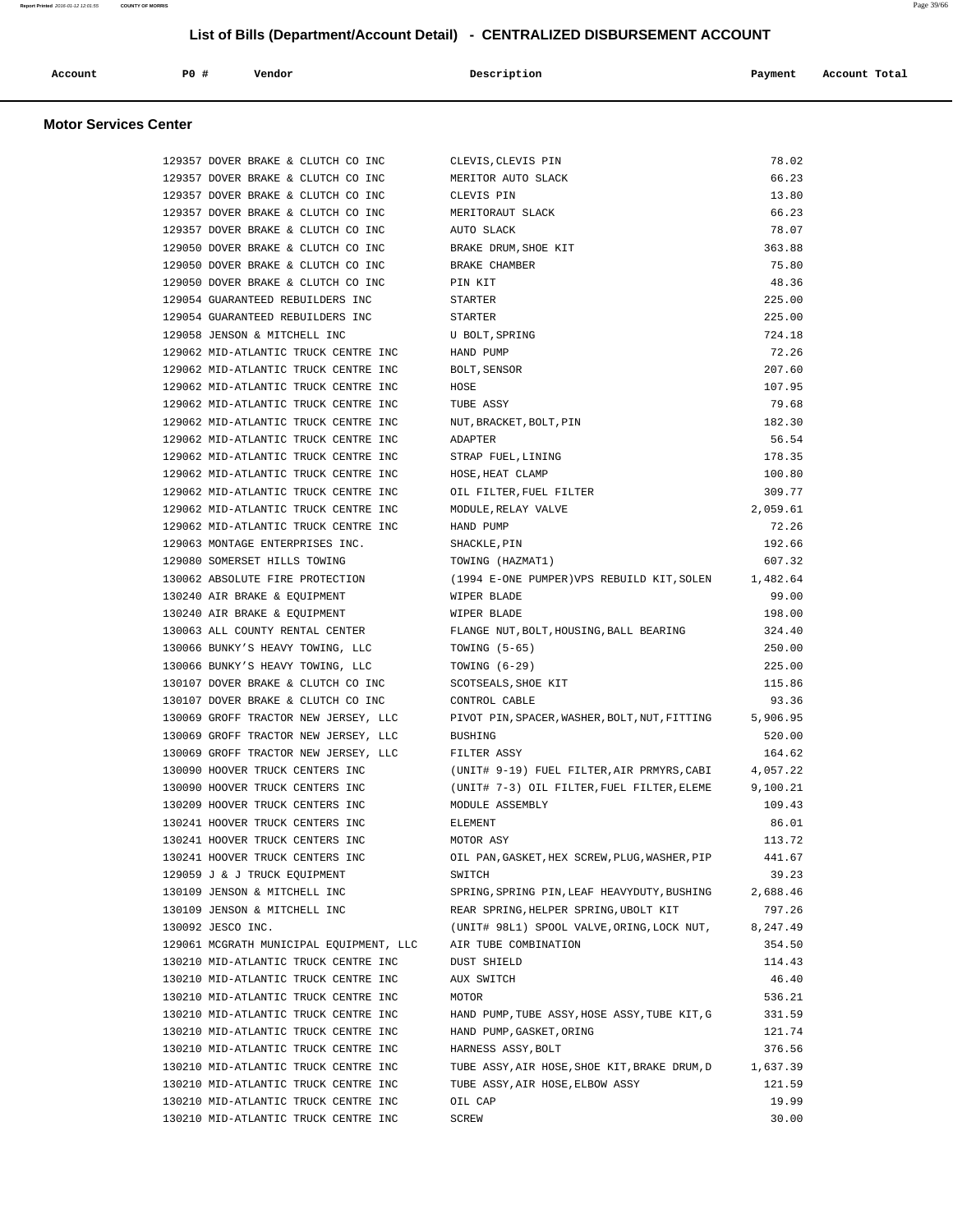| Report Printed 2016-01-12 12:01:55 COUNTY OF MORRIS | : 40/66<br>Page |
|-----------------------------------------------------|-----------------|
|                                                     |                 |

| List of Bills (Department/Account Detail) - CENTRALIZED DISBURSEMENT ACCOUNT |     |                                      |                         |         |               |
|------------------------------------------------------------------------------|-----|--------------------------------------|-------------------------|---------|---------------|
| Account                                                                      | PO# | Vendor                               | Description             | Payment | Account Total |
| <b>Motor Services Center</b>                                                 |     |                                      |                         |         |               |
|                                                                              |     | 130210 MID-ATLANTIC TRUCK CENTRE INC | BOLT                    | 17.92   |               |
|                                                                              |     | 130210 MID-ATLANTIC TRUCK CENTRE INC | TUBE ASSY               | 251.98  |               |
|                                                                              |     | 130210 MID-ATLANTIC TRUCK CENTRE INC | HARNESS ASSY            | 237.43  |               |
|                                                                              |     | 130097 MODERN HANDLING EQUIPMENT     | FW VALVE W/OR NO RELIEF | 273.26  |               |

 130098 MONTAGE ENTERPRISES INC. HYD SPINNER MOTOR 397.12 130247 TONY SANCHEZ LTD REMOTE VALVE SHIFT 35.22 130247 TONY SANCHEZ LTD ORING ELBOW 63.57 130247 TONY SANCHEZ LTD FEEDBACK SENSOR 358.81 129371 PERFORMANCE TRAILERS INC. RING FOR JACK 2.00 129382 SOMERSET HILLS TOWING TOWING (11-14) 607.32 129382 SOMERSET HILLS TOWING TOWING (5-70) 607.32 129367 HOOVER TRUCK CENTERS INC (UNIT 8-6) VALVE,SEALING WASHER,NONCLORI 555.20

 129367 HOOVER TRUCK CENTERS INC (UNIT 8-8) FUEL FLITER,CABIN AIR FILTER, 2,921.21  **01-203-26-315100-261 (2015) Spare Parts for Equipment TOTAL FOR ACCOUNT 70,147.25** 130081 ROUTE 23 AUTOMALL LLC 130081 ROUTE 23 AUTOMALL LLC 130081 ROUTE 23 AUTOMALL LLC 130081 ROUTE 23 AUTOMALL LLC 130081 ROUTE 23 AUTOMALL LLC 130081 ROUTE 23 AUTOMALL LLC 130081 ROUTE 23 AUTOMALL LLC 130081 ROUTE 23 AUTOMALL LLC 130081 ROUTE 23 AUTOMALL LLC 130081 ROUTE 23 AUTOMALL LLC 130081 ROUTE 23 AUTOMALL LLC 130081 ROUTE 23 AUTOMALL LLC 130081 ROUTE 23 AUTOMALL LLC 130081 ROUTE 23 AUTOMALL LLC 130089 FLEMINGTON CHRYSLER 130089 FLEMINGTON CHRYSLER 130089 FLEMINGTON CHRYSLER 130089 FLEMINGTON CHRYSLER 130089 FLEMINGTON CHRYSLER 130089 FLEMINGTON CHRYSLER 130089 FLEMINGTON CHRYSLER 130089 FLEMINGTON CHRYSLER 130089 FLEMINGTON CHRYSLER 130089 FLEMINGTON CHRYSLER 130089 FLEMINGTON CHRYSLER 130089 FLEMINGTON CHRYSLER 130089 FLEMINGTON CHRYSLER 130089 FLEMINGTON CHRYSLER 130089 FLEMINGTON CHRYSLER 130089 FLEMINGTON CHRYSLER 130089 FLEMINGTON CHRYSLER 130089 FLEMINGTON CHRYSLER 130089 FLEMINGTON CHRYSLER 129356 D&B AUTO SUPPLY 129356 D&B AUTO SUPPLY 129356 D&B AUTO SUPPLY 129356 D&B AUTO SUPPLY 129356 D&B AUTO SUPPLY 129356 D&B AUTO SUPPLY 129356 D&B AUTO SUPPLY  $129356$  D&B AUTO SUPPLY  $-13.50$ 

| GRILLE ASSY, BUMPER ASSY, PIN                | 271.84    |
|----------------------------------------------|-----------|
| <b>BUMPER ASSY</b>                           | 413.53    |
| FILTER ASSY                                  | 57.72     |
| RADIATOR ASSY                                | 254.48    |
| HANDLE ASSY                                  | 10.68     |
| LATCH                                        | 118.03    |
| MIRROR ASSY, GLASS                           | 212.61    |
| GLASS                                        | 269.25    |
| LAMP ASSY                                    | 162.33    |
| FILTER ASSY                                  | 57.72     |
| CREDIT                                       | $-50.00$  |
| CREDIT                                       | $-128.72$ |
| CREDIT                                       | $-70.20$  |
| CREDIT                                       | $-35.00$  |
| ANTIFREEZE                                   | 61.24     |
| CREDIT                                       | $-300.00$ |
| ENG FILTER                                   | 33.06     |
| <b>BOARD</b>                                 | 361.02    |
| <b>GROMMET</b>                               | 8.84      |
| ENG FILTER                                   | 81.12     |
| <b>BATTERY</b>                               | 109.34    |
| WIRE CLIP                                    | 4.26      |
| TAIL LAMP                                    | 55.11     |
| OXY SENSOR                                   | 70.62     |
| ENG FILTER                                   | 63.02     |
| NOZZLE, BATTERY                              | 141.10    |
| OIL TUBE                                     | 121.51    |
| <b>CLUSTER</b>                               | 593.70    |
| <b>BATTERY</b>                               | 181.74    |
| BRAKE HUB, BOLT                              | 155.91    |
| PROP/GAS                                     | 41.06     |
| CANISTER, VAPOR SEAL                         | 102.46    |
| MAP SENSOR                                   | 75.24     |
| OIL FILTER, LICENSE PLATE BRACKET, OIL FIL   | 269.73    |
| FUEL FILTER, LAMP, CLAMP, SERVICE CHAMBER, S | 732.68    |
| OIL FILTER, AIR FILTER, TUBE, DISC PAD, BRAK | 648.77    |
| SIGNAL LAMP, OIL FILTER, DISC PAD, HYD FLUI  | 445.98    |
| STARTER, OUICK STRUT, DRIVE SHAFT, WHEEL NU  | 808.25    |
| BRAKE ROTOR, DISC PAD, SHOCKS, GAS GRANDE S  | 631.38    |
| CREDIT                                       | $-111.12$ |
|                                              |           |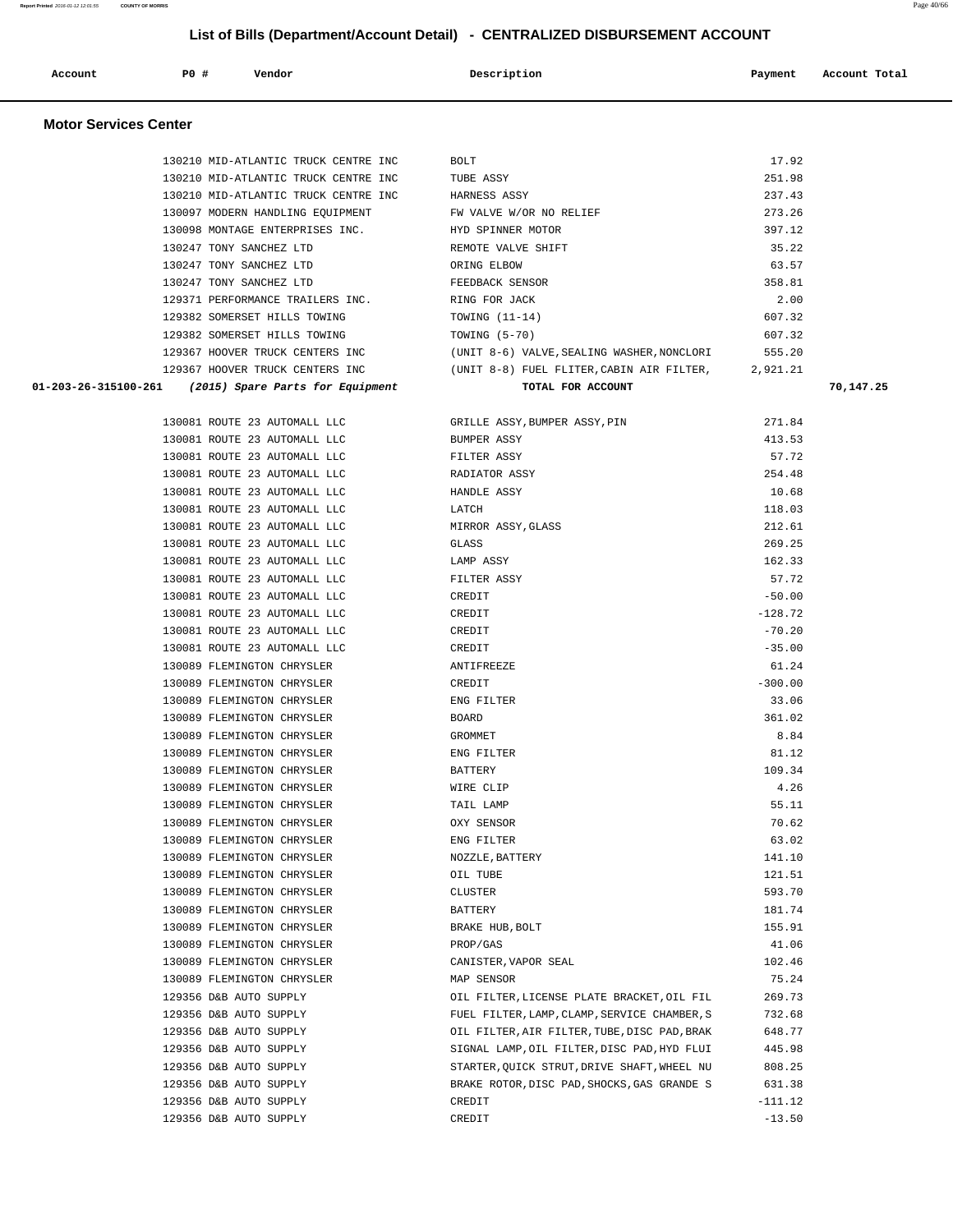|  | Account<br>. | P0 # | Vendor | Description | Payment | Account Total<br>. |
|--|--------------|------|--------|-------------|---------|--------------------|
|--|--------------|------|--------|-------------|---------|--------------------|

#### **Motor Services Center**

| 129051 FLEMINGTON BUICK CHEVROLET | WHEEL, WHEEL NUT                             | 880.72   |
|-----------------------------------|----------------------------------------------|----------|
| 129363 FLEMINGTON BUICK CHEVROLET | FILTER, VALVE                                | 109.72   |
| 129363 FLEMINGTON BUICK CHEVROLET | OIL                                          | 45.84    |
| 129363 FLEMINGTON BUICK CHEVROLET | <b>BEZEL</b>                                 | 21.69    |
| 129363 FLEMINGTON BUICK CHEVROLET | BATTERY                                      | 226.84   |
| 129363 FLEMINGTON BUICK CHEVROLET | HARNESS, FILTER, CANISTER                    | 253.07   |
| 129363 FLEMINGTON BUICK CHEVROLET | <b>BEZEL</b>                                 | 21.69    |
| 129363 FLEMINGTON BUICK CHEVROLET | HARNESS                                      | 25.51    |
| 129052 FLEMINGTON CHRYSLER        | BUMPER COVER, RIVET, SUPPORT, FENDER, LAMP H | 1,008.60 |
| 129052 FLEMINGTON CHRYSLER        | STUD, BOLT, NUT                              | 33.80    |
| 129365 FLEMINGTON CHRYSLER        | AIR DAM                                      | 74.58    |
| 129365 FLEMINGTON CHRYSLER        | LAMP                                         | 257.40   |
| 129365 FLEMINGTON CHRYSLER        | <b>BRACKET</b>                               | 6.27     |
| 129365 FLEMINGTON CHRYSLER        | FASCIA, SHIELD, PUSH PIN                     | 564.35   |
| 129365 FLEMINGTON CHRYSLER        | <b>ACTUATOR</b>                              | 83.82    |
| 129068 PLAINSMAN AUTO SUPPLY      | FLOW MUFFLER, TAIL PIPE, SEAL, RESPONSE ASS  | 459.72   |
| 129068 PLAINSMAN AUTO SUPPLY      | BODY HARDWARE, BELT, ROTOR, BRAKE SHOES, HAR | 495.91   |
| 129068 PLAINSMAN AUTO SUPPLY      | FT BLAC                                      | 4.83     |
| 129068 PLAINSMAN AUTO SUPPLY      | MET CROWS.                                   | 21.42    |
| 129068 PLAINSMAN AUTO SUPPLY      | A/C COMPRESSOR PULLEY                        | 35.05    |
| 129068 PLAINSMAN AUTO SUPPLY      | OIL FILTER                                   | 12.14    |
| 129068 PLAINSMAN AUTO SUPPLY      | UBOLT, CLAMP                                 | 23.58    |
| 129068 PLAINSMAN AUTO SUPPLY      | OIL FILTER                                   | 19.25    |
| 129068 PLAINSMAN AUTO SUPPLY      | DIFFERENTIAL GASKET, CLAMP                   | 7.03     |
| 129068 PLAINSMAN AUTO SUPPLY      | <b>ROTOR</b>                                 | 165.18   |
| 129068 PLAINSMAN AUTO SUPPLY      | FT BLAC, MET CROWS, BYPASS PULLEY, OIL FILT  | 298.72   |
| 129068 PLAINSMAN AUTO SUPPLY      | 3VOLT BATTERY, BRAKE DRUM, LAMP, EXHAUST HA  | 464.24   |
| 129068 PLAINSMAN AUTO SUPPLY      | BRAKE CALIPER, HOSE, AIR FILTER, ADAPTER, BE | 466.17   |
| 129068 PLAINSMAN AUTO SUPPLY      | STARTER, TRAILER BALL, BALL MOUNT, CALIPER,  | 657.88   |
| 129068 PLAINSMAN AUTO SUPPLY      | OIL FILTER, AIR FILTER, BATTERY, WHEEL BOLT  | 266.22   |
| 129068 PLAINSMAN AUTO SUPPLY      | HALOGEN CAPSULE, BRAKE BLEEDER, AIR FILTER   | 347.06   |
| 129068 PLAINSMAN AUTO SUPPLY      | EXHAUST MANIFOLD KIT, MUFFLER, ROTOR, VBELT  | 618.43   |
| 129068 PLAINSMAN AUTO SUPPLY      | BELT, WRENCH                                 | 30.08    |
| 129071 QUALITY AUTO GLASS, INC    | WINDSHIELD (10-12)                           | 295.36   |
| 129071 QUALITY AUTO GLASS, INC    | WINDSHIELD (11-23)                           | 553.56   |
| 129071 QUALITY AUTO GLASS, INC    | WINDSHIELD (10-2)                            | 282.82   |
| 129077 ROUTE 23 AUTOMALL LLC      | LAMP ASSEMBLY                                | 279.63   |
| 129077 ROUTE 23 AUTOMALL LLC      | MIRROR ASSEMBLY                              | 128.72   |
| 129077 ROUTE 23 AUTOMALL LLC      | LAMP ASSEMBLY                                | 34.23    |
| 129077 ROUTE 23 AUTOMALL LLC      | SPRING                                       | 18.02    |
| 129077 ROUTE 23 AUTOMALL LLC      | FILTER ASSEMBLY                              | 57.72    |
| 129077 ROUTE 23 AUTOMALL LLC      | MIRROR ASSEMBLY                              | 128.72   |
| 129077 ROUTE 23 AUTOMALL LLC      | SEALING RING                                 | 8.42     |
| 129077 ROUTE 23 AUTOMALL LLC      | CABLE ASSEMBLY                               | 125.81   |
| 129077 ROUTE 23 AUTOMALL LLC      | MOTOR ASSEMBLY                               | 186.21   |
| 129350 AW DIRECT                  | UNIVERSAL MOUNT                              | 82.96    |
| 129350 AW DIRECT                  | DIRECTIONAL LIGHTBAR LED AMBER               | 440.95   |
| 130086 D&B AUTO SUPPLY            | SOCKET SET, WHEEL NUT, SHOCK, STUD REMOVAL,  | 491.66   |
| 130086 D&B AUTO SUPPLY            | LENS, UNIVERSAL JOINT                        | 61.26    |
| 130086 D&B AUTO SUPPLY            | WRENCH, ROTOR, DISC PAD, FITTING, CALIPER    | 823.35   |
| 130086 D&B AUTO SUPPLY            | PLUG, CLAMP, ROTOR, DISC PAD, BULB           | 319.07   |
| 130086 D&B AUTO SUPPLY            | OIL FILTER, TUBE, BRAKE PADS, BRAKLEEN       | 160.78   |
| 130086 D&B AUTO SUPPLY            | FUEL FILTER, DISC PAD, ROTOR, HUB MOUNTING   | 305.36   |
| 130086 D&B AUTO SUPPLY            | ROPE, IMPACT SOCKET, CABLE LUBE, GREASE, SIL | 490.80   |
| 130086 D&B AUTO SUPPLY            | WC ASSY, BRAKE PADS, THROTTLE SENSOR, CONTR  | 294.43   |
| 130086 D&B AUTO SUPPLY            | STARTER, FUSE BLOCK, BLASTER PENETRANT, STR  | 365.50   |
|                                   |                                              |          |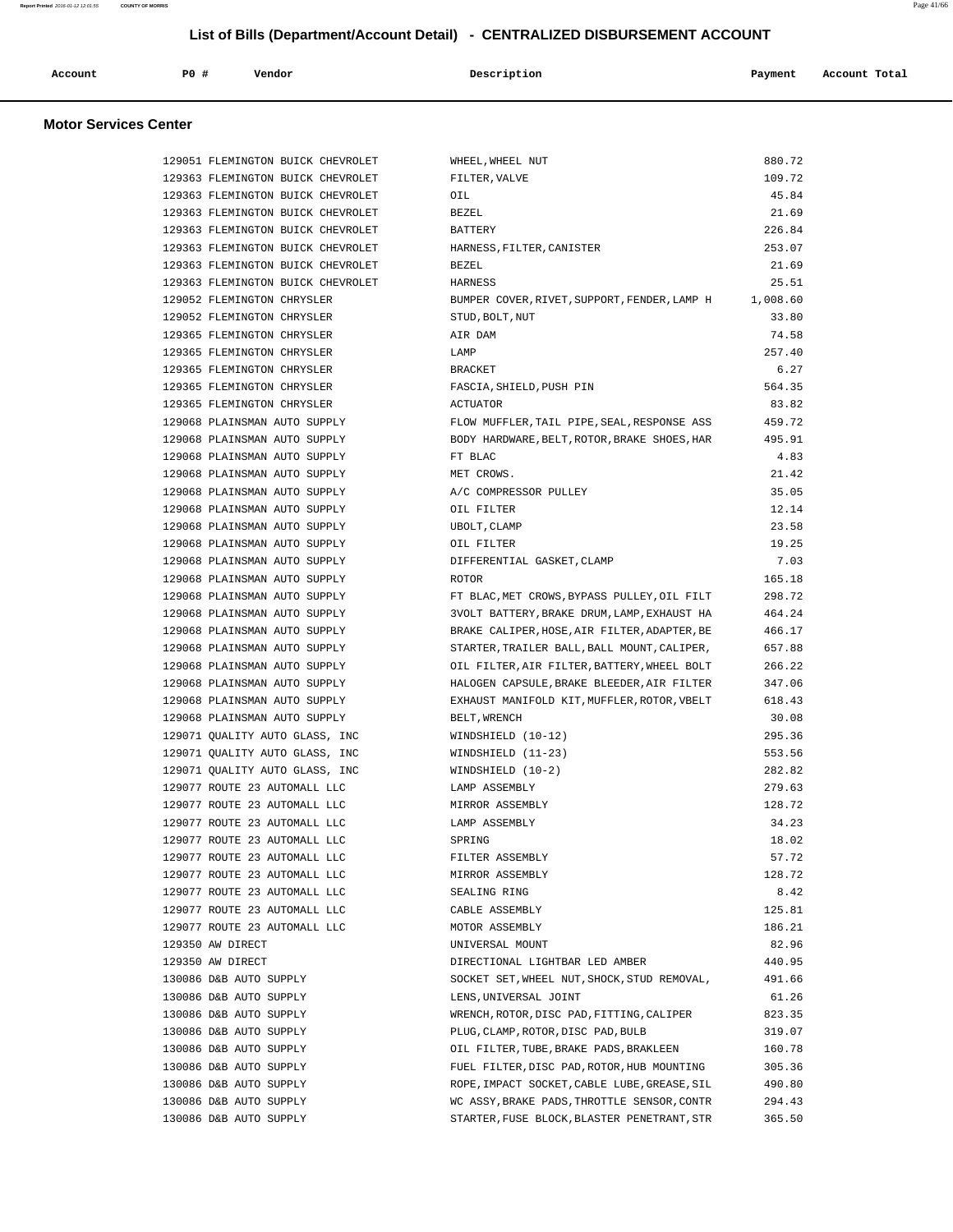| Account | P0 # | Vendor | Description | Payment | Account Total |
|---------|------|--------|-------------|---------|---------------|
|         |      |        |             |         |               |

#### **Motor Services Center**

| 130086 D&B AUTO SUPPLY                | EXHAUST PIPE, FLOW MUFFLER, TAIL PIPE, UBOL   | 424.19    |
|---------------------------------------|-----------------------------------------------|-----------|
| 130086 D&B AUTO SUPPLY                | BRAKE CABLE, HEADLIGHT                        | 87.04     |
| 130086 D&B AUTO SUPPLY                | HYDRAULIC FILTER, LAMP, OIL FILTER, DISC PA   | 717.24    |
| 130086 D&B AUTO SUPPLY                | CREDIT                                        | $-12.38$  |
| 130086 D&B AUTO SUPPLY                | CREDIT                                        | $-61.11$  |
| 130086 D&B AUTO SUPPLY                | CREDIT                                        | $-313.53$ |
| 130087 D & M AUTO BODY                | (UNIT# 13-4) AIR DEFLECTOR, LINER CLIP, FR    | 2,994.86  |
| 130087 D & M AUTO BODY                | (UNIT# 15-45) BUMPER COVER, IMPACT BAR, AB    | 8,133.20  |
| 130106 DELIVERY CONCEPTS EAST         | BRACKET IDLER ADJUST, PULLEY VBELT            | 112.01    |
| 130088 FLEMINGTON BUICK CHEVROLET     | MIRROR                                        | 98.06     |
| 130088 FLEMINGTON BUICK CHEVROLET     | F LOCK                                        | 59.22     |
| 130088 FLEMINGTON BUICK CHEVROLET     | MIRROR                                        | 83.38     |
| 130088 FLEMINGTON BUICK CHEVROLET     | HOSE, FITTING, ADAPTER                        | 290.29    |
| 130088 FLEMINGTON BUICK CHEVROLET     | LAMP                                          | 58.43     |
| 130088 FLEMINGTON BUICK CHEVROLET     | ADAPTER                                       | 47.85     |
| 130088 FLEMINGTON BUICK CHEVROLET     | SOR BALANCE                                   | 74.84     |
| 130088 FLEMINGTON BUICK CHEVROLET     | RADIATOR                                      | 129.49    |
| 130088 FLEMINGTON BUICK CHEVROLET     | SENSOR                                        | 116.67    |
| 130094 KENVIL WELDERY & MACHINE, INC. | (UNIT# 1-2) STRAIGHTEN AND REPAIR WELD P      | 2,250.00  |
| 129368 MCMASTER-CARR SUPPLY CO        | LIFT TRUCK BACKUP ALARM, SHATTER RESIST L     | 180.56    |
| 130099 MORRISTOWN AUTO BODY INC       | TOWING (8-88)                                 | 375.00    |
| 129370 NIELSEN DODGE - C-J-R          | BLANK KEY, TRANSMITTER                        | 154.16    |
| 129376 OUALITY AUTO GLASS, INC        | WINDSHIELD (15-28)                            | 258.90    |
| 130077 QUALITY AUTO GLASS, INC        | WINDSHIELD REPAIRS (14-12)                    | 75.00     |
| 129373 PLAINSMAN AUTO SUPPLY          | SET LOCKING PLIERS, BRAKE ROTOR, FUNNEL, TE   | 691.46    |
| 129373 PLAINSMAN AUTO SUPPLY          | BRAKE ROTOR, BLEEDER SCREW                    | 63.77     |
| 129373 PLAINSMAN AUTO SUPPLY          | ALTERNATOR, SENSOR, OIL FILTER, OIL PRESSUR   | 408.16    |
| 129373 PLAINSMAN AUTO SUPPLY          | STARTER, HARNESS, BULB, AIR FILTER, DISC PAD  | 846.11    |
| 129373 PLAINSMAN AUTO SUPPLY          | RING TERMINAL, ACCUFIT BEAM, WIPER BLADE, T   | 111.60    |
| 129373 PLAINSMAN AUTO SUPPLY          | THERMO, OIL FILTER                            | 17.54     |
| 129373 PLAINSMAN AUTO SUPPLY          | DRIVE SHAFT, SERPENTINE BELT, OIL FITLER, S   | 213.09    |
| 129373 PLAINSMAN AUTO SUPPLY          | STRAIGHT CONNECTOR, BRAKE ROTOR, BRAKE PAD    | 597.20    |
| 130074 PLAINSMAN AUTO SUPPLY          | BLASTER PENETRANT, ANGLCYL, FUEL TANK ADAP    | 499.93    |
| 130074 PLAINSMAN AUTO SUPPLY          | HALOGEN BULB, SIGNAL LAMP                     | 48.32     |
| 130074 PLAINSMAN AUTO SUPPLY          | HUB BEARING, BRAKE ROTOR, AXEL SHAFT SEAL     | 541.59    |
| 130074 PLAINSMAN AUTO SUPPLY          | FLEX RATCHET                                  | 35.99     |
| 130074 PLAINSMAN AUTO SUPPLY          | POWERATED BELT                                | 8.67      |
| 130074 PLAINSMAN AUTO SUPPLY          | OIL FILTER, HYDRAULIC FILTER, FUEL FILTER     | 98.85     |
| 130074 PLAINSMAN AUTO SUPPLY          | VRIBBED BELT                                  | 19.53     |
| 130074 PLAINSMAN AUTO SUPPLY          | BRAKE ROTOR                                   | 83.40     |
| 130074 PLAINSMAN AUTO SUPPLY          | GAS CAP                                       | 21.56     |
| 130074 PLAINSMAN AUTO SUPPLY          | WHIP HOSE                                     | 27.51     |
| 130074 PLAINSMAN AUTO SUPPLY          | BULB, LAMP, HUB BEARING, ROTOR, SEAL, FLEX RA | 885.42    |
| 130074 PLAINSMAN AUTO SUPPLY          | BRAKE CALIPER, SWING PADLE, ATF PLUS 4, ANG   | 156.78    |
| 130074 PLAINSMAN AUTO SUPPLY          | OIL FILTER, CLAMP, BRAKE AWAY KITS, ORING, S  | 375.93    |
| 130074 PLAINSMAN AUTO SUPPLY          | BRAKE HOSE, HAMMER, AIR FILTER, AIR FRESHEN   | 153.62    |
| 130074 PLAINSMAN AUTO SUPPLY          | MUFFLER, OIL FILTER, SENSOR                   | 312.24    |
| 130074 PLAINSMAN AUTO SUPPLY          | ENGINE OIL, FUEL FILTER                       | 13.88     |
| 130074 PLAINSMAN AUTO SUPPLY          | BRAKE ROTOR, AIR FILTER                       | 77.34     |
| 130074 PLAINSMAN AUTO SUPPLY          | HUB BEARING, STROBE, AIR FILTER, ROTOR, UJOI  | 501.94    |
| 130074 PLAINSMAN AUTO SUPPLY          | SENSOR, GREASE GUN, STEERING STABILIZER, CA   | 509.94    |
| 130074 PLAINSMAN AUTO SUPPLY          | MIRROR, BULB, BRACKET, BOLT, SWAY BAR LINK, L | 1,407.45  |
| 130074 PLAINSMAN AUTO SUPPLY          | RATCHETING COM WRENCH, RATCHET, HYDRAULIC     | 104.64    |
| 129377 RAW INC                        | WHEEL-1999 CONTOUR                            | 35.00     |
| 129378 RE-TRON TECHNOLOGIES INC.      | BATTERY                                       | 549.06    |
| 130079 RE-TRON TECHNOLOGIES INC.      | BATTERY                                       | 239.97    |
|                                       |                                               |           |

**Report Printed** 2016-01-12 12:01:55 **COUNTY OF MORRIS** Page 42/66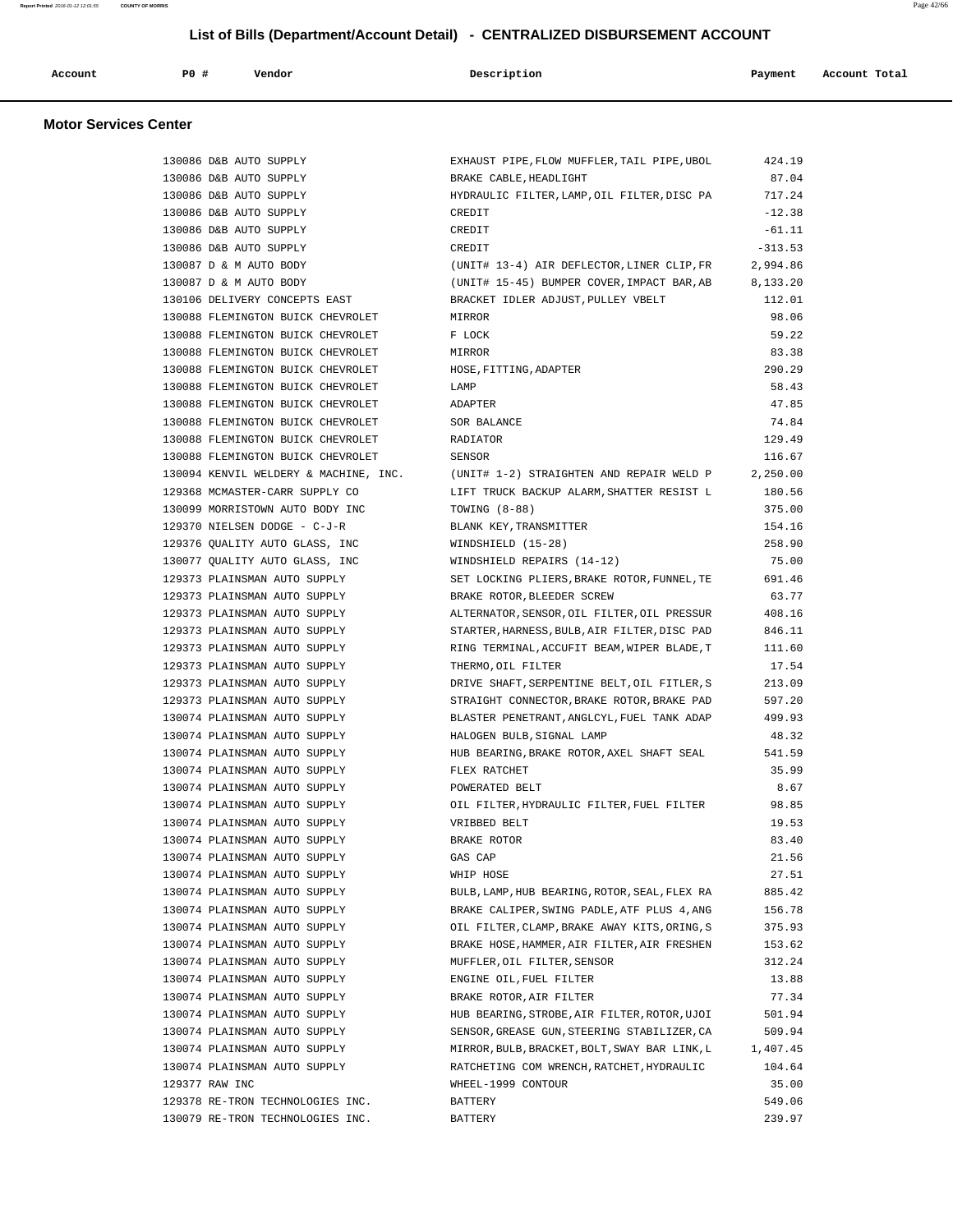| Account | P0 # | Vendor | Description | Payment | Account Total |  |
|---------|------|--------|-------------|---------|---------------|--|
|         |      |        |             |         |               |  |

#### **Motor Services Center**

| ============<br>178,921.30 |           |                                                     | TOTAL for Motor Services Center             |
|----------------------------|-----------|-----------------------------------------------------|---------------------------------------------|
|                            |           |                                                     |                                             |
| 51,206.72                  |           | TOTAL FOR ACCOUNT                                   | 01-203-26-315100-291 (2015) Vehicle Repairs |
|                            | $-150.00$ | CREDIT                                              | 129381 SMITH MOTOR CO., INC.                |
|                            | 547.37    | RADIATOR ASSY                                       | 129381 SMITH MOTOR CO., INC.                |
|                            | 298.80    | FILTER ASY                                          | 129381 SMITH MOTOR CO., INC.                |
|                            | 192.28    | TUBE OIL COOLER, ELEMENT, TUBE ASSY, CONNEC         | 129381 SMITH MOTOR CO., INC.                |
|                            | $-547.37$ | CREDIT                                              | 130083 SMITH MOTOR CO., INC.                |
|                            | 275.00    | RESEAL HYD PUMP                                     | 130083 SMITH MOTOR CO., INC.                |
|                            |           | ISOLATOR ASSY, FENDER ASSY, RETAINING PIN, 1,041.56 | 130083 SMITH MOTOR CO., INC.                |
|                            | 247.31    | OIL COOLER ASSY, BUCKLE ASSY                        | 130083 SMITH MOTOR CO., INC.                |
|                            | 68.42     | TUBE ASSY                                           | 130083 SMITH MOTOR CO., INC.                |
|                            | 40.89     | CABLE ASSY                                          | 130083 SMITH MOTOR CO., INC.                |
|                            | 387.58    | SHIELD, ROTOR ASSY, UNIVERSAL KIT                   | 129379 ROUTE 23 AUTOMALL LLC                |
|                            | 30.94     | <b>BUSH</b>                                         | 129379 ROUTE 23 AUTOMALL LLC                |
|                            | 109.26    | CABLE ASSY                                          | 129379 ROUTE 23 AUTOMALL LLC                |
|                            | 57.72     | FILTER ASSY                                         | 129379 ROUTE 23 AUTOMALL LLC                |
|                            | 24.03     | LEVER ASSY                                          | 129379 ROUTE 23 AUTOMALL LLC                |
|                            |           |                                                     |                                             |

 **Health Management** 

|                                | 129127 W.B. MASON COMPANY INC         | customer C1033751 Invoice dated 11/9/201 | 31.88  |              |
|--------------------------------|---------------------------------------|------------------------------------------|--------|--------------|
| 01-203-27-330100-084           | (2015) Other Outside Services         | TOTAL FOR ACCOUNT                        |        | 31.88        |
|                                |                                       |                                          |        |              |
|                                | 129115 EMSL ANALYTICAL, INC.          | Shipping charge order # 86181773         | 8.84   |              |
|                                | 129116 A & M INDUSTRIAL SUPPLY        | Ouote S2173943 Part # 626790             | 522.45 |              |
|                                | 127739 NORTHEAST COMMUNICATIONS, INC. | Ouote DP 10/19/2015 Installation of two  | 265.00 |              |
|                                | 127739 NORTHEAST COMMUNICATIONS, INC. | Installation of two portable chargers an | 265.00 |              |
|                                | 127739 NORTHEAST COMMUNICATIONS, INC. | Installation of one portable charger and | 245.00 |              |
|                                | 127739 NORTHEAST COMMUNICATIONS, INC. | Installation of one portable charger and | 245.00 |              |
|                                | 127739 NORTHEAST COMMUNICATIONS, INC. | Convert existing APX mobile radio to dua | 590.00 |              |
|                                | 127739 NORTHEAST COMMUNICATIONS, INC. | Installation of new trickle charger, run | 590.00 |              |
|                                | 129787 WORK N WEAR STORE              | dated 12/03/15 - Shirts for Hazmat team- | 60.00  |              |
| $01 - 203 - 27 - 330100 - 210$ | (2015) Environmental Compliance       | TOTAL FOR ACCOUNT                        |        | 2,791.29     |
|                                | 129004 TREASURER-STATE OF NEW JERSEY  | NJEMS Bill ID 148810300 Program Interest | 90.00  |              |
| 01-203-27-330100-231           |                                       | TOTAL FOR ACCOUNT                        |        | 90.00        |
|                                | (2015) Hazardous Material Disposal    |                                          |        |              |
|                                | 129788 READY REFRESH                  | 0434540191 billing period 10/15/15-11/14 | 37.47  |              |
| $01 - 203 - 27 - 330100 - 258$ | (2015) Equipment                      | TOTAL FOR ACCOUNT                        |        | 37.47        |
|                                |                                       |                                          |        |              |
|                                |                                       |                                          |        | ============ |
|                                | TOTAL for Health Management           |                                          |        | 2,950.64     |
|                                |                                       |                                          |        |              |

 **Human Services** 

| 129657 CAREER TRACK  |  |                                     | Workshop: Dealing with Difficult People | 99.00 |
|----------------------|--|-------------------------------------|-----------------------------------------|-------|
| 01-203-27-331100-039 |  | (2015) Education Schools & Training | TOTAL FOR ACCOUNT                       | 99.00 |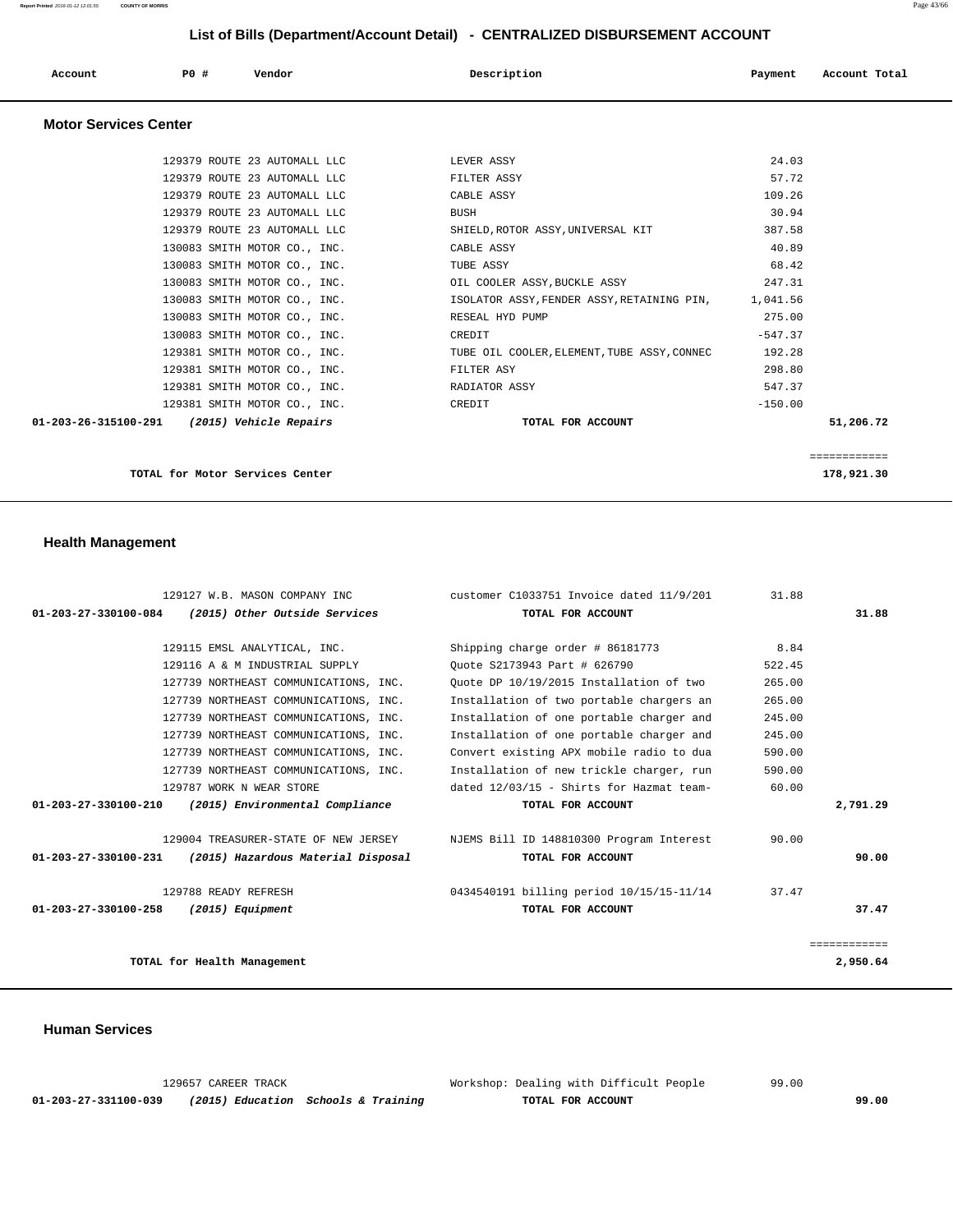**Report Printed** 2016-01-12 12:01:55 **COUNTY OF MORRIS** Page 44/66

#### **List of Bills (Department/Account Detail) - CENTRALIZED DISBURSEMENT ACCOUNT**

| Account               | P0 #                     | Vendor                              | Description       | Payment | Account Total          |
|-----------------------|--------------------------|-------------------------------------|-------------------|---------|------------------------|
| <b>Human Services</b> |                          |                                     |                   |         |                        |
| 01-203-27-331100-058  |                          | (2015) Office Supplies & Stationery | TOTAL FOR ACCOUNT |         | 286.74                 |
|                       | TOTAL for Human Services |                                     |                   |         | ============<br>385.74 |

#### **Youth Shelter**

| 128429 FAMILY INTERVENTION                                            | Training for Jill Cerullo, Clinical Supe | 325.00   |              |
|-----------------------------------------------------------------------|------------------------------------------|----------|--------------|
| 128791 J & J ENTERPRISES                                              | Current Drug Trends Training @ Police &  | 30.00    |              |
| 128791 J & J ENTERPRISES                                              | Under the Influence training Debrecki, F | 175.00   |              |
| 128791 J & J ENTERPRISES                                              | Under the Influence training Baver & Min | 70.00    |              |
| 128791 J & J ENTERPRISES                                              | Under the Influence training Bisnath LeG | 70.00    |              |
| $01 - 203 - 27 - 331110 - 039$<br>(2015) Education Schools & Training | TOTAL FOR ACCOUNT                        |          | 670.00       |
|                                                                       |                                          |          |              |
| 125986 BOB BARKER COMPANY, INC.                                       | All Ultra Laundry Detergent              | 153.00   |              |
| 125986 BOB BARKER COMPANY, INC.                                       | freight charges                          | 37.65    |              |
| $01 - 203 - 27 - 331110 - 059$<br>(2015) Other General Expenses       | TOTAL FOR ACCOUNT                        |          | 190.65       |
| 129652 SODEXO INC & AFFILIATES                                        | Dietary Services for Various Divisions o | 2,937.40 |              |
| 129652 SODEXO INC & AFFILIATES                                        | Congregate meals                         | 1,529.04 |              |
| 129652 SODEXO INC & AFFILIATES                                        | AFI & Other                              | 2,314.77 |              |
| $01 - 203 - 27 - 331110 - 185$<br>(2015) Food                         | TOTAL FOR ACCOUNT                        |          | 6,781.21     |
|                                                                       |                                          |          | ------------ |
| TOTAL for Youth Shelter                                               |                                          |          | 7,641.86     |
|                                                                       |                                          |          |              |

#### **Office on Aging**

| 130358 HUBER & ASSOCIATES                             | Competency evaluation APS KD 10/7/15 | 400.00 |
|-------------------------------------------------------|--------------------------------------|--------|
| (2015) Other Outside Services<br>01-203-27-333100-084 | TOTAL FOR ACCOUNT                    | 400.00 |
|                                                       |                                      |        |
|                                                       |                                      |        |
| TOTAL for Office on Aging                             |                                      | 400.00 |
|                                                       |                                      |        |

#### **Grant in Aid**

|           | 22,425.00 | GIA-1531 Reimbursement of expenses for P | 130548 MOUNT OLIVE CHILD CARE AND         |                                |
|-----------|-----------|------------------------------------------|-------------------------------------------|--------------------------------|
| 22,425.00 |           | TOTAL FOR ACCOUNT                        | (2015) Grant in Aid GIA:MT OLIVE CC & LC  | 01-203-27-342000-456           |
|           | 175.00    | Evaluation                               | 130354 ATLANTIC HEALTH SYSTEM/MMH         |                                |
|           | 2,112.00  | IOP Sessions                             | 130354 ATLANTIC HEALTH SYSTEM/MMH         |                                |
|           | 480.00    | Aftercare Session                        | 130354 ATLANTIC HEALTH SYSTEM/MMH         |                                |
| 2,767.00  |           | TOTAL FOR ACCOUNT                        | (2015) Grant in Aid GIA: MORR MEMOR. HOS  | $01 - 203 - 27 - 342000 - 464$ |
|           | 5,700.00  | GIA-1521 The Aids Center. 11/1/15-11/30/ | $130518$ CFCS - HOPE HOUSE                |                                |
| 5,700.00  |           | TOTAL FOR ACCOUNT                        | (2015) Grant in Aid GIA: HOPEHOUSEOPERTNF | $01 - 203 - 27 - 342000 - 480$ |
|           |           |                                          |                                           |                                |
|           |           |                                          |                                           |                                |

**TOTAL for Grant in Aid** 30,892.00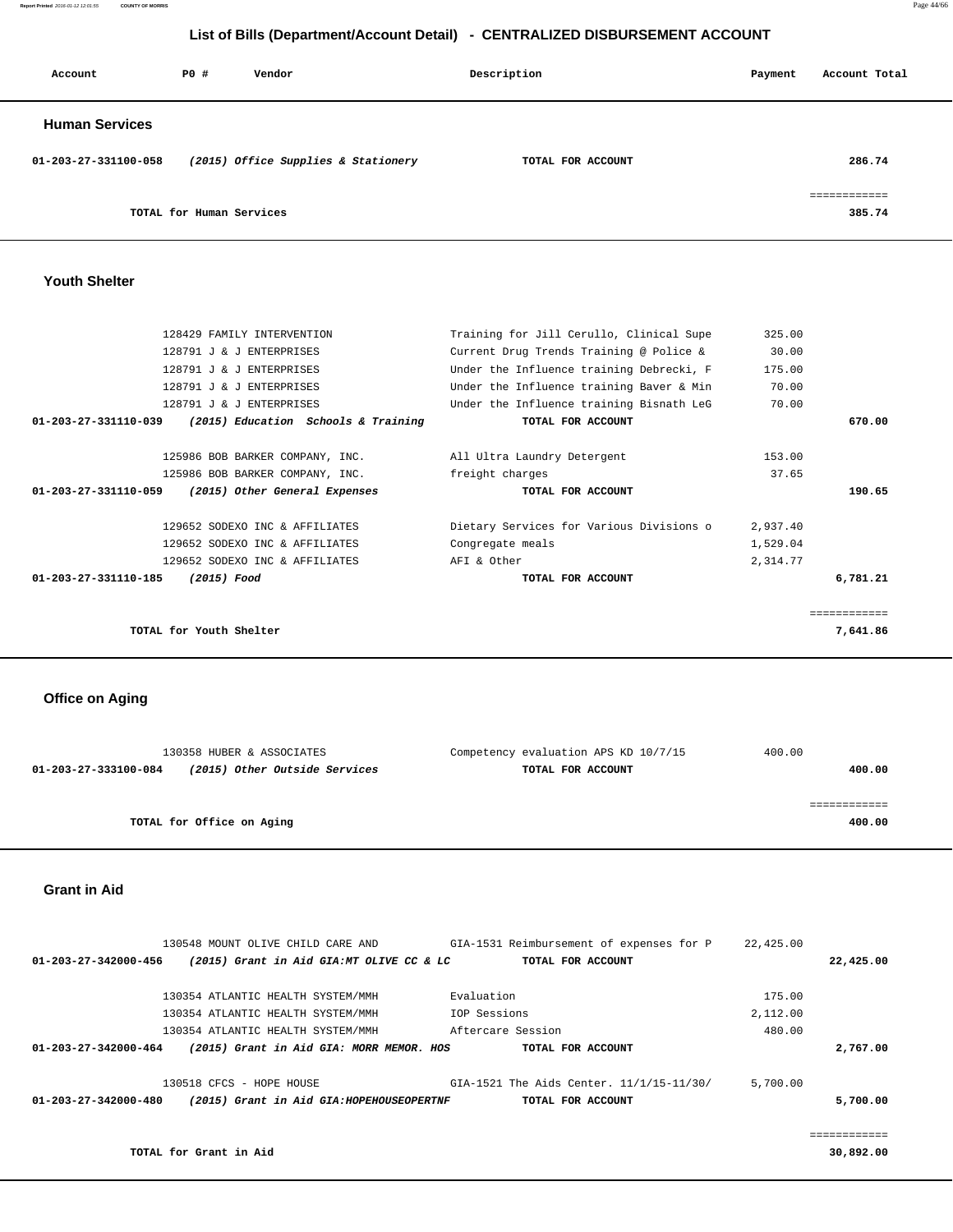| Account | P0 # | Vendor | Description | Payment | Account Total |
|---------|------|--------|-------------|---------|---------------|
|         |      |        |             |         |               |

#### **County Board of Social Service**

| 129137 PAPER MART INC<br>129138 PAPER MART INC<br>01-203-27-345100-058<br>(2015) Office Supplies & Stationery                                                           | #10 Window envelopes with security tint<br>Purchase of Office Supplies - White pape<br>TOTAL FOR ACCOUNT                                              | 1,738.75<br>1,710.00         | 3,448.75                   |
|-------------------------------------------------------------------------------------------------------------------------------------------------------------------------|-------------------------------------------------------------------------------------------------------------------------------------------------------|------------------------------|----------------------------|
| 126521 LEXIS NEXIS/MATTHEW BENDER<br>01-203-27-345100-070<br>(2015) Publication & Subscriptions                                                                         | Subscription for NJ Admin Code title 4A<br>TOTAL FOR ACCOUNT                                                                                          | 146.00                       | 146.00                     |
| 129141 DISCOVERY BENEFITS INC.<br>129141 DISCOVERY BENEFITS INC.<br>130230 HORIZON BLUE CROSS BLUE SHIELD<br>01-203-27-345100-329<br>(2015) Hospital Insurance Premiums | COBRA Payment for the month of September<br>COBRA Payment for the month of October 2<br>Monthly premium bill for the month of De<br>TOTAL FOR ACCOUNT | 65.00<br>65.00<br>131,174.09 | 131,304.09                 |
| TOTAL for County Board of Social Service                                                                                                                                |                                                                                                                                                       |                              | ============<br>134,898.84 |

#### **MV:Administration**

|                      | 130632 ARNEL P GARCIA                                  | LPN, 1-01-16 thru 1-02-2016                                          | 812.00   |
|----------------------|--------------------------------------------------------|----------------------------------------------------------------------|----------|
|                      | 130633 BARKEL FLEMMING                                 | LPN,1-01 thru 1-02-2016                                              | 344.52   |
|                      | 130635 CARRELLE L CALIXTE                              | LPN,1-01 thru 1-02-2016                                              | 464.00   |
|                      | 130634 COLLETE K NYANARO RN, 1-01 thru 1-02-2016       |                                                                      | 444.00   |
|                      | 130636 DAMACINA L. OKE                                 | LPN, 1-01 thru 1-02-2016                                             | 717.75   |
|                      | 130640 EDITHA MARQUEZ                                  | RN,1-01 thru 1-02-2016                                               | 444.00   |
|                      | 130642 EVELYN TOLENTINO                                | RN,1-01 thru 1-02-2016                                               | 800.13   |
|                      | 130643 GEORGINA GRAY-HORSLEY                           | LPN,1-01 thru 1-02-2016                                              | 348.00   |
|                      | 130645 LOREEN RAFISURA                                 | RN,1-01 thru 1-02-2016                                               | 444.00   |
|                      | 130647 MADUKWE IMO IBOKO, RN RN, 1-01 thru 1-02-2016   |                                                                      | 592.00   |
|                      | 130648 MARIA CARMELITA OBLINA LPN, 1-01 thru 1-02-2016 |                                                                      | 580.00   |
|                      | 130654 MICHELLE CAPILI                                 | RN,1-01 thru 1-02-2016                                               | 296.00   |
|                      | 130656 ROSE DUMAPIT                                    | RN,1-01 thru 1-02-2016                                               | 772.38   |
|                      | 130658 SHELLEY REINER                                  | LPN,1-01 thru 1-02-2016                                              | 348.00   |
|                      | 130660 TEODORA O. DELEON                               | RN,1-01 thru 1-02-2016                                               | 296.00   |
| 01-201-27-350100-013 | Temporary Help - Per Diem Nurses                       | TOTAL FOR ACCOUNT                                                    | 7,702.78 |
|                      |                                                        |                                                                      |          |
|                      | 129940 BON VENTURE SERVICES LLC                        |                                                                      | 377.00   |
|                      | 129940 BON VENTURE SERVICES LLC                        |                                                                      | 377.00   |
|                      | $01 - 201 - 27 - 350100 - 022$ Advertising             | TOTAL FOR ACCOUNT                                                    | 754.00   |
|                      |                                                        | 130632 ARNEL P GARCIA 176.00 LPN, 12-13-15 thru 12-31-2015 4, 176.00 |          |
|                      | 130633 BARKEL FLEMMING                                 | LPN,12-13 thru 12-31-2015                                            | 5,059.63 |
|                      | 130635 CARRELLE L CALIXTE                              | LPN, 12-13-15 thru 12-31-2015                                        | 4,639.13 |
|                      | 130634 COLLETE K NYANARO                               | RN, 12-13-15 thru 12-31-2015                                         | 296.00   |
|                      |                                                        | 130636 DAMACINA L. OKE LPN, 12-13-15 thru 12-31-2015 1,754.50        |          |
|                      | 130637 DANILO LAPID                                    | RN, 12-13-15 thru 12-31-2015 2, 214.45                               |          |
|                      | 130638 DAVID JEAN-LOUIS                                | LPN, 12-13-15 thru 12-31-2015                                        | 5,002.50 |
|                      | 130640 EDITHA MARQUEZ                                  | RN,12-13-15 thru 12-31-2015                                          | 604.95   |
|                      | 130641 ELLEN M. NOLL                                   | LPN, 12-13-15 thru 12-31-2015                                        | 231.42   |
|                      | 130642 EVELYN TOLENTINO                                | RN, 12-13-15 thru 12-31-2015 2, 072.00                               |          |
|                      |                                                        | 1,628.00 RN,12-13-15 thru 12-31-2015 1,628.00                        |          |
|                      |                                                        | 130643 GEORGINA GRAY-HORSLEY LPN, 12-13-15 thru 12-31-2015 1, 276.00 |          |
|                      | 130639 ILLIENE CHARLES, RN                             | RN, 12-13-15 thru 12-31-2015                                         | 5,210.34 |
|                      |                                                        |                                                                      |          |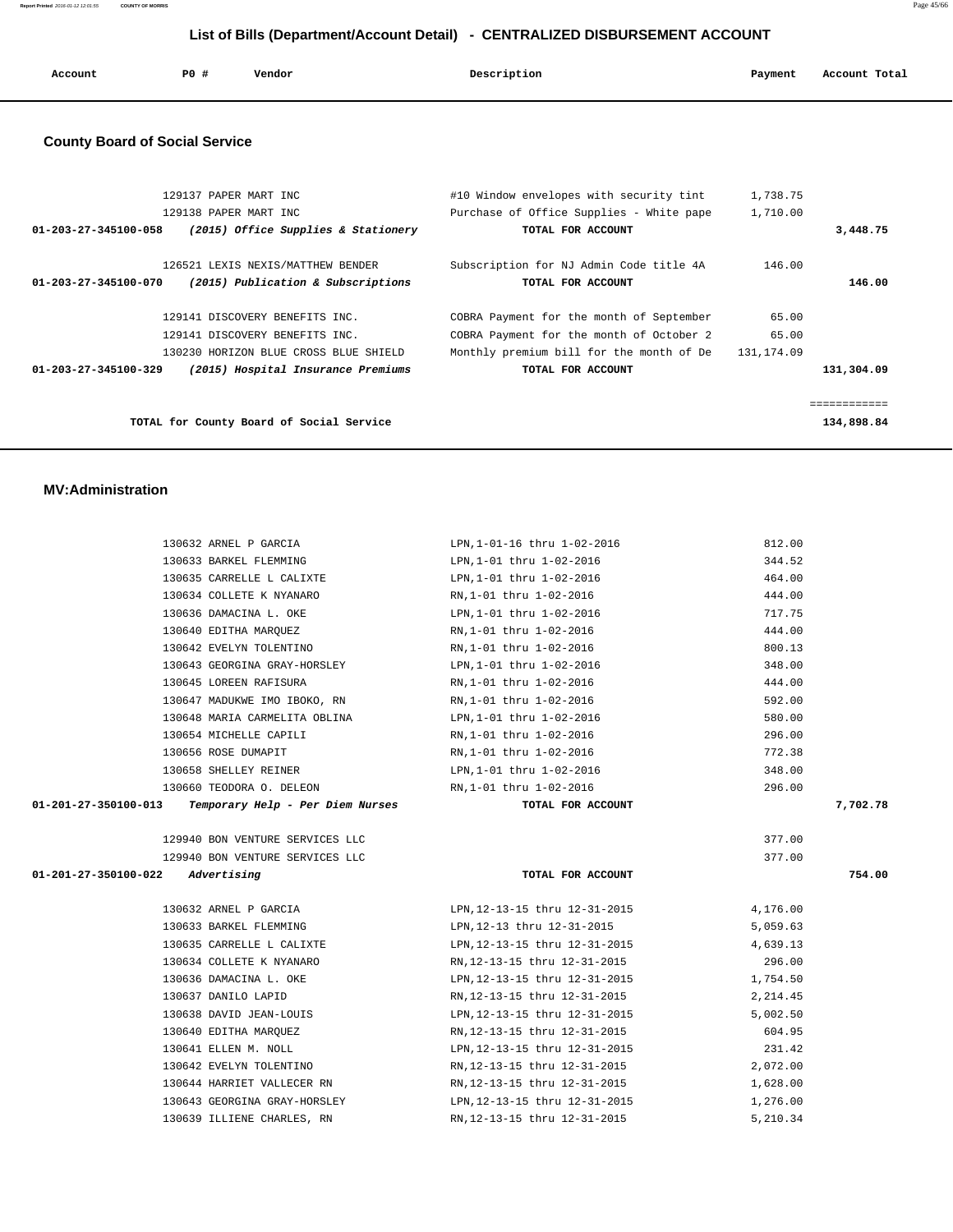| <b>MV:Administration</b>                                        |                                                               |                      |           |
|-----------------------------------------------------------------|---------------------------------------------------------------|----------------------|-----------|
|                                                                 |                                                               |                      |           |
| 130646 LOUISE R. MACCHIA                                        | RN, 12-13-15 thru 12-31-2015                                  | 3,524.25             |           |
| 130647 MADUKWE IMO IBOKO, RN<br>130648 MARIA CARMELITA OBLINA   | RN, 12-13-15 thru 12-31-2015                                  | 3,404.00<br>464.00   |           |
| 130649 MARTHA YAGHI                                             | LPN, 12-13-15 thru 12-31-2015<br>RN.12-13-15 thru 12-31-2015  | 1,034.89             |           |
| 130652 MELOJANE CELESTINO                                       |                                                               | 2,079.40             |           |
| 130654 MICHELLE CAPILI                                          | RN, 12-13-15 thru 12-31-2015                                  |                      |           |
| 130655 MIRLENE ESTRIPLET                                        | RN, 12-13-15 thru 12-31-2015                                  | 4,144.00<br>4,856.25 |           |
| 130656 ROSE DUMAPIT                                             | RN, 12-13-15 thru 12-31-2015<br>RN, 12-13-15 thru 12-31-2015  |                      |           |
|                                                                 |                                                               | 1,341.25<br>2,220.00 |           |
| 130657 ROSEMARY BATANE COBCOBO                                  | RN, 12-13-15 thru 12-31-2015<br>LPN, 12-13-15 thru 12-31-2015 |                      |           |
| 130658 SHELLEY REINER<br>130659 SUZIE COLLIN                    |                                                               | 1,972.00<br>3,998.96 |           |
| 130660 TEODORA O. DELEON                                        | RN, 12-13-15 thru 12-31-2015                                  |                      |           |
| 130661 TERESA OMWENGA                                           | RN, 12-13-15 thru 12-31-2015<br>RN, 12-13-15 thru 12-31-2015  | 1,036.00             |           |
|                                                                 |                                                               | 2,220.00             |           |
| 01-203-27-350100-013<br>(2015) Temporary Help – Per Diem Nurses | TOTAL FOR ACCOUNT                                             |                      | 67,050.07 |
| 129940 BON VENTURE SERVICES LLC                                 | 622667, Church Bulletins~10/25/15>4/17/16                     | 377.00               |           |
| 129918 THE SENIORS RESOURCE GUIDE                               | MCSC2,10-19-2015                                              | 1,350.00             |           |
| 01-203-27-350100-022<br>(2015) Advertising                      | TOTAL FOR ACCOUNT                                             |                      | 1,727.00  |
|                                                                 |                                                               |                      |           |
| 130631 PREMIER HEALTHCARE                                       | Professional Management Services, Novembe                     | 76,775.62            |           |
| (2015) Consultation Fee<br>01-203-27-350100-035                 | TOTAL FOR ACCOUNT                                             |                      | 76,775.62 |
| 129444 KILBOURNE & KILBOURNE                                    | 128,10-29-2015                                                | 277.20               |           |
| 01-203-27-350100-041<br>(2015) Employee Recognition Program     | TOTAL FOR ACCOUNT                                             |                      | 277.20    |
|                                                                 |                                                               |                      |           |
| 129916 READY REFRESH                                            | 0435619937, November~2015                                     | 9.96                 |           |
| 01-203-27-350100-046<br>(2015) General Stores                   | TOTAL FOR ACCOUNT                                             |                      | 9.96      |
| 128610 STAPLES ADVANTAGE                                        | $1032198, 1 - 6 - 2015$                                       | 447.84               |           |
| 128610 STAPLES ADVANTAGE                                        | 1032198, 1-6-2015                                             | 5.10                 |           |
| 128610 STAPLES ADVANTAGE                                        | 1032198,8-11-2015                                             | 98.96                |           |
| 128610 STAPLES ADVANTAGE                                        | 1032198,8-11-2015                                             | 5.03                 |           |
| 128610 STAPLES ADVANTAGE                                        | 1032198,8-18-2015                                             | 178.92               |           |
| 128610 STAPLES ADVANTAGE                                        | 1032198,9-2-2015                                              | 69.99                |           |
| 128607 STAPLES ADVANTAGE                                        | 1032198,9-30-2015                                             | 1,075.15             |           |
| 128607 STAPLES ADVANTAGE                                        | 1032198,9-30-2015                                             |                      |           |
|                                                                 |                                                               | 12.00                |           |
| 128607 STAPLES ADVANTAGE                                        | 1032198.9-30-2015                                             | 386.88               |           |
|                                                                 |                                                               |                      |           |
| 128607 STAPLES ADVANTAGE<br>128607 STAPLES ADVANTAGE            | 1032198,10-08-2015                                            | 34.76                |           |
| 128607 STAPLES ADVANTAGE                                        | 1032198,10-17-2015                                            | 24.58<br>$-39.99$    |           |
|                                                                 | 1032198, 1-30-2015 [credit memo]<br>C1019843, 10-29-2015      |                      |           |
| 129448 W.B. MASON COMPANY INC<br>129448 W.B. MASON COMPANY INC  | C1019843, 10-30-2015                                          | 2,202.74<br>59.99    |           |
| (2015) Office Supplies & Stationery<br>01-203-27-350100-058     | TOTAL FOR ACCOUNT                                             |                      | 4,561.95  |
|                                                                 |                                                               |                      |           |
| 130669 FEDEX                                                    | 3684-0206-0, 12-14-2015                                       | 54.61                |           |
| 01-203-27-350100-068<br>(2015) Postage & Metered Mail           | TOTAL FOR ACCOUNT                                             |                      | 54.61     |
| 129441 GRAINGER                                                 | 806843231, 11-5-2015                                          | 173.38               |           |
| 129440 GRAINGER                                                 | 806843231, 10-30-2015                                         | 918.90               |           |
| 129440 GRAINGER                                                 | 806843231, 10-30-2015                                         | 576.66               |           |
| 129440 GRAINGER                                                 | 806843231, 11-02-2015                                         | 392.96               |           |
| 130148 POSITIVE PROMOTIONS, INC.                                | 00371625-24, 11-5-2015                                        | 711.37               |           |
| 129292 OLIVER FIRE PROTECTION & SECURITY                        | Sprinkler System Upgrades, 3-30-2015                          | 2,295.00             |           |
| 130156 NORTHEAST PROTECTION                                     | Testing/Repair-Roam Alert Resident Locat                      | 720.00               |           |
| 129447 W.B. MASON COMPANY INC                                   | C1019843, 10-26-2015                                          | 487.38               |           |
| 129446 U-LINE SHIPPING SUPPLY                                   | 6576155,10-28-2015                                            | 375.35               |           |

 **Account P0 # Vendor Description Payment Account Total**

**Report Printed** 2016-01-12 12:01:55 **COUNTY OF MORRIS** Page 46/66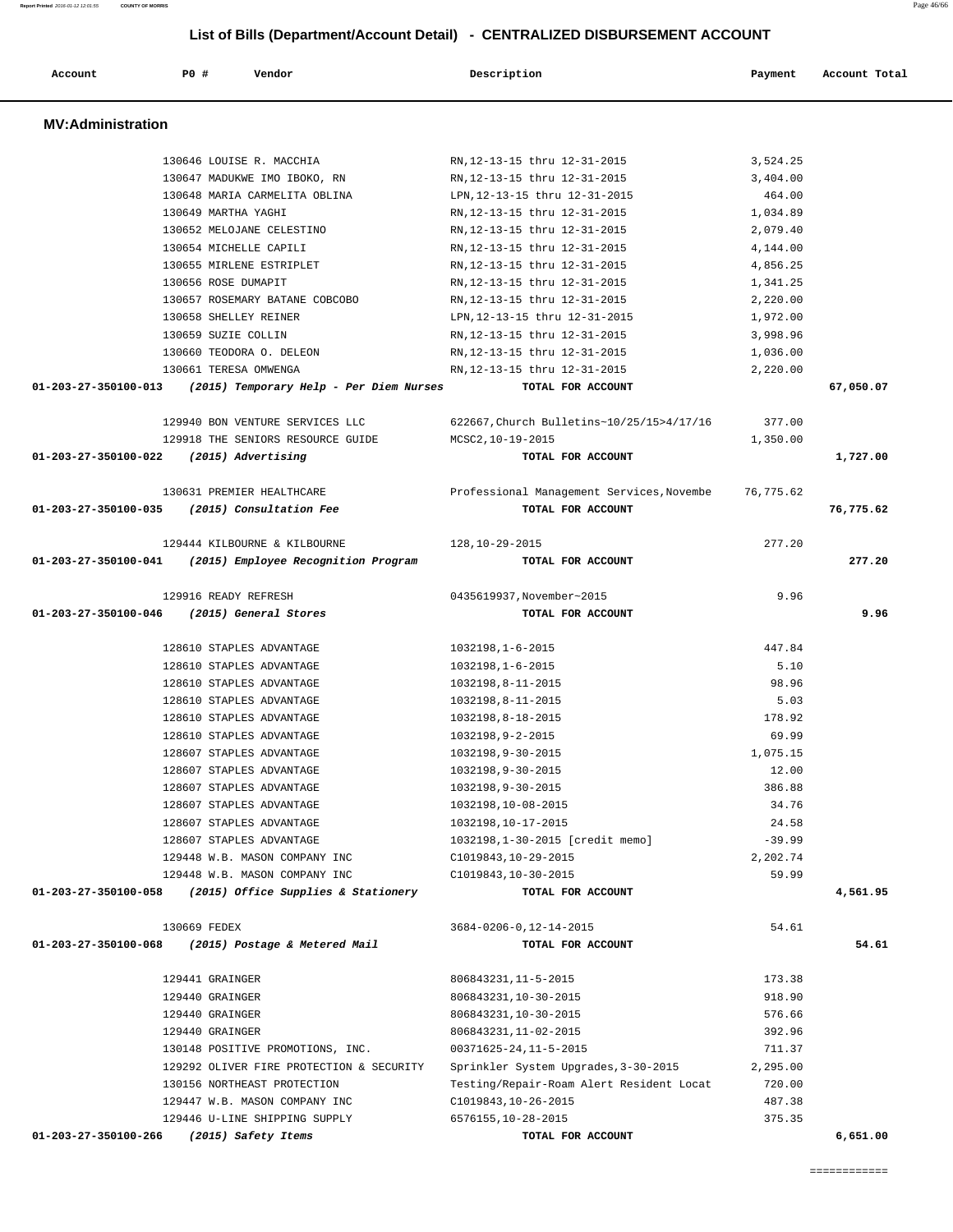# **Account P0 # Vendor Description Payment Account Total MV:Administration TOTAL for MV:Administration 165,564.19 MV:Building Services**  129433 CSL WATER QUALITY INC CCW-T-50;L-1610AM-055 (55Gal.),10-8-2015 1,179.00 129435 CSL WATER QUALITY INC FL/600;L-610B (55 gal),4-30-2015 1,002.50 129435 CSL WATER QUALITY INC Neptune FTF-5HP Filter feeder /bags,4-30 716.00 129435 CSL WATER QUALITY INC CCW-T-50 & Bromicide BT-925,5-7-2015 1,339.00  **01-203-27-350110-036 (2015) Contracted Services TOTAL FOR ACCOUNT 4,236.50** 129445 TBS CONTROLS LLC M13000,November~2015 2,679.17 129908 TBS CONTROLS LLC M13000,December~2015 2,679.13  **01-203-27-350110-044 (2015) Equipment Service Agreements TOTAL FOR ACCOUNT 5,358.30** 129919 BUSH INDUSTRIES INC. 170012,11-3-2015 1,425.00  **01-203-27-350110-162 (2015) Furniture & Fixtures TOTAL FOR ACCOUNT 1,425.00** 128102 DIRECT SUPPLY INC 29406,10-7-2015 640.99 130228 PENN-JERSEY PAPER CO. 20955,11-12-2015 325.00 130224 PENN-JERSEY PAPER CO. 20955,10-15-2015 325.00 130223 PENN-JERSEY PAPER CO. 20955,9-14-2015 485.50 129911 PENN-JERSEY PAPER CO. 20955,8-12-2015 196.60  **01-203-27-350110-204 (2015) Plant Operation TOTAL FOR ACCOUNT 1,973.09** 130155 COOPER ELECTRIC SUPPLY CO. 228382,10-26-2015 163.54 129436 DIRECT MACHINERY SERVICE CORP. Dryer Repair,9-21-2015 495.07 129436 DIRECT MACHINERY SERVICE CORP. Dryer Repair,8-24-2015 275.00 129913 DIRECT MACHINERY SERVICE CORP. Repair to Uniwash Washer,10-27-2015 550.00 129939 GENERAL PLUMBING SUPPLY INC. 5999,10-16-2015 22.32 129914 MILLER & CHITTY CO INC 0014350000,10-29-2015 1,270.00 130206 SUPPLYWORKS 276829,10-20-2015 1,379.19 129887 R.D. SALES DOOR & HARDWARE LLC Ticket#: 12134,10-12-2015 445.00 129886 NATIONAL INDUSTRIES MVNH065,9-24-2015 653.09 129886 NATIONAL INDUSTRIES MVNH065,10-19-2015 398.13  **01-203-27-350110-262 (2015) Machinery Repairs & Parts TOTAL FOR ACCOUNT 5,651.34** ============ **TOTAL for MV:Building Services 18,644.23 MV:Dietary**  129431 ACME AMERICAN REFRIGERATION INC. R118613,9-30-2015 670.00

**TOTAL for MV:Dietary 670.00**

 **01-203-27-350115-262 (2015) Machinery Repairs & Parts TOTAL FOR ACCOUNT 670.00**

============

 **List of Bills (Department/Account Detail) - CENTRALIZED DISBURSEMENT ACCOUNT**

**Report Printed** 2016-01-12 12:01:55 **COUNTY OF MORRIS** Page 47/66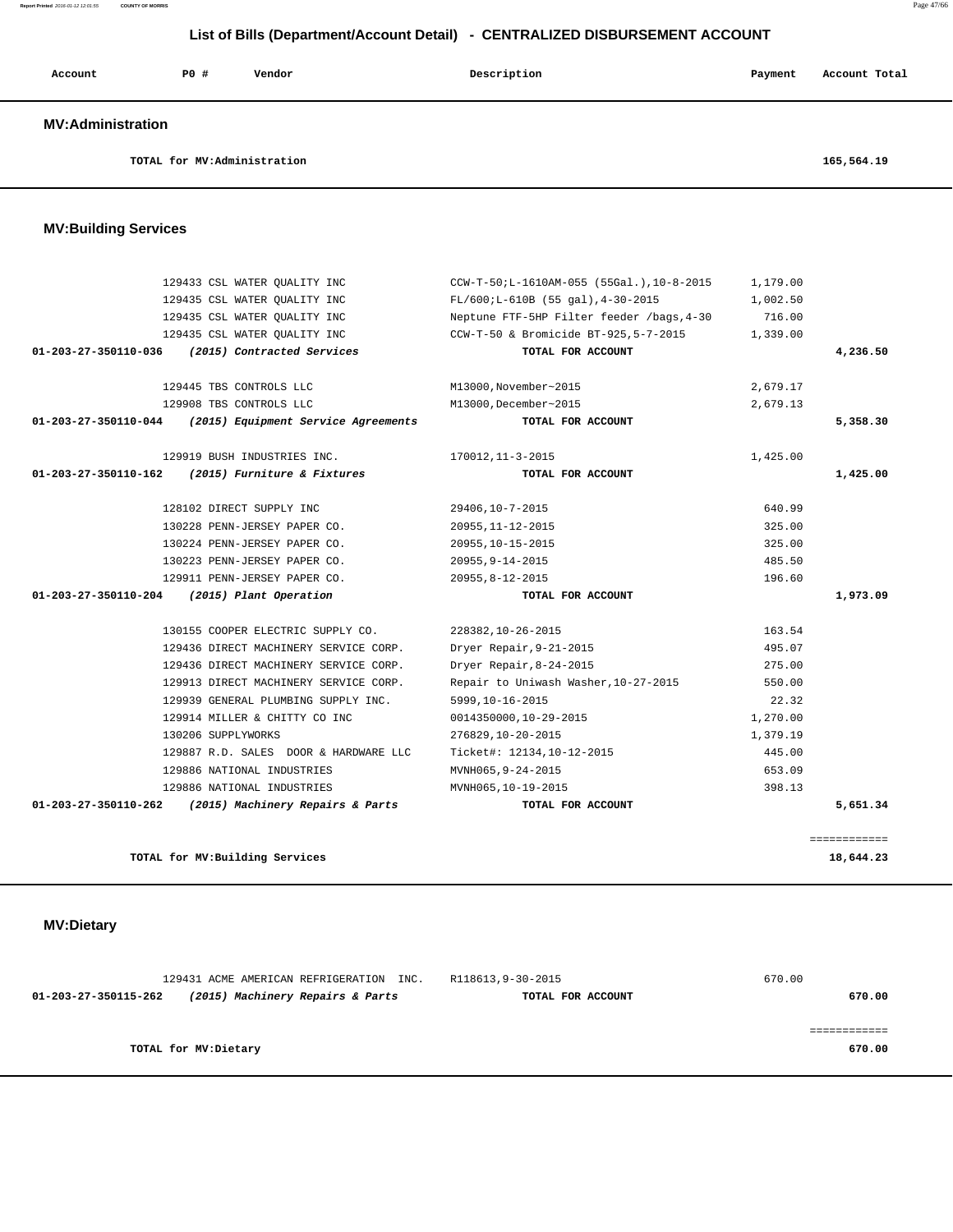**Report Printed** 2016-01-12 12:01:55 **COUNTY OF MORRIS** Page 48/66

#### **List of Bills (Department/Account Detail) - CENTRALIZED DISBURSEMENT ACCOUNT**

| Account              | P0 #                  | Vendor                        | Description         | Account Total<br>Payment |
|----------------------|-----------------------|-------------------------------|---------------------|--------------------------|
|                      |                       |                               |                     |                          |
|                      |                       | 130124 MEDLINE INDUSTRIES INC | 1183053, 11-14-2015 | 1,263.84                 |
| 01-203-27-350125-182 |                       | $(2015)$ Diapers              | TOTAL FOR ACCOUNT   | 1,263.84                 |
|                      |                       |                               |                     | ============             |
|                      | TOTAL for MV: Laundry |                               |                     | 1,263.84                 |

#### **MV:Nursing**

| 130631 PREMIER HEALTHCARE                          | Admissions Nursing, November~2015 | 11,433.34 |           |
|----------------------------------------------------|-----------------------------------|-----------|-----------|
| 01-203-27-350130-036<br>(2015) Contracted Services | TOTAL FOR ACCOUNT                 |           | 11,433.34 |
|                                                    |                                   |           |           |
| 129948 ASSOCIATED SALES AND BAG CO.                | 314307, 9-26-2015                 | 1,235.24  |           |
| 129944 CENTENNIAL PRODUCTS INC.                    | CP02214, 10-21-2015               | 751.62    |           |
| 129944 CENTENNIAL PRODUCTS INC.                    | CP02214, 11-19-2015               | 804.03    |           |
| 130222 EMERALD PROFESSIONAL                        | 285632, 9-21-2015                 | 4,028.25  |           |
| 130127 MEDCARE MEDICAL SUPPLY INC.                 | MOR, August~2015                  | 287.00    |           |
| 130127 MEDCARE MEDICAL SUPPLY INC.                 | MOR, September~2015               | 404.52    |           |
| 130143 MEDCARE MEDICAL SUPPLY INC.                 | MOR, August~2015                  | 70.56     |           |
| 130143 MEDCARE MEDICAL SUPPLY INC.                 | MOR, September~2015               | 78.12     |           |
| 130126 MEDCARE MEDICAL SUPPLY INC.                 | MOR, April~2015                   | 526.73    |           |
| 130126 MEDCARE MEDICAL SUPPLY INC.                 | MOR, May~2015                     | 673.20    |           |
| 130126 MEDCARE MEDICAL SUPPLY INC.                 | MOR, June~2015                    | 485.06    |           |
| 130126 MEDCARE MEDICAL SUPPLY INC.                 | MOR, July~2015                    | 321.60    |           |
| 130125 MEDCARE MEDICAL SUPPLY INC.                 | MOR, April~2015                   | 146.16    |           |
| 130125 MEDCARE MEDICAL SUPPLY INC.                 | MOR, May~2015                     | 186.48    |           |
| 130125 MEDCARE MEDICAL SUPPLY INC.                 | MOR, June~2015                    | 105.84    |           |
| 130125 MEDCARE MEDICAL SUPPLY INC.                 | MOR, July~2015                    | 70.56     |           |
| 130225 READY SUPPLY                                | $B06Q, 9-1-2015$                  | 1,097.40  |           |
| 130228 PENN-JERSEY PAPER CO.                       | 20955, 11-12-2015                 | 2,602.95  |           |
| 130224 PENN-JERSEY PAPER CO.                       | 20955, 10-15-2015                 | 2,169.45  |           |
| 130223 PENN-JERSEY PAPER CO.                       | $20955, 9 - 14 - 2015$            | 2,333.92  |           |
| 129912 PENN-JERSEY PAPER CO.                       | $20955, 8 - 26 - 2015$            | 734.39    |           |
| 129911 PENN-JERSEY PAPER CO.                       | $20955, 8 - 12 - 2015$            | 2,181.10  |           |
| 01-203-27-350130-046<br>(2015) General Stores      | TOTAL FOR ACCOUNT                 |           | 21,294.18 |
|                                                    |                                   |           |           |
| 130123 BIO-REFERENCE LABORATORIES, INC.            | M8049 EG, MedA for September~2015 | 997.89    |           |
| 130123 BIO-REFERENCE LABORATORIES, INC.            | M8049 EG, HMO for September~2015  | 11.21     |           |
| 130120 BIO-REFERENCE LABORATORIES, INC.            | M8049 EG, MedA for October~2015   | 1,009.49  |           |
| 130120 BIO-REFERENCE LABORATORIES, INC.            | M8049 EG, HMO for October~2015    | 18.61     |           |
| 130119 BIO-REFERENCE LABORATORIES, INC.            | M8049 EG, MedA for July~2015      | 1,112.11  |           |
| 130119 BIO-REFERENCE LABORATORIES, INC.            | M8049 EG, HMO for July~2015       | 75.03     |           |
| 130122 BIO-REFERENCE LABORATORIES, INC.            | M8049 EG, MedA for August~2015    | 952.29    |           |
| 130122 BIO-REFERENCE LABORATORIES, INC.            | M8049 EG, HMO for August~2015     | 96.80     |           |
| 01-203-27-350130-049<br>(2015) Laboratory Services | TOTAL FOR ACCOUNT                 |           | 4,273.43  |
|                                                    |                                   |           |           |
| 130494 BRIGHT SMILE                                | 900842, ShirleyB, DOS-9/4/2015    | 3,195.00  |           |
| 130121 EASTERN DENTAL OF PARSIPPANY, LLC           | 567169, DorothyH, DOS-7/29/2015   | 1,100.00  |           |
| 01-203-27-350130-189<br>(2015) Medical             | TOTAL FOR ACCOUNT                 |           | 4,295.00  |
|                                                    |                                   |           |           |
| 130662 DORETH O. FORREST                           | CNA Recertification, 11-30-2015   | 30.00     |           |
| 130663 EDENARS DELISCART                           | CNA Re-Certification, 12-7-2015   | 30.00     |           |
| 130664 LUCIANA ARTHUR                              | CNA Re-Certification, 12-14-2015  | 30.00     |           |
| 130666 MARIA E JEREZ                               | CNA Re-Certification, 11-30-2015  | 30.00     |           |
| 130665 MARCIA C JACAS                              | CNA Re-Certification, 12-4-2015   | 30.00     |           |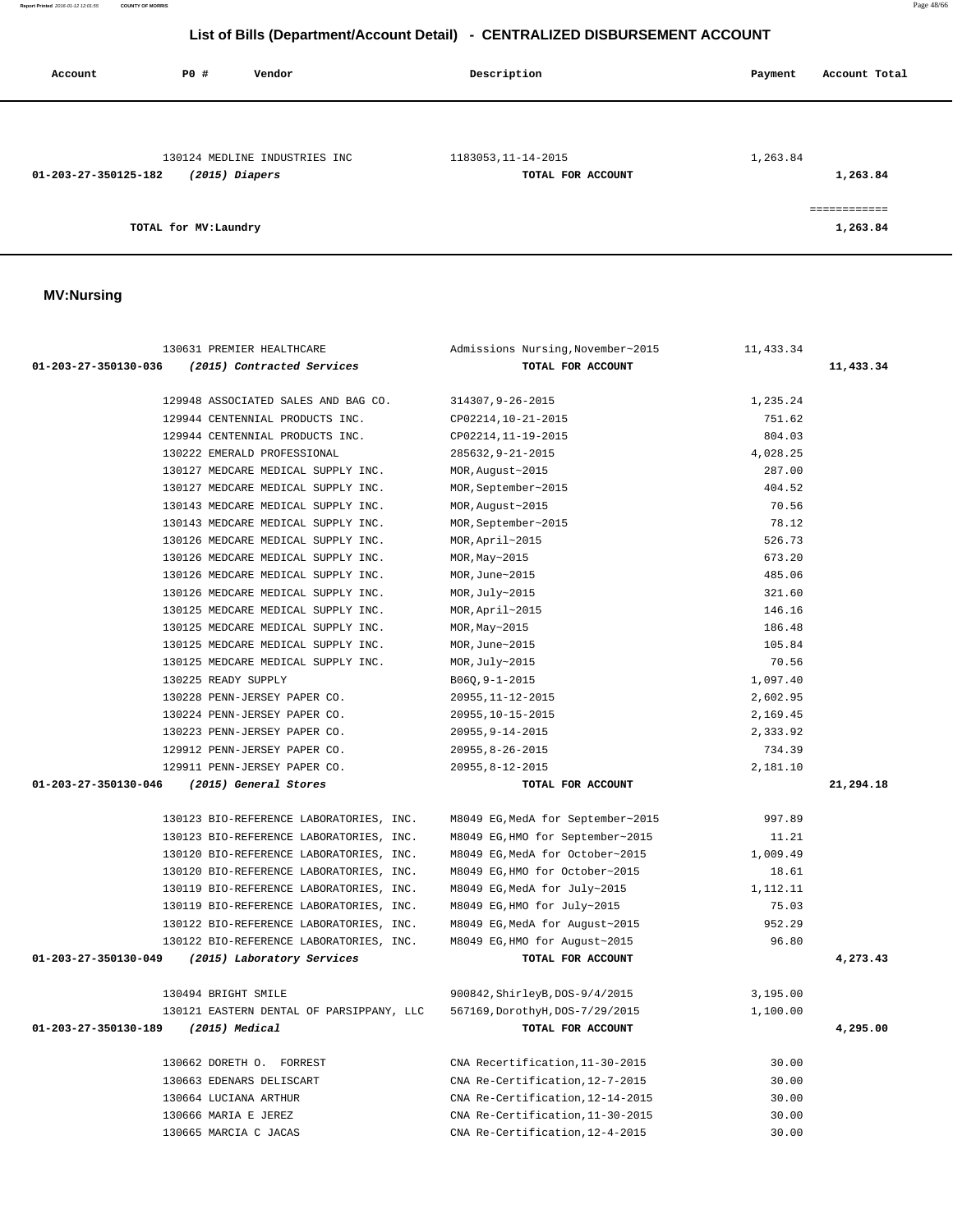**Report Printed** 2016-01-12 12:01:55 **COUNTY OF MORRIS** Page 49/66

#### **List of Bills (Department/Account Detail) - CENTRALIZED DISBURSEMENT ACCOUNT**

| Account                        | PO#                   | Vendor                                 | Description                            | Payment  | Account Total |
|--------------------------------|-----------------------|----------------------------------------|----------------------------------------|----------|---------------|
| <b>MV:Nursing</b>              |                       |                                        |                                        |          |               |
|                                |                       | 130668 SYLVIA A BROWNE                 | CNA Re-Certification, 12-18-2015       | 30.00    |               |
| $01 - 203 - 27 - 350130 - 191$ |                       | $(2015)$ Nursing                       | TOTAL FOR ACCOUNT                      |          | 210.00        |
|                                | 130145 MOBILEX USA    |                                        | 71060, MedA for September-2015         | 553.28   |               |
|                                | 130145 MOBILEX USA    |                                        | 71060, MedA/Denials for September-2015 | 1,436.73 |               |
|                                | 130144 MOBILEX USA    |                                        | 71060, MedA for August-2015            | 665.85   |               |
|                                | 130144 MOBILEX USA    |                                        | 71060, MedA for August-2015            | 753.50   |               |
|                                | 130146 MOBILEX USA    |                                        | 71060.MedA for October-2015            | 1,586.67 |               |
|                                | 130146 MOBILEX USA    |                                        | 71060, Managed Care for October-2015   | 348.73   |               |
| $01 - 203 - 27 - 350130 - 203$ |                       | (2015) X-Ray & Medical Supplies        | TOTAL FOR ACCOUNT                      |          | 5,344.76      |
|                                |                       | 130214 SPECIALTY MEDICAL PRODUCTS INC. | MOVMN, October~2015                    | 4,615.75 |               |
|                                |                       | 130212 SPECIALTY MEDICAL PRODUCTS INC. | MOVMN, July~2015                       | 9,952.76 |               |
|                                |                       | 130212 SPECIALTY MEDICAL PRODUCTS INC. | MOVMN, August~2015                     | 6,917.10 |               |
|                                |                       | 130212 SPECIALTY MEDICAL PRODUCTS INC. | MOVMN, September~2015                  | 3,512.66 |               |
| $01 - 203 - 27 - 350130 - 258$ |                       | $(2015)$ Equipment                     | TOTAL FOR ACCOUNT                      |          | 24,998.27     |
|                                |                       |                                        |                                        |          | ============  |
|                                | TOTAL for MV: Nursing |                                        |                                        |          | 71,848.98     |

#### **MV:Recreation/Volunteer Svc**

| 130670 CABLEVISION   |                                        | 07876-533982-01-2,12-15-2015 thru 1-14-2 | 3,636.29 |          |
|----------------------|----------------------------------------|------------------------------------------|----------|----------|
| 01-203-27-350135-036 | (2015) Contracted Services             | TOTAL FOR ACCOUNT                        |          | 3,636.29 |
|                      |                                        |                                          |          |          |
|                      | 129885 M & N PARTY STORE               | 041959914,10-23-2015                     | 139.66   |          |
|                      | 128609 STAPLES ADVANTAGE               | 1032198,10-8-2015                        | 306.90   |          |
|                      | 128609 STAPLES ADVANTAGE               | 1032198,10-13-2015                       | 272.99   |          |
|                      | 130157 POSITIVE PROMOTIONS, INC.       | 00371625-24,11-12-2015                   | 293.67   |          |
| 01-203-27-350135-194 | (2015) Patient Activities              | TOTAL FOR ACCOUNT                        |          | 1,013.22 |
|                      |                                        |                                          |          |          |
|                      |                                        |                                          |          |          |
|                      | TOTAL for MV: Recreation/Volunteer Svc |                                          |          | 4,649.51 |
|                      |                                        |                                          |          |          |

#### **County Adjuster**

| 129529 OFFICE CONCEPTS GROUP, INC.                          | Label, ADD, HICAP, WE 350RL2RL, label pr | 27.24 |
|-------------------------------------------------------------|------------------------------------------|-------|
| (2015) Office Supplies & Stationery<br>01-203-27-357100-058 | TOTAL FOR ACCOUNT                        | 27.24 |
|                                                             |                                          |       |
|                                                             |                                          |       |
| TOTAL for County Adjuster                                   |                                          | 27.24 |
|                                                             |                                          |       |

# **County Library**

| 129461 INGRAM LIBRARY SERVICES | 20C0083 dated 09/30/15 | 466.30 |
|--------------------------------|------------------------|--------|
| 129461 INGRAM LIBRARY SERVICES | 20C0083 dated 10/05/15 | 14.84  |
| 129461 INGRAM LIBRARY SERVICES | 20C0083 dated 10/05/15 | 15.45  |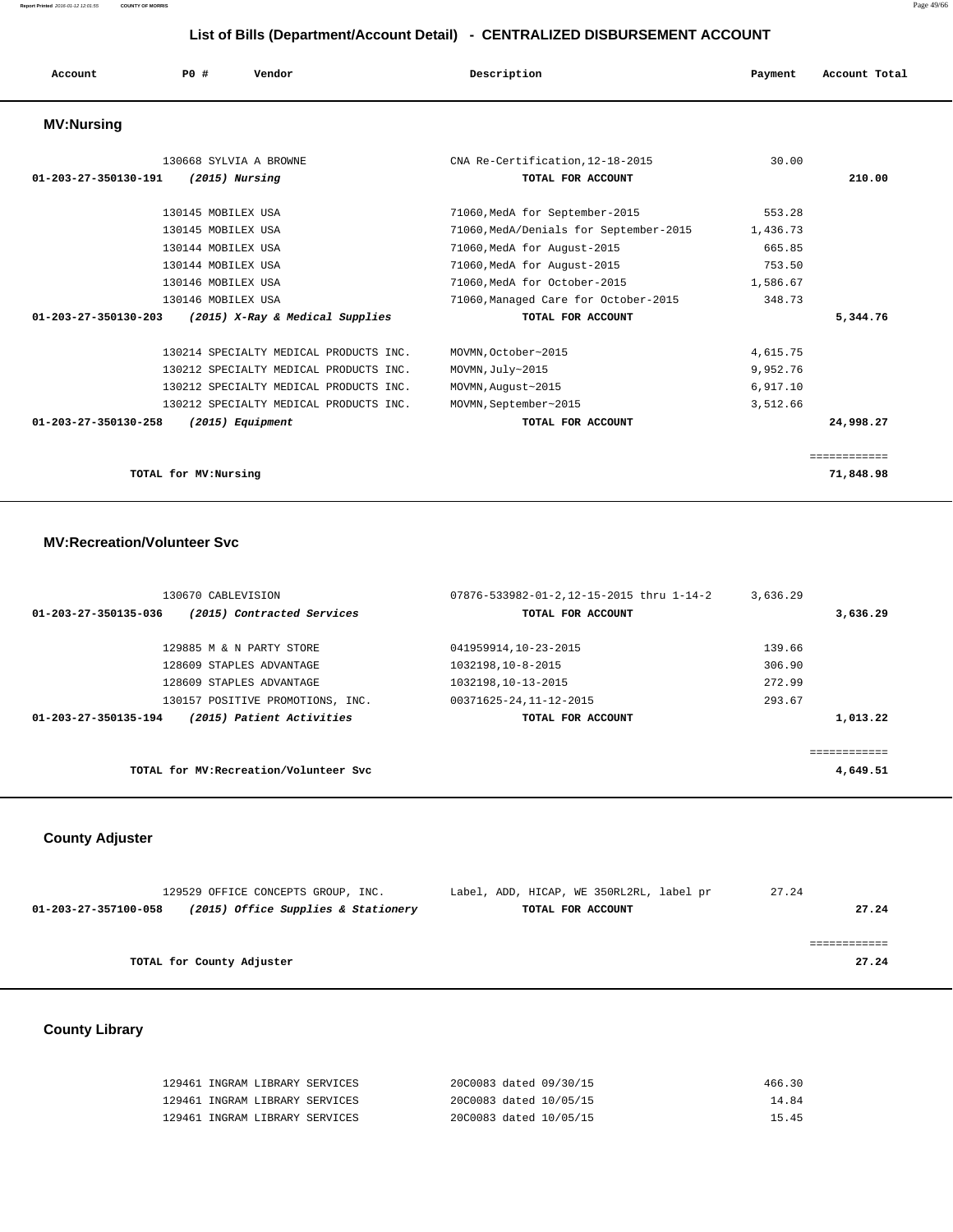131162 COUNTY COLLEGE OF MORRIS 1st Half January 2015 Operating Budget 492,916.67  **01-201-29-395100-090 Expenditures TOTAL FOR ACCOUNT 492,916.67**

#### **Contribution to County College**

|                      | TOTAL for County Library                                 |                                                                               |                   | ============<br>9,665.20 |
|----------------------|----------------------------------------------------------|-------------------------------------------------------------------------------|-------------------|--------------------------|
| 01-203-29-390100-095 | (2015) Other Administrative Supplies                     | TOTAL FOR ACCOUNT                                                             |                   | 882.00                   |
|                      | 129633 GILL ASSOCIATES IDENTIFICATION                    | 200 Scan cards used for MCL HandiCap doo                                      | 882.00            |                          |
| 01-203-29-390100-083 | (2015) Video & Film Materials                            | TOTAL FOR ACCOUNT                                                             |                   | 2,356.15                 |
|                      | 129643 INGRAM LIBRARY SERVICES                           | 20C0083 dated 09/17/15 Split Object Code                                      | 21.40             |                          |
|                      | 129643 INGRAM LIBRARY SERVICES                           | 20C0083 dated 09/16/15 Split Object Code                                      | 47.97             |                          |
|                      | 129643 INGRAM LIBRARY SERVICES                           | 20C0083 dated 09/16/15 Split Object Code                                      | 47.04             |                          |
|                      |                                                          | 129644 INGRAM LIBRARY SERVICES 20C0083 dated 09/30/15 Split Object Code 69.11 |                   |                          |
|                      | 129439 MIDWEST TAPE LLC                                  | 2000001148 dated 10/16/15                                                     | 22.39             |                          |
|                      | 129439 MIDWEST TAPE LLC                                  | 2000001148 dated 10/12/15                                                     | 134.14            |                          |
|                      | 129439 MIDWEST TAPE LLC                                  | 2000001148 dated 10/02/15                                                     | 337.86            |                          |
|                      | 129439 MIDWEST TAPE LLC                                  | 2000001148 dated 09/28/15                                                     | 618.93            |                          |
|                      | 129439 MIDWEST TAPE LLC                                  | 2000001148 dated 09/21/15                                                     | 721.85            |                          |
|                      | 129439 MIDWEST TAPE LLC                                  | 2000001148 dated 09/18/15; CM on Inv#931                                      | $-59.98$          |                          |
|                      | 129439 MIDWEST TAPE LLC                                  | 2000001148 dated 08/28/15                                                     | 372.42            |                          |
|                      | 129461 INGRAM LIBRARY SERVICES                           | 20C0083 dated 10/05/15                                                        | 23.02             |                          |
|                      | 01-203-29-390100-028 (2015) Books & Periodicals          | TOTAL FOR ACCOUNT                                                             |                   | 6,427.05                 |
|                      | 129643 INGRAM LIBRARY SERVICES                           | 20C0083 dated 09/21/15                                                        | 666.42            |                          |
|                      | 129643 INGRAM LIBRARY SERVICES                           | 20C0083 dated 09/17/15 Split Object Code                                      | 12.00             |                          |
|                      | 129643 INGRAM LIBRARY SERVICES                           | 20C0083 dated 09/16/15                                                        | 292.16            |                          |
|                      | 129643 INGRAM LIBRARY SERVICES                           | 20C0083 dated 09/16/15 Split Object Code 189.00                               |                   |                          |
|                      | 129643 INGRAM LIBRARY SERVICES                           | 20C0083 dated 09/16/15                                                        | 80.01             |                          |
|                      |                                                          | 129643 INGRAM LIBRARY SERVICES 2000083 dated 09/16/15 Split Object Code       | 9.72              |                          |
|                      | 129643 INGRAM LIBRARY SERVICES 2000083 dated 09/15/15    | 1003308031 dated 10/01/15                                                     | 812.01            |                          |
|                      | 129644 INGRAM LIBRARY SERVICES<br>127559 THOMSON REUTERS | 20C0083 dated 10/01/15                                                        | 67.90<br>1,499.40 |                          |
|                      | 129644 INGRAM LIBRARY SERVICES                           | 20C0083 dated 09/30/15 Split Object Code                                      | 120.27            |                          |
|                      | 129644 INGRAM LIBRARY SERVICES                           | 20C0083 dated 09/29/15                                                        | 38.65             |                          |
|                      | 129644 INGRAM LIBRARY SERVICES                           | 20C0083 dated 09/28/15                                                        | 103.50            |                          |
|                      | 129644 INGRAM LIBRARY SERVICES 20C0083 dated 09/25/15    |                                                                               | 178.46            |                          |
|                      | 129644 INGRAM LIBRARY SERVICES 20C0083 dated 09/24/15    |                                                                               | 11.99             |                          |
|                      | 129644 INGRAM LIBRARY SERVICES 20C0083 dated 09/23/15    |                                                                               | 39.01             |                          |
|                      | 129644 INGRAM LIBRARY SERVICES                           | 20C0083 dated 09/22/15                                                        | 41.64             |                          |
|                      | 129644 INGRAM LIBRARY SERVICES                           | 20C0083 dated 09/21/15                                                        | 20.51             |                          |
|                      | 129644 INGRAM LIBRARY SERVICES                           | 20C0083 dated 09/21/15                                                        | 33.25             |                          |
|                      | 129154 GALE                                              | 116418 dated 10/14/15                                                         | 469.44            |                          |
|                      | 129154 GALE                                              | 116418 dated 09/28/15                                                         | 579.60            |                          |
|                      | 129154 GALE                                              | 116418 dated 09/28/15                                                         | 135.90            |                          |
|                      | 129154 GALE                                              | 116418 dated 09/28/15                                                         | 237.60            |                          |
|                      | 129154 GALE                                              | 116418 dated 09/18/15                                                         | 27.99             |                          |
|                      | 129461 INGRAM LIBRARY SERVICES                           | 20C0083 dated 10/09/15                                                        | 52.41             |                          |
|                      | 129461 INGRAM LIBRARY SERVICES                           | 20C0083 dated 10/08/15                                                        | 27.00             |                          |
|                      | 129461 INGRAM LIBRARY SERVICES                           | 20C0083 dated 10/07/14                                                        | 12.08             |                          |
|                      | 129461 INGRAM LIBRARY SERVICES                           | 20C0083 dated 10/06/15                                                        | 37.36             |                          |

# ============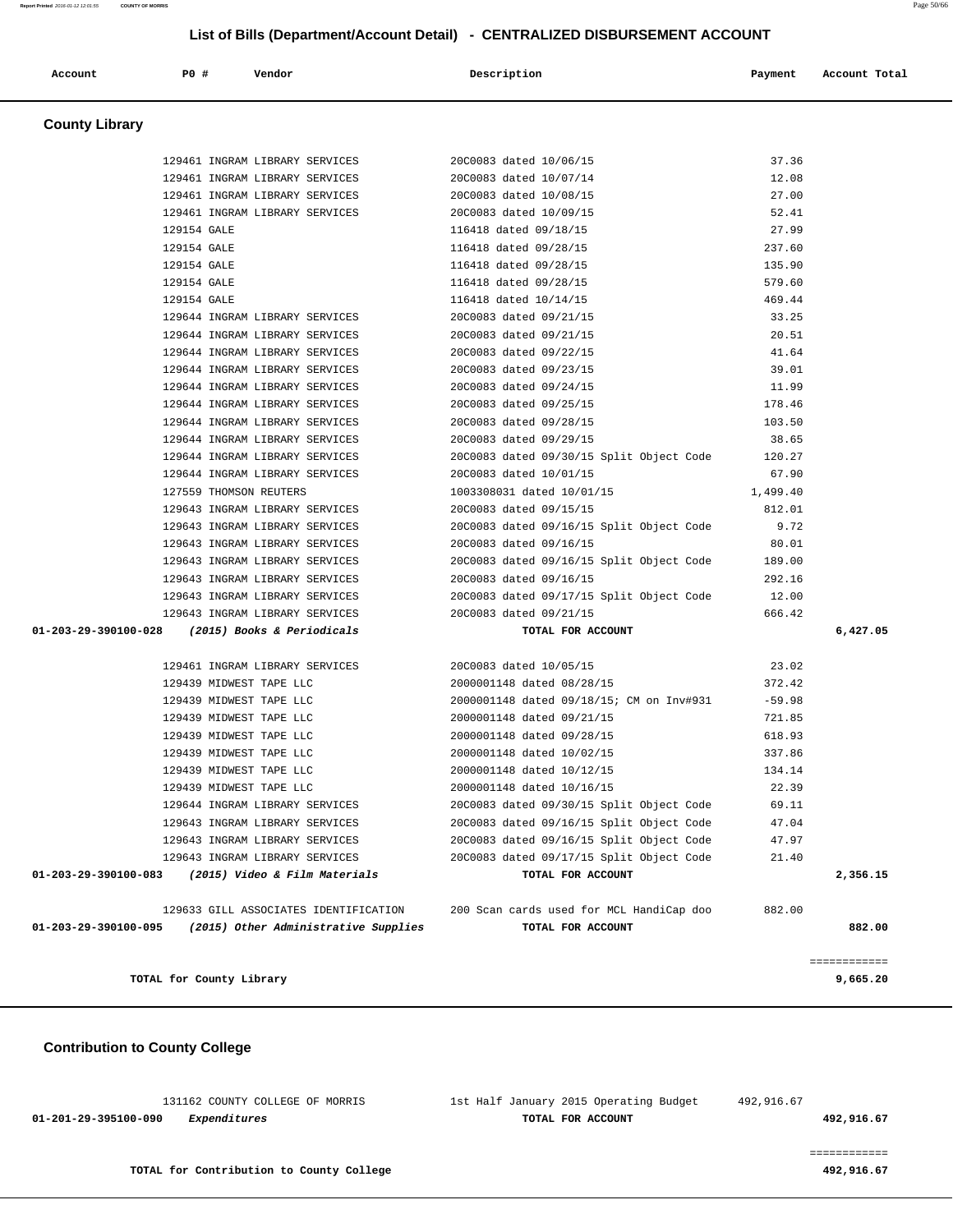**Report Printed** 2016-01-12 12:01:55 **COUNTY OF MORRIS** Page 51/66

#### **List of Bills (Department/Account Detail) - CENTRALIZED DISBURSEMENT ACCOUNT**

| Account | P0 # | Vendor | Description | Payment | Account Total |
|---------|------|--------|-------------|---------|---------------|
|         |      |        |             |         |               |

#### **Rutgers Extension Service**

| 130286 RICOH AMERICAS CORPORATION<br>01-203-29-396100-058<br>(2015) Office Supplies & Stationery | staples for (2) Ricoh copiers<br>TOTAL FOR ACCOUNT | 163.00<br>163.00 |
|--------------------------------------------------------------------------------------------------|----------------------------------------------------|------------------|
| 130286 RICOH AMERICAS CORPORATION                                                                | color copies                                       | 384.58           |
| 130142 RICOH AMERICAS CORPORATION                                                                | color copies                                       | 38.99            |
| 01-203-29-396100-069<br>$(2015)$ Printing                                                        | TOTAL FOR ACCOUNT                                  | 423.57           |
| 130171 RICOH AMERICAS CORPORATION                                                                | copier lease                                       | 726.06           |
| 130172 RICOH AMERICAS CORPORATION                                                                | copier lease                                       | 1,040.86         |
| (2015) Office Machines<br>01-203-29-396100-163                                                   | TOTAL FOR ACCOUNT                                  | 1,766.92         |
|                                                                                                  |                                                    |                  |
| TOTAL for Rutgers Extension Service                                                              |                                                    | 2,353.49         |

#### **Rmb Out of Cty Two Yr Coll**

|                      | 130802 UNION COUNTY COLLEGE              | FALL 2015 TUITION CHARGEBACK | 4,608.35 |          |
|----------------------|------------------------------------------|------------------------------|----------|----------|
|                      | 130801 HUDSON CTY COMMUNITY COLLEGE      | FALL 2015 TUITION CHARGEBACK | 290.40   |          |
| 01-203-29-397100-090 | (2015) Rmb Out of Cty Two Yr Coll Expend | TOTAL FOR ACCOUNT            |          | 4,898.75 |
|                      |                                          |                              |          |          |
|                      |                                          |                              |          |          |
|                      | TOTAL for Rmb Out of Cty Two Yr Coll     |                              |          | 4,898.75 |
|                      |                                          |                              |          |          |

#### **Fire and Police Academy**

| 130013 MORRIS COUNTY ENGRAVING LLC                    | Academic Award        | 70.20  |
|-------------------------------------------------------|-----------------------|--------|
| 130013 MORRIS COUNTY ENGRAVING LLC                    | Certificate Holder    | 40.50  |
| 130013 MORRIS COUNTY ENGRAVING LLC                    | Awards -PT & Firearms | 178.20 |
| (2015) Other General Expenses<br>01-203-29-407100-059 | TOTAL FOR ACCOUNT     | 288.90 |
|                                                       |                       |        |
|                                                       |                       |        |
| TOTAL for Fire and Police Academy                     |                       | 288.90 |
|                                                       |                       |        |

#### **Utilities**

|                      | 130073 NATIONAL FUEL OIL INC.       | 4336 GALS DIESEL FOR WHARTON             | 6,421.18  |
|----------------------|-------------------------------------|------------------------------------------|-----------|
|                      | 130073 NATIONAL FUEL OIL INC.       | 4629 GALS DIESEL FOR COUNTY GARAGE       | 6,847.22  |
|                      | 129349 NATIONAL FUEL OIL INC.       | 4500 GALS DIESEL FOR COUNTY GARAGE       | 6,862.05  |
|                      | 129349 NATIONAL FUEL OIL INC.       | 4500 GALS DIESEL FOR WHARTON             | 6,847.20  |
|                      | 129349 NATIONAL FUEL OIL INC.       | 800 GALS DIESEL FOR MONTVILLE            | 1,269.20  |
|                      | 130060 NATIONAL FUEL OIL INC.       | 4451 GALS DIESEL FOR THE HILL            | 7,017.89  |
| 01-203-31-430100-136 | (2015) Diesel Fuel                  | TOTAL FOR ACCOUNT                        | 35,264.74 |
|                      | 129962 JERSEY CENTRAL POWER & LIGHT | 100 105 119 190 Rt 10 & Hillside Ave Led | 38.54     |
|                      | 130591 JERSEY CENTRAL POWER & LIGHT | 200-000-971-008/ RUTH DAVIS DRIVE/ 12/8/ | 285.43    |
|                      |                                     |                                          |           |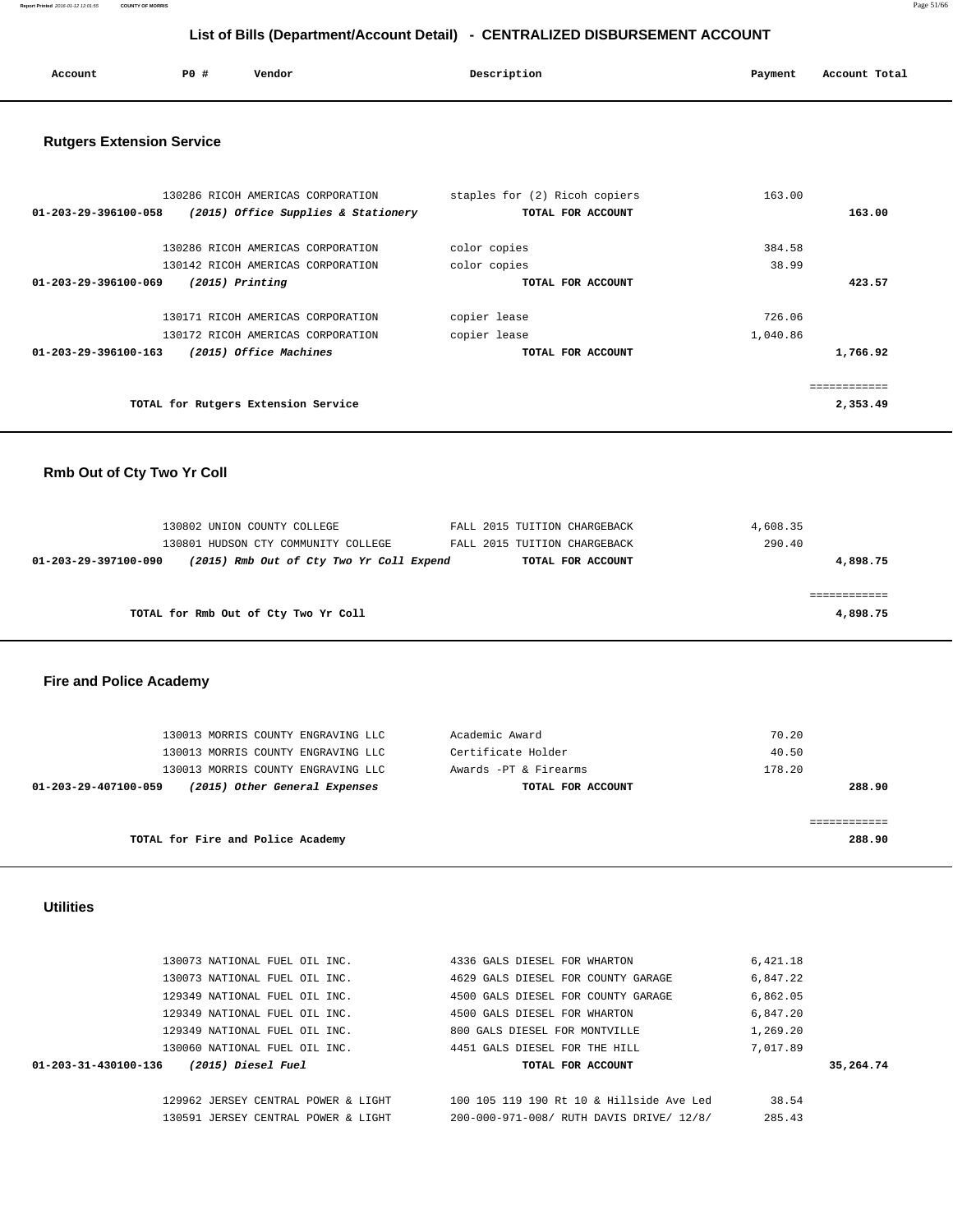| Account                                 | P0 #                                                                                                            | Vendor                                                                                                                                                                                                                                                                                                                                                                                                                                                                                                                                                                                                                                                                                                                                                                                                                         | Description                                                                                                                                                                                                                                                                                                                                                                                                                                                                                                                                                                                                                              | Payment                                                                                                                                                                                                                               | Account Total |
|-----------------------------------------|-----------------------------------------------------------------------------------------------------------------|--------------------------------------------------------------------------------------------------------------------------------------------------------------------------------------------------------------------------------------------------------------------------------------------------------------------------------------------------------------------------------------------------------------------------------------------------------------------------------------------------------------------------------------------------------------------------------------------------------------------------------------------------------------------------------------------------------------------------------------------------------------------------------------------------------------------------------|------------------------------------------------------------------------------------------------------------------------------------------------------------------------------------------------------------------------------------------------------------------------------------------------------------------------------------------------------------------------------------------------------------------------------------------------------------------------------------------------------------------------------------------------------------------------------------------------------------------------------------------|---------------------------------------------------------------------------------------------------------------------------------------------------------------------------------------------------------------------------------------|---------------|
| <b>Utilities</b>                        |                                                                                                                 |                                                                                                                                                                                                                                                                                                                                                                                                                                                                                                                                                                                                                                                                                                                                                                                                                                |                                                                                                                                                                                                                                                                                                                                                                                                                                                                                                                                                                                                                                          |                                                                                                                                                                                                                                       |               |
| 01-203-31-430100-137                    |                                                                                                                 | 130592 JERSEY CENTRAL POWER & LIGHT<br>130590 JERSEY CENTRAL POWER & LIGHT<br>130594 MORRISTOWN PARKING AUTHORITY<br>130593 JERSEY CENTRAL POWER & LIGHT<br>(2015) Electricity                                                                                                                                                                                                                                                                                                                                                                                                                                                                                                                                                                                                                                                 | 100 102 601 695 - COMM CENTER 11/21/15 -<br>100 004 885 628- MOSQUITO CONTROL 10/28/<br>JCP & L/ SCHUYLER ANNEX PARKING<br>100 079 438 253 - CAC COMPLEX 11/21/15 -<br>TOTAL FOR ACCOUNT                                                                                                                                                                                                                                                                                                                                                                                                                                                 | 18,071.23<br>670.43<br>1,263.85<br>9,627.14                                                                                                                                                                                           | 30,910.65     |
| 01-203-31-430100-141 (2015) Natural Gas | 130628 PSE&G CO                                                                                                 | 130596 DIRECT ENERGY BUSINESS MARKETING<br>130598 ELIZABETHTOWN GAS COMPANY<br>130599 N.J. NATURAL GAS COMPANY<br>130601 N.J. NATURAL GAS COMPANY<br>130602 N.J. NATURAL GAS COMPANY                                                                                                                                                                                                                                                                                                                                                                                                                                                                                                                                                                                                                                           | 1316 - SUMMARY GROUP #/ MORRIS COUNTY (6<br>3333344641 / RE: LONG VALLEY/ 11/5/15 -<br>06-1126-4174-12/ RE: WHARTON OFF/ 11/2/1<br>06-1126-4370-18/ RE: WHARTON ROADS/ 11/2<br>22-0009-4999-6Y MONTVILLE 11/12/15 - 12<br>REF # MOMBAG/ COUNTY OF MORRIS - MUNICIP<br>TOTAL FOR ACCOUNT                                                                                                                                                                                                                                                                                                                                                  | 26, 443.31<br>90.50<br>117.46<br>457.14<br>986.81<br>19,531.96                                                                                                                                                                        | 47,627.18     |
| 01-203-31-430100-143                    |                                                                                                                 | 129884 MORRIS COUNTY MUNICIPAL<br>129884 MORRIS COUNTY MUNICIPAL<br>(2015) Rubbish & Trash Removal                                                                                                                                                                                                                                                                                                                                                                                                                                                                                                                                                                                                                                                                                                                             | 100041, Roll-Offs/October~2015<br>MORRIS55, Tipping Fees/October~2015<br>TOTAL FOR ACCOUNT                                                                                                                                                                                                                                                                                                                                                                                                                                                                                                                                               | 5,081.27<br>4,017.00                                                                                                                                                                                                                  | 9,098.27      |
|                                         | 129113 VERIZON BUSINESS<br>129805 AT&T MOBILITY<br>129625 VERIZON CABS<br>129624 VERIZON CABS<br>130608 VERIZON | 127344 CDW GOVERNMENT LLC<br>127344 CDW GOVERNMENT LLC<br>127344 CDW GOVERNMENT LLC<br>127344 CDW GOVERNMENT LLC<br>128688 EXTEL COMMUNICATIONS<br>129802 EXTEL COMMUNICATIONS                                                                                                                                                                                                                                                                                                                                                                                                                                                                                                                                                                                                                                                 | Cisco 7965G VOIP Phone<br>Cisco 7965G Stand<br>Cisco 7965G Stand<br>Cisco 7965G Stand<br>129799 BUSINESS AUTOMATION TECHNOLOGIES, I Account 10000009316<br>Network Wiring as per quote Dated 11-12-<br>6000057810 X26, 11/1/15, Mthly charge(au<br>Network Wiring for Smart Display PC<br>201 M55-4914 825, 11/25/15, T1 American<br>201 M55-5534 968, 11/25/15, E911 fiber 1<br>973-455-0378 979 71Y / RE: PENTHOUSE- A                                                                                                                                                                                                                 | 5,577.00<br>68.25<br>39.00<br>9.75<br>2,498.54<br>450.00<br>295.00<br>286.86<br>575.00<br>1,168.13<br>2,240.64<br>66.59                                                                                                               |               |
| 01-203-31-430100-146                    |                                                                                                                 | (2015) Telephone<br>130600 SOUTHEAST MORRIS COUNTY<br>130600 SOUTHEAST MORRIS COUNTY<br>130600 SOUTHEAST MORRIS COUNTY<br>130600 SOUTHEAST MORRIS COUNTY<br>130600 SOUTHEAST MORRIS COUNTY<br>130603 SOUTHEAST MORRIS COUNTY<br>130603 SOUTHEAST MORRIS COUNTY<br>130603 SOUTHEAST MORRIS COUNTY<br>130603 SOUTHEAST MORRIS COUNTY<br>130603 SOUTHEAST MORRIS COUNTY<br>130603 SOUTHEAST MORRIS COUNTY<br>130603 SOUTHEAST MORRIS COUNTY<br>130603 SOUTHEAST MORRIS COUNTY<br>130603 SOUTHEAST MORRIS COUNTY<br>130603 SOUTHEAST MORRIS COUNTY<br>130603 SOUTHEAST MORRIS COUNTY<br>130603 SOUTHEAST MORRIS COUNTY<br>130603 SOUTHEAST MORRIS COUNTY<br>130603 SOUTHEAST MORRIS COUNTY<br>130603 SOUTHEAST MORRIS COUNTY<br>130603 SOUTHEAST MORRIS COUNTY<br>130603 SOUTHEAST MORRIS COUNTY<br>130603 SOUTHEAST MORRIS COUNTY | TOTAL FOR ACCOUNT<br>211000004000/ A & R BLDG<br>211000004500/ CH<br>212000084700/ CORRECTION FACILITY<br>211000005000/ ADM CTS<br>212000053001/ SHADETREE<br>763510858000/ 21 HIGHVIEW<br>763510758000/ JDC<br>763510668000/ CORRECTION FACILITY<br>763510330000/ SCHUYLER<br>763510404000/ A & R BLDG<br>763510091000/ CT ST GRG<br>762510372000 / LIBRARY<br>763510750000/ LIBRARY<br>762510070000/ MORRIS CLINIC<br>763510590000/ MORRIS SHELTER<br>763510586000/ MV2<br>762510236000/ SEU<br>763510104000/ CT ST<br>763510406000/ CT ST<br>763510478000/ SEU<br>763510135000/ CTY GRG<br>762510055001/ MV3<br>762510395000/ H/S-MV1 | 619.62<br>2,140.78<br>4,309.65<br>330.72<br>1,867.35<br>229.28<br>229.28<br>384.31<br>384.31<br>138.66<br>229.28<br>89.53<br>384.31<br>89.53<br>384.31<br>229.28<br>89.53<br>138.66<br>138.66<br>384.31<br>138.66<br>358.12<br>179.06 | 13,274.76     |

**Report Printed** 2016-01-12 12:01:55 **COUNTY OF MORRIS** Page 52/66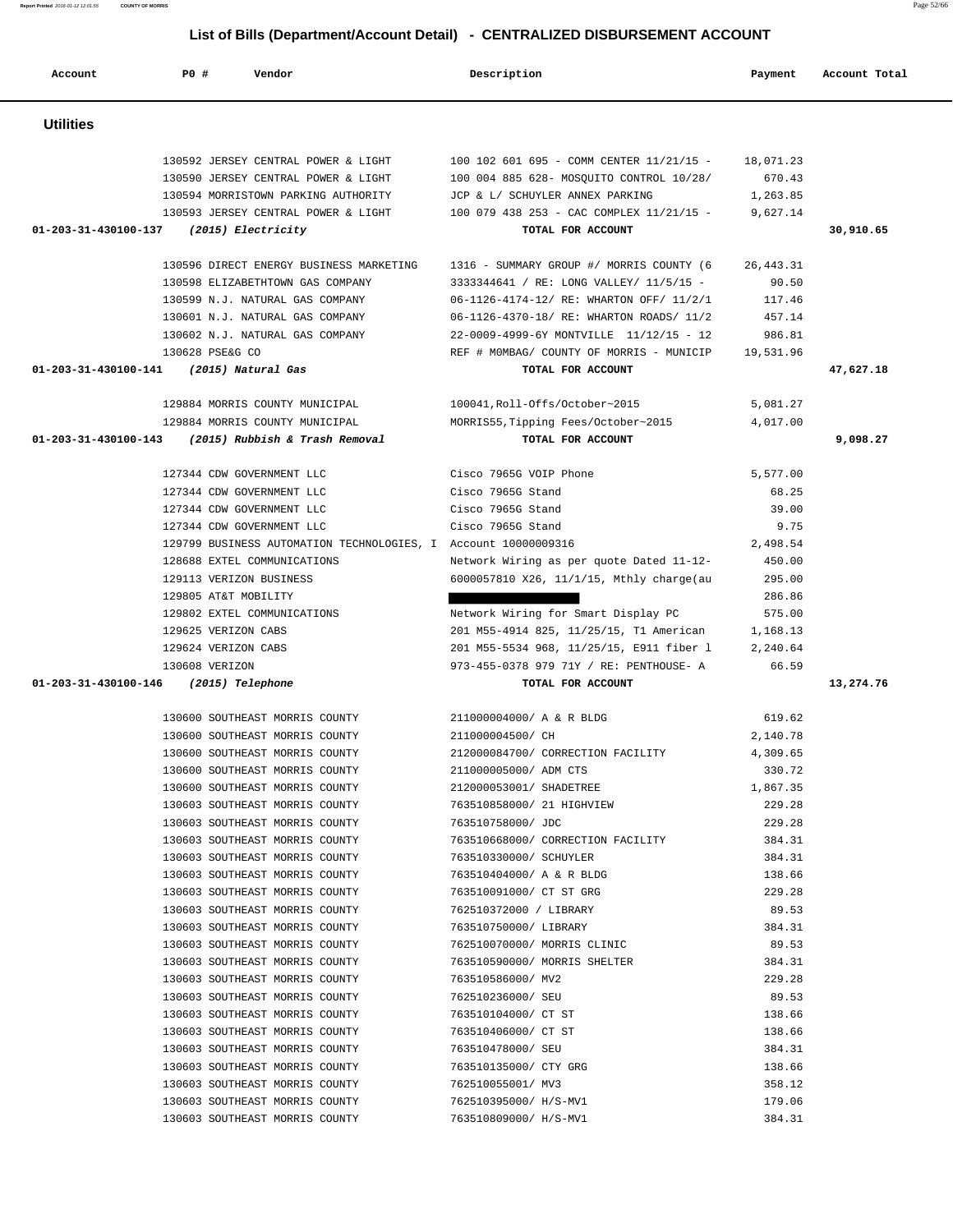| TOTAL for Nutrition                                          |                                          |          | 1,289.31     |
|--------------------------------------------------------------|------------------------------------------|----------|--------------|
|                                                              |                                          |          | ============ |
| $01-203-41-716100-098$ (2015) Other Operating& Repair Supply | TOTAL FOR ACCOUNT                        |          | 64.49        |
| 130392 GRAINGER                                              | Button Cell Batteries                    | 4.20     |              |
| 130394 ALLEN PAPER & SUPPLY CO                               | Thunder Dolly Caster Wheels Parsippany S | 30.67    |              |
| 130383 ALLEN PAPER & SUPPLY CO                               | 3 Ice Cream Scoop Rockaway Site          | 17.77    |              |
| 130382 ALLEN PAPER & SUPPLY CO                               | Ice Cream Scoop Morris Mews Site         | 11.85    |              |
| 01-203-41-716100-058 (2015) Office Supplies & Stationery     | TOTAL FOR ACCOUNT                        |          | 1,224.82     |
| 127595 STAPLES ADVANTAGE                                     | Blue 3" Ring Binder                      | 7.21     |              |
| 127595 STAPLES ADVANTAGE                                     | Vinyl Glove Extra Large BX 100 CT        | 32.10    |              |
| 127595 STAPLES ADVANTAGE                                     | Black 3" Ring Binder                     | 2.88     |              |
| 127595 STAPLES ADVANTAGE                                     | Canon FAXPHONE                           | 149.95   |              |
| 127595 STAPLES ADVANTAGE                                     | File Box Letter Size                     | 16.60    |              |
| 127595 STAPLES ADVANTAGE                                     | Red Fine Point Marker                    | 4.86     |              |
| 127595 STAPLES ADVANTAGE                                     | Nitrile Large Blue BX 100 CT             | 54.60    |              |
| 127595 STAPLES ADVANTAGE                                     | Vinyl Glove Large BX 100 CT              | 47.90    |              |
| 127595 STAPLES ADVANTAGE                                     | Vinyl Glove Medium BX 100 CT             | 32.10    |              |
| 127595 STAPLES ADVANTAGE                                     | Staples Correction Tape 10 PK            | 5.09     |              |
| 127595 STAPLES ADVANTAGE                                     | Avery Chisel Permanent Marker            | 5.84     |              |
| 127595 STAPLES ADVANTAGE                                     | Staples Coin Envelopes                   | 192.40   |              |
| 127770 STAPLES ADVANTAGE                                     | Item # 101537 X Large Vinyl Exam Gloves  | 32.10    |              |
| 127770 STAPLES ADVANTAGE                                     | Item # 101537 X Large Vinyl Exam Gloves  | $-32.10$ |              |
| 127770 STAPLES ADVANTAGE                                     | Item # 101539 X Large Vinyl Exam Gloves  | 64.20    |              |

127770 STAPLES ADVANTAGE 10 11 10 11 11 11 127770 STAPLES ADVANTAGE 127770 STAPLES ADVANTAGE Item # 1004267 #128 Toner Cartridge Rema 133.44

 127770 STAPLES ADVANTAGE Item # 791387 #104 Toner Cartridge Reman 285.00 127770 STAPLES ADVANTAGE 11 101537 Medium Vinyl Exam Gloves B 64.20 127770 STAPLES ADVANTAGE Item # 101538 Large Vinyl Exam Gloves BX 71.85

#### **Nutrition**

| Account              | P0#                 | Vendor                                                                                                                               | Description                                                                                                  | Payment                              | Account Total             |
|----------------------|---------------------|--------------------------------------------------------------------------------------------------------------------------------------|--------------------------------------------------------------------------------------------------------------|--------------------------------------|---------------------------|
| <b>Utilities</b>     |                     |                                                                                                                                      |                                                                                                              |                                      |                           |
|                      |                     | 130603 SOUTHEAST MORRIS COUNTY<br>130603 SOUTHEAST MORRIS COUNTY<br>130603 SOUTHEAST MORRIS COUNTY                                   | 762510401000/ YOUTH SHELTER<br>763510828000/ YOUTH SHELTER<br>763510886500/ CENTRAL AVE                      | 89.53<br>229.28<br>384.31            |                           |
|                      |                     | 130603 SOUTHEAST MORRIS COUNTY<br>130597 SOUTHEAST MORRIS COUNTY<br>130597 SOUTHEAST MORRIS COUNTY<br>130597 SOUTHEAST MORRIS COUNTY | 762510423000/ CENTRAL AVE<br>7721001924.00/ H/S-MV1<br>7721000080.00/ SCHUYLER<br>7721000133.00/ CENTRAL AVE | 895.30<br>953.72<br>652.25<br>689.78 |                           |
|                      |                     | 130597 SOUTHEAST MORRIS COUNTY<br>130597 SOUTHEAST MORRIS COUNTY<br>130597 SOUTHEAST MORRIS COUNTY                                   | 7721001827.00/ LIBRARY<br>7721000127.00/ SEU<br>7721000131.00/ YOUTH SHELTER                                 | 606.20<br>179.12<br>283.80           |                           |
|                      |                     | 130595 SOUTHEAST MORRIS COUNTY<br>130595 SOUTHEAST MORRIS COUNTY<br>130595 SOUTHEAST MORRIS COUNTY                                   | 691220165000/ VOTING MACHINE<br>691220133000/ CNTY GRG<br>691220167002/ 16 HIGHVIEW                          | 50.97<br>300.54<br>41.99             |                           |
| 01-203-31-430100-147 |                     | 130595 SOUTHEAST MORRIS COUNTY<br>(2015) Water                                                                                       | 691220161000/ MOSOUITO - HIGHVIEW<br>TOTAL FOR ACCOUNT                                                       | 229.37                               | 19,527.20<br>============ |
|                      | TOTAL for Utilities |                                                                                                                                      |                                                                                                              |                                      | 155,702.80                |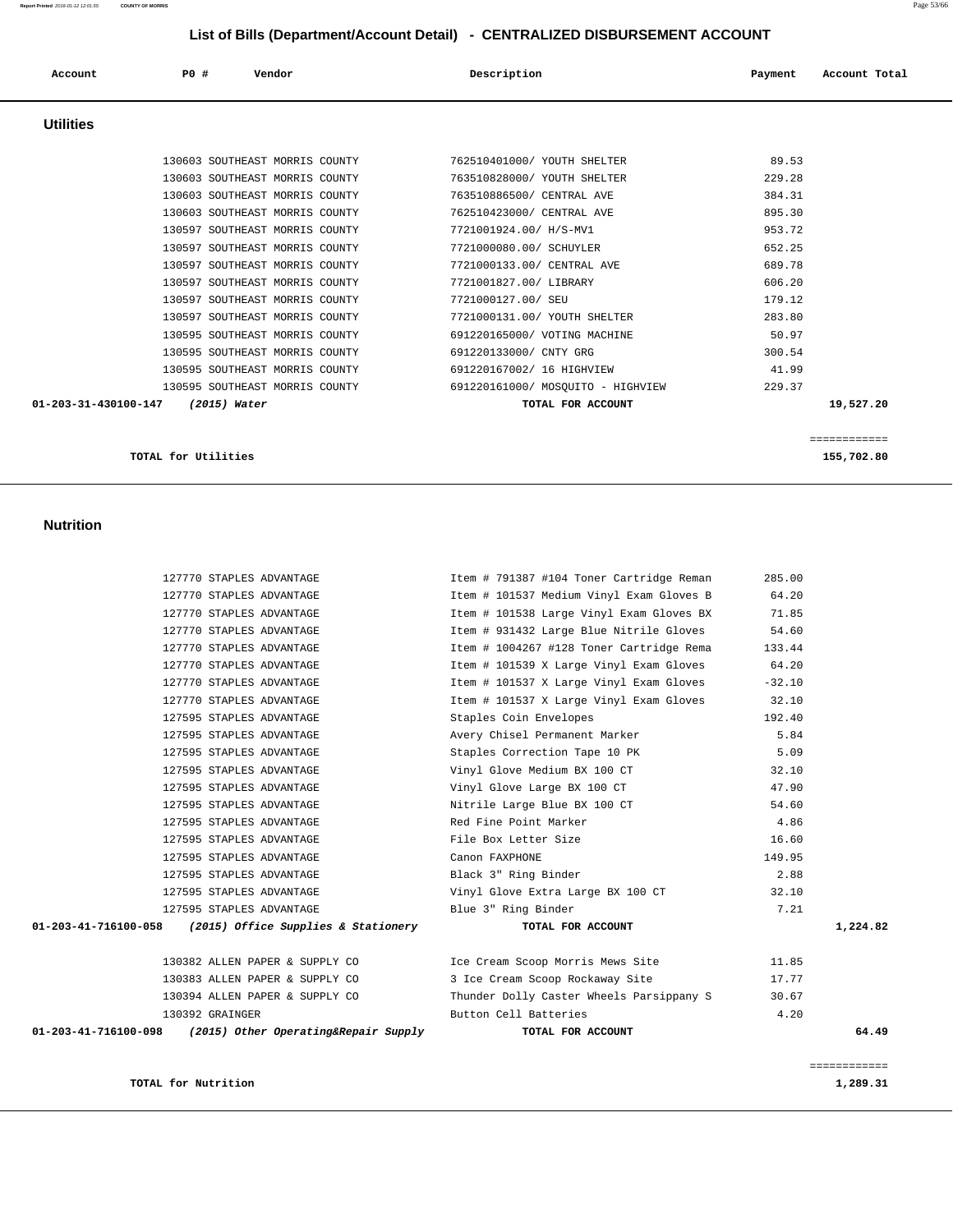**Report Printed** 2016-01-12 12:01:55 **COUNTY OF MORRIS** Page 54/66

#### **List of Bills (Department/Account Detail) - CENTRALIZED DISBURSEMENT ACCOUNT**

| Account              | <b>PO #</b>                 | Vendor                                                         | Description                     | Account Total<br>Payment |  |
|----------------------|-----------------------------|----------------------------------------------------------------|---------------------------------|--------------------------|--|
| DEPARTMENT 741515    |                             |                                                                | <b>Grant Fund</b>               |                          |  |
|                      |                             | 129779 PROJECT SELF SUFFICIENCY                                | Georgia B.                      | 448.00                   |  |
| 02-213-41-741515-392 |                             | 130307 PROJECT SELF SUFFICIENCY<br>WFNJ-TANF (7/1/14-12/31/15) | Georgia B.<br>TOTAL FOR ACCOUNT | 206.00<br>654.00         |  |
|                      | TOTAL for DEPARTMENT 741515 |                                                                |                                 | ===========<br>654.00    |  |
|                      |                             |                                                                |                                 |                          |  |

#### **DEPARTMENT 741530**

| 129022 US LIFE INSURANCE COMPANY                    |                   | 2,291.16 |
|-----------------------------------------------------|-------------------|----------|
| 02-213-41-741530-392<br>WFNJ-WLLP (7/1/14-12/31/15) | TOTAL FOR ACCOUNT | 2,291.16 |
|                                                     |                   |          |
|                                                     |                   |          |
| TOTAL for DEPARTMENT 741530                         |                   | 2,291.16 |
|                                                     |                   |          |

| 02-213-41-741615-392 | WFNJ-TANF (7/1/15-12/31/16)       | TOTAL FOR ACCOUNT                        |          | 8.452.25 |
|----------------------|-----------------------------------|------------------------------------------|----------|----------|
|                      | 129751 MANPOWER                   | Richard M., W/E 11/8/15.                 | 734.72   |          |
|                      | 129769 MANPOWER                   | Richard M., W/E 11/22/15.                | 918.40   |          |
|                      | 129775 MANPOWER                   | Richard M., W/E 11/29/15.                | 551.04   |          |
| 129748 AT&T          |                                   |                                          | 1.98     |          |
|                      | 129749 VERIZON                    |                                          | 8.19     |          |
|                      | 129031 US LIFE INSURANCE COMPANY  |                                          | 8.16     |          |
|                      | 130271 TELESEARCH INC             |                                          | 14.81    |          |
|                      | 130271 TELESEARCH INC             |                                          | 22.85    |          |
|                      | 130271 TELESEARCH INC             |                                          | 11.88    |          |
|                      | 129777 TELESEARCH INC             | Denise D., W/E 11/29/15.                 | 623.49   |          |
|                      | 130269 RICOH AMERICAS CORPORATION |                                          | 2.32     |          |
|                      | 130270 RICOH AMERICAS CORPORATION |                                          | 4.98     |          |
|                      | 129756 RICOH AMERICAS CORPORATION |                                          | 17.75    |          |
|                      | 129756 RICOH AMERICAS CORPORATION |                                          | 10.07    |          |
|                      | 129750 READY REFRESH              |                                          | 1.65     |          |
|                      | 128935 FRED PRYOR SEMINARS        | Linda T., 12/2/15 training: HW/Communica | 49.00    |          |
|                      | 129732 EDWARDS LEARNING CENTER    | Monthly expenses for October.            | 4,544.16 |          |
|                      | 128933 CENTURYLINK                |                                          | 7.49     |          |
|                      | 129753 RICOH AMERICAS CORPORATION |                                          | 33.80    |          |
|                      | 129753 RICOH AMERICAS CORPORATION |                                          | 33.80    |          |
|                      | 129763 RICOH AMERICAS CORPORATION |                                          | 26.89    |          |
|                      | 129763 RICOH AMERICAS CORPORATION |                                          | 26.89    |          |
|                      | 130266 LISA M CURRAN              |                                          | 8.40     |          |
|                      | 130273 MANPOWER                   | Richard M., W/E 9/16/15.                 | 682.24   |          |
|                      | 130268 CENTURYLINK                |                                          | 7.40     |          |
| 128938 AT&T          |                                   |                                          | 1.19     |          |
|                      | 130265 MANPOWER                   | Parking tolls W/E 10/4/15. Monthly parki | 75.00    |          |
|                      | 129022 US LIFE INSURANCE COMPANY  |                                          | 23.70    |          |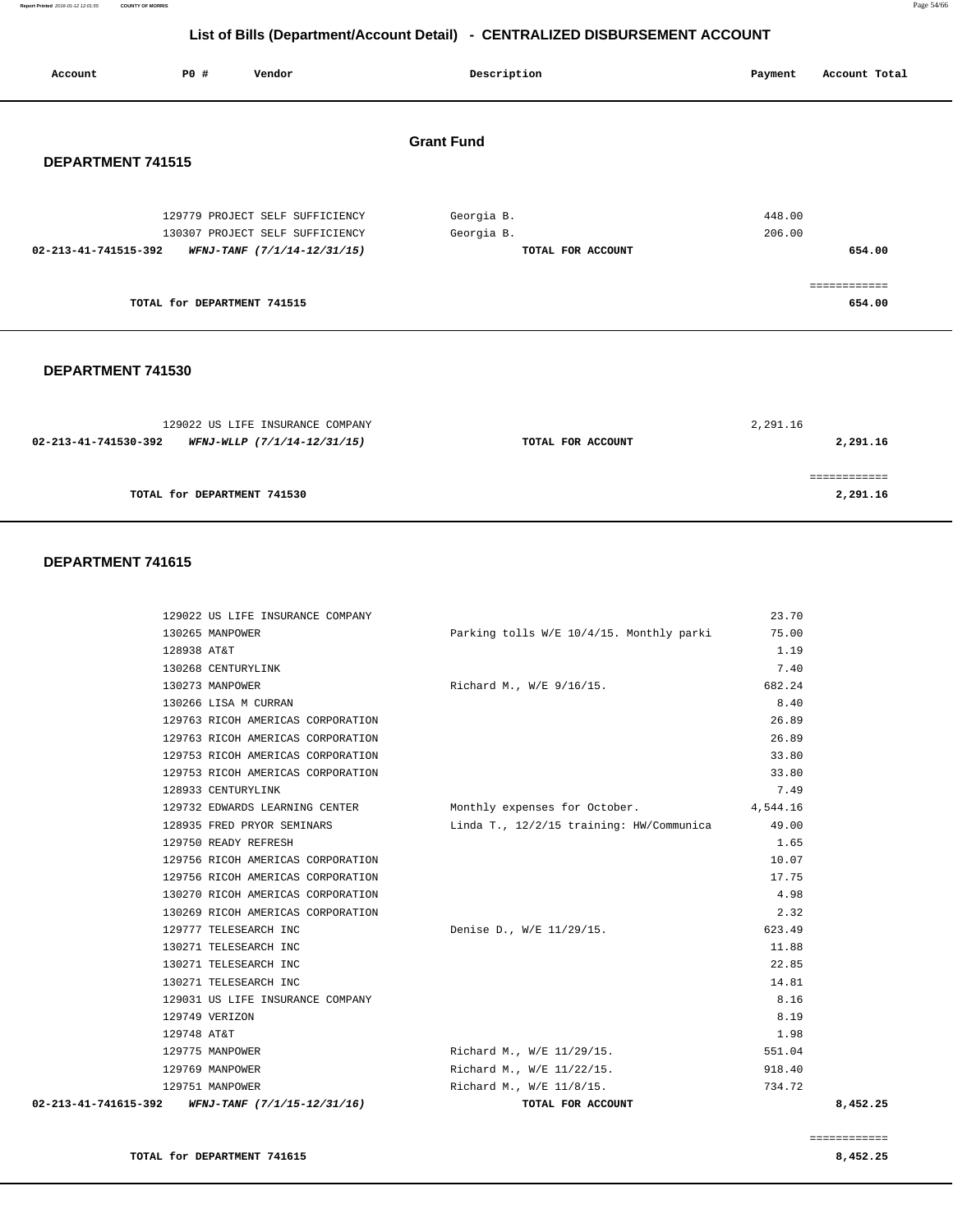| Account | PO# | Vendor | Description | Payment | Account Total |
|---------|-----|--------|-------------|---------|---------------|
|         |     |        |             |         |               |

#### **DEPARTMENT 741620**

| 02-213-41-741620-392 WFNJ-General Assistance(7/1/15-12/31/16) TOTAL FOR ACCOUNT |                          |        | 668.27 |
|---------------------------------------------------------------------------------|--------------------------|--------|--------|
| 129748 AT&T                                                                     |                          | 1.32   |        |
| 129749 VERIZON                                                                  |                          | 5.46   |        |
| 129031 US LIFE INSURANCE COMPANY                                                |                          | 5.44   |        |
| 130271 TELESEARCH INC                                                           | Teresa S., W/E 11/29/15. | 493.35 |        |
| 130271 TELESEARCH INC                                                           |                          | 9.87   |        |
| 130271 TELESEARCH INC                                                           |                          | 15.23  |        |
| 130271 TELESEARCH INC                                                           |                          | 7.92   |        |
| 130269 RICOH AMERICAS CORPORATION                                               |                          | 1.55   |        |
| 130270 RICOH AMERICAS CORPORATION                                               |                          | 3.32   |        |
| 129756 RICOH AMERICAS CORPORATION                                               |                          | 11.84  |        |
| 129756 RICOH AMERICAS CORPORATION                                               |                          | 6.72   |        |
| 129750 READY REFRESH                                                            |                          | 1.10   |        |
| 128933 CENTURYLINK                                                              |                          | 4.99   |        |
| 129753 RICOH AMERICAS CORPORATION                                               |                          | 22.53  |        |
| 129753 RICOH AMERICAS CORPORATION                                               |                          | 22.53  |        |
| 129763 RICOH AMERICAS CORPORATION                                               |                          | 17.93  |        |
| 129763 RICOH AMERICAS CORPORATION                                               |                          | 17.93  |        |
| 130266 LISA M CURRAN                                                            |                          | 5.60   |        |
| 130268 CENTURYLINK                                                              |                          | 4.94   |        |
| 128938 AT&T                                                                     |                          | 0.80   |        |
| 129022 US LIFE INSURANCE COMPANY                                                |                          | 7.90   |        |
|                                                                                 |                          |        |        |

|                             | _____________<br>____________ |
|-----------------------------|-------------------------------|
| TOTAL for DEPARTMENT 741620 | 668.27                        |
|                             | .                             |

#### **DEPARTMENT 741630**

|                             | 127352 CENTER FOR APPLIED LINGUISTICS | BEST Plus Computer adaptive test adminis | 625.00 |
|-----------------------------|---------------------------------------|------------------------------------------|--------|
| 02-213-41-741630-392        | WFNJ-WLLP (7/1/15-12/31/16)           | TOTAL FOR ACCOUNT                        | 625.00 |
|                             |                                       |                                          |        |
|                             |                                       |                                          |        |
| TOTAL for DEPARTMENT 741630 |                                       |                                          | 625.00 |
|                             |                                       |                                          |        |

| 129022 US LIFE INSURANCE COMPANY      |             | 118.50   |
|---------------------------------------|-------------|----------|
| 128938 AT&T                           |             | 5.97     |
| 130268 CENTURYLINK                    |             | 37.02    |
| 130266 LISA M CURRAN                  |             | 42.00    |
| 129763 RICOH AMERICAS CORPORATION     |             | 134.46   |
| 129763 RICOH AMERICAS CORPORATION     |             | 134.46   |
| 129753 RICOH AMERICAS CORPORATION     |             | 168.98   |
| 129753 RICOH AMERICAS CORPORATION     |             | 168.98   |
| 129702 AVTECH INSTITUTE               | Daniel V.   | 848.00   |
| 128933 CENTURYLINK                    |             | 37.45    |
| 130309 HOHOKUS SCHOOL OF TRADE        | Mauricio P. | 800.00   |
| 129744 NEW HORIZONS COMPUTER LEARNING | Diann H.    | 3,200.00 |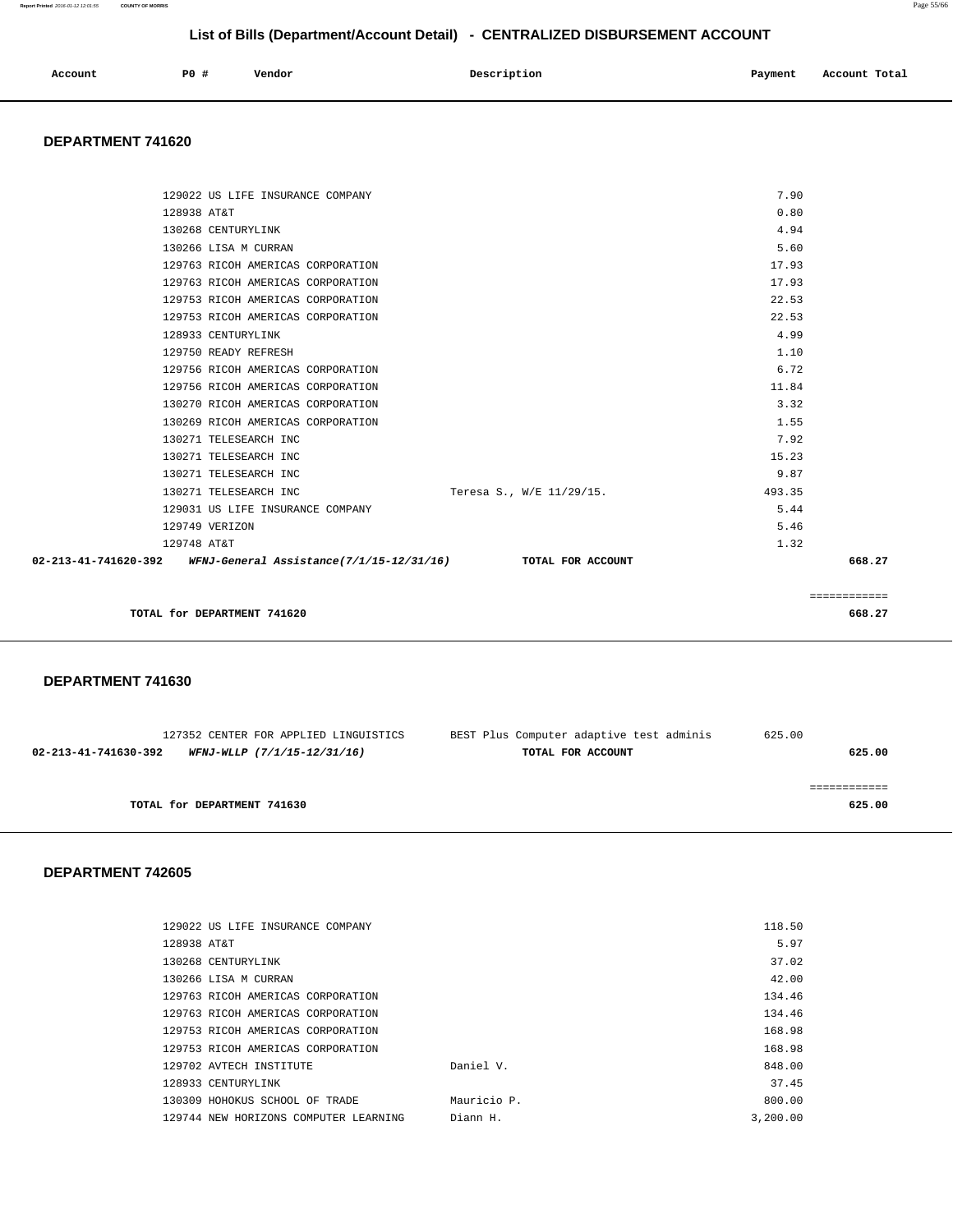| Account                  | PO# | Vendor                            | Description | Payment | Account Total |
|--------------------------|-----|-----------------------------------|-------------|---------|---------------|
| <b>DEPARTMENT 742605</b> |     |                                   |             |         |               |
|                          |     | 129756 RICOH AMERICAS CORPORATION |             | 50.35   |               |

| TOTAL for DEPARTMENT 742605                       |                   |              | 13,541.36    |
|---------------------------------------------------|-------------------|--------------|--------------|
|                                                   |                   |              | ============ |
| 02-213-41-742605-391 WIA Adult $(7/1/14-6/30/16)$ | TOTAL FOR ACCOUNT |              | 13,541.36    |
| 129748 AT&T                                       |                   | 9.89         |              |
| 129760 WARREN COUNTY TECHNICAL SCHOOL             | Tammi N.          | 516.04       |              |
| 129700 WARREN COUNTY TECHNICAL SCHOOL             | Julian M.         | 583.94       |              |
| 129698 WARREN COUNTY TECHNICAL SCHOOL             | Jessica W.        | 570.36       |              |
| 129695 WARREN COUNTY TECHNICAL SCHOOL             | Tiffany P.        | 529.62       |              |
| 129694 WARREN COUNTY TECHNICAL SCHOOL             | Anita O.          | 570.36       |              |
| 129749 VERIZON                                    |                   | 40.95        |              |
| 129031 US LIFE INSURANCE COMPANY                  |                   | 40.80        |              |
| 130271 TELESEARCH INC                             |                   | 74.06        |              |
| 130271 TELESEARCH INC                             |                   | 114.25       |              |
| 130271 TELESEARCH INC                             |                   | 59.40        |              |
| 129690 RUTGERS CENTER FOR CONTINUING              | Emily G.          | 2,076.00     |              |
| 129691 RUTGERS CENTER FOR CONTINUING              | Carol V.          | 2,476.00     |              |
| 130269 RICOH AMERICAS CORPORATION                 |                   | 11.60        |              |
| 130270 RICOH AMERICAS CORPORATION                 |                   | 24.89        |              |
| 129756 RICOH AMERICAS CORPORATION                 |                   | 88.78        |              |
| 143730 NICOM AMBNICAS CONFONAIION                 |                   | <u>JU.JJ</u> |              |

| 129022 US LIFE INSURANCE COMPANY                  | Policy # G026433 10/19/15-11/18/15 premi    | 505.58   |
|---------------------------------------------------|---------------------------------------------|----------|
| 128938 AT&T                                       | 030 515 8956 001 NOV 22, 2015 973-383-1     | 25.05    |
| 130268 CENTURYLINK                                | 310372742 - Bill dated 11/22/15. 973-383    | 155.50   |
| 130266 LISA M CURRAN                              | PDF files - Total of 8 layouts @ \$35.00    | 176.40   |
| 129763 RICOH AMERICAS CORPORATION                 | Ricoh MP5002SP Digital copier, quarterly    | 564.73   |
| 129763 RICOH AMERICAS CORPORATION                 | Ricoh MP5002SP Digital copier. Quarterly    | 564.73   |
| 129753 RICOH AMERICAS CORPORATION                 | Ricoh MPC5502; Ouarterly payment for Aug    | 709.74   |
| 129753 RICOH AMERICAS CORPORATION                 | Ricoh MPC5502R; Quarterly payment for No    | 709.74   |
| 129704 AVTECH INSTITUTE                           | Mei Shou W.                                 | 904.00   |
| 128933 CENTURYLINK                                | 310372742 bill dtd. Oct.22, 2015 973-383    | 157.27   |
| 130308 CHIRON TRAINING CENTER                     | Rubina S.                                   | 785.00   |
| 129663 FORTIS INSTITUTE                           | Ina R.                                      | 800.00   |
| 129476 FORTIS INSTITUTE                           | Amy Z.                                      | 800.00   |
| 129477 FORTIS INSTITUTE                           | Marta B.                                    | 473.44   |
| 129478 FORTIS INSTITUTE                           | Marta B.                                    | 192.16   |
| 130310 INFORMATION & TECHNOLOGY                   | Richard L.                                  | 1,125.68 |
| 129780 JERSEY TRACTOR TRAILER                     | Adam R.                                     | 800.00   |
| 129745 NEW HORIZONS COMPUTER LEARNING Kathleen M. |                                             | 799.80   |
| 129750 READY REFRESH                              | $0434508545 - 10/15/15 - 11/14/15$ (5) gall | 34.64    |
| 129756 RICOH AMERICAS CORPORATION                 | Quarterly payment for 8/11/15 to 11/10/1    | 211.48   |
| 129756 RICOH AMERICAS CORPORATION                 | Ouarterly payment for8/11 to 11/10/15. C    | 372.88   |
| 130270 RICOH AMERICAS CORPORATION                 | copies over allowable                       | 104.51   |
| 130269 RICOH AMERICAS CORPORATION                 | Copies over allowable                       | 48.73    |
| 129757 RUTGERS CENTER FOR CONTINUING              | Thomas L.                                   | 2,335.65 |
| 129687 RUTGERS CENTER FOR CONTINUING              | Shammara w.                                 | 2,204.00 |
| 129689 RUTGERS CENTER FOR CONTINUING              | Kathryn B.                                  | 2,356.00 |
| 130271 TELESEARCH INC                             | Linda B., W/E 11/29/15.                     | 249.47   |
| 130271 TELESEARCH INC                             | Sarina D., W/E 11/29/15.                    | 479.86   |
| 130271 TELESEARCH INC                             | Lilly H., W/E 11/29/15.                     | 311.06   |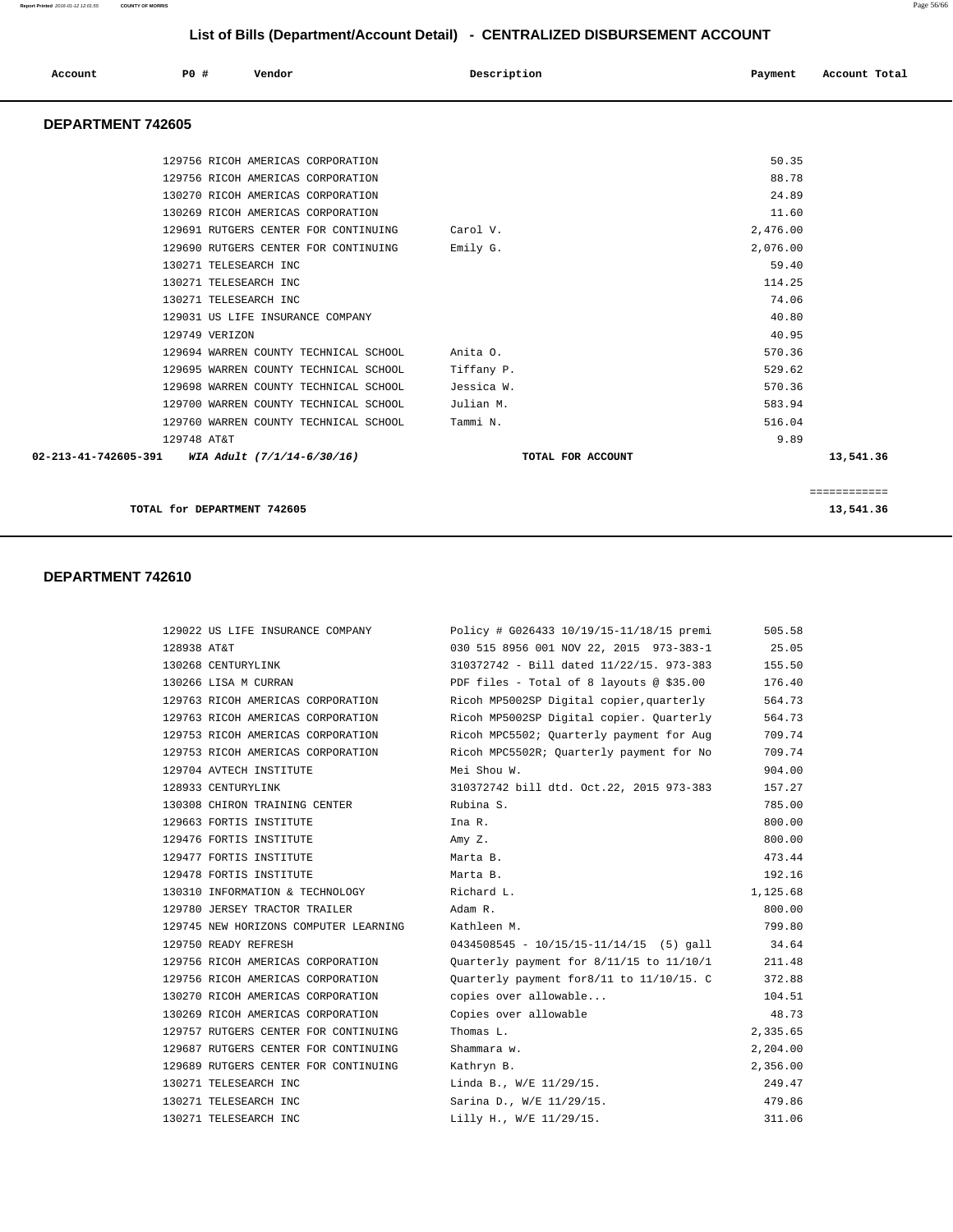**Report Printed** 2016-01-12 12:01:55 **COUNTY OF MORRIS** Page 57/66

#### **List of Bills (Department/Account Detail) - CENTRALIZED DISBURSEMENT ACCOUNT**

| Account                        | PO#            | Vendor                                   | Description                              | Payment | Account Total |
|--------------------------------|----------------|------------------------------------------|------------------------------------------|---------|---------------|
| DEPARTMENT 742610              |                |                                          |                                          |         |               |
|                                | 129749 VERIZON |                                          | 908-859-3220 143 27Y bill dated - 11/4/1 | 171.98  |               |
|                                |                | 129696 WARREN COUNTY TECHNICAL SCHOOL    | Elisa F.                                 | 583.94  |               |
|                                |                | 129480 WARREN COUNTY TECHNICAL SCHOOL    | Eric A.                                  | 570.36  |               |
|                                | 129748 AT&T    |                                          | 1001-196-9846 - 908-859-3220; bill date  | 41.51   |               |
| $02 - 213 - 41 - 742610 - 391$ |                | WIA Dislocated Worker $(7/1/14-6/30/16)$ | TOTAL FOR ACCOUNT                        |         | 20,496.25     |
|                                |                |                                          |                                          |         | eeeeeeeeeee   |
|                                |                | TOTAL for DEPARTMENT 742610              |                                          |         | 20,496.25     |

#### **DEPARTMENT 742620**

|                                                               | TOTAL for DEPARTMENT 742620       |                                          |        | 2,836.85     |
|---------------------------------------------------------------|-----------------------------------|------------------------------------------|--------|--------------|
|                                                               |                                   |                                          |        | ============ |
| $02 - 213 - 41 - 742620 - 391$ WIA Youth $(7/1/14 - 6/30/16)$ |                                   | TOTAL FOR ACCOUNT                        |        | 2,836.85     |
| 129748 AT&T                                                   |                                   |                                          | 11.20  |              |
|                                                               | 129749 VERIZON                    |                                          | 46.41  |              |
|                                                               | 129031 US LIFE INSURANCE COMPANY  |                                          | 46.24  |              |
|                                                               | 130271 TELESEARCH INC             |                                          | 83.94  |              |
|                                                               | 130271 TELESEARCH INC             |                                          | 129.48 |              |
|                                                               | 130271 TELESEARCH INC             |                                          | 67.32  |              |
|                                                               | 130269 RICOH AMERICAS CORPORATION |                                          | 13.15  |              |
|                                                               | 130270 RICOH AMERICAS CORPORATION |                                          | 28.20  |              |
|                                                               | 129756 RICOH AMERICAS CORPORATION |                                          | 100.62 |              |
|                                                               | 129756 RICOH AMERICAS CORPORATION |                                          | 57.07  |              |
|                                                               | 129750 READY REFRESH              |                                          | 9.35   |              |
|                                                               | 130303 NEWBRIDGE SERVICES INC     | Deshawn G.- Adv.- Occup training, positi | 778.00 |              |
|                                                               | 130302 NEWBRIDGE SERVICES INC     | Phillip M.                               | 505.00 |              |
|                                                               | 128933 CENTURYLINK                |                                          | 42.44  |              |
|                                                               | 129753 RICOH AMERICAS CORPORATION |                                          | 191.52 |              |
|                                                               | 129753 RICOH AMERICAS CORPORATION |                                          | 191.52 |              |
|                                                               | 129763 RICOH AMERICAS CORPORATION |                                          | 152.39 |              |
|                                                               | 129763 RICOH AMERICAS CORPORATION |                                          | 152.39 |              |
|                                                               | 130266 LISA M CURRAN              |                                          | 47.60  |              |
|                                                               | 130268 CENTURYLINK                |                                          | 41.96  |              |
| 128938 AT&T                                                   |                                   |                                          | 6.76   |              |
|                                                               | 129022 US LIFE INSURANCE COMPANY  |                                          | 134.29 |              |

#### **DEPARTMENT 742705**

| WIOA Adult (7/1/15-6/30/17)<br>02-213-41-742705-391 | TOTAL FOR ACCOUNT | 10,230.94 |
|-----------------------------------------------------|-------------------|-----------|
| 129781 WARREN COUNTY TECHNICAL SCHOOL               | Jessica B.        | 583.94    |
| 129767 INFORMATION & TECHNOLOGY                     | Gloria S.         | 750.00    |
| 129768 INFORMATION & TECHNOLOGY                     | Heidy M.          | 825.00    |
| 129770 INFORMATION & TECHNOLOGY                     | Lidia T.          | 810.00    |
| 129766 INFORMATION & TECHNOLOGY                     | Felicia R.        | 870.00    |
| 129742 DENTAL & MEDICAL CAREER                      | Felicia O.        | 3,196.00  |
| 129743 DENTAL & MEDICAL CAREER                      | Traceyann C.      | 3,196.00  |
|                                                     |                   |           |

============

**TOTAL for DEPARTMENT 742705** 10,230.94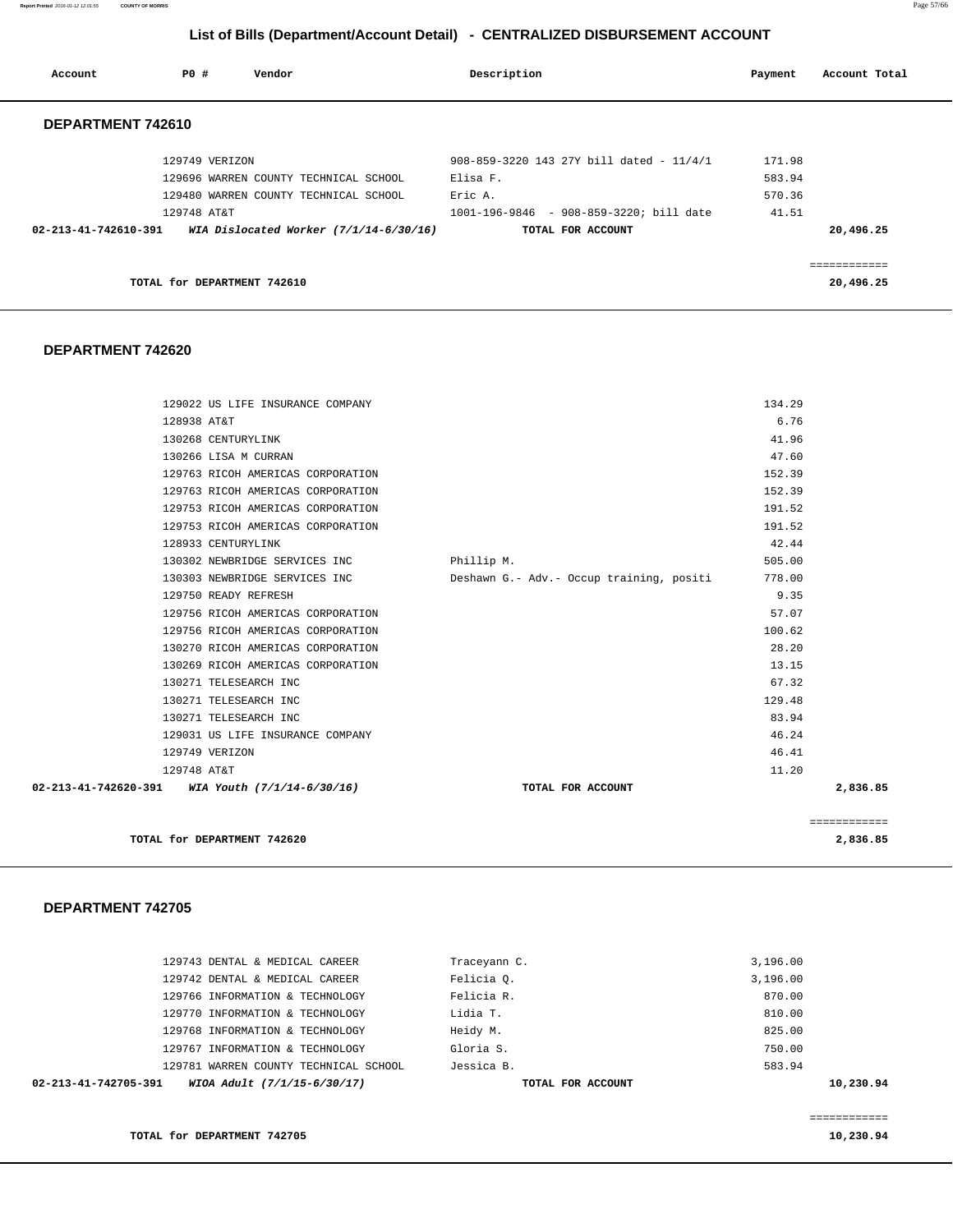| Account | <b>PO #</b> | Vendor | Description | Payment | Account Total |
|---------|-------------|--------|-------------|---------|---------------|
|         |             |        |             |         |               |

#### **DEPARTMENT 742710**

|                      | 129739 DENTAL & MEDICAL CAREER            | Victoria W.       | 3,196.00     |
|----------------------|-------------------------------------------|-------------------|--------------|
|                      | 129738 DENTAL & MEDICAL CAREER            | Brittany D.       | 3,196.00     |
|                      | 129740 DENTAL & MEDICAL CAREER            | Zorina L.         | 3,196.00     |
|                      | 129754 INFORMATION & TECHNOLOGY           | Pilar J.          | 840.00       |
|                      | 129758 INFORMATION & TECHNOLOGY           | Rosa V.           | 870.00       |
|                      | 129765 INFORMATION & TECHNOLOGY           | Sandra R.         | 870.00       |
|                      | 129761 INFORMATION & TECHNOLOGY           | Lixanny V.        | 870.00       |
|                      | 129759 INFORMATION & TECHNOLOGY           | Luzmarina T.      | 870.00       |
|                      | 130314 INFORMATION & TECHNOLOGY           | Michelle L.       | 933.33       |
|                      | 129776 JERSEY TRACTOR TRAILER             | Dominick C.       | 800.00       |
|                      | 129764 JERSEY TRACTOR TRAILER             | Kevin D.          | 3,200.00     |
|                      | 130305 RUTGERS CENTER FOR CONTINUING      | Eva M.H.          | 2,204.00     |
|                      | 129688 RUTGERS CENTER FOR CONTINUING      | Tracey T.         | 2,132.00     |
|                      | 129692 RUTGERS CENTER FOR CONTINUING      | Rosan C.          | 2,284.00     |
|                      | 129693 RUTGERS CENTER FOR CONTINUING      | Carol Ann P.      | 2,204.00     |
|                      | 129683 RUTGERS CENTER FOR CONTINUING      | Paula L.          | 233.00       |
|                      | 129685 RUTGERS CENTER FOR CONTINUING      | Paula L.          | 932.00       |
|                      | 129682 RUTGERS, THE STATE UNIVERSITY      | Patra B.          | 3,200.00     |
|                      | 129667 RUTGERS, THE STATE UNIVERSITY      | Gary F.           | 3,200.00     |
|                      | 129686 WILLIAM PATERSON UNIVERSITY        | Sherri D.         | 2,014.74     |
|                      | 129684 WILLIAM PATERSON UNIVERSITY        | Stephany V.       | 1,400.45     |
| 02-213-41-742710-391 | WIOA Dislocated Worker $(7/1/15-6/30/17)$ | TOTAL FOR ACCOUNT | 38,645.52    |
|                      |                                           |                   |              |
|                      |                                           |                   | ============ |
|                      | TOTAL for DEPARTMENT 742710               |                   | 38,645.52    |

 **DEPARTMENT 742720** 

| 129741 DENTAL & MEDICAL CAREER                                | Allison O.                               | 3,196.00 |
|---------------------------------------------------------------|------------------------------------------|----------|
| 130300 NEWBRIDGE SERVICES INC                                 | Tatiana P, Okir R., Brittany B., Michael | 368.00   |
| 129747 RUTGERS CENTER FOR CONTINUING                          | Liz C.                                   | 224.70   |
| $02 - 213 - 41 - 742720 - 391$<br>WIOA Youth (7/1/15-6/30/17) | TOTAL FOR ACCOUNT                        | 3,788.70 |
|                                                               |                                          |          |
|                                                               |                                          |          |
| TOTAL for DEPARTMENT 742720                                   |                                          | 3,788.70 |
|                                                               |                                          |          |

#### **DEPARTMENT 754510**

| 130879 COUNTY OF MORRIS     |                                           | SSH-1503 RMB OF HOMELESS SERVICES 7/1/14 | 99.80 |
|-----------------------------|-------------------------------------------|------------------------------------------|-------|
| 02-213-41-754510-392        | Social Srvcs for Hmlss $(7/1/14-6/30/15)$ | TOTAL FOR ACCOUNT                        | 99.80 |
|                             |                                           |                                          |       |
|                             |                                           |                                          |       |
| TOTAL for DEPARTMENT 754510 |                                           |                                          | 99.80 |
|                             |                                           |                                          |       |

 **Chapter 51**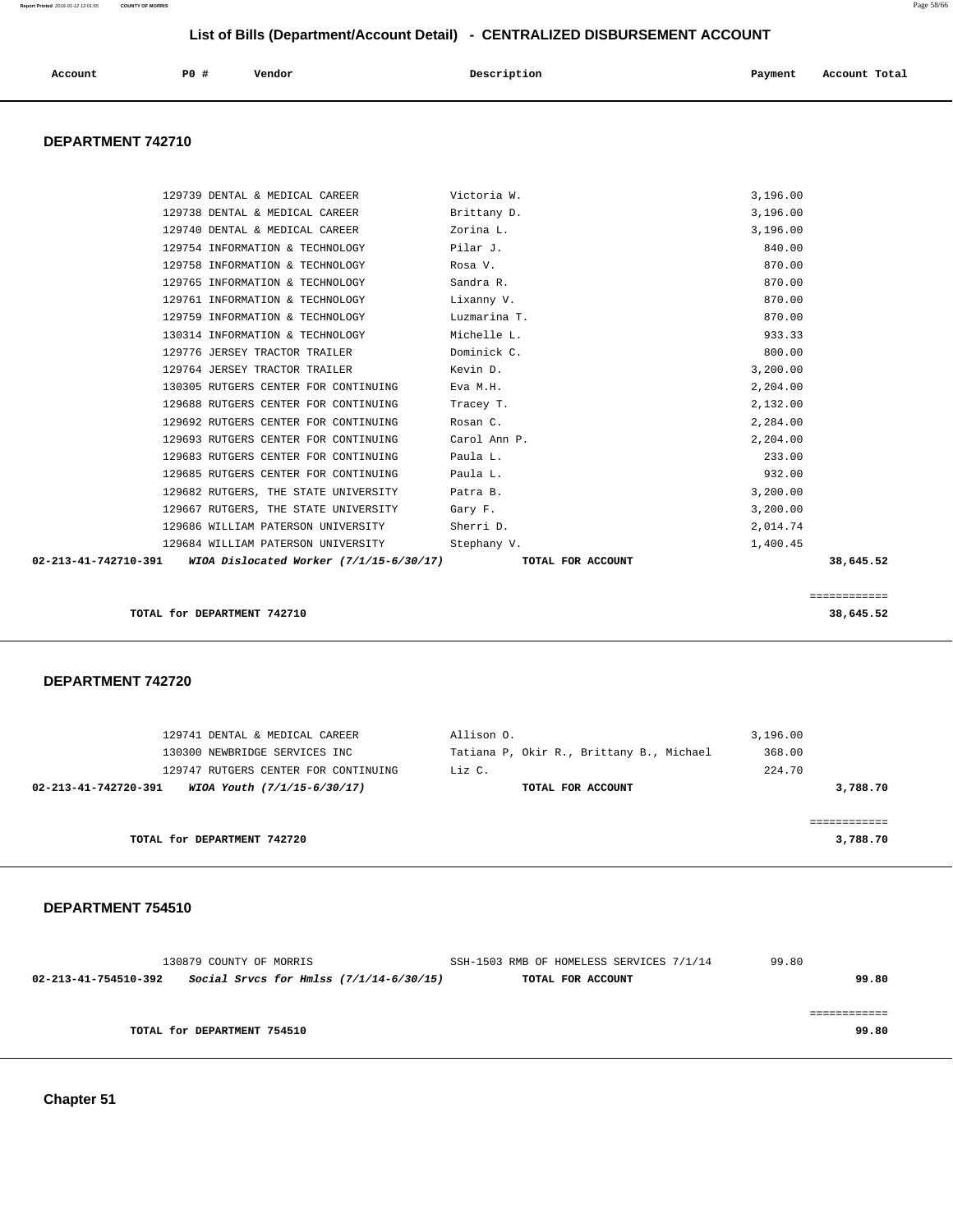#### **Report Printed** 2016-01-12 12:01:55 **COUNTY OF MORRIS** Page 59/66

 **List of Bills (Department/Account Detail) - CENTRALIZED DISBURSEMENT ACCOUNT**

| Account              | PO#                  | Vendor                       | Description             | Account Total<br>Payment |
|----------------------|----------------------|------------------------------|-------------------------|--------------------------|
| <b>Chapter 51</b>    |                      |                              |                         |                          |
|                      |                      | 130352 CFCS - HOPE HOUSE     | Group Sessions          | 340.00                   |
|                      |                      | 130352 CFCS - HOPE HOUSE     | Case Management         | 75.00                    |
|                      |                      | 130352 CFCS - HOPE HOUSE     | Urine Screens           | 100.00                   |
|                      |                      | 130352 CFCS - HOPE HOUSE     | Synthetic Urine Screens | 100.00                   |
|                      |                      | 130352 CFCS - HOPE HOUSE     | Evaluation              | 200.00                   |
| 02-213-41-757505-392 |                      | Chapter 51 (1/1/15-12/31/15) | TOTAL FOR ACCOUNT       | 1,085.00                 |
|                      |                      |                              |                         |                          |
|                      |                      |                              |                         | ------------             |
|                      | TOTAL for Chapter 51 |                              |                         | 1,085.00                 |

#### **DEPARTMENT 758610**

| 130454 W.B. MASON COMPANY INC                               | FY 2016 Alliance Coordination - Supplies | 145.02 |
|-------------------------------------------------------------|------------------------------------------|--------|
| Municipal Alliance (7/1/15-6/30/16)<br>02-213-41-758610-392 | TOTAL FOR ACCOUNT                        | 145.02 |
|                                                             |                                          |        |
|                                                             |                                          |        |
| TOTAL for DEPARTMENT 758610                                 |                                          | 145.02 |

#### **DEPARTMENT 777510**

| 130018 W.B. MASON COMPANY INC                                    | Laser Toners - (8 total) ** VOCA GRANT * | 1,167.44 |
|------------------------------------------------------------------|------------------------------------------|----------|
| 130019 OFFICE CONCEPTS GROUP, INC.                               | HP Ink Cartridges ** VOCA Grant Expense  | 1,336.85 |
| Victim Wit Adv Supp(10/1/14-9/30/15)1231<br>02-213-41-777510-392 | TOTAL FOR ACCOUNT                        | 2,504.29 |
|                                                                  |                                          |          |
|                                                                  |                                          |          |
| TOTAL for DEPARTMENT 777510                                      |                                          | 2,504.29 |

#### **DEPARTMENT 784820**

|                      | 128322 PERFORMANCE TRAILERS INC. | Trailer maintenance per attached quote d | 2,093.00 |
|----------------------|----------------------------------|------------------------------------------|----------|
|                      | 128322 PERFORMANCE TRAILERS INC. | Hydratrek - E track installation per att | 250.00   |
|                      | 128322 PERFORMANCE TRAILERS INC. | VMS Board #4 - Hitch per attached quote  | 95.00    |
| 02-213-41-784820-391 | FFY15 UASI (9/1/15-8/31/18)      | TOTAL FOR ACCOUNT                        | 2,438.00 |
|                      |                                  |                                          |          |
|                      |                                  |                                          |          |
|                      | TOTAL for DEPARTMENT 784820      |                                          | 2,438.00 |
|                      |                                  |                                          |          |

#### **MAPS**

| 130380 RICOH AMERICAS CORPORATION              | Ricoh MP 2352SP-R Nov, Dec 2015 Jan 2016 | 465.80 |
|------------------------------------------------|------------------------------------------|--------|
| 02-213-41-786505-394<br>MAPS (1/1/15-12/31/15) | TOTAL FOR ACCOUNT                        | 465.80 |
|                                                |                                          |        |
|                                                |                                          |        |
| TOTAL for MAPS                                 |                                          | 465.80 |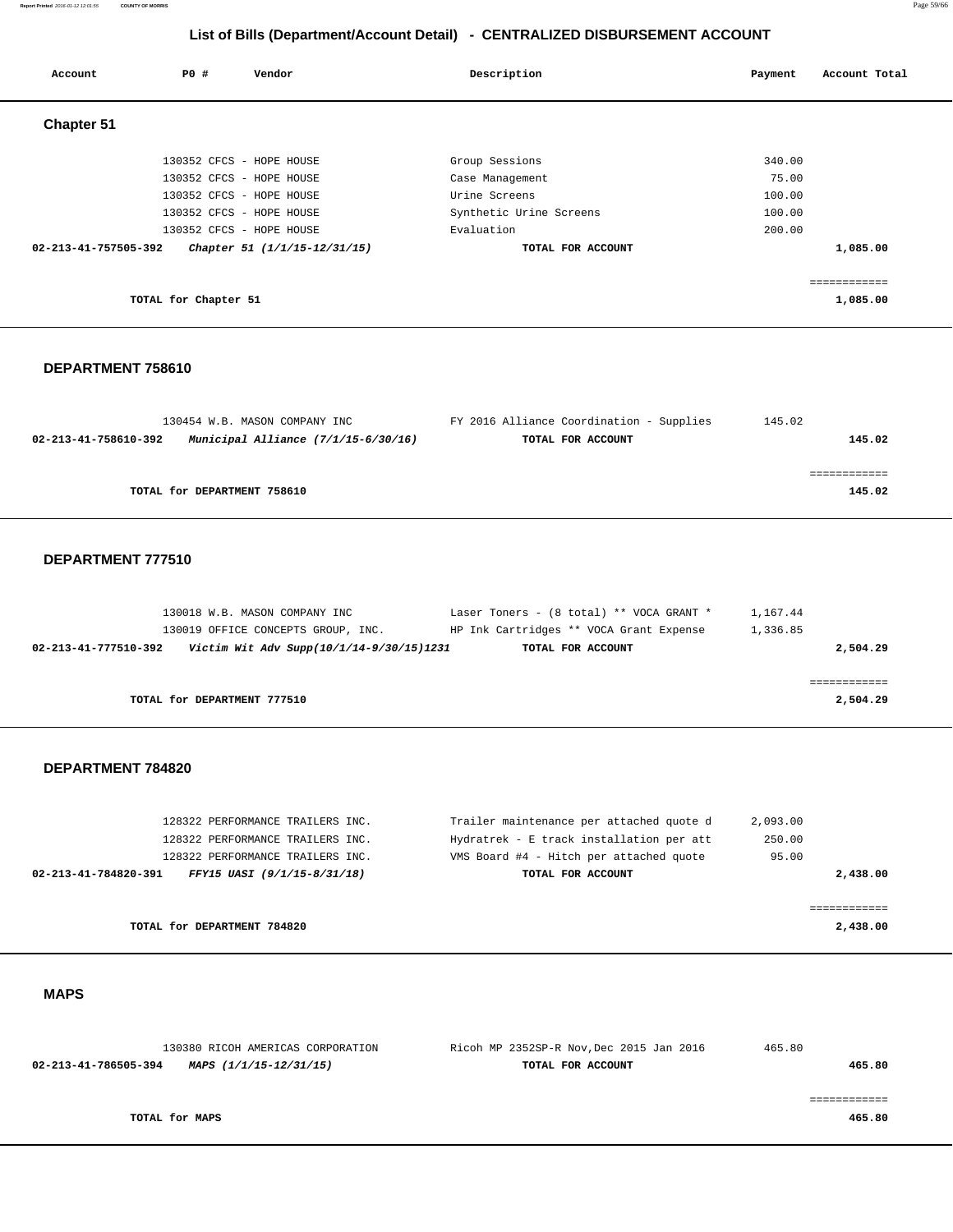**Report Printed** 2016-01-12 12:01:55 **COUNTY OF MORRIS** Page 60/66

#### **List of Bills (Department/Account Detail) - CENTRALIZED DISBURSEMENT ACCOUNT**

| Account                          | PO#<br>Vendor                                                                                | Description                                                                                                                                                                                   | Account Total<br>Payment    |
|----------------------------------|----------------------------------------------------------------------------------------------|-----------------------------------------------------------------------------------------------------------------------------------------------------------------------------------------------|-----------------------------|
| DEPARTMENT 806401                |                                                                                              |                                                                                                                                                                                               |                             |
| $02 - 213 - 41 - 806401 - 395$   | Sheriff Donations                                                                            | 129343 HALLMARK KENNEL OPERATING CO., LLC Item#G0250 - Protection Sleeve cover wit<br>129343 HALLMARK KENNEL OPERATING CO., LLC Item#G0240 - Protection sleeve cover wit<br>TOTAL FOR ACCOUNT | 320.00<br>90.00<br>410.00   |
|                                  | TOTAL for DEPARTMENT 806401                                                                  |                                                                                                                                                                                               | ============<br>410.00      |
| <b>General Operating Support</b> |                                                                                              |                                                                                                                                                                                               |                             |
| 02-213-41-860605-392             | 129680 RICHARD K. KEARNY<br>129681 LINDA J. BARTH<br>General Operating Spprt(7/1/15-6/30/16) | outside reviewer fee- 2016 regrant progr<br>outside reviewer - 2016 regrant program<br>TOTAL FOR ACCOUNT                                                                                      | 400.00<br>400.00<br>800.00  |
|                                  | TOTAL for General Operating Support                                                          |                                                                                                                                                                                               | ============<br>800.00      |
| DEPARTMENT 864607                |                                                                                              |                                                                                                                                                                                               |                             |
| $\overline{\phantom{a}}$         | 130817 GREENMAN PEDERSEN INC                                                                 | Construction Inspection Services for Sus 33,021.12                                                                                                                                            | $\sim$ $\sim$ $\sim$ $\sim$ |

| Sussex(CR617)STP-0350(107)(9/8/14-9/8/16 | TOTAL FOR ACCOUNT | 33,021.12 |
|------------------------------------------|-------------------|-----------|
|                                          |                   |           |
|                                          |                   |           |
| TOTAL for DEPARTMENT 864607              |                   | 33,021.12 |
|                                          |                   |           |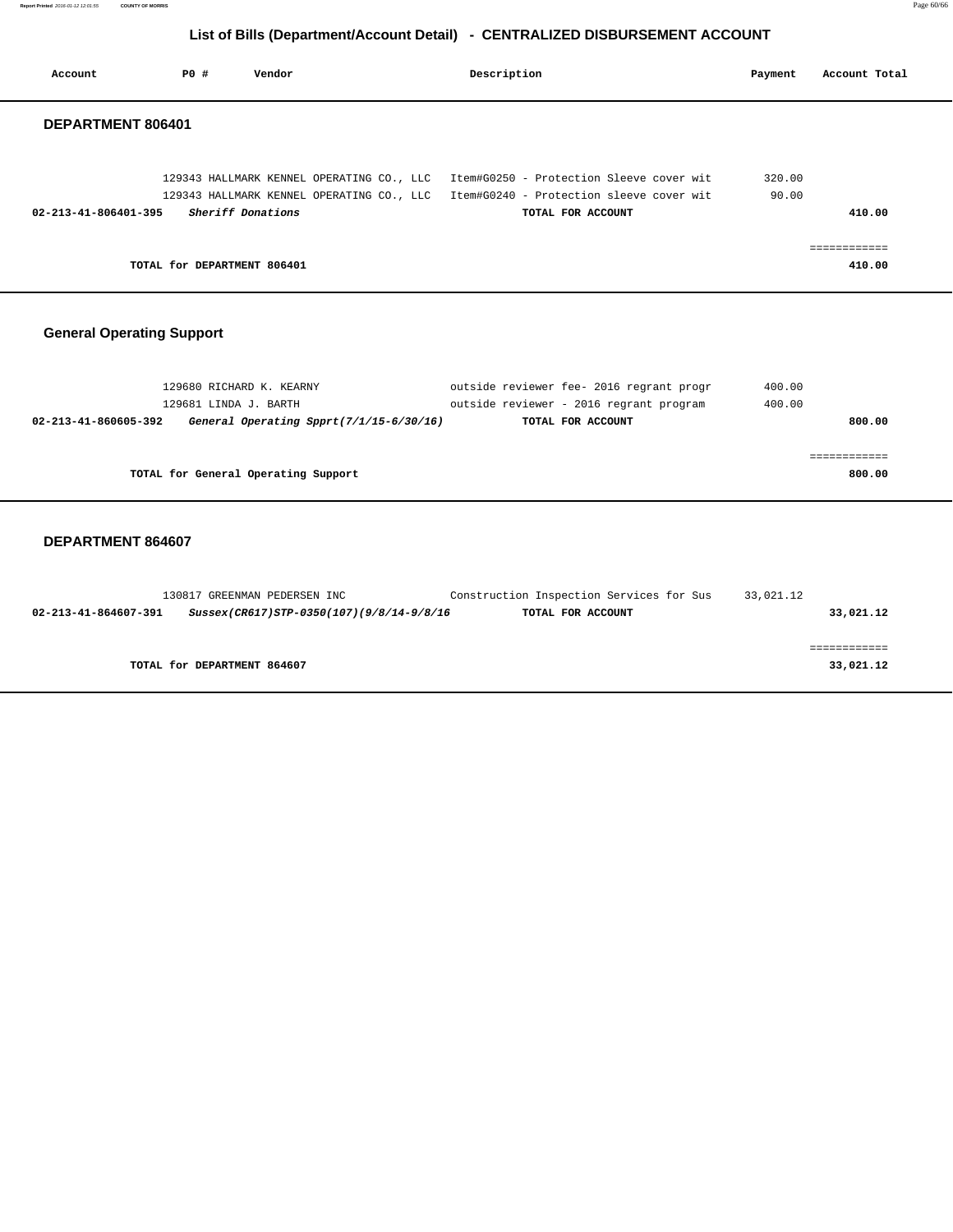| Report Printed 2016-01-12 12:01:55<br><b>COUNTY OF MORRIS</b> | Page 61/66 |
|---------------------------------------------------------------|------------|
|                                                               |            |

| <b>PO #</b><br>Account         | Vendor                                   | Description                        | Account Total<br>Payment |  |
|--------------------------------|------------------------------------------|------------------------------------|--------------------------|--|
| Acq AutomTimeAttendnc, P/R sys |                                          | <b>County Capital</b>              |                          |  |
|                                | 128342 KRONOS INC                        | Project Planning / Initiation Call | 11,540.00                |  |
|                                | 127335 KRONOS INC                        | Technical Review Call              | 400.00                   |  |
| 04-216-55-951145-909           | Miscellaneous - Other                    | TOTAL FOR ACCOUNT                  | 11,940.00                |  |
|                                |                                          |                                    | ============             |  |
|                                | TOTAL for Acq AutomTimeAttendnc, P/R sys |                                    | 11,940.00                |  |

#### **Rpl/Upgr Fire/Sprinkler Sys**

|                      | 129506 OLIVER FIRE PROTECTION & SECURITY | MC Schuyler Annex, 30 Schuyler Place -Pr | 2,416.00 |
|----------------------|------------------------------------------|------------------------------------------|----------|
| 04-216-55-953181-951 | Building & Improvements                  | TOTAL FOR ACCOUNT                        | 2,416.00 |
|                      |                                          |                                          |          |
|                      |                                          |                                          |          |
|                      | TOTAL for Rpl/Upgr Fire/Sprinkler Sys    |                                          | 2,416.00 |

#### **DEPARTMENT 953217**

|                      | 129620 COOPER ELECTRIC SUPPLY CO.        | WO76392/ RE: MV PKG LOT/ 11-24-15 | 1,666.20 |
|----------------------|------------------------------------------|-----------------------------------|----------|
| 04-216-55-953217-951 | Replace Lights/CeilingTiles-BldgsGrounds | TOTAL FOR ACCOUNT                 | 1,666.20 |
|                      |                                          |                                   |          |
|                      |                                          |                                   |          |
|                      | TOTAL for DEPARTMENT 953217              |                                   | 1,666.20 |

#### **DEPARTMENT 953225**

| 130814 KEEGAN TECHNOLOGY &                                                                    | Bridge No. 1400-121 on Ridgedale Avenue                       | 465.00                 |
|-----------------------------------------------------------------------------------------------|---------------------------------------------------------------|------------------------|
| 130813 KEEGAN TECHNOLOGY &                                                                    | Replacement of Bridge # 696 on Main Stre                      | 850.00                 |
| 130811 MALICK AND SCHERER PC                                                                  | Prof. Engineering Svcs per Agreement dat                      | 3,020.88               |
| 130734 KEEGAN TECHNOLOGY &                                                                    | Church Street/Halsey AvenueBorough of Ro                      | 1,100.00               |
| Bridge Design, Renov, Construc - Var Loc<br>04-216-55-953225-909                              | TOTAL FOR ACCOUNT                                             | 5,435.88               |
| 130816 KONKUS CORPORATION<br>Bridge Design, Renov, Construc - Var Loc<br>04-216-55-953225-951 | Superstructure Replacement of Bridge No.<br>TOTAL FOR ACCOUNT | 44,184.68<br>44,184.68 |
|                                                                                               |                                                               |                        |
|                                                                                               |                                                               | ------------           |
| TOTAL for DEPARTMENT 953225                                                                   |                                                               | 49,620.56              |

#### **DEPARTMENT 953270**

 130487 CENTRAL JERSEY TITLE CO INC 1194 Sussex Tpk., Randolph, NJ 446.00  **04-216-55-953270-909 Road Design/Construc - var locations TOTAL FOR ACCOUNT 446.00**

============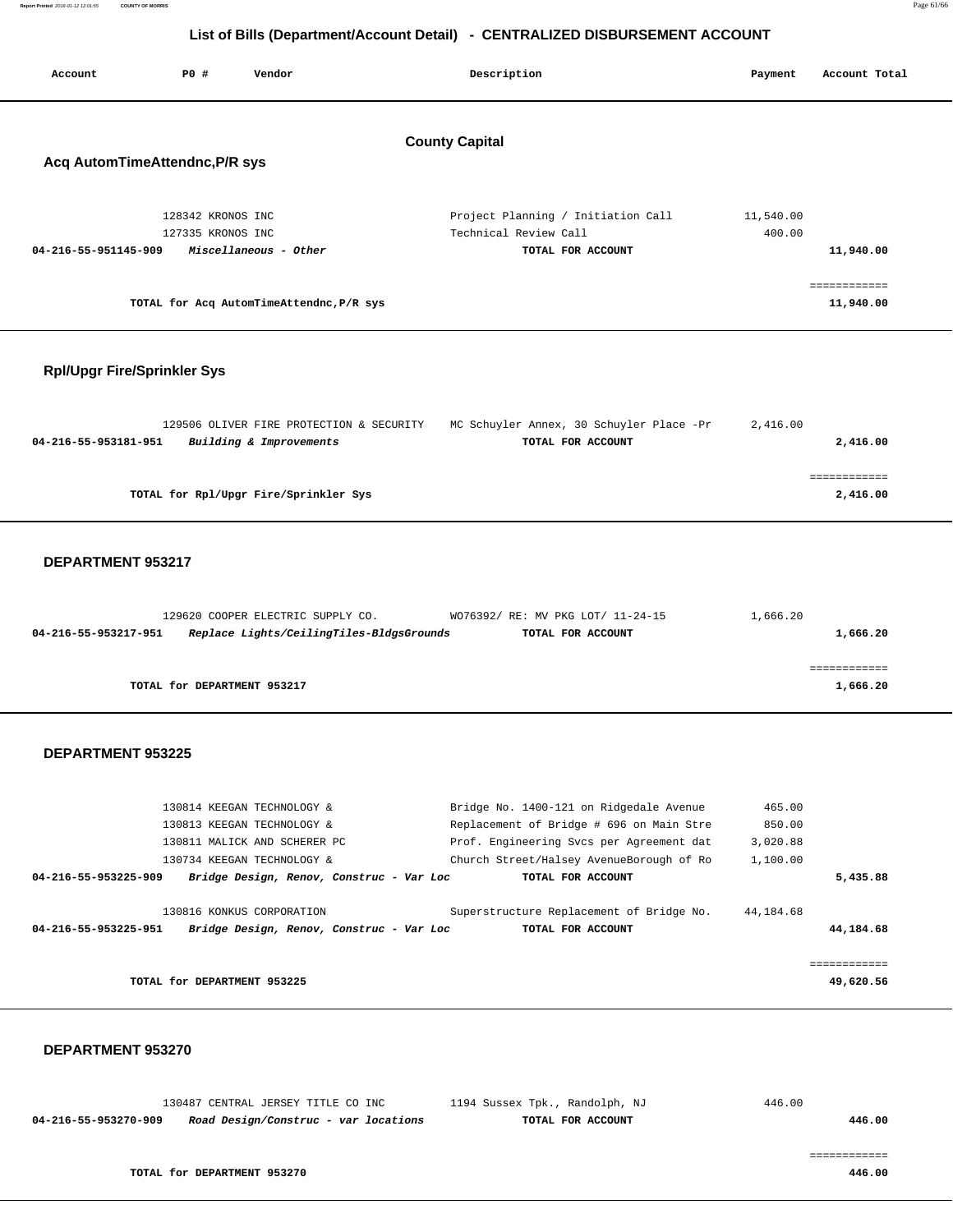**Report Printed** 2016-01-12 12:01:55 **COUNTY OF MORRIS** Page 62/66

#### **List of Bills (Department/Account Detail) - CENTRALIZED DISBURSEMENT ACCOUNT**

| Account                                                         | P0 #                        | Vendor                                                                                                                                      | Description                                                                                                                                        | Payment                                    | Account Total              |
|-----------------------------------------------------------------|-----------------------------|---------------------------------------------------------------------------------------------------------------------------------------------|----------------------------------------------------------------------------------------------------------------------------------------------------|--------------------------------------------|----------------------------|
| DEPARTMENT 953291                                               |                             |                                                                                                                                             |                                                                                                                                                    |                                            |                            |
| 04-216-55-953291-909                                            |                             | 130815 D.R. JOHNSON & ASSOCIATES, LLC<br>Var Roadway Drainage Proj - Public Works                                                           | General Engineering Servicesfor the peri<br>TOTAL FOR ACCOUNT                                                                                      | 3,239.48                                   | 3,239.48                   |
|                                                                 | TOTAL for DEPARTMENT 953291 |                                                                                                                                             |                                                                                                                                                    |                                            | ============<br>3,239.48   |
| DEPARTMENT 953314                                               |                             |                                                                                                                                             |                                                                                                                                                    |                                            |                            |
| 04-216-55-953314-951                                            |                             | 130137 SPEEDWELL ELECTRIC MOTORS<br>Repair/Rplcment/Upgrd VarEquip-BldgGrnds                                                                | 128470 OLIVER FIRE PROTECTION & SECURITY RE: RISK MGMT/ AS PER QUOTE # SPD 15-515<br>WO76518/ RE: GREYSTONE - LABOR/ 11-18-15<br>TOTAL FOR ACCOUNT | 1,365.00<br>224.00                         | 1,589.00                   |
|                                                                 | TOTAL for DEPARTMENT 953314 |                                                                                                                                             |                                                                                                                                                    |                                            | ============<br>1,589.00   |
| DEPARTMENT 953323                                               |                             |                                                                                                                                             |                                                                                                                                                    |                                            |                            |
| 04-216-55-953323-951                                            |                             | 130816 KONKUS CORPORATION<br>Bridge Design/Constr VarLoc-Public Works                                                                       | TOTAL FOR ACCOUNT                                                                                                                                  | 140,429.50                                 | 140,429.50                 |
|                                                                 | TOTAL for DEPARTMENT 953323 |                                                                                                                                             |                                                                                                                                                    |                                            | ============<br>140,429.50 |
| DEPARTMENT 953347                                               |                             |                                                                                                                                             |                                                                                                                                                    |                                            |                            |
|                                                                 |                             | 130139 AUTOMATED BUILDING CONTROLS<br>130139 AUTOMATED BUILDING CONTROLS<br>130139 AUTOMATED BUILDING CONTROLS<br>129593 BINSKY SERVICE LLC | RE: A&R/ 11-04-15<br>RE: A&R/ 11-02-15<br>RE: A&R/ 10-28-15<br>RE: CH/ 11-23-15                                                                    | 1,365.00<br>1,495.00<br>100.00<br>6,792.13 |                            |
| 04-216-55-953347-951   HVAC-Replace or Repair Various Bldgs     |                             |                                                                                                                                             | TOTAL FOR ACCOUNT                                                                                                                                  |                                            | 9,752.13<br>============   |
|                                                                 | TOTAL for DEPARTMENT 953347 |                                                                                                                                             |                                                                                                                                                    |                                            | 9,752.13                   |
| DEPARTMENT 953352                                               |                             |                                                                                                                                             |                                                                                                                                                    |                                            |                            |
| 04-216-55-953352-951 Replace-Carpet, Flooring, etc Various Bldg |                             | 129602 RFS COMMERCIAL, INC.                                                                                                                 | WO76175/ RE: OPI/ 11-23-15<br>124838 HIGH POINT INDUSTRIES, INC. QTY 16/ ITEM CODE 9118/GUEST CHAIR W/ARM<br>TOTAL FOR ACCOUNT                     | 950.00<br>10,087.36                        | 11,037.36                  |
|                                                                 | TOTAL for DEPARTMENT 953352 |                                                                                                                                             |                                                                                                                                                    |                                            | ------------<br>11,037.36  |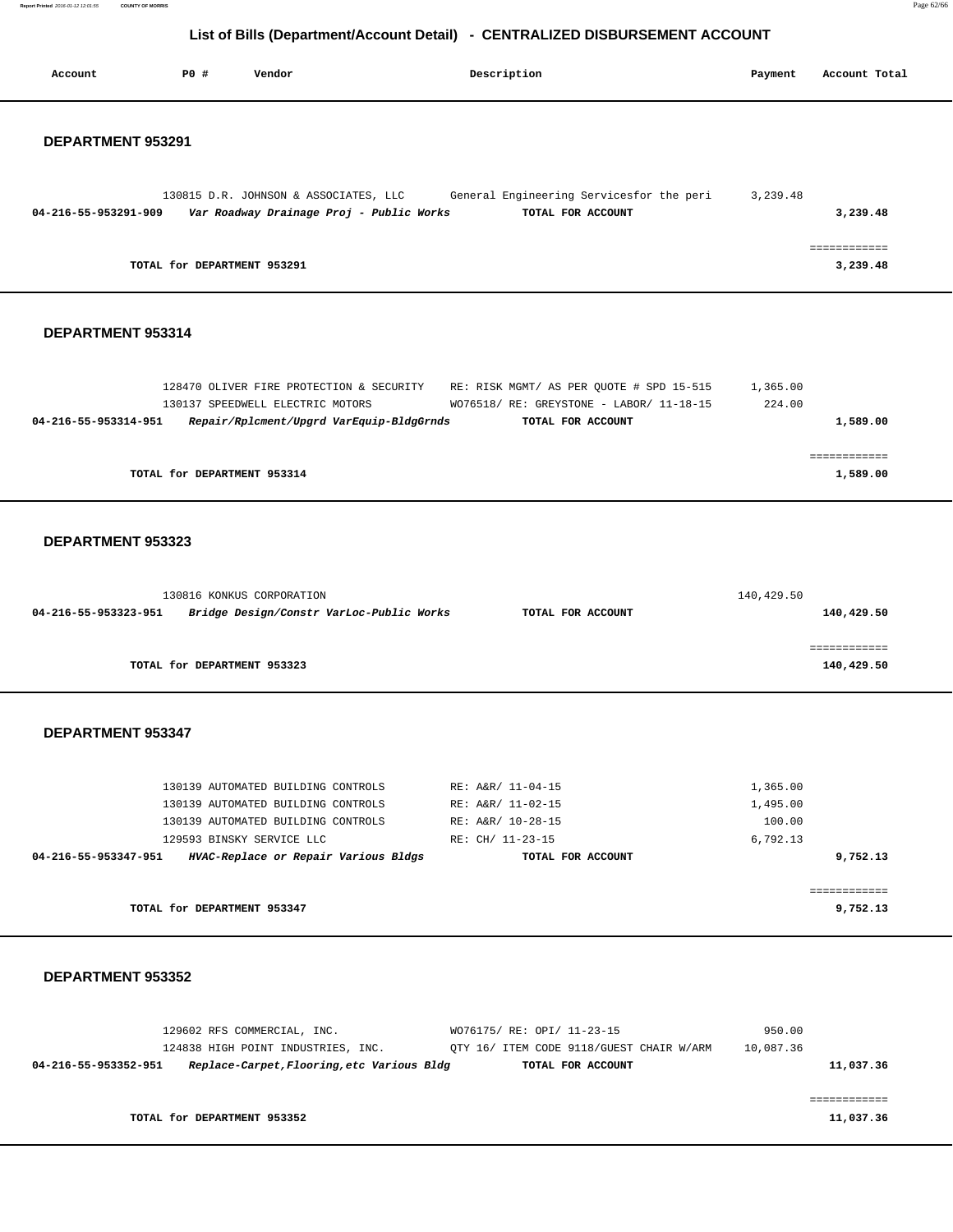**Report Printed** 2016-01-12 12:01:55 **COUNTY OF MORRIS** Page 63/66

#### **List of Bills (Department/Account Detail) - CENTRALIZED DISBURSEMENT ACCOUNT**

| Account                  | PO#                         | Vendor                                                                                                  | Description                                                                                               | Payment            | Account Total         |
|--------------------------|-----------------------------|---------------------------------------------------------------------------------------------------------|-----------------------------------------------------------------------------------------------------------|--------------------|-----------------------|
| <b>DEPARTMENT 953356</b> |                             |                                                                                                         |                                                                                                           |                    |                       |
| 04-216-55-953356-909     |                             | 130727 BOSWELL ENGINEERING INC<br>130733 BOSWELL ENGINEERING INC<br>Various Road-Designs & Construction | MC-103/10 RR Crossing Reconstruction Eng<br>MC-102 County Railroad CrossingsEngineer<br>TOTAL FOR ACCOUNT | 637.00<br>8,049.38 | 8,686.38              |
| 04-216-55-953356-940     |                             | 126938 R.S. KNAPP CO. INC.<br>Various Road-Designs & Construction                                       | Plans and Specs for the Wharton Demoliti<br>TOTAL FOR ACCOUNT                                             | 1,001.10           | 1,001.10              |
|                          | TOTAL for DEPARTMENT 953356 |                                                                                                         |                                                                                                           |                    | ---------<br>9,687.48 |

#### **DEPARTMENT 953382**

| 130740 SCHIFANO CONSTRUCTION CORP. |                                         |                   | 8,824.86 |
|------------------------------------|-----------------------------------------|-------------------|----------|
| 04-216-55-953382-940               | Road Resurfacing, MV arking lot, Railrd | TOTAL FOR ACCOUNT | 8,824.86 |
|                                    |                                         |                   |          |
|                                    |                                         |                   |          |
|                                    | TOTAL for DEPARTMENT 953382             |                   | 8,824.86 |
|                                    |                                         |                   |          |

#### **DEPARTMENT 953388**

| 125000 STEWART & STEVENSON<br>125000 STEWART & STEVENSON | X009981 GEN 2 PLUSE<br>X007955 THERMO RE-GEN | 14,572.82<br>10,819.12 |
|----------------------------------------------------------|----------------------------------------------|------------------------|
| Equip. & Vehicle Replacement-PPW<br>04-216-55-953388-957 | TOTAL FOR ACCOUNT                            | 25,391.94              |
| TOTAL for DEPARTMENT 953388                              |                                              | 25,391.94              |

#### **DEPARTMENT 953399**

|                      | 129586 BINSKY SERVICE LLC                | RE: HEALTH MGMT/ 11-09-15 | 147.00 |
|----------------------|------------------------------------------|---------------------------|--------|
| 04-216-55-953399-952 | Relocate Back-up 911 Comm Equip-Plan P&W | TOTAL FOR ACCOUNT         | 147.00 |
|                      |                                          |                           |        |
|                      |                                          |                           |        |
|                      | TOTAL for DEPARTMENT 953399              |                           | 147.00 |

|                      | 130588 COMMERCIAL CONSTRUCTION MANAGEMENT RE-SIDING OF FIVE COUNTY PROPERTIES, APP |                   | 25,175.00 |
|----------------------|------------------------------------------------------------------------------------|-------------------|-----------|
| 04-216-55-953401-940 | Upgrade Interior/Exterior Ruth Davis Dr                                            | TOTAL FOR ACCOUNT | 25,175.00 |
|                      |                                                                                    |                   |           |
|                      |                                                                                    |                   |           |
|                      | TOTAL for DEPARTMENT 953401                                                        |                   | 25,175.00 |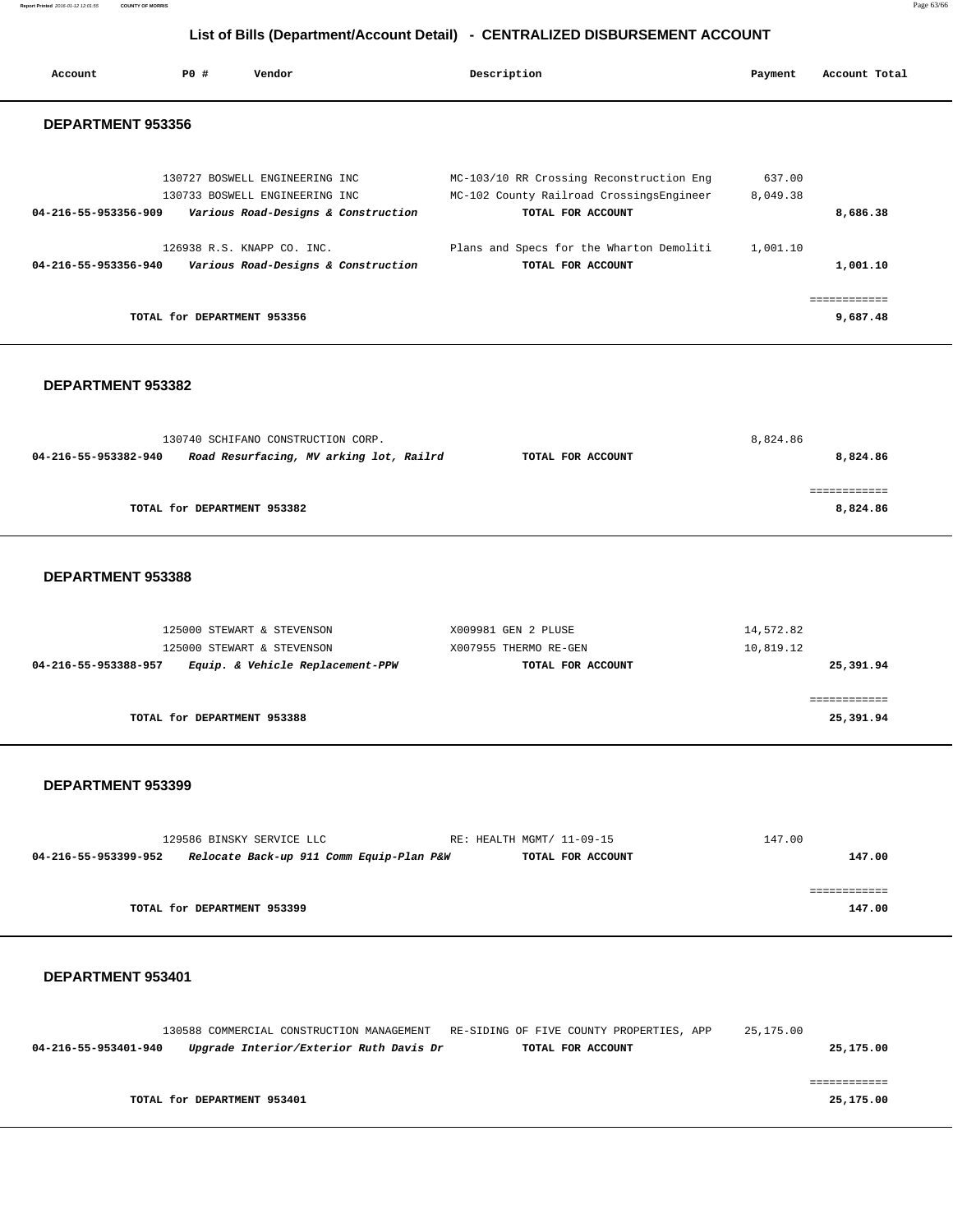| Account              | PO#                         | Vendor                                                                | Description                                                   | Payment   | Account Total             |
|----------------------|-----------------------------|-----------------------------------------------------------------------|---------------------------------------------------------------|-----------|---------------------------|
| 04-216-55-953410-951 |                             | 130740 SCHIFANO CONSTRUCTION CORP.<br>Public Works - Road Resurfacing | Milling & Resurfacing of Ridgedale Avenu<br>TOTAL FOR ACCOUNT | 33,605.94 | 33,605.94                 |
|                      | TOTAL for DEPARTMENT 953410 |                                                                       |                                                               |           | ============<br>33,605.94 |

#### **Brdg Design & Constr Var Local**

| 130812 HATCH MOTT MACDONALD LLC               | Morris County Drainage DesignSurvey/Meet | 2,078.00 |
|-----------------------------------------------|------------------------------------------|----------|
| 04-216-55-953862-909<br>Miscellaneous - Other | TOTAL FOR ACCOUNT                        | 2,078.00 |
|                                               |                                          |          |
|                                               |                                          |          |
| TOTAL for Brdg Design & Constr Var Local      |                                          | 2,078.00 |
|                                               |                                          |          |

#### **DEPARTMENT 962343**

|                             | 129183 DELL MARKETING L.P.    | Dell Latitude E5500                      | 16,070.31 |
|-----------------------------|-------------------------------|------------------------------------------|-----------|
|                             | 128681 SHI INTERNATIONAL CORP | MS Surface Pro 4 with Accessories        | 2,846.00  |
|                             | 128681 SHI INTERNATIONAL CORP | Extended Hardware Service Plan - Replace | 430.00    |
| 04-216-55-962343-955        | Purchase Various Equip for IT | TOTAL FOR ACCOUNT                        | 19,346.31 |
|                             |                               |                                          |           |
|                             |                               |                                          |           |
| TOTAL for DEPARTMENT 962343 |                               |                                          | 19,346.31 |
|                             |                               |                                          |           |

| 127182 SHI INTERNATIONAL CORP  | Open Text RightFax As per quote 30,427.30       |             |
|--------------------------------|-------------------------------------------------|-------------|
| 127182 SHI INTERNATIONAL CORP  | RightFax Essential 2 - Install Service 4,000.00 |             |
| 127183 SHI INTERNATIONAL CORP  | Loglogic Appliance & Licensing Upgrade          | 146,059.81  |
| 128350 DELL MARKETING L.P.     | DR4100                                          | 46, 213. 22 |
| 128343 DELL MARKETING L.P.     | Dell Latitude 14 7000 Laptops                   | 20,262.80   |
| 128343 DELL MARKETING L.P.     | Dell Laptop Case                                | 399.90      |
| 128348 DELL MARKETING L.P.     | Dell Optiplex 3020 with Dual Monitors 21,875.70 |             |
| 127337 CDW GOVERNMENT LLC      | FUJITSU FI-7160 COL DUPLX 60PPM USB             | 9,529.60    |
| 127337 CDW GOVERNMENT LLC      | Fujitsu Advance Exchange Post-Warranty - 953.10 |             |
| 127338 HEWLETT-PACKARD COMPANY | HP LJ Pro M401DNE                               | 7,470.00    |
| 127338 HEWLETT-PACKARD COMPANY | HP LJ P3015X                                    | 3,121.92    |
| 129182 HEWLETT-PACKARD COMPANY | HP DesignJet T520                               | 1,515.60    |
| 129182 HEWLETT-PACKARD COMPANY | HP 5Yr Warranty for T520                        | 264.42      |
| 128353 DELL MARKETING L.P.     | Warranty Extensions as per quote 17,034.71      |             |
| 128357 DELL MARKETING L.P.     | Dell Precision 5810                             | 34,498.40   |
| 128357 DELL MARKETING L.P.     | Dell P1914S Monitor                             | 13,524.60   |
| 126924 CDW GOVERNMENT LLC      | APC Back-UPS 500 Black                          | 13,659.66   |
| 126924 CDW GOVERNMENT LLC      | APC Back-UPS 500 Black                          | 6,029.94    |
| 125816 DELL MARKETING L.P.     | Dell Latitude 14 Rugged (5404)                  | 100,196.46  |
| 125816 DELL MARKETING L.P.     | Installation Services                           | 23,922.21   |
| 127342 DELL MARKETING L.P.     | Dell Latitude 14 Rugged (5404)                  | 5,219.50    |
| 127342 DELL MARKETING L.P.     | Vehicle Installation Service                    | 1,226.78    |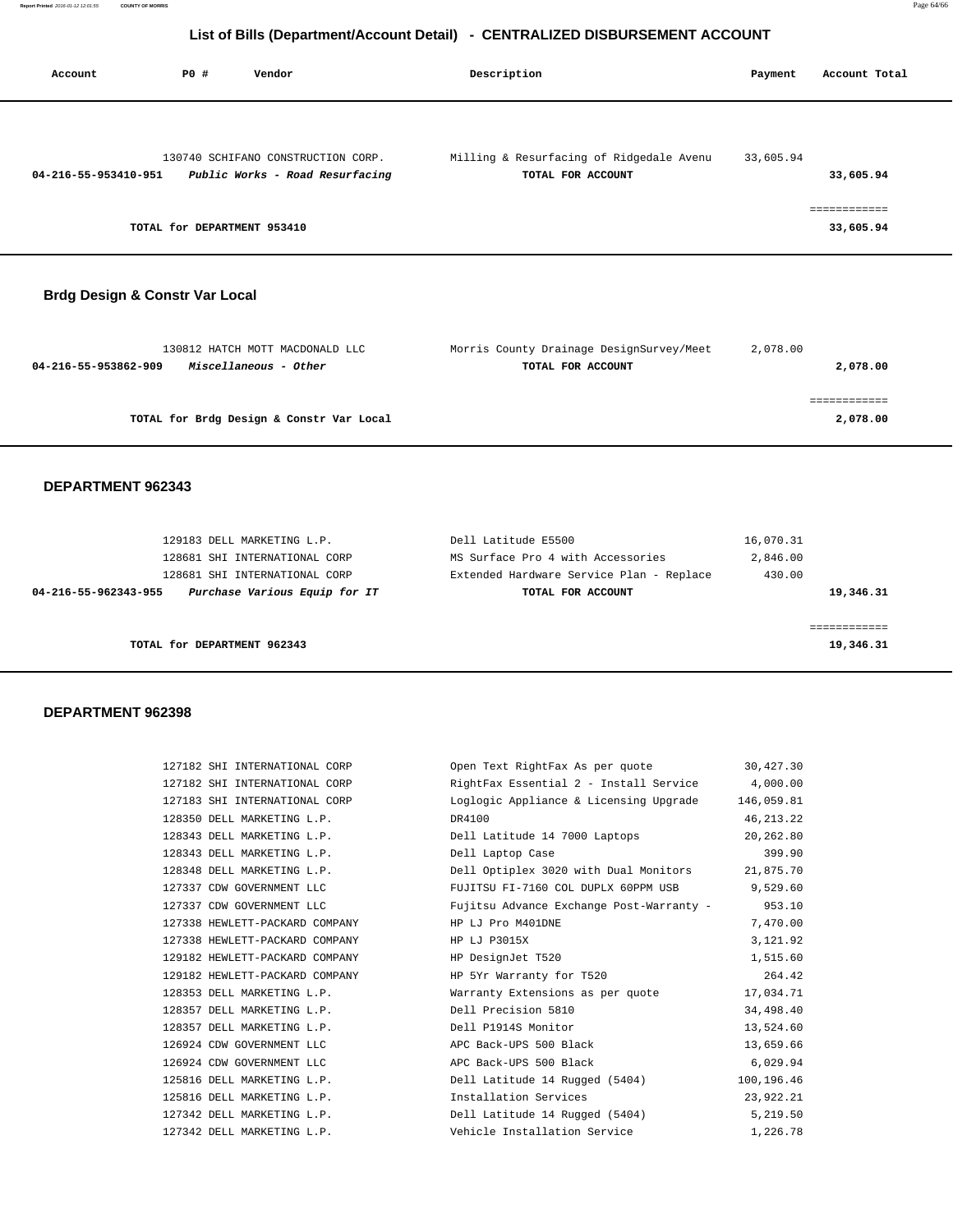**Report Printed** 2016-01-12 12:01:55 **COUNTY OF MORRIS** Page 65/66

#### **List of Bills (Department/Account Detail) - CENTRALIZED DISBURSEMENT ACCOUNT**

| Account                     | PO#<br>Vendor                                                                                                                                                                                                                                                            | Description                                                                                                                                                                                                                                                     | Payment                                                     | Account Total            |
|-----------------------------|--------------------------------------------------------------------------------------------------------------------------------------------------------------------------------------------------------------------------------------------------------------------------|-----------------------------------------------------------------------------------------------------------------------------------------------------------------------------------------------------------------------------------------------------------------|-------------------------------------------------------------|--------------------------|
| DEPARTMENT 962398           |                                                                                                                                                                                                                                                                          |                                                                                                                                                                                                                                                                 |                                                             |                          |
| 04-216-55-962398-955        | 128356 EXTEL COMMUNICATIONS<br>ITD-Computer & Newtork Upgrades                                                                                                                                                                                                           | Network Wiring Services<br>TOTAL FOR ACCOUNT                                                                                                                                                                                                                    | 24,800.00                                                   | 532,245.62               |
|                             | TOTAL for DEPARTMENT 962398                                                                                                                                                                                                                                              |                                                                                                                                                                                                                                                                 |                                                             | 532,245.62               |
| DEPARTMENT 963327           |                                                                                                                                                                                                                                                                          |                                                                                                                                                                                                                                                                 |                                                             |                          |
| 04-216-55-963327-952        | 129134 KJI ELECTRONICS INC<br>128655 MOTOROLA SOLUTIONS INC<br>Acq of Radios & Accesor-Law&PublicSafety                                                                                                                                                                  | Split Accounts<br>APX Impres Vehicular Chargers per attach<br>TOTAL FOR ACCOUNT                                                                                                                                                                                 | 128.93<br>1,872.00                                          | 2,000.93                 |
|                             | TOTAL for DEPARTMENT 963327                                                                                                                                                                                                                                              |                                                                                                                                                                                                                                                                 |                                                             | ============<br>2,000.93 |
| DEPARTMENT 963369           |                                                                                                                                                                                                                                                                          |                                                                                                                                                                                                                                                                 |                                                             |                          |
| 04-216-55-963369-952        | 129165 MAJOR AUTOMOTIVE INSTALLATIONS<br>129165 MAJOR AUTOMOTIVE INSTALLATIONS<br>129165 MAJOR AUTOMOTIVE INSTALLATIONS<br>129165 MAJOR AUTOMOTIVE INSTALLATIONS<br>129134 KJI ELECTRONICS INC<br>129158 MOTOROLA SOLUTIONS INC<br>Upgrade Cty Radio System-Law & Public | Quote# 3213, 11/24/15, TK-8302HUK, 450-5<br>Quote# 3213, 11/24/15, KE-KCT-60M, DB15-<br>Quote# 3213, 11/24/15, USB Programming i<br>Quote# 3213, 11/24/15, Programming Softw<br>Split Accounts<br>Quote# 11/24/15, Centracom 5 Pair Plenum<br>TOTAL FOR ACCOUNT | 1,541.40<br>121.80<br>110.95<br>72.27<br>401.02<br>1,480.00 | 3,727.44                 |
|                             | TOTAL for DEPARTMENT 963369                                                                                                                                                                                                                                              |                                                                                                                                                                                                                                                                 |                                                             | essessessess<br>3,727.44 |
| DEPARTMENT 964334           |                                                                                                                                                                                                                                                                          |                                                                                                                                                                                                                                                                 |                                                             |                          |
| 04-216-55-964334-955        | 128704 HEWLETT-PACKARD COMPANY<br>128824 NATIONAL OFFICE FURNITURE<br>128824 NATIONAL OFFICE FURNITURE<br>Acq Elect Scanner & Computer Sys - BOE                                                                                                                         | Quote# 10740769 HP LaserJet Enterprise M<br>BFI Ouote 0000232372 NJ State Contract A<br>BFI Quote 0000232372 NJ State Contract A<br>TOTAL FOR ACCOUNT                                                                                                           | 1,654.16<br>9,013.20<br>5,189.40                            | 15,856.76                |
| TOTAL for DEPARTMENT 964334 |                                                                                                                                                                                                                                                                          |                                                                                                                                                                                                                                                                 | ============<br>15,856.76                                   |                          |
|                             |                                                                                                                                                                                                                                                                          |                                                                                                                                                                                                                                                                 |                                                             |                          |